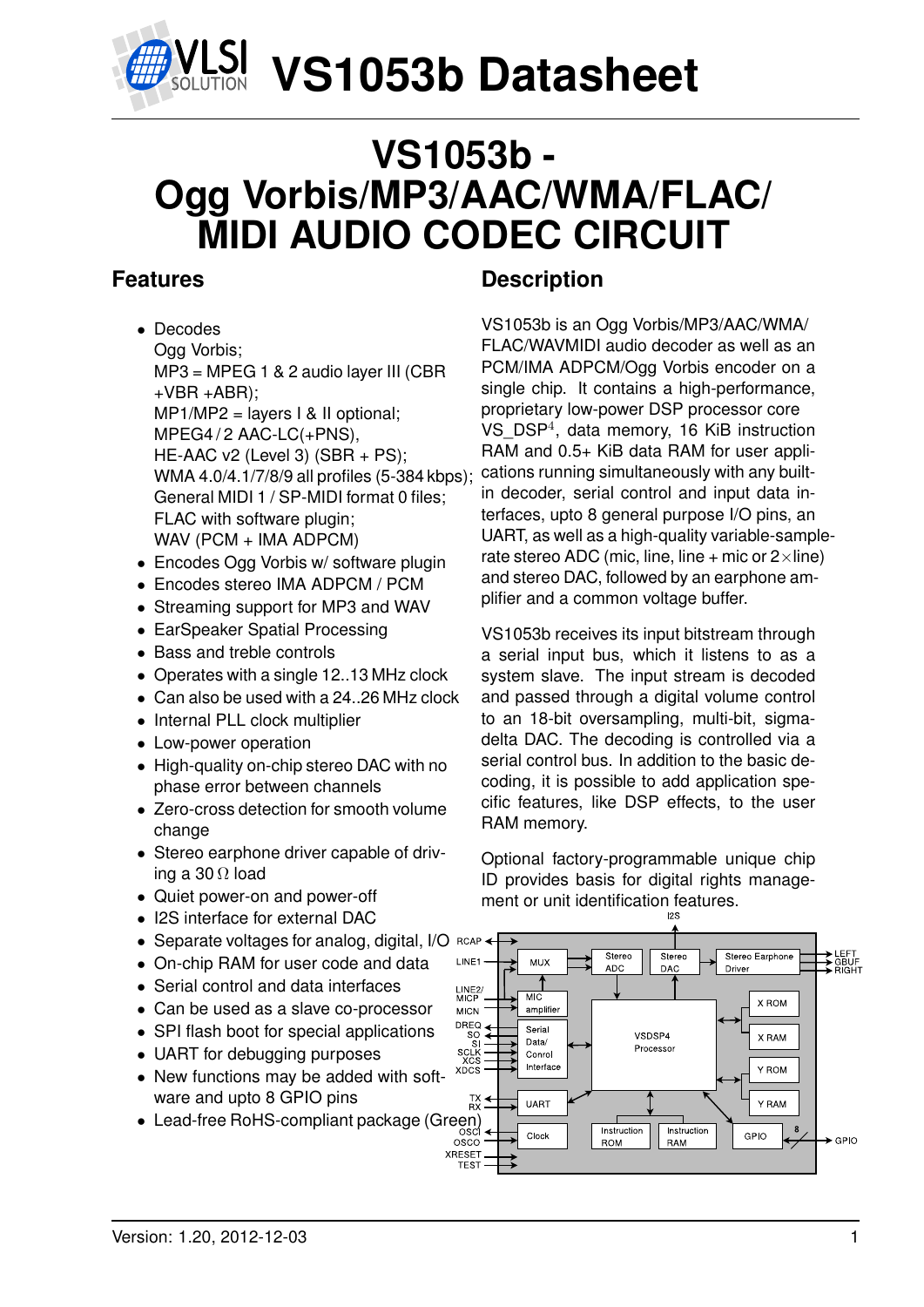

## <span id="page-1-0"></span>**Contents**

|             | <b>VS1053</b>                          |                                                                      |                                                                                                                                                                                                                                                                                                                                                                                                                                                              | 1                                                             |
|-------------|----------------------------------------|----------------------------------------------------------------------|--------------------------------------------------------------------------------------------------------------------------------------------------------------------------------------------------------------------------------------------------------------------------------------------------------------------------------------------------------------------------------------------------------------------------------------------------------------|---------------------------------------------------------------|
|             |                                        | <b>Table of Contents</b>                                             |                                                                                                                                                                                                                                                                                                                                                                                                                                                              | $\mathbf 2$                                                   |
|             |                                        | <b>List of Figures</b>                                               |                                                                                                                                                                                                                                                                                                                                                                                                                                                              | 5                                                             |
| 1           | <b>Licenses</b>                        |                                                                      |                                                                                                                                                                                                                                                                                                                                                                                                                                                              | 6                                                             |
| $\mathbf 2$ |                                        | <b>Disclaimer</b>                                                    |                                                                                                                                                                                                                                                                                                                                                                                                                                                              | 6                                                             |
| 3           |                                        | <b>Definitions</b>                                                   |                                                                                                                                                                                                                                                                                                                                                                                                                                                              | 6                                                             |
| 4           | 4.1<br>4.2<br>4.3<br>4.4<br>4.5<br>4.6 |                                                                      | <b>Characteristics &amp; Specifications</b>                                                                                                                                                                                                                                                                                                                                                                                                                  | 7<br>$\overline{7}$<br>$\overline{7}$<br>8<br>$9\,$<br>9<br>9 |
| 5           | 5.1                                    | 5.1.1                                                                | <b>Packages and Pin Descriptions</b>                                                                                                                                                                                                                                                                                                                                                                                                                         | 10<br>10<br>10                                                |
| 6           |                                        |                                                                      | <b>Connection Diagram, LQFP-48</b>                                                                                                                                                                                                                                                                                                                                                                                                                           | 13                                                            |
| 7           | <b>SPI Buses</b><br>7.1<br>7.2<br>7.3  | 7.1.1<br>7.1.2<br>7.3.1<br>7.3.2<br>7.3.3                            | VS10xx Native Modes (New Mode, recommended)<br>VS1001 Compatibility Mode (deprecated, do not use in new designs)<br>Serial Protocol for Serial Data Interface (SPI / SDI)<br>SDI in VS10xx Native Modes (New Mode, recommended)<br>SDI Timing Diagram in VS10xx Native Modes (New Mode)<br>SDI in VS1001 Compatibility Mode (deprecated, do not use in new<br>designs) $\ldots \ldots \ldots \ldots \ldots \ldots \ldots \ldots \ldots \ldots \ldots \ldots$ | 15<br>15<br>15<br>15<br>16<br>17<br>17<br>18<br>19            |
|             | 7.4<br>7.5                             | 7.3.4<br>7.4.1<br>7.4.2<br>7.4.3<br>7.4.4<br>7.5.1<br>7.5.2<br>7.5.3 | Passive SDI Mode (deprecated, do not use in new designs)<br>Serial Protocol for Serial Command Interface (SPI / SCI)<br><b>SCI Read</b><br><b>SCI Write</b><br>SPI Examples with SM_SDINEW and SM_SDISHARED set<br>SCI Operation in Middle of Two SDI Bytes                                                                                                                                                                                                  | 19<br>20<br>20<br>21<br>21<br>22<br>23<br>23<br>23<br>24      |
| 8           | 8.1<br>8.2                             |                                                                      | <b>Supported Audio Decoder Formats</b>                                                                                                                                                                                                                                                                                                                                                                                                                       | 25<br>25<br>26                                                |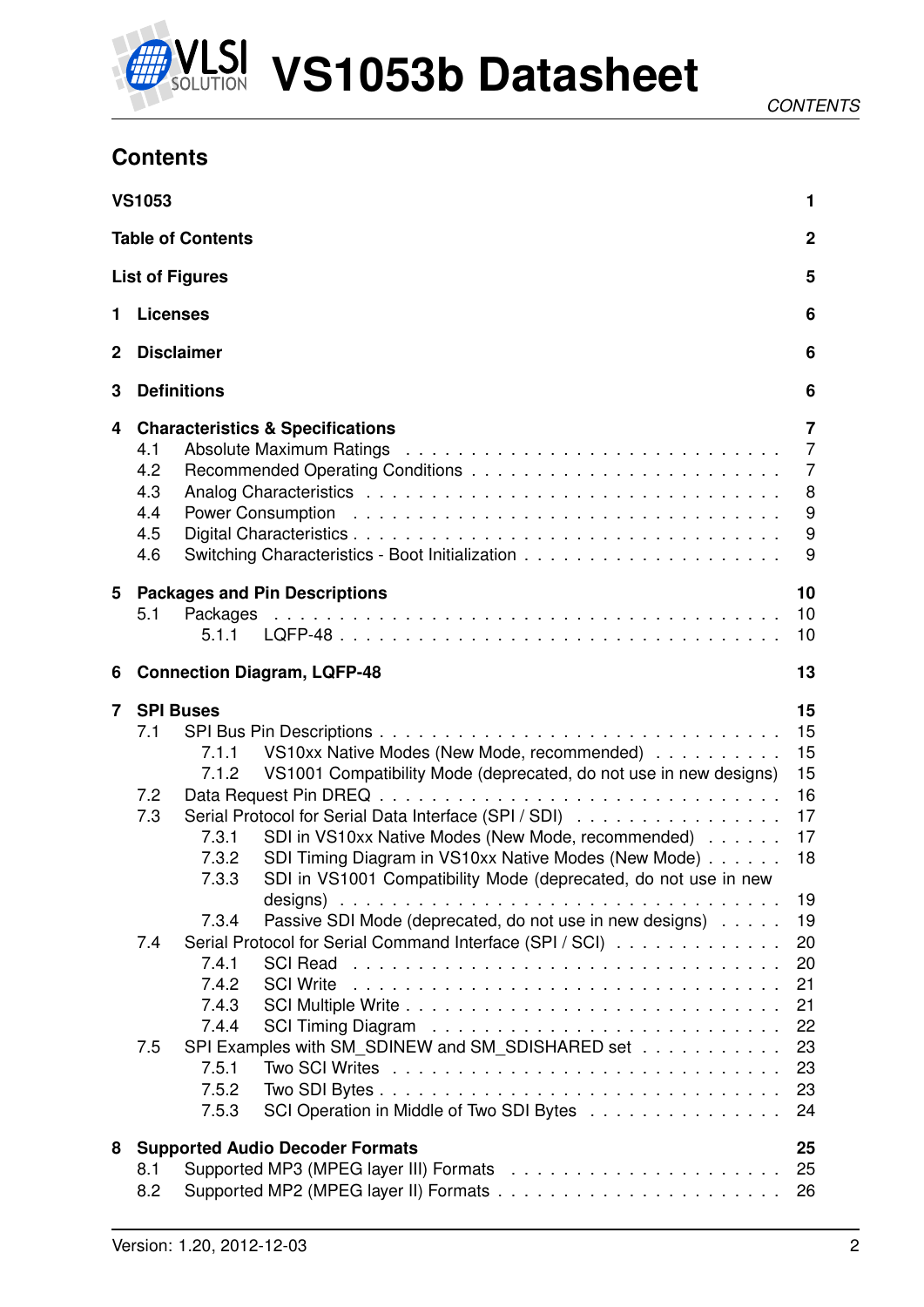

|   | 8.3<br>8.4<br>8.5<br>8.6<br>8.7<br>8.8<br>8.9 |                               | Supported AAC (ISO/IEC 13818-7 and ISO/IEC 14496-3) Formats 27<br>Supported WMA Formats (also contained a series and contained a series and contained a series and the Support of M | 30<br>30<br>31 |
|---|-----------------------------------------------|-------------------------------|-------------------------------------------------------------------------------------------------------------------------------------------------------------------------------------|----------------|
| 9 |                                               | <b>Functional Description</b> |                                                                                                                                                                                     | 33             |
|   | 9.1                                           |                               |                                                                                                                                                                                     | 33             |
|   | 9.2                                           |                               |                                                                                                                                                                                     | 34             |
|   | 9.3                                           |                               |                                                                                                                                                                                     |                |
|   | 9.4                                           |                               |                                                                                                                                                                                     | 36             |
|   | 9.5                                           |                               |                                                                                                                                                                                     | 36             |
|   | 9.6                                           |                               |                                                                                                                                                                                     | 37             |
|   |                                               | 9.6.1                         |                                                                                                                                                                                     | 38             |
|   |                                               | 9.6.2                         |                                                                                                                                                                                     | 40             |
|   |                                               | 9.6.3                         |                                                                                                                                                                                     | 41             |
|   |                                               | 9.6.4                         |                                                                                                                                                                                     | 42             |
|   |                                               | 9.6.5                         |                                                                                                                                                                                     | 43             |
|   |                                               | 9.6.6                         |                                                                                                                                                                                     | 43             |
|   |                                               | 9.6.7                         |                                                                                                                                                                                     | 43             |
|   |                                               | 9.6.8                         |                                                                                                                                                                                     | 43             |
|   |                                               | 9.6.9                         |                                                                                                                                                                                     | 44             |
|   |                                               | 9.6.10                        |                                                                                                                                                                                     | 46             |
|   |                                               | 9.6.11                        |                                                                                                                                                                                     | 47             |
|   |                                               | 9.6.12                        |                                                                                                                                                                                     | 47             |
|   |                                               |                               |                                                                                                                                                                                     |                |
|   | <b>10 Operation</b>                           |                               |                                                                                                                                                                                     | 48             |
|   | 10.1                                          |                               |                                                                                                                                                                                     | 48             |
|   | 10.2 <sub>1</sub>                             |                               |                                                                                                                                                                                     | 48             |
|   | 10.3                                          |                               |                                                                                                                                                                                     | 48             |
|   |                                               |                               |                                                                                                                                                                                     |                |
|   |                                               |                               |                                                                                                                                                                                     |                |
|   |                                               |                               |                                                                                                                                                                                     | 49             |
|   |                                               | 10.5.1                        |                                                                                                                                                                                     | 50             |
|   |                                               | 10.5.2                        |                                                                                                                                                                                     | 50             |
|   |                                               | 10.5.3                        |                                                                                                                                                                                     | 50             |
|   |                                               | 10.5.4                        | Fast Forward and Rewind without Audio                                                                                                                                               | 51             |
|   |                                               | 10.5.5                        |                                                                                                                                                                                     | 51             |
|   | 10.6                                          |                               |                                                                                                                                                                                     | 52             |
|   | 10.7                                          |                               |                                                                                                                                                                                     | 52             |
|   | 10.8                                          |                               |                                                                                                                                                                                     | 53             |
|   |                                               | 10.8.1                        |                                                                                                                                                                                     | 53             |
|   |                                               | 10.8.2                        |                                                                                                                                                                                     | 54             |
|   |                                               | 10.8.3                        |                                                                                                                                                                                     | 55             |
|   |                                               | 10.8.4                        |                                                                                                                                                                                     | 56             |
|   |                                               | 10.8.5                        |                                                                                                                                                                                     | 57             |
|   |                                               | 10.8.6                        |                                                                                                                                                                                     | 57             |
|   |                                               | 10.8.7                        |                                                                                                                                                                                     | 57             |
|   | 10.9                                          | <b>SPI Boot</b>               |                                                                                                                                                                                     | 59<br>59       |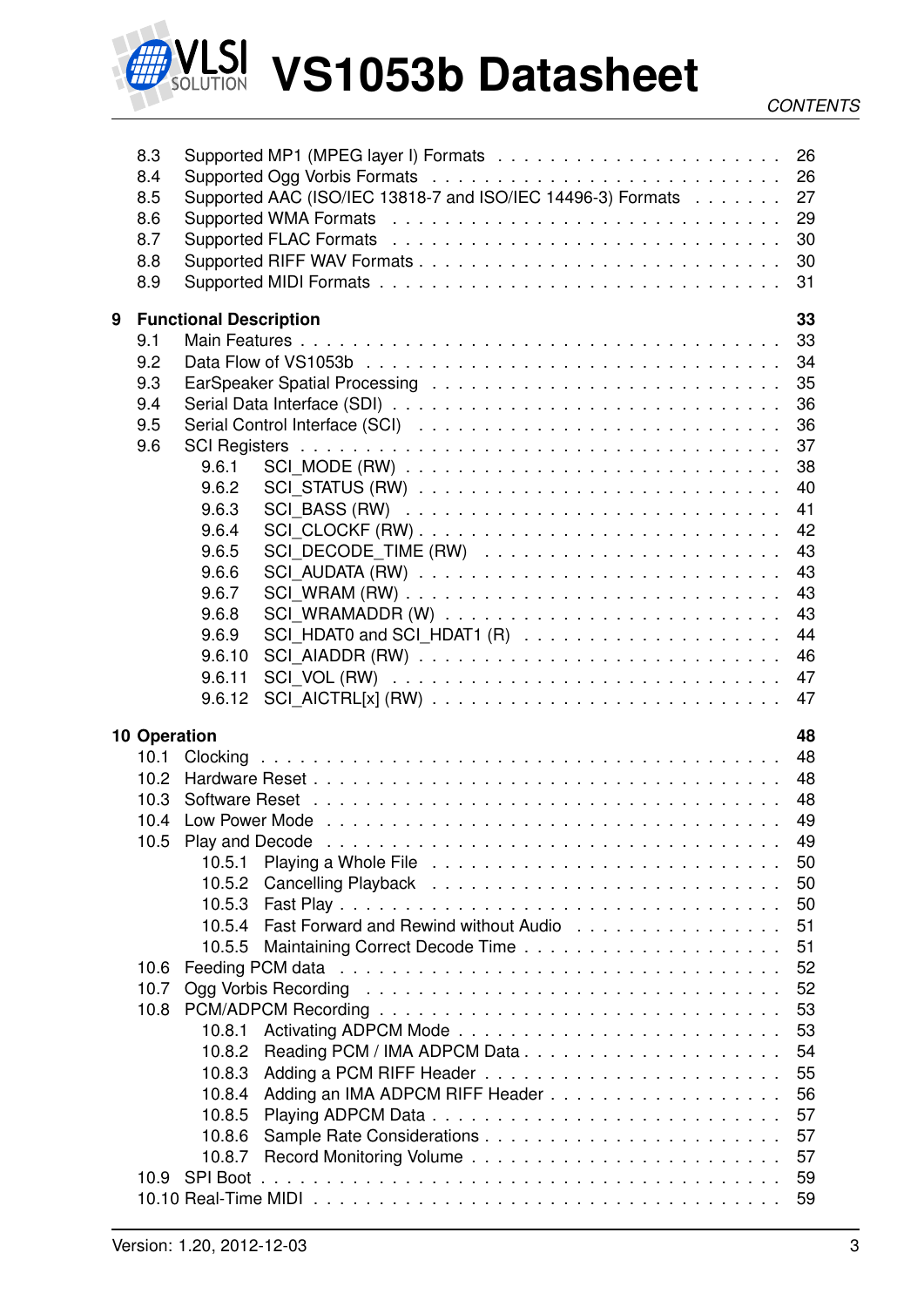

| 10.12 SDI Tests                                                                                                        | 60<br>61<br>62<br>63<br>64<br>64<br>66<br>66<br>66<br>66<br>67<br>67 |
|------------------------------------------------------------------------------------------------------------------------|----------------------------------------------------------------------|
| 11 VS1053b Registers                                                                                                   | 69                                                                   |
| 11.1                                                                                                                   | 69                                                                   |
| The Processor Core edge is a series and series and series are processor Core edge in the series of the Process<br>11.2 | 69                                                                   |
| 11.3                                                                                                                   | 70                                                                   |
| 11.4                                                                                                                   | 71                                                                   |
| 11.5                                                                                                                   | 72                                                                   |
| 11.6                                                                                                                   | 72                                                                   |
| 11.7                                                                                                                   | 72                                                                   |
| 11.8                                                                                                                   | 73                                                                   |
| 11.9                                                                                                                   | 73                                                                   |
|                                                                                                                        | 75                                                                   |
|                                                                                                                        | 76                                                                   |
|                                                                                                                        | 77                                                                   |
|                                                                                                                        | 77                                                                   |
|                                                                                                                        | 77                                                                   |
|                                                                                                                        | 78                                                                   |
|                                                                                                                        | 78                                                                   |
|                                                                                                                        | 78                                                                   |
|                                                                                                                        | 79                                                                   |
|                                                                                                                        | 80                                                                   |
|                                                                                                                        | 80                                                                   |
|                                                                                                                        | 80                                                                   |
|                                                                                                                        | 81                                                                   |
|                                                                                                                        | 81                                                                   |
|                                                                                                                        | 81                                                                   |
|                                                                                                                        | 81                                                                   |
|                                                                                                                        | 82                                                                   |
|                                                                                                                        | 83                                                                   |
|                                                                                                                        | 84                                                                   |
|                                                                                                                        | 85                                                                   |
|                                                                                                                        |                                                                      |
| <b>12 Version Changes</b>                                                                                              | 86                                                                   |
| 12.1 Changes Between VS1033c and VS1053a/b Firmware, 2007-03-08                                                        | 86                                                                   |
| <b>13 Document Version Changes</b>                                                                                     | 88                                                                   |
| <b>14 Contact Information</b>                                                                                          | 89                                                                   |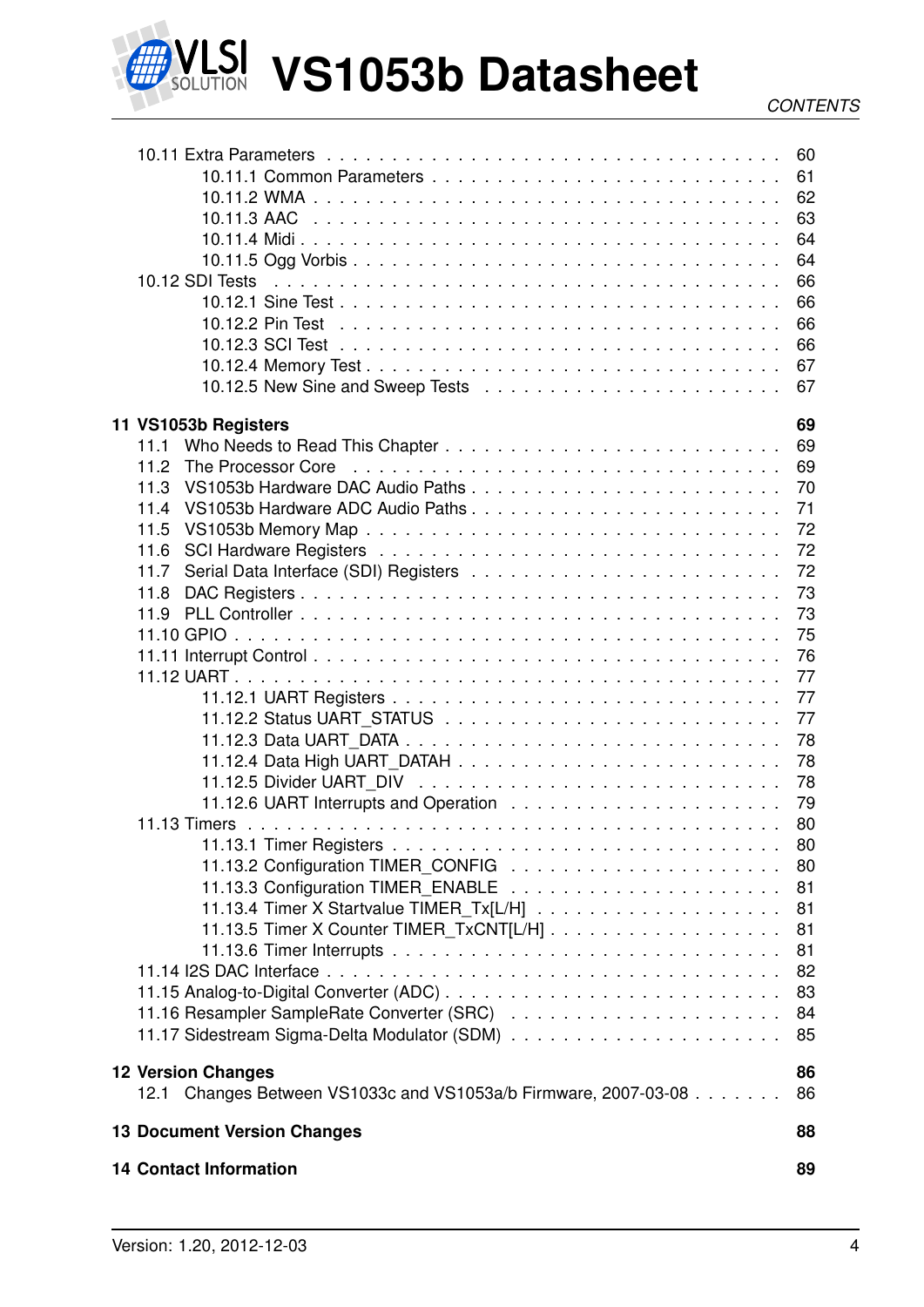

## <span id="page-4-0"></span>**List of Figures**

|    |                                                                                                                | 10 |
|----|----------------------------------------------------------------------------------------------------------------|----|
| 2  |                                                                                                                | 10 |
| 3  |                                                                                                                | 13 |
| 4  |                                                                                                                | 17 |
| 5  | SDI in VS10xx Native Mode, multi-byte transfer, $X \geq 1$                                                     | 17 |
| 6  |                                                                                                                | 18 |
| 7  | SDI in VS1001 Mode - one byte transfer. Do not use in new designs!                                             | 19 |
| 8  | SDI in VS1001 Mode - two byte transfer. Do not use in new designs!                                             | 19 |
| 9  | SCI word read enterprised and serve in the server is a server in the server in the server in the server in the | 20 |
| 10 |                                                                                                                | 21 |
| 11 | SCI multiple word write enterpresent contained and service contained and service containing to multiple word w | 21 |
| 12 |                                                                                                                | 22 |
| 13 |                                                                                                                | 23 |
| 14 |                                                                                                                | 23 |
| 15 |                                                                                                                | 24 |
| 16 |                                                                                                                | 34 |
| 17 | EarSpeaker externalized sound sources vs. normal inside-the-head sound                                         | 35 |
| 18 | VS1053b ADC and DAC data paths with some data registers                                                        | 70 |
| 19 | VS1053b ADC and DAC data paths with some data registers                                                        | 71 |
| 20 |                                                                                                                | 77 |
| 21 |                                                                                                                | 82 |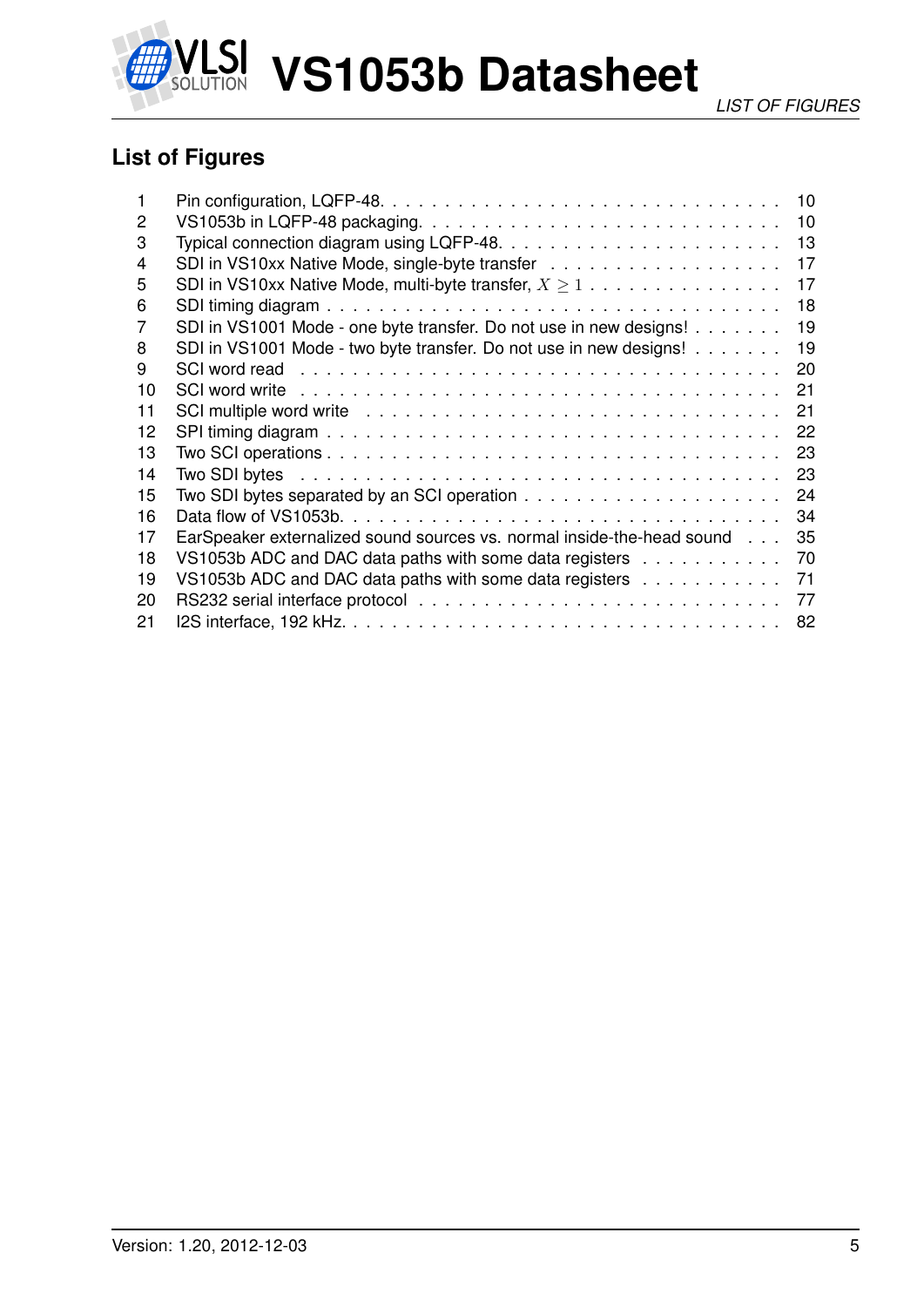

## <span id="page-5-0"></span>**1 Licenses**

MPEG Layer-3 audio decoding technology licensed from Fraunhofer IIS and Thomson.

**Note: If you enable Layer I and Layer II decoding, you are liable for any patent issues that may arise from using these formats.** Joint licensing of MPEG 1.0 / 2.0 Layer III does not cover all patents pertaining to layers I and II.

VS1053b contains WMA decoding technology from Microsoft.

**This product is protected by certain intellectual property rights of Microsoft and cannot be used or further distributed without a license from Microsoft.**

VS1053b contains AAC technology (ISO/IEC 13818-7 and ISO/IEC 14496-3) which cannot be used without a proper license from Via Licensing Corporation or individual patent holders.

VS1053b contains spectral band replication (SBR) and parametric stereo (PS) technologies developed by Coding Technologies. Licensing of SBR is handled within MPEG4 through Via Licensing Corporation. Licensing of PS is handled with Coding Technologies. See *http://www.codingtechnologies.com/licensing/aacplus.htm* for more information.

To the best of our knowledge, if the end product does not play a specific format that otherwise would require a customer license: MPEG 1.0/2.0 layers I and II, WMA, or AAC, the respective license should not be required. Decoding of MPEG layers I and II are disabled by default, and WMA and AAC format exclusion can be easily performed based on the contents of the SCI\_HDAT1 register. Also PS and SBR decoding can be separately disabled.

## <span id="page-5-1"></span>**2 Disclaimer**

All properties and figures are subject to change.

## <span id="page-5-2"></span>**3 Definitions**

**B** Byte, 8 bits.

**b** Bit.

**Ki** "Kibi" =  $2^{10}$  = 1024 (IEC 60027-2).

**Mi** "Mebi" =  $2^{20}$  = 1048576 (IEC 60027-2).

**VS\_DSP** VLSI Solution's DSP core.

**W** Word. In VS\_DSP, instruction words are 32-bit and data words are 16-bit wide.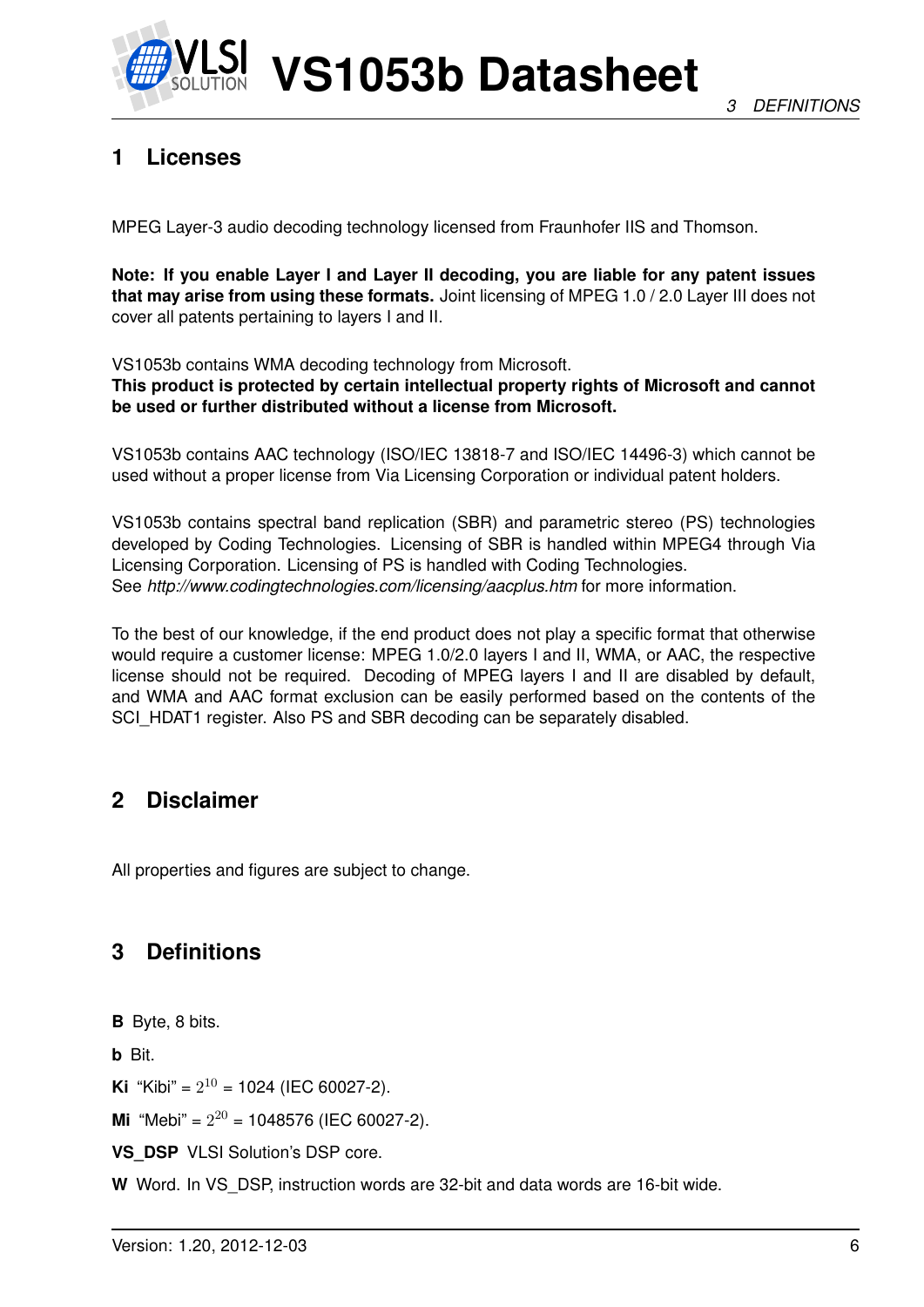**VS1053b Datasheet** *4 CHARACTERISTICS & SPECIFICATIONS*

## <span id="page-6-0"></span>**4 Characteristics & Specifications**

#### <span id="page-6-1"></span>**4.1 Absolute Maximum Ratings**

| <b>Parameter</b>                | Symbol       | Min    | Max          | <b>Unit</b>  |
|---------------------------------|--------------|--------|--------------|--------------|
| <b>Analog Positive Supply</b>   | <b>AVDD</b>  | $-0.3$ | 3.6          | V            |
| <b>Digital Positive Supply</b>  | <b>CVDD</b>  | $-0.3$ | 1.85         | V            |
| I/O Positive Supply             | <b>IOVDD</b> | $-0.3$ | 3.6          | V            |
| Current at Any Non-Power $Pin1$ |              |        | $\pm 50$     | mA           |
| Voltage at Any Digital Input    |              | $-0.3$ | $IOVDD+0.32$ | v            |
| <b>Operating Temperature</b>    |              | -30    | $+85$        | $^{\circ}$ C |
| Storage Temperature             |              | -65    | $+150$       | $^{\circ}$ C |

 $1$  Higher current can cause latch-up.

<sup>2</sup> Must not exceed 3.6 V

#### <span id="page-6-2"></span>**4.2 Recommended Operating Conditions**

| <b>Parameter</b>                        | Symbol           | Min         | Typ         | <b>Max</b>  | <b>Unit</b> |
|-----------------------------------------|------------------|-------------|-------------|-------------|-------------|
| <b>Ambient Operating Temperature</b>    |                  | $-30$       |             | $+85$       | $\circ$ C   |
| Analog and Digital Ground <sup>1</sup>  | <b>AGND DGND</b> |             | 0.0         |             | v           |
| Positive Analog, REF=1.23V              | <b>AVDD</b>      | 2.5         | 2.8         | 3.6         | v           |
| Positive Analog, REF=1.65V <sup>2</sup> | <b>AVDD</b>      | 3.3         | 3.3         | 3.6         | v           |
| Positive Digital                        | <b>CVDD</b>      | 1.7         | 1.8         | 1.85        | v           |
| I/O Voltage                             | <b>IOVDD</b>     | 1.8         | 2.8         | 3.6         | v           |
| Input Clock Frequency <sup>3</sup>      | <b>XTALI</b>     | 12          | 12.288      | 13          | <b>MHz</b>  |
| <b>Internal Clock Frequency</b>         | <b>CLKI</b>      | 12          | 36.864      | 55.3        | <b>MHz</b>  |
| Internal Clock Multiplier <sup>4</sup>  |                  | $1.0\times$ | $3.0\times$ | $4.5\times$ |             |
| <b>Master Clock Duty Cycle</b>          |                  | 40          | 50          | 60          | $\%$        |

 $1$  Must be connected together as close the device as possible for latch-up immunity.

 $2$  Reference voltage can be internally selected between 1.23V and 1.65V, see section [9.6.2.](#page-39-0) <sup>3</sup> The maximum sample rate that can be played with correct speed is XTALI/256 (or XTALI/512 if SM\_CLK\_RANGE is set). Thus, XTALI must be at least 12.288 MHz (24.576 MHz) to be able to play 48 kHz at correct speed.

<sup>4</sup> Reset value is  $1.0\times$ . Recommended SC\_MULT= $3.5\times$ , SC\_ADD= $1.0\times$  (SCI\_CLOCKF=0x8800). Do not exceed maximum specification for CLKI.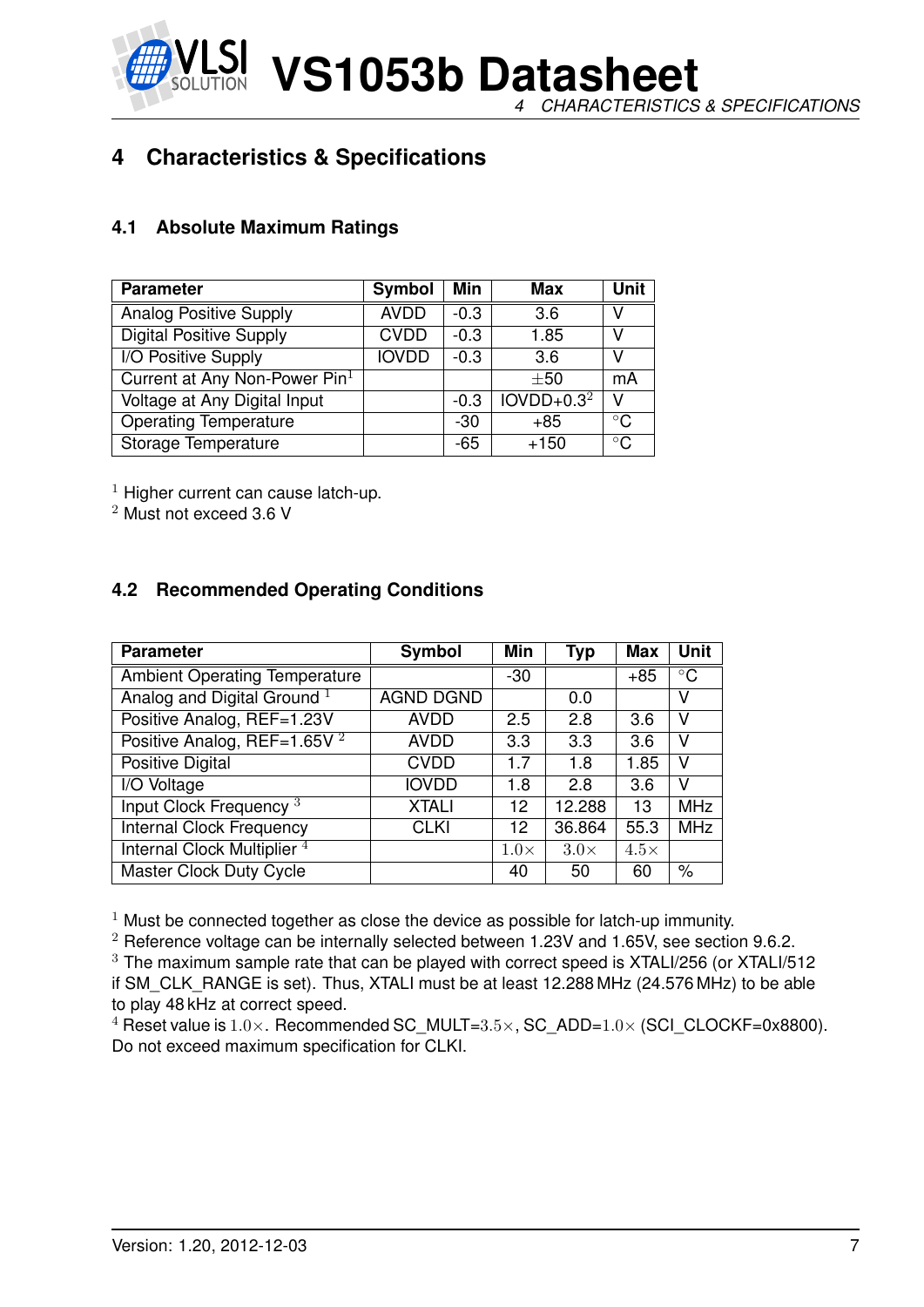

#### <span id="page-7-0"></span>**4.3 Analog Characteristics**

Unless otherwise noted: AVDD=3.3V, CVDD=1.8V, IOVDD=2.8V, REF=1.65V, TA=-30..+85◦C, XTALI=12..13MHz, Internal Clock Multiplier 3.5×. DAC tested with 1307.894 Hz full-scale output sinewave, measurement bandwidth 20..20000 Hz, analog output load: LEFT to GBUF 30  $\Omega$ , RIGHT to GBUF 30  $\Omega$ . Microphone test amplitude 48 mVpp,  $f_s$ =1 kHz, Line input test amplitude 1.26 V,  $f_s = 1$  kHz.

| <b>Parameter</b>                                        | <b>Symbol</b> | Min    | <b>Typ</b>      | <b>Max</b> | <b>Unit</b>          |
|---------------------------------------------------------|---------------|--------|-----------------|------------|----------------------|
| <b>DAC Resolution</b>                                   |               |        | 18              |            | bits                 |
| <b>Total Harmonic Distortion</b>                        | <b>THD</b>    |        |                 | 0.07       | $\frac{1}{\sqrt{2}}$ |
| <b>Third Harmonic Distortion</b>                        |               |        |                 | 0.02       | $\frac{1}{6}$        |
| Dynamic Range (DAC unmuted, A-weighted)                 | <b>IDR</b>    |        | 100             |            | dB                   |
| S/N Ratio (full scale signal)                           | <b>SNR</b>    |        | 94              |            | dB                   |
| Interchannel Isolation (Cross Talk), $600\Omega + GBUF$ |               |        | 80              |            | dB                   |
| Interchannel Isolation (Cross Talk), $30\Omega + GBUF$  |               |        | 53              |            | dB                   |
| Interchannel Gain Mismatch                              |               | $-0.5$ |                 | 0.5        | dB                   |
| <b>Frequency Response</b>                               |               | $-0.1$ |                 | 0.1        | dB                   |
| Full Scale Output Voltage (Peak-to-peak)                |               | 1.64   | $1.85^{1}$      | 2.06       | Vpp                  |
| <b>Deviation from Linear Phase</b>                      |               |        |                 | 5          | $\circ$              |
| Analog Output Load Resistance                           | <b>AOLR</b>   | 16     | 30 <sup>2</sup> |            | $\Omega$             |
| Analog Output Load Capacitance                          |               |        |                 | 100        | pF                   |
| Microphone input amplifier gain                         | <b>MICG</b>   |        | 26              |            | dB                   |
| Microphone input amplitude                              |               |        | 48              | $140^{3}$  | mVpp AC              |
| Microphone Total Harmonic Distortion                    | <b>MTHD</b>   |        | 0.03            | 0.07       | $\%$                 |
| Microphone S/N Ratio                                    | <b>MSNR</b>   | 60     | 70              |            | dB                   |
| Microphone input impedances, per pin                    |               |        | 45              |            | $k\Omega$            |
| Line input amplitude                                    |               |        | 2500            | $2800^{3}$ | mVpp AC              |
| Line input Total Harmonic Distortion                    | <b>LTHD</b>   |        | 0.005           | 0.014      | $\%$                 |
| Line input S/N Ratio                                    | <b>LSNR</b>   | 85     | 90              |            | dB                   |
| Line input impedance                                    |               |        | 80              |            | $k\Omega$            |

 $1$  3.0 volts can be achieved with  $+$ -to- $+$  wiring for mono difference sound.

<sup>2</sup> AOLR may be much lower, but below *Typical* distortion performance may be compromised.

<sup>3</sup> Above typical amplitude the Harmonic Distortion increases.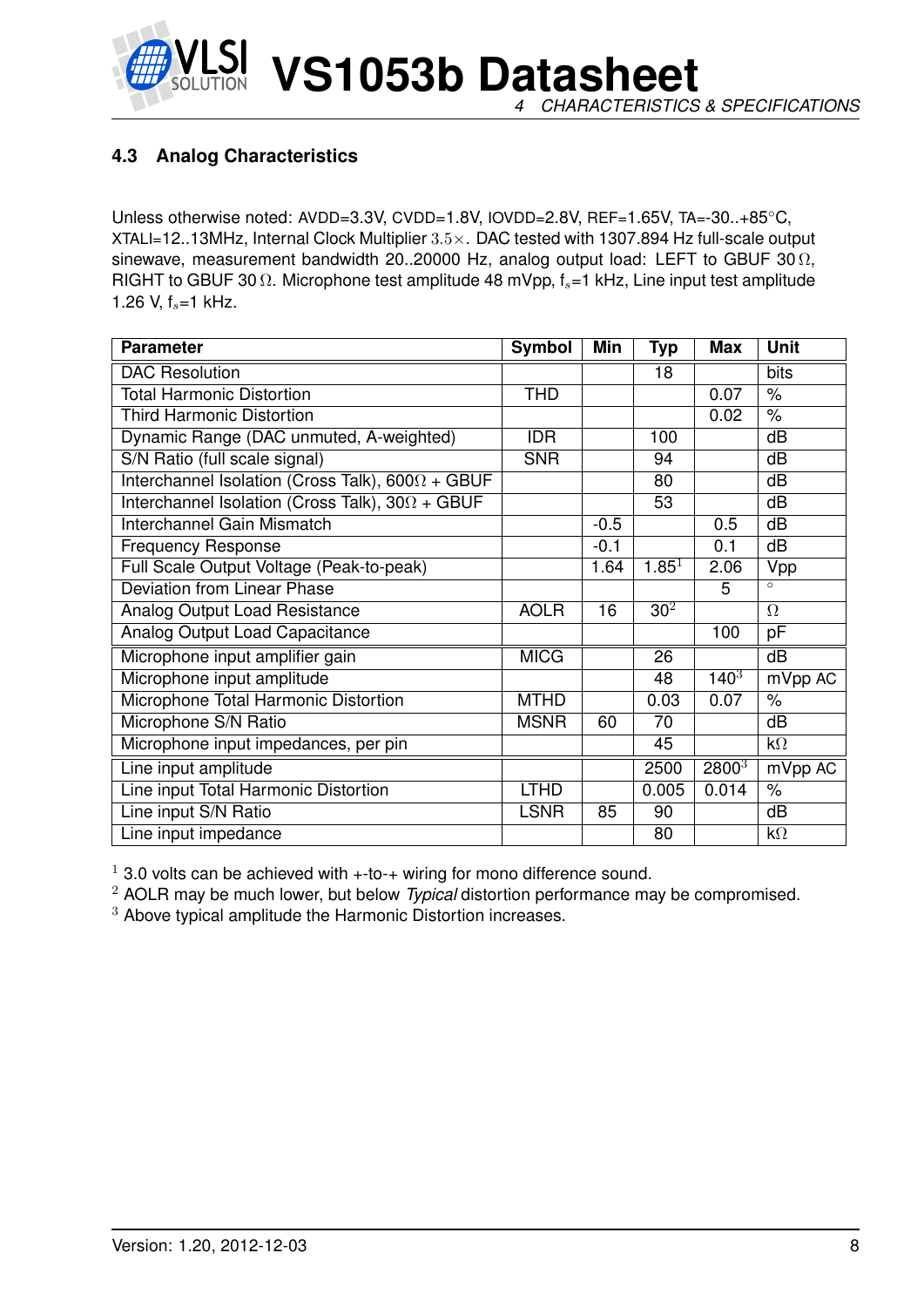

**VS1053b Datasheet** *4 CHARACTERISTICS & SPECIFICATIONS*

#### <span id="page-8-0"></span>**4.4 Power Consumption**

Tested with an Ogg Vorbis 128 kbps sample and generated sine. Output at full volume. Internal clock multiplier 3.0×. TA=+25◦C.

| <b>Parameter</b>                                             | Min | Typ  | <b>Max</b> | Unit    |
|--------------------------------------------------------------|-----|------|------------|---------|
| Power Supply Consumption AVDD, Reset                         |     | 0.6  | 5.0        | $\mu$ A |
| Power Supply Consumption CVDD = 1.8V, Reset                  |     | 12   | 20.0       | $\mu$ A |
| Power Supply Consumption AVDD, sine test, $30 \Omega + GBUF$ | 30  | 36.9 | 60         | mA      |
| Power Supply Consumption CVDD = 1.8V, sine test              | 8   | 10   | 15         | mA      |
| Power Supply Consumption AVDD, no load                       |     | 5    |            | mA      |
| Power Supply Consumption AVDD, output load 30 02             |     | 11   |            | mA      |
| Power Supply Consumption AVDD, $30 \Omega + GBUF$            |     | 11   |            | mA      |
| Power Supply Consumption CVDD = 1.8V                         |     | 11   |            | mA      |

#### <span id="page-8-1"></span>**4.5 Digital Characteristics**

| <b>Parameter</b>                                | Min               | Max               | Unit    |
|-------------------------------------------------|-------------------|-------------------|---------|
| High-Level Input Voltage (xRESET, XTALI, XTALO) | $0.7\times$ IOVDD | $IOVDD+0.31$      | V       |
| High-Level Input Voltage (other input pins)     | $0.7 \times$ CVDD | $IOVDD+0.31$      | v       |
| Low-Level Input Voltage                         | $-0.2$            | $0.3 \times$ CVDD | v       |
| High-Level Output Voltage at XTALO = -0.1 mA    | $0.7\times$ IOVDD |                   | V       |
| Low-Level Output Voltage at XTALO = 0.1 mA      |                   | $0.3\times$ IOVDD | v       |
| High-Level Output Voltage at $IO = -1.0$ mA     | $0.7\times$ IOVDD |                   | v       |
| Low-Level Output Voltage at $IO = 1.0$ mA       |                   | $0.3\times$ IOVDD | V       |
| Input Leakage Current                           | $-1.0$            | 1.O               | $\mu$ A |
| SPI Input Clock Frequency <sup>2</sup>          |                   | CLK I             | MHz     |
| Rise time of all output pins, $load = 50 pF$    |                   | 50                | ns      |

 $1$  Must not exceed 3.6V

<sup>2</sup> Value for SCI reads. SCI and SDI writes allow  $\frac{CLKI}{4}$ .

#### <span id="page-8-2"></span>**4.6 Switching Characteristics - Boot Initialization**

| <b>Parameter</b>                  | <b>Symbol</b> | Min   | Max                | Unit   |
|-----------------------------------|---------------|-------|--------------------|--------|
| XRESET active time                |               |       |                    | XTAL.  |
| XRESET inactive to software ready |               | 22000 | 50000 <sup>1</sup> | XTAI I |
| Power on reset, rise time to CVDD |               | 10    |                    | V/s    |

 $1$  DREQ rises when initialization is complete. You should not send any data or commands before that.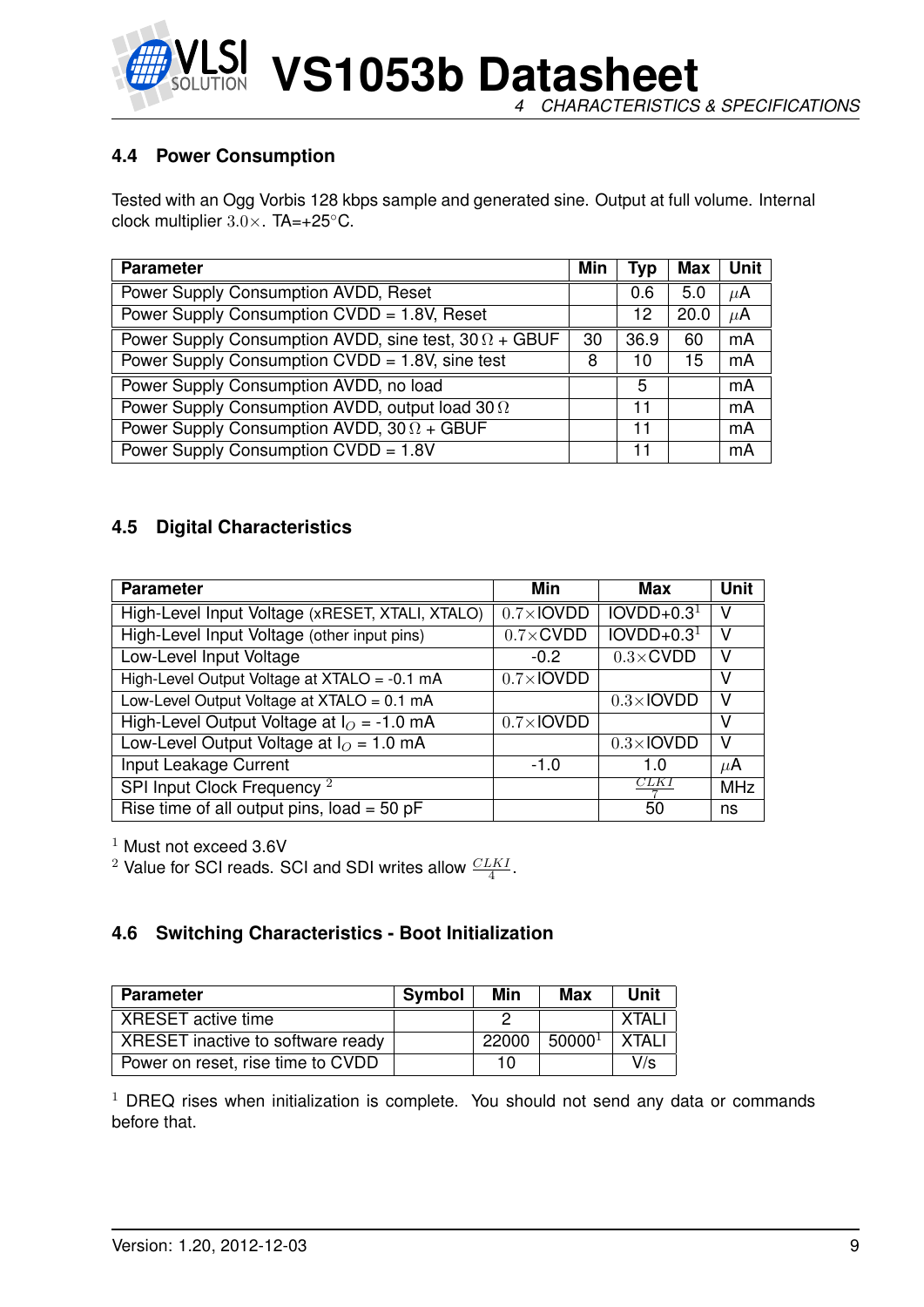

*5 PACKAGES AND PIN DESCRIPTIONS*

## <span id="page-9-1"></span><span id="page-9-0"></span>**5 Packages and Pin Descriptions**

#### **5.1 Packages**

LPQFP-48 is a lead (Pb) free and also RoHS compliant package. RoHS is a short name of *Directive 2002/95/EC on the restriction of the use of certain hazardous substances in electrical and electronic equipment*.

#### <span id="page-9-2"></span>**5.1.1 LQFP-48**



<span id="page-9-3"></span>Figure 1: Pin configuration, LQFP-48.

LQFP-48 package dimensions are at *http://www.vlsi.fi/* .



<span id="page-9-4"></span>Figure 2: VS1053b in LQFP-48 packaging.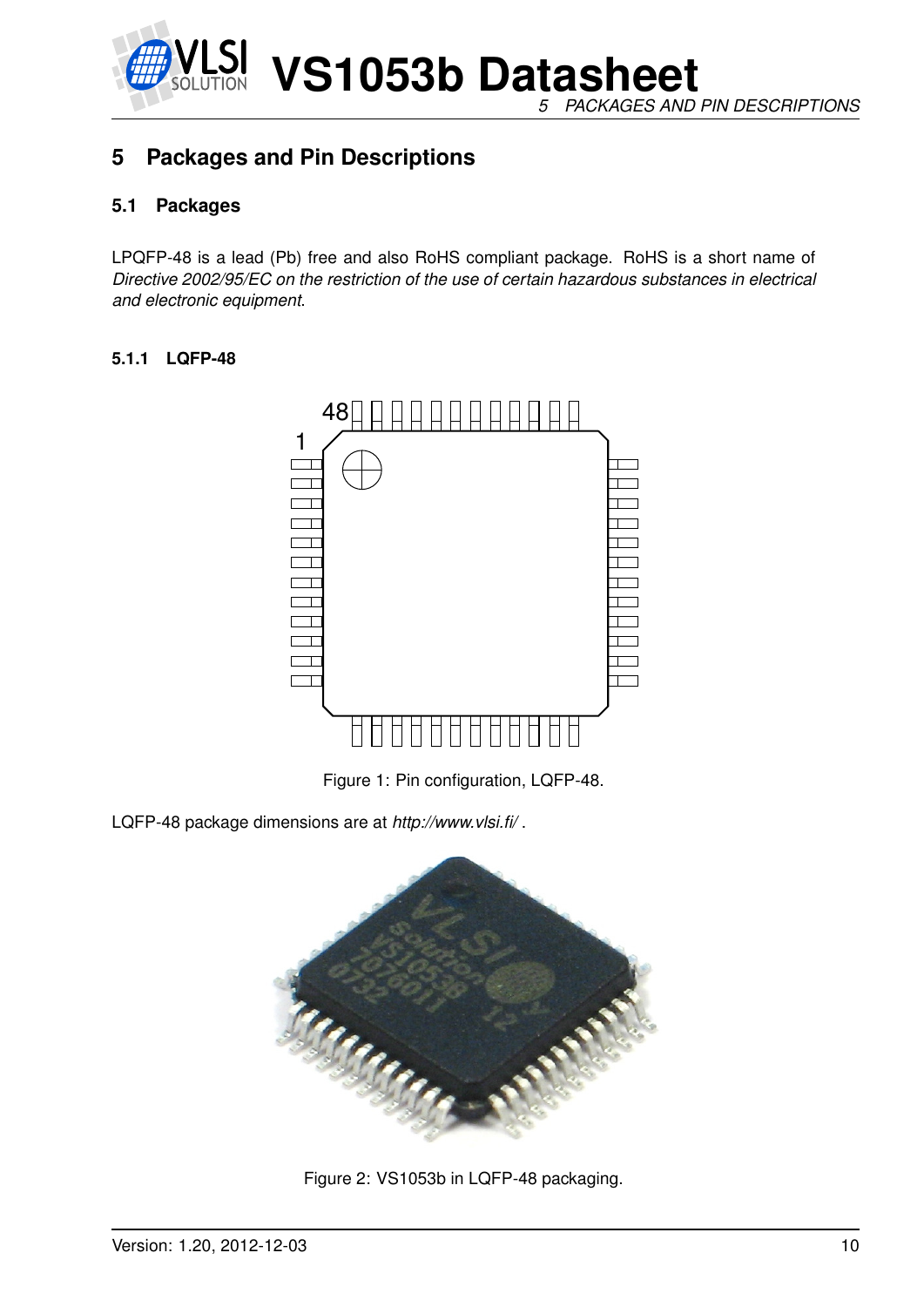

*5 PACKAGES AND PIN DESCRIPTIONS*

| <b>Pad Name</b><br><b>LQFP</b> |                 | Pin                      | <b>Function</b>                                            |
|--------------------------------|-----------------|--------------------------|------------------------------------------------------------|
|                                | Pin             | <b>Type</b>              |                                                            |
| MICP / LINE1                   | 1               | AI                       | Positive differential mic input, self-biasing / Line-in 1  |
| <b>MICN</b>                    | $\overline{2}$  | $\overline{AI}$          | Negative differential mic input, self-biasing              |
| <b>XRESET</b>                  | $\overline{3}$  | DI                       | Active low asynchronous reset, schmitt-trigger input       |
| DGND <sub>0</sub>              | $\overline{4}$  | <b>DGND</b>              | Core & I/O ground                                          |
| CVDD <sub>0</sub>              | $\overline{5}$  | <b>CPWR</b>              | Core power supply                                          |
| <b>IOVDD0</b>                  | $\overline{6}$  | <b>IOPWR</b>             | I/O power supply                                           |
| CVDD1                          | 7               | <b>CPWR</b>              | Core power supply                                          |
| <b>DREQ</b>                    | 8               | $\overline{D}$           | Data request, input bus                                    |
| GPIO2 / DCLK <sup>1</sup>      | $\overline{9}$  | DIO                      | General purpose IO 2 / serial input data bus clock         |
| GPIO3 / SDATA <sup>1</sup>     | 10              | $\overline{DIO}$         | General purpose IO 3 / serial data input                   |
| $GPIO6 / I2S_SCLK3$            | $\overline{11}$ | $\overline{DIO}$         | General purpose IO 6 / I2S_SCLK                            |
| GPIO7                          | $\overline{12}$ | $\overline{DIO}$         | General purpose IO 7 / I2S SDATA                           |
| $I2S$ SDATA <sup>3</sup>       |                 |                          |                                                            |
| XDCS / BSYNC <sup>1</sup>      | $\overline{13}$ | <b>DI</b>                | Data chip select / byte sync                               |
| <b>IOVDD1</b>                  | 14              | <b>IOPWR</b>             | I/O power supply                                           |
| <b>VCO</b>                     | $\overline{15}$ | $\overline{DO}$          | For testing only (Clock VCO output)                        |
| DGND1                          | $\overline{16}$ | <b>DGND</b>              | Core & I/O ground                                          |
| <b>XTALO</b>                   | $\overline{17}$ | $\overline{AO}$          | <b>Crystal output</b>                                      |
| <b>XTALI</b>                   | $\overline{18}$ | $\overline{AI}$          | <b>Crystal input</b>                                       |
| <b>IOVDD2</b>                  | $\overline{19}$ | <b>IOPWR</b>             | I/O power supply                                           |
| DGND <sub>2</sub>              | $\overline{20}$ | <b>DGND</b>              | Core & I/O ground                                          |
| DGND3                          | $\overline{21}$ | <b>DGND</b>              | Core & I/O ground                                          |
| DGND4                          | $\overline{22}$ | <b>DGND</b>              | Core & I/O ground                                          |
| XCS                            | $\overline{23}$ | $\overline{DI}$          | Chip select input (active low)                             |
| CVDD <sub>2</sub>              | $\overline{24}$ | <b>CPWR</b>              | Core power supply                                          |
| GPIO5 / I2S MCLK <sup>3</sup>  | $\overline{25}$ | $\overline{DIO}$         | General purpose IO 5 / I2S_MCLK                            |
| $\overline{RX}$                | $\overline{26}$ | $\overline{\mathsf{DI}}$ | UART receive, connect to IOVDD if not used                 |
| $\overline{\mathsf{TX}}$       | $\overline{27}$ | $\overline{DO}$          | <b>UART</b> transmit                                       |
| <b>SCLK</b>                    | $\overline{28}$ | $\overline{\mathsf{DI}}$ | Clock for serial bus                                       |
| $\overline{\text{SI}}$         | $\overline{29}$ | $\overline{\mathsf{DI}}$ | Serial input                                               |
| $\overline{SO}$                | $\overline{30}$ | DO3                      | Serial output                                              |
| CVDD3                          | $\overline{31}$ | <b>CPWR</b>              | Core power supply                                          |
| <b>XTEST</b>                   | $\overline{32}$ | $\overline{\mathsf{DI}}$ | Reserved for test, connect to IOVDD                        |
| GPIO <sub>0</sub>              | $\overline{33}$ | DIO                      | Gen. purp. IO 0 (SPIBOOT), use 100 kΩ pull-down            |
|                                |                 |                          | resistor <sup>2</sup>                                      |
| GPIO1                          | 34              | DIO                      | General purpose IO 1                                       |
| <b>GND</b>                     | $\overline{35}$ | <b>DGND</b>              | I/O Ground                                                 |
| GPIO4                          | 36              | $\overline{DIO}$         | General purpose IO 4 / I2S_LROUT                           |
| I2S_LROUT3                     |                 |                          |                                                            |
| AGND <sub>0</sub>              | $\overline{37}$ | <b>APWR</b>              | Analog ground, low-noise reference                         |
| AVDD <sub>0</sub>              | $\overline{38}$ | <b>APWR</b>              | Analog power supply                                        |
| <b>RIGHT</b>                   | $\overline{39}$ | AO                       | Right channel output                                       |
| AGND1                          | 40              | <b>APWR</b>              | Analog ground                                              |
| AGND <sub>2</sub>              | 41              | <b>APWR</b>              | Analog ground                                              |
| <b>GBUF</b>                    | 42              | <b>AO</b>                | Common buffer for headphones, do NOT connect to<br>ground! |
| AVDD1                          | 43              | <b>APWR</b>              | Analog power supply                                        |
| <b>RCAP</b>                    | 44              | <b>AIO</b>               | Filtering capacitance for reference                        |
| AVDD <sub>2</sub>              | 45              | <b>APWR</b>              | Analog power supply                                        |
| <b>LEFT</b>                    | 46              | AO                       | Left channel output                                        |
| AGND3                          | $\overline{47}$ | <b>APWR</b>              | Analog ground                                              |
| LINE <sub>2</sub>              | 48              | $\overline{AI}$          | Line-in 2 (right channel)                                  |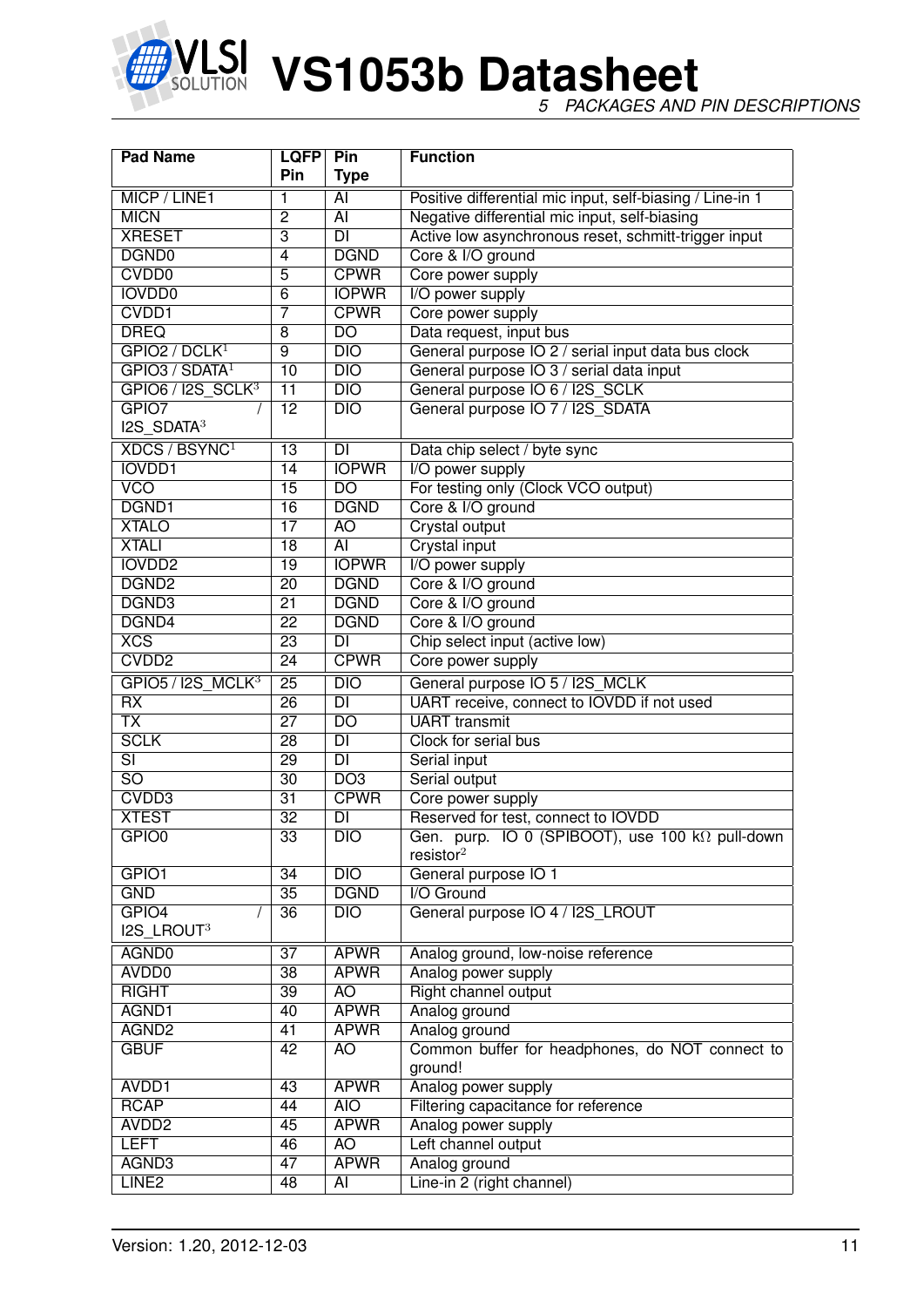

*5 PACKAGES AND PIN DESCRIPTIONS*

 $1$  First pin function is active in New Mode, latter in Compatibility Mode.

<sup>2</sup> Unless pull-down resistor is used, SPI Boot is tried. See Chapter [10.9](#page-58-0) for details.

 $3$  If I2S\_CF\_ENA is  $'0'$  the pins are used for GPIO. See Chapter [11.14](#page-81-0) for details.

Pin types:

| <b>Type</b>     | <b>Description</b>                     | Type         | <b>Description</b>      |
|-----------------|----------------------------------------|--------------|-------------------------|
| DI              | Digital input, CMOS Input Pad          | AO.          | Analog output           |
| <b>DO</b>       | Digital output, CMOS Input Pad         | AIO.         | Analog input/output     |
| <b>DIO</b>      | Digital input/output                   | <b>APWR</b>  | Analog power supply pin |
| DO <sub>3</sub> | Digital output, CMOS Tri-stated Output | <b>DGND</b>  | Core or I/O ground pin  |
|                 | Pad                                    | <b>CPWR</b>  | Core power supply pin   |
| AI              | Analog input                           | <b>IOPWR</b> | I/O power supply pin    |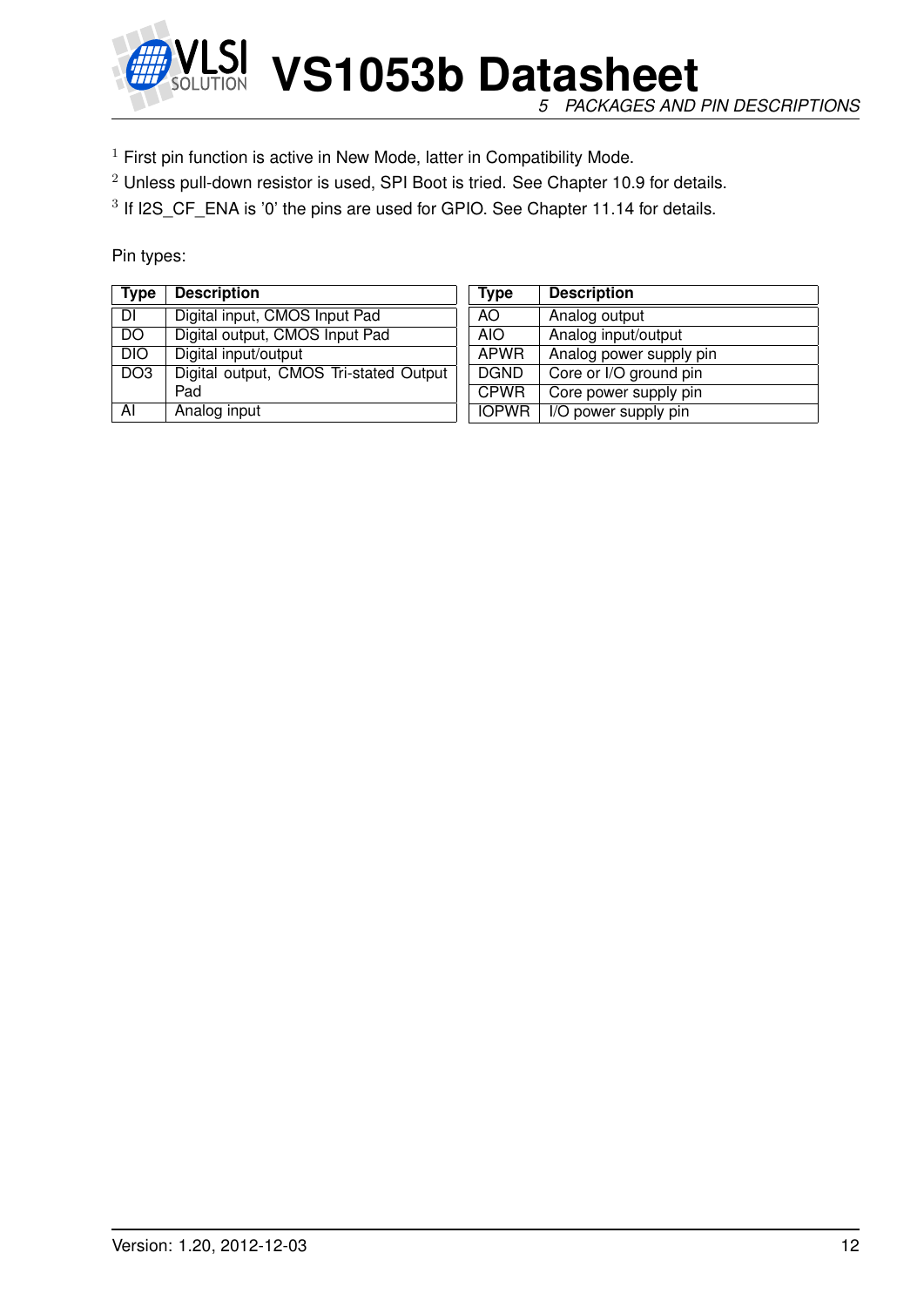

*6 CONNECTION DIAGRAM, LQFP-48*

## <span id="page-12-0"></span>**6 Connection Diagram, LQFP-48**



<span id="page-12-1"></span>Figure 3: Typical connection diagram using LQFP-48.

Figure [3](#page-12-1) shows a typical connection diagram for VS1053.

Figure Note 1: Connect either Microphone In or Line In, but not both at the same time.

Note: This connection assumes SM\_SDINEW is active (see Chapter [9.6.1\)](#page-37-0). If also SM\_SDISHARE is used, xDCS should be tied low or high (see Chapter [7.1.1\)](#page-14-2).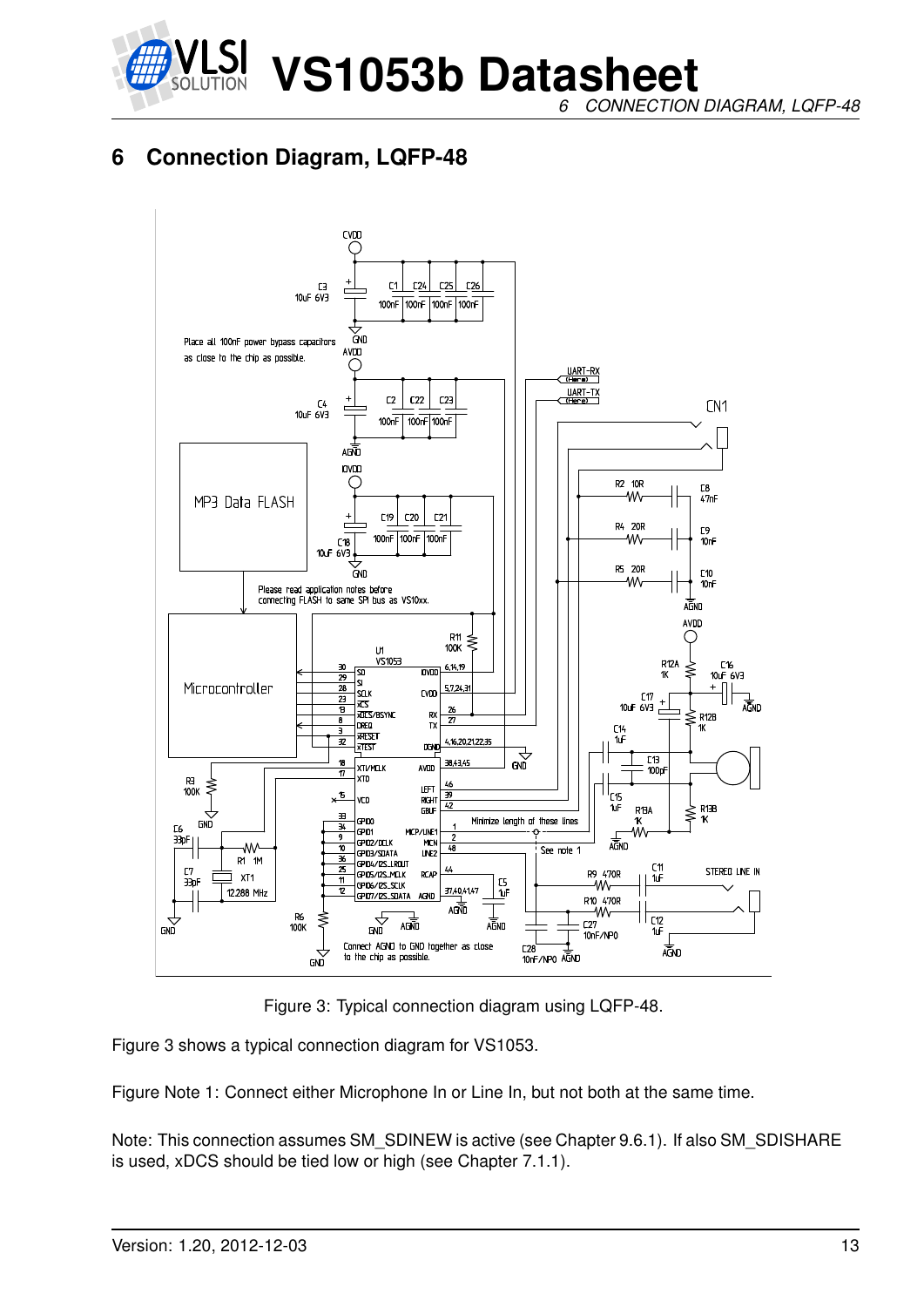

**VS1053b Datasheet** *6 CONNECTION DIAGRAM, LQFP-48*

The common buffer GBUF can be used for common voltage (1.23 V) for earphones. This will eliminate the need for large isolation capacitors on line outputs, and thus the audio output pins from VS1053b may be connected directly to the earphone connector.

GBUF must NOT be connected to ground under any circumstances. If GBUF is not used, LEFT and RIGHT must be provided with coupling capacitors. To keep GBUF stable, you should always have the resistor and capacitor even when GBUF is not used. See application notes for details.

Unused GPIO pins should have a pull-down resistor. Unused line and microphone inputs should not be connected.

If UART is not used, RX should be connected to IOVDD and TX be unconnected.

Do not connect any external load to XTALO.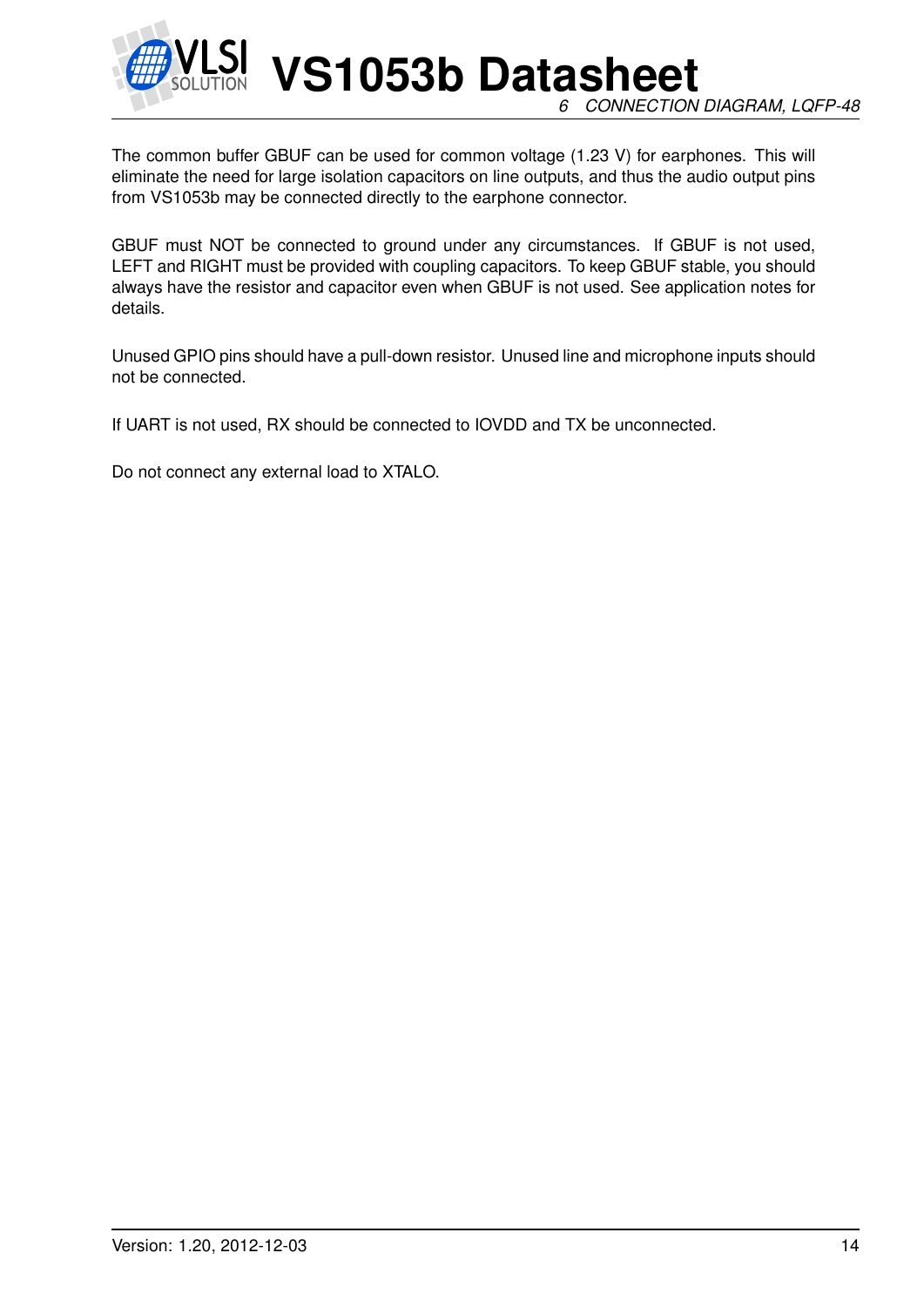

## <span id="page-14-0"></span>**7 SPI Buses**

The SPI Bus - which was originally used in some Motorola devices - has been used for both VS1053b's Serial Data Interface SDI (Chapters [7.3](#page-16-0) and [9.4\)](#page-35-0) and Serial Control Interface SCI (Chapters [7.4](#page-19-0) and [9.5\)](#page-35-1).

#### <span id="page-14-1"></span>**7.1 SPI Bus Pin Descriptions**

#### <span id="page-14-2"></span>**7.1.1 VS10xx Native Modes (New Mode, recommended)**

These modes are active on VS1053b when SM\_SDINEW is set to 1 (default at startup). DCLK and SDATA are not used for data transfer and they can be used as general-purpose I/O pins (GPIO2 and GPIO3). BSYNC function changes to data interface chip select (XDCS).

| SDI Pin     | <b>SCI Pin</b> | Description                                                                                                                                                                                                                                                                                                  |
|-------------|----------------|--------------------------------------------------------------------------------------------------------------------------------------------------------------------------------------------------------------------------------------------------------------------------------------------------------------|
| <b>XDCS</b> | <b>XCS</b>     | Active low chip select input. A high level forces the serial interface into<br>standby mode, ending the current operation. A high level also forces serial<br>output (SO) to high impedance state. If SM_SDISHARE is 1, pin<br>XDCS is not used, but the signal is generated internally by inverting<br>XCS. |
| <b>SCK</b>  |                | Serial clock input. The serial clock is also used internally as the master<br>clock for the register interface.<br>SCK can be gated or continuous. In either case, the first rising clock edge<br>after XCS has gone low marks the first bit to be written.                                                  |
|             | SI             | Serial input. If a chip select is active, SI is sampled on the rising CLK edge.                                                                                                                                                                                                                              |
|             | SO.            | Serial output. In reads, data is shifted out on the falling SCK edge.<br>In writes SO is at a high impedance state.                                                                                                                                                                                          |

#### <span id="page-14-3"></span>**7.1.2 VS1001 Compatibility Mode (deprecated, do not use in new designs)**

This mode is active when SM\_SDINEW is set to 0. In this mode, DCLK, SDATA and BSYNC are active.

| SDI Pin      | <b>SCI Pin</b> | Description                                                                 |
|--------------|----------------|-----------------------------------------------------------------------------|
|              | <b>XCS</b>     | Active low chip select input. A high level forces the serial interface into |
|              |                | standby mode, ending the current operation. A high level also forces serial |
|              |                | output (SO) to high impedance state.                                        |
| <b>BSYNC</b> |                | SDI data is synchronized with a rising edge of BSYNC.                       |
| <b>DCLK</b>  | <b>SCK</b>     | Serial clock input. The serial clock is also used internally as the master  |
|              |                | clock for the register interface.                                           |
|              |                | SCK can be gated or continuous. In either case, the first rising clock edge |
|              |                | after XCS has gone low marks the first bit to be written.                   |
| <b>SDATA</b> | SL             | Serial input. SI is sampled on the rising SCK edge, if XCS is low.          |
|              | SO.            | Serial output. In reads, data is shifted out on the falling SCK edge.       |
|              |                | In writes SO is at a high impedance state.                                  |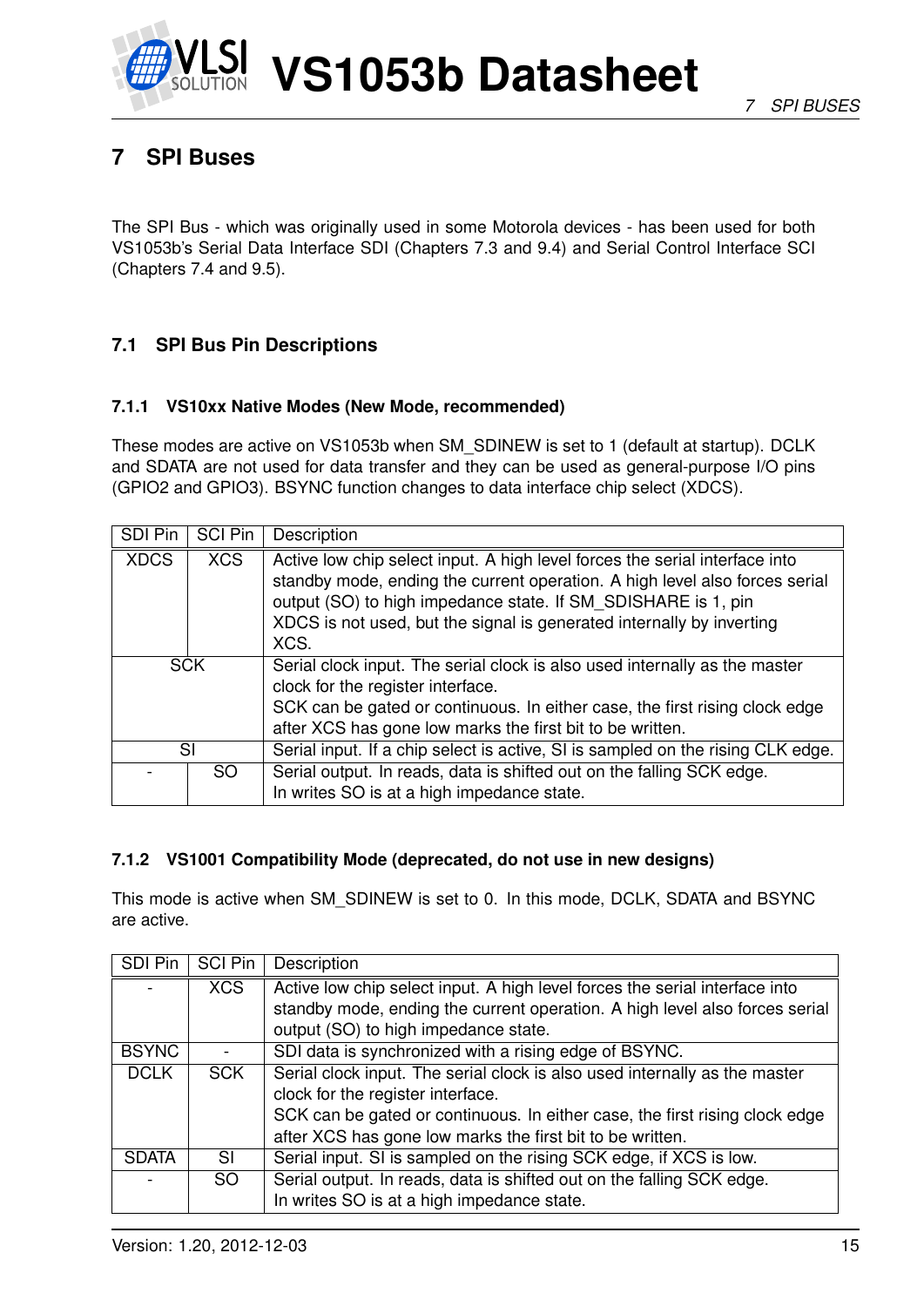## <span id="page-15-0"></span>**7.2 Data Request Pin DREQ**

The DREQ pin/signal is used to signal if VS1053b's 2048-byte FIFO is capable of receiving data. If DREQ is high, VS1053b can take at least 32 bytes of SDI data or one SCI command. DREQ is turned low when the stream buffer is too full and for the duration of an SCI command.

Because of the 32-byte safety area, the sender may send upto 32 bytes of SDI data at a time without checking the status of DREQ, making controlling VS1053b easier for low-speed microcontrollers.

Note: DREQ may turn low or high at any time, even during a byte transmission. Thus, DREQ should only be used to decide whether to send more bytes. A transmission that has already started doesn't need to be aborted.

Note: In VS1053b DREQ also goes down while an SCI operation is in progress.

There are cases when you still want to send SCI commands when DREQ is low. Because DREQ is shared between SDI and SCI, you can not determine if an SCI command has been executed if SDI is not ready to receive data. In this case you need a long enough delay after every SCI command to make certain none of them are missed. The SCI Registers table in Chapter [9.6](#page-36-0) gives the worst-case handling time for each SCI register write.

Note: The status of DREQ can also be read through SCI with the following code. For details on SCI registers, see Chapter [7.4.](#page-19-0)

```
// This example reads status of DREQ pin through the SPI/SCI register
// interface.
#define SCI_WRAMADDR 7
#define SCI_WRAM 6
while (!endOfFile) {
  int dreq;
  WriteSciReg(SCI_WRAMADDR, 0xC012); // Send address of DREQ register
  dreq = ReadSciReg(SCI_WRAM) & 1; // Read value of DREQ (in bit 0)
  if (dreq) {
   // DREQ high: send 1-32 bytes audio data
  } else {
    // DREQ low: wait 5 milliseconds (so that VS10xx doesn't get
    // continuous SCI operations)
  }
} /* while (!endOfFile) */
```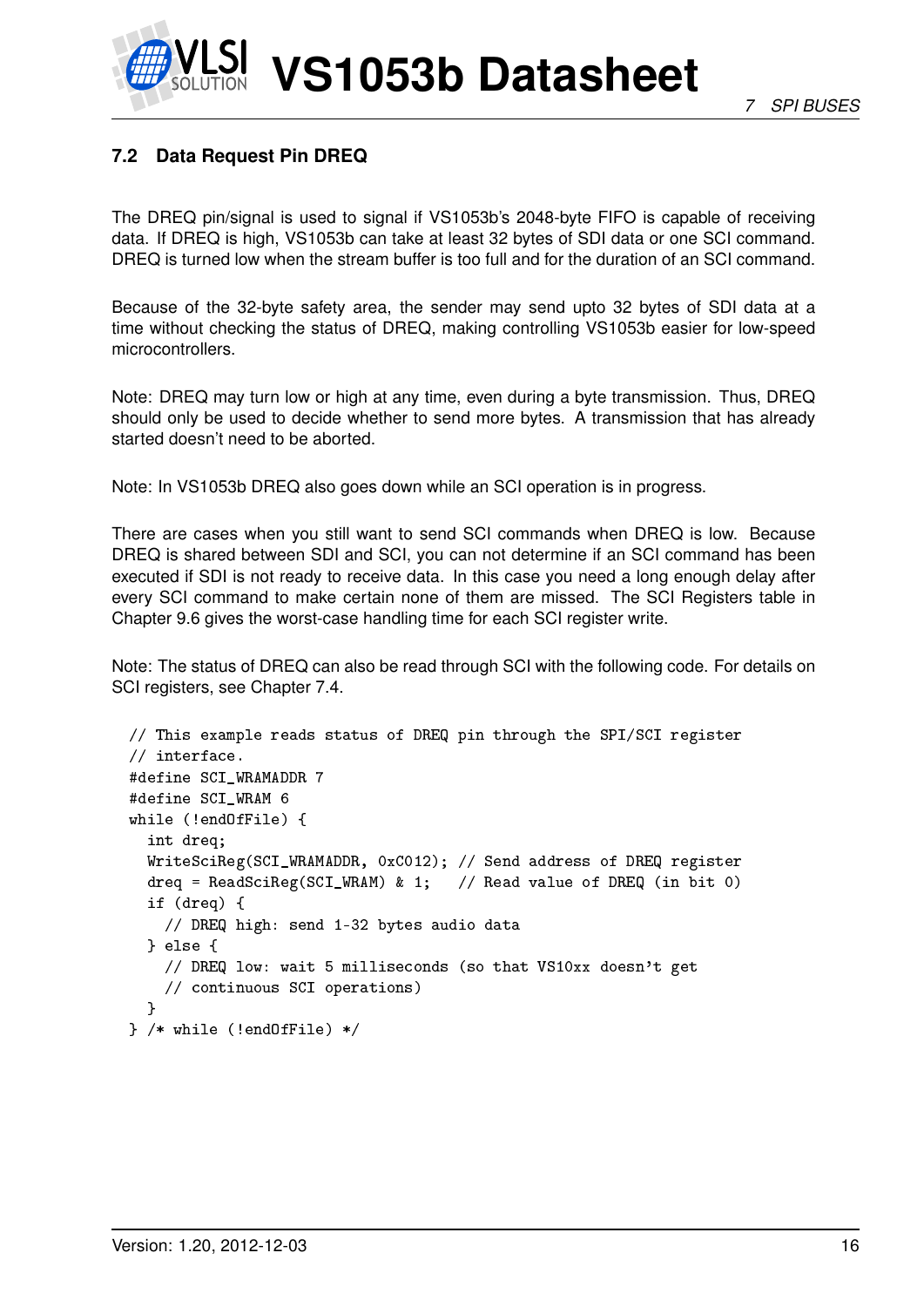

### <span id="page-16-0"></span>**7.3 Serial Protocol for Serial Data Interface (SPI / SDI)**

The serial data interface operates in slave mode so DCLK signal must be generated by an external circuit.

Data (SDATA signal) can be clocked in at either the rising or falling edge of DCLK (Chapter [9.6\)](#page-36-0).

VS1053b assumes its data input to be byte-sychronized. SDI bytes may be transmitted either MSb or LSb first, depending of register SCI\_MODE bit SM\_SDIORD (Chapter [9.6.1\)](#page-37-0).

The firmware is able to accept the maximum bitrate the SDI supports.

#### <span id="page-16-1"></span>**7.3.1 SDI in VS10xx Native Modes (New Mode, recommended)**



<span id="page-16-2"></span>Figure 4: SDI in VS10xx Native Mode, single-byte transfer

In VS10xx native modes (SM\_NEWMODE is 1), byte synchronization is achieved by XDCS, as shown in Figure [4.](#page-16-2) The state of XDCS may not change while a data byte transfer is in progress. XDCS does not need to be deactivated and reactivated for every byte transfer, as shown in Figure [5.](#page-16-3) However, to maintain data synchronization even if there are occasional clock glitches, it is recommended to deactivate and reactivate XDCS every now and then, for example after each 32 bytes of data.

Note that when sending data through SDI you have to check the Data Request Pin DREQ at least after every 32 bytes (Chapter [7.2\)](#page-15-0).



<span id="page-16-3"></span>Figure 5: SDI in VS10xx Native Mode, multi-byte transfer,  $X \geq 1$ 

If SM\_SDISHARE is 1, the XDCS signal is internally generated by inverting the XCS input.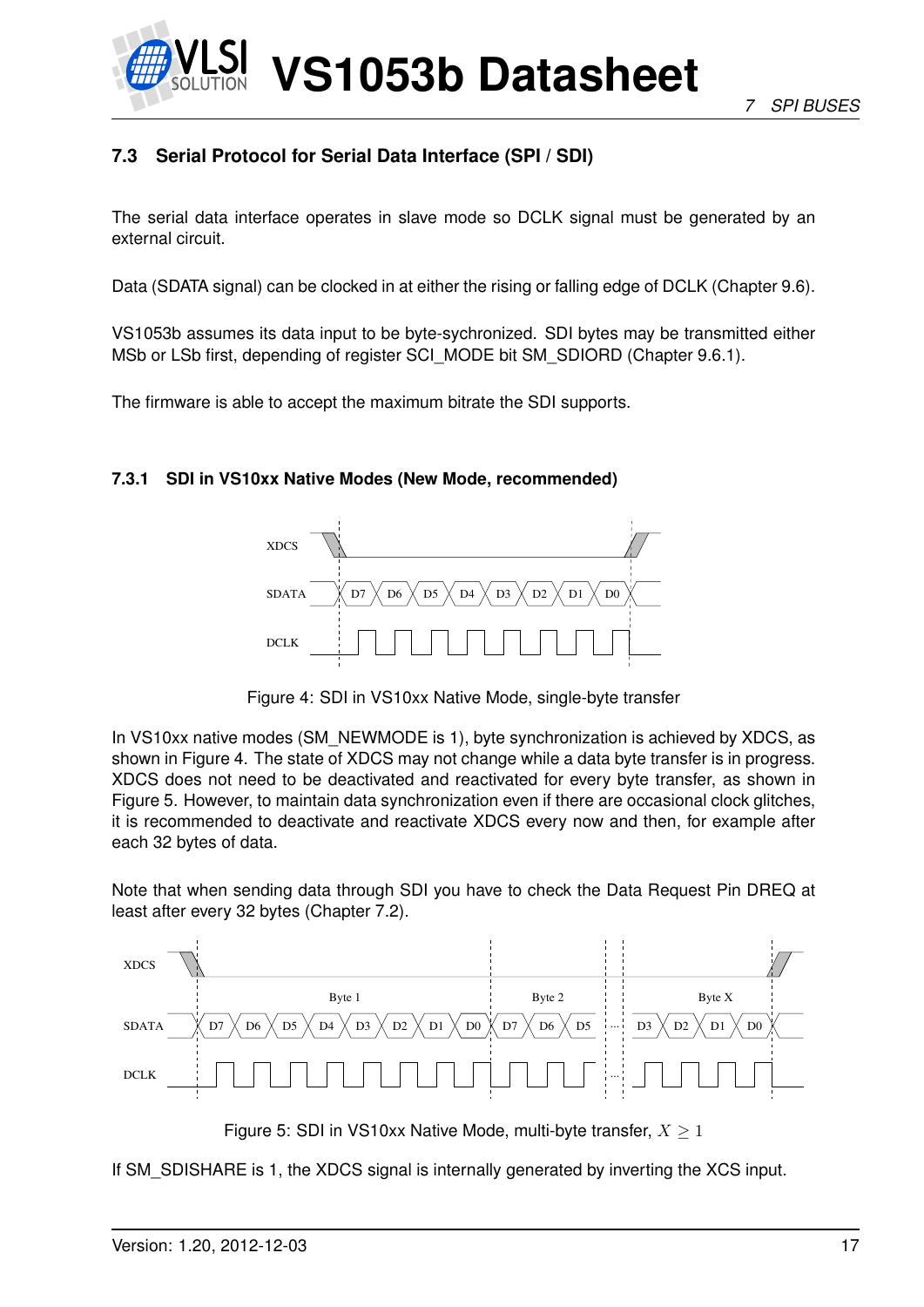

*7 SPI BUSES*

#### <span id="page-17-0"></span>**7.3.2 SDI Timing Diagram in VS10xx Native Modes (New Mode)**



<span id="page-17-1"></span>Figure 6: SDI timing diagram

Figure [6](#page-17-1) presents SDI bus timing.

| <b>Symbol</b> | Min | Max | Unit               |
|---------------|-----|-----|--------------------|
| tXCSS         | 5   |     | ns                 |
| tSU           | 0   |     | ns                 |
| tН            | 2   |     | <b>CLKI</b> cycles |
| tWL           | 2   |     | <b>CLKI</b> cycles |
| tWH           | 2   |     | <b>CLKI</b> cycles |
| <b>tXCSH</b>  |     |     | <b>CLKI</b> cycles |
| tXCS          | n   |     | <b>CLKI</b> cycles |

Note: xDCS is not required to go high between bytes, so tXCS is 0.

Note: Although the timing is derived from the internal clock CLKI, the system always starts up in  $1.0\times$  mode, thus CLKI=XTALI. After you have configured a higher clock through SCI CLOCKF and waited for DREQ to rise, you can use a higher SPI speed as well.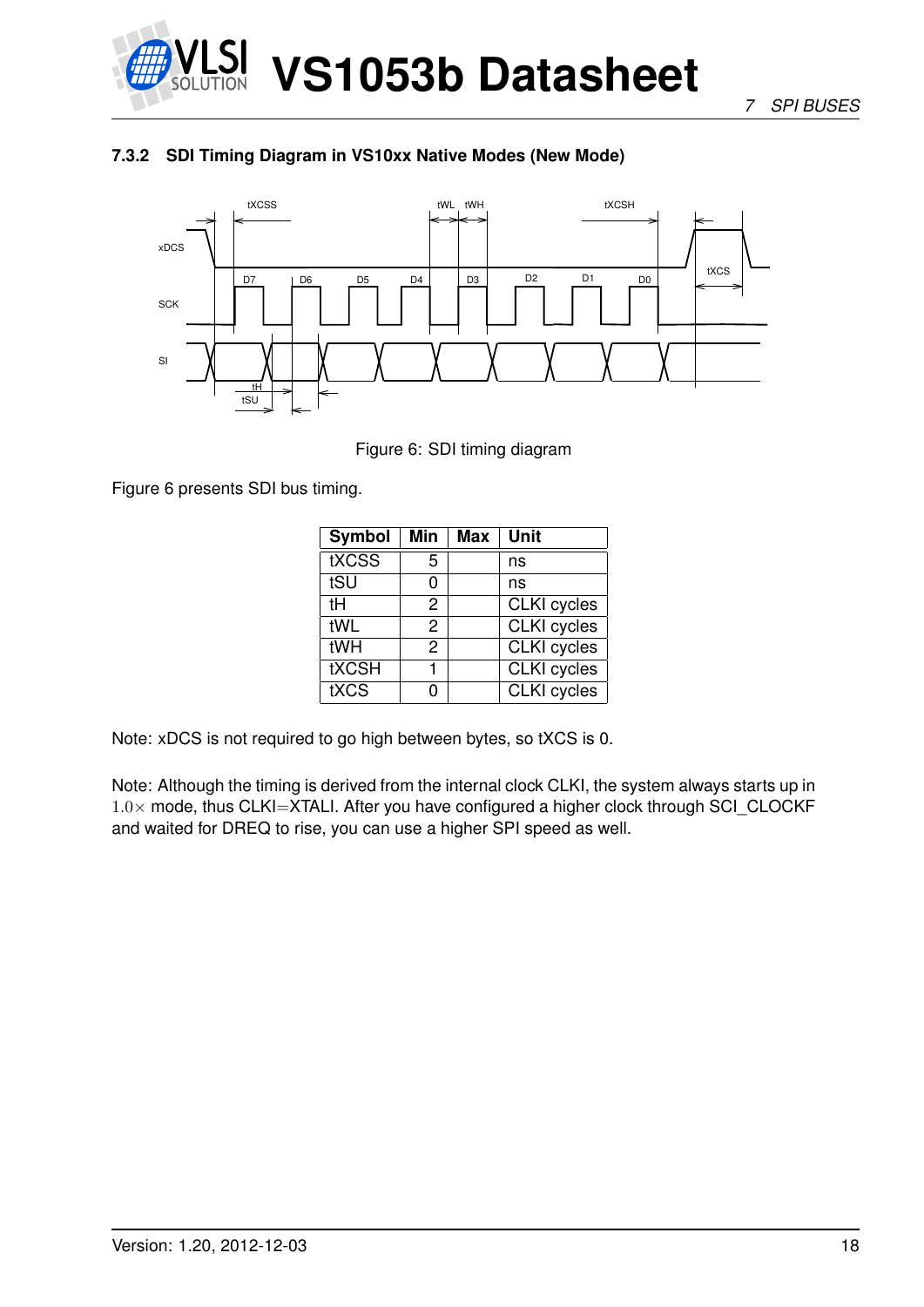

#### <span id="page-18-0"></span>**7.3.3 SDI in VS1001 Compatibility Mode (deprecated, do not use in new designs)**



<span id="page-18-2"></span>Figure 7: SDI in VS1001 Mode - one byte transfer. Do not use in new designs!

When VS1053b is running in VS1001 compatibility mode, a BSYNC signal must be generated to ensure correct bit-alignment of the input bitstream, as shown in Figures [7](#page-18-2) and [8.](#page-18-3)

The first DCLK sampling edge (rising or falling, depending on selected polarity), during which the BSYNC is high, marks the first bit of a byte (LSB, if LSB-first order is used, MSB, if MSB-first order is used). If BSYNC is '1' when the last bit is received, the receiver stays active and next 8 bits are also received.



<span id="page-18-3"></span>Figure 8: SDI in VS1001 Mode - two byte transfer. Do not use in new designs!

#### <span id="page-18-1"></span>**7.3.4 Passive SDI Mode (deprecated, do not use in new designs)**

If SM\_NEWMODE is 0 and SM\_SDISHARE is 1, the operation is otherwise like the VS1001 compatibility mode, but bits are only received while the BSYNC signal is '1'. Rising edge of BSYNC is still used for synchronization.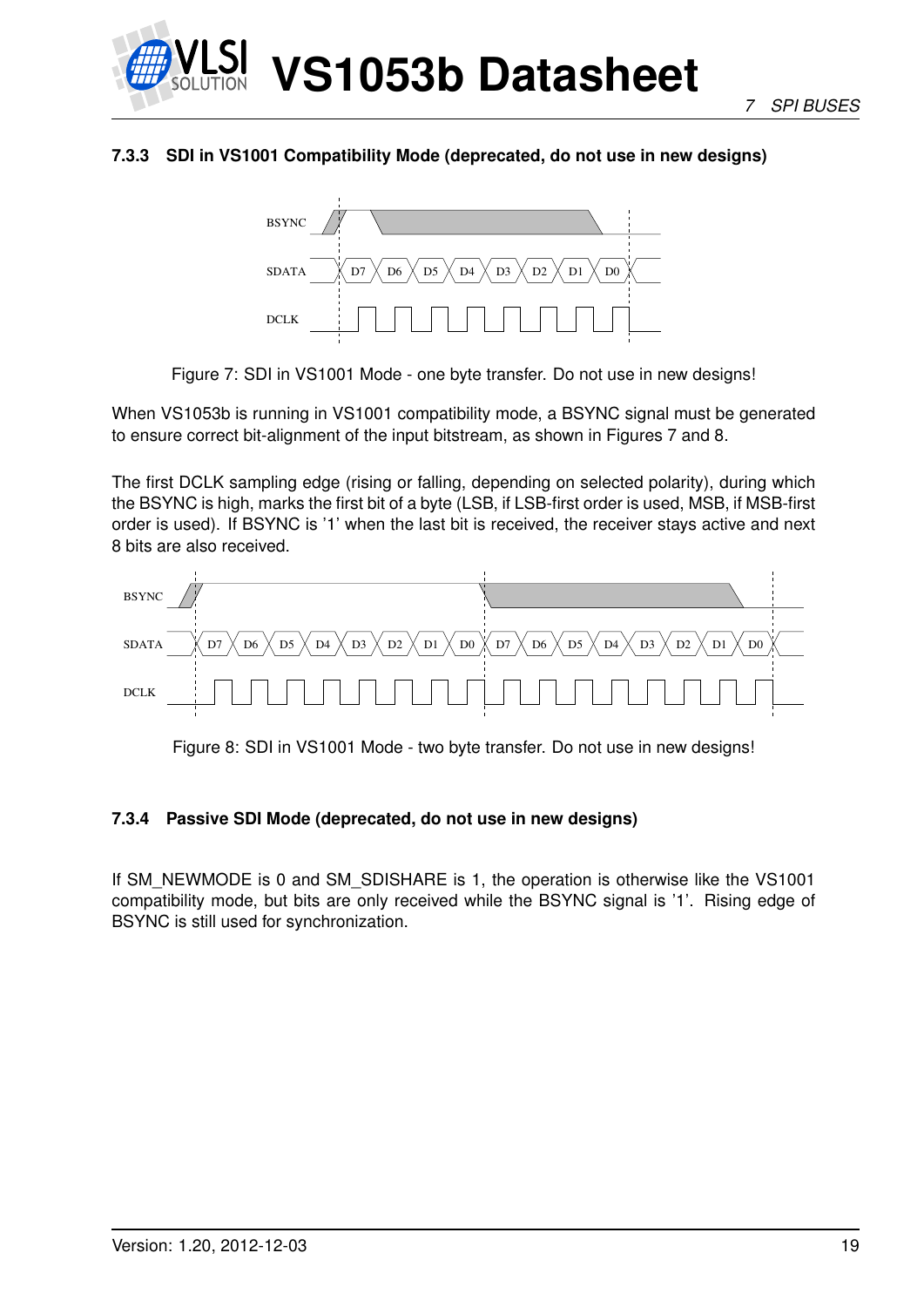

## <span id="page-19-0"></span>**7.4 Serial Protocol for Serial Command Interface (SPI / SCI)**

The serial bus protocol for the Serial Command Interface SCI (Chapter [9.5\)](#page-35-1) consists of an instruction byte, address byte and one 16-bit data word. Each read or write operation can read or write a single register. Data bits are read at the rising edge, so the user should update data at the falling edge. Bytes are always send MSb first. XCS should be low for the full duration of the operation, but you can have pauses between bits if needed.

The operation is specified by an 8-bit instruction opcode. The supported instructions are read and write. See table below.

| Instruction  |             |            |  |  |  |  |  |  |  |  |  |
|--------------|-------------|------------|--|--|--|--|--|--|--|--|--|
| Name         | Opcode      | Operation  |  |  |  |  |  |  |  |  |  |
| <b>READ</b>  | 0b0000 0011 | Read data  |  |  |  |  |  |  |  |  |  |
| <b>WRITE</b> | 0b0000 0010 | Write data |  |  |  |  |  |  |  |  |  |

Note: VS1053b sets DREQ low after each SCI operation. The duration depends on the operation. It is not allowed to finish a new SCI/SDI operation before DREQ is high again.

#### <span id="page-19-1"></span>**7.4.1 SCI Read**



<span id="page-19-2"></span>

VS1053b registers are read from using the following sequence, as shown in Figure [9.](#page-19-2) First, XCS line is pulled low to select the device. Then the READ opcode (0x3) is transmitted via the SI line followed by an 8-bit word address. After the address has been read in, any further data on SI is ignored by the chip. The 16-bit data corresponding to the received address will be shifted out onto the SO line.

XCS should be driven high after data has been shifted out.

DREQ is driven low for a short while when in a read operation by the chip. This is a very short time and doesn't require special user attention.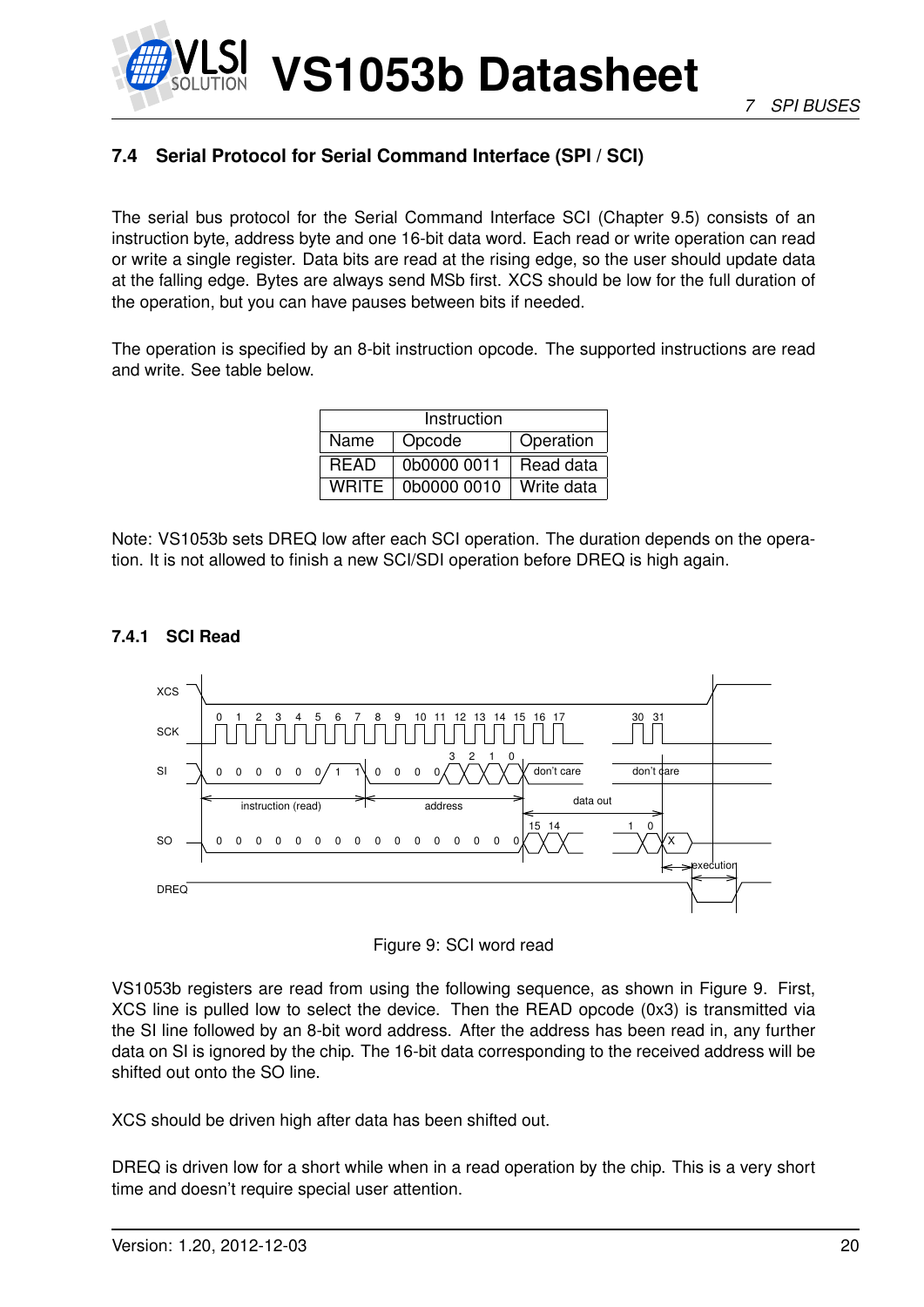

#### <span id="page-20-0"></span>**7.4.2 SCI Write**



<span id="page-20-2"></span>Figure 10: SCI word write

VS1053b registers are written from using the following sequence, as shown in Figure [10.](#page-20-2) First, XCS line is pulled low to select the device. Then the WRITE opcode (0x2) is transmitted via the SI line followed by an 8-bit word address.

After the word has been shifted in and the last clock has been sent, XCS should be pulled high to end the WRITE sequence.

After the last bit has been sent, DREQ is driven low for the duration of the register update, marked "execution" in the figure. The time varies depending on the register and its contents (see table in Chapter [9.6](#page-36-0) for details). If the maximum time is longer than what it takes from the microcontroller to feed the next SCI command or SDI byte, status of DREQ must be checked before finishing the next SCI/SDI operation.



#### <span id="page-20-1"></span>**7.4.3 SCI Multiple Write**

<span id="page-20-3"></span>

VS1053b allows for the user to send multiple words to the same SCI register, which allows fast SCI uploads, shown in Figure [11.](#page-20-3) The main difference to a single write is that instead of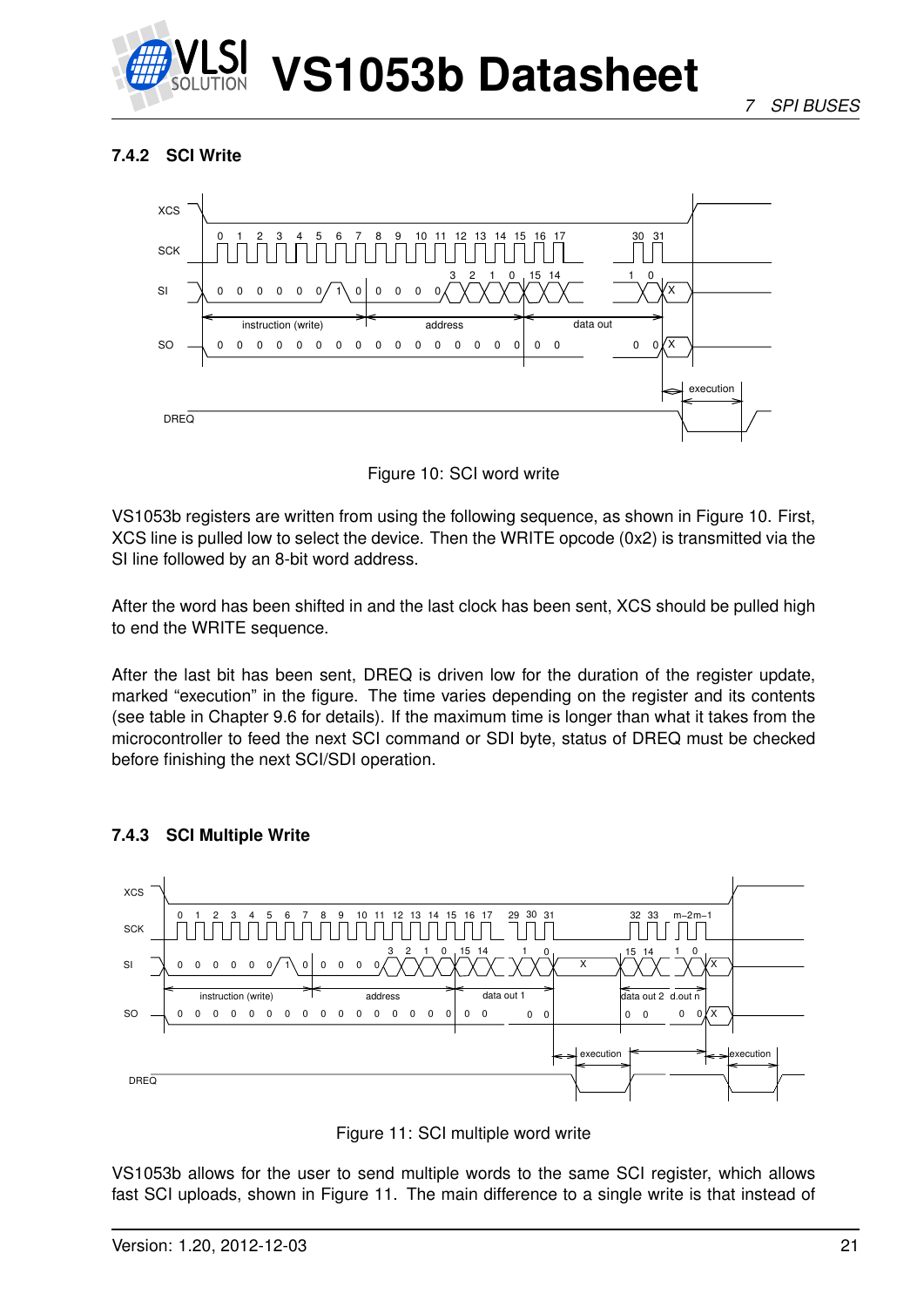

bringing XCS up after sending the last bit of a data word, the next data word is sent immediately. After the last data word, XCS is driven high as with a single word write.

After the last bit of a word has been sent, DREQ is driven low for the duration of the register update, marked "execution" in the figure. The time varies depending on the register and its contents (see table in Chapter [9.6](#page-36-0) for details). If the maximum time is longer than what it takes from the microcontroller to feed the next SCI command or SDI byte, status of DREQ must be checked before finishing the next SCI/SDI operation.

#### <span id="page-21-0"></span>**7.4.4 SCI Timing Diagram**



<span id="page-21-1"></span>Figure 12: SPI timing diagram

The SCI timing diagram is presented in Figure [12.](#page-21-1)

| Symbol       | Min                     | <b>Max</b> | <b>Unit</b>        |
|--------------|-------------------------|------------|--------------------|
| tXCSS        | 5                       |            | ns                 |
| tSU          | 0                       |            | ns                 |
| tH           | 2                       |            | <b>CLKI</b> cycles |
| tZ           | O                       |            | ns                 |
| tWL          | 2                       |            | <b>CLKI</b> cycles |
| tWH          | $\overline{2}$          |            | <b>CLKI</b> cycles |
| tV           | $2 (+ 25 \text{ ns}^1)$ |            | <b>CLKI</b> cycles |
| <b>tXCSH</b> |                         |            | <b>CLKI</b> cycles |
| tXCS         | 2                       |            | <b>CLKI</b> cycles |
| tDIS         |                         | 10         | ns                 |

 $1$  25 ns is when pin loaded with 100 pF capacitance. The time is shorter with lower capacitance.

Note: Although the timing is derived from the internal clock CLKI, the system always starts up in  $1.0\times$  mode, thus CLKI=XTALI. After you have configured a higher clock through SCI\_CLOCKF and waited for DREQ to rise, you can use a higher SPI speed as well.

Note: Because tWL + tWH + tH is  $6 \times$ CLKI + 25 ns, the maximum speed for SCI reads is CLKI/7.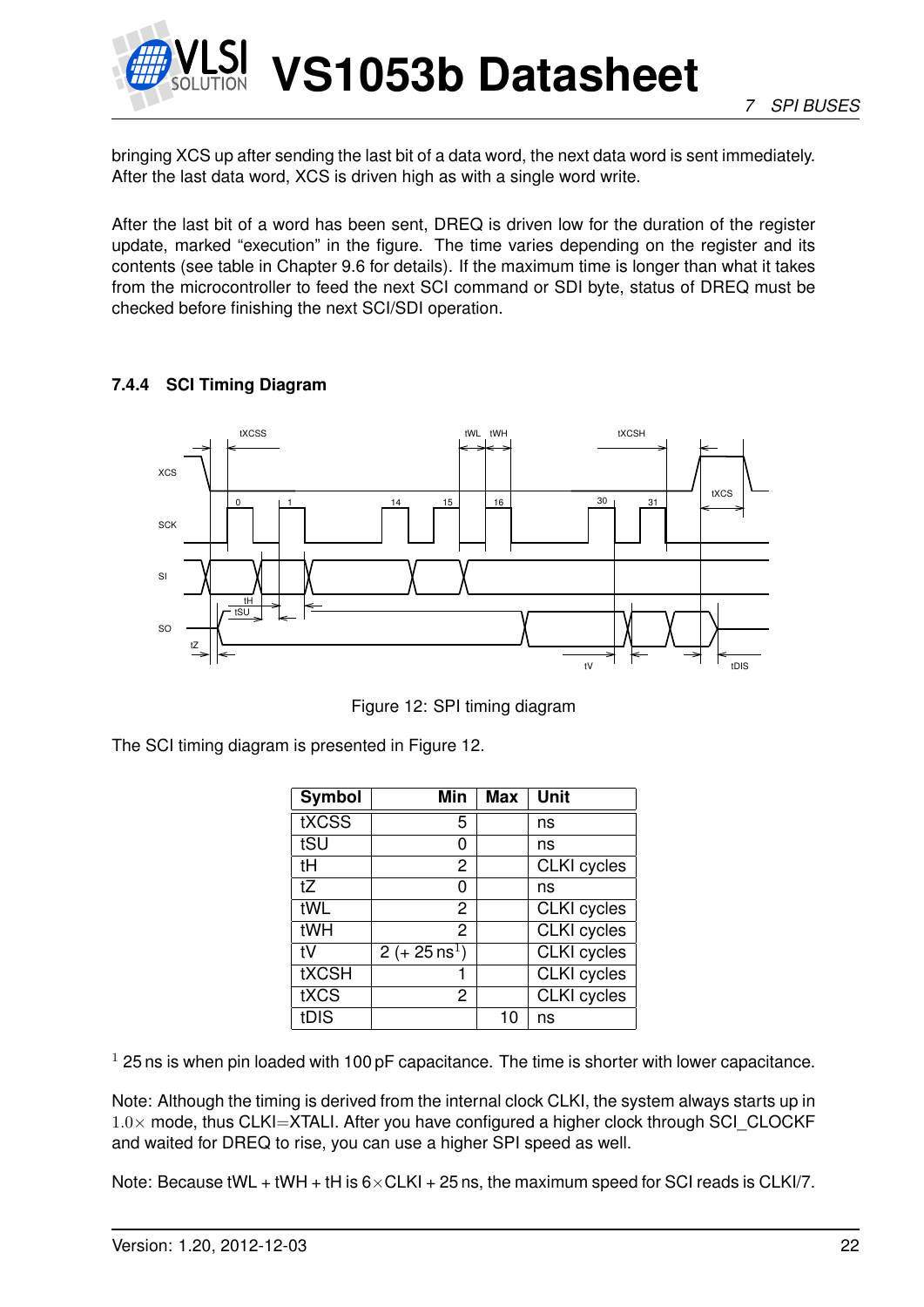

*7 SPI BUSES*

### <span id="page-22-0"></span>**7.5 SPI Examples with SM\_SDINEW and SM\_SDISHARED set**

#### <span id="page-22-1"></span>**7.5.1 Two SCI Writes**



<span id="page-22-3"></span>Figure 13: Two SCI operations

Figure [13](#page-22-3) shows two consecutive SCI operations. Note that xCS *must* be raised to inactive state between the writes. Also DREQ must be respected as shown in the figure.

#### <span id="page-22-2"></span>**7.5.2 Two SDI Bytes**



<span id="page-22-4"></span>Figure 14: Two SDI bytes

SDI data is synchronized with a raising edge of xCS as shown in Figure [14.](#page-22-4) However, every byte doesn't need separate synchronization.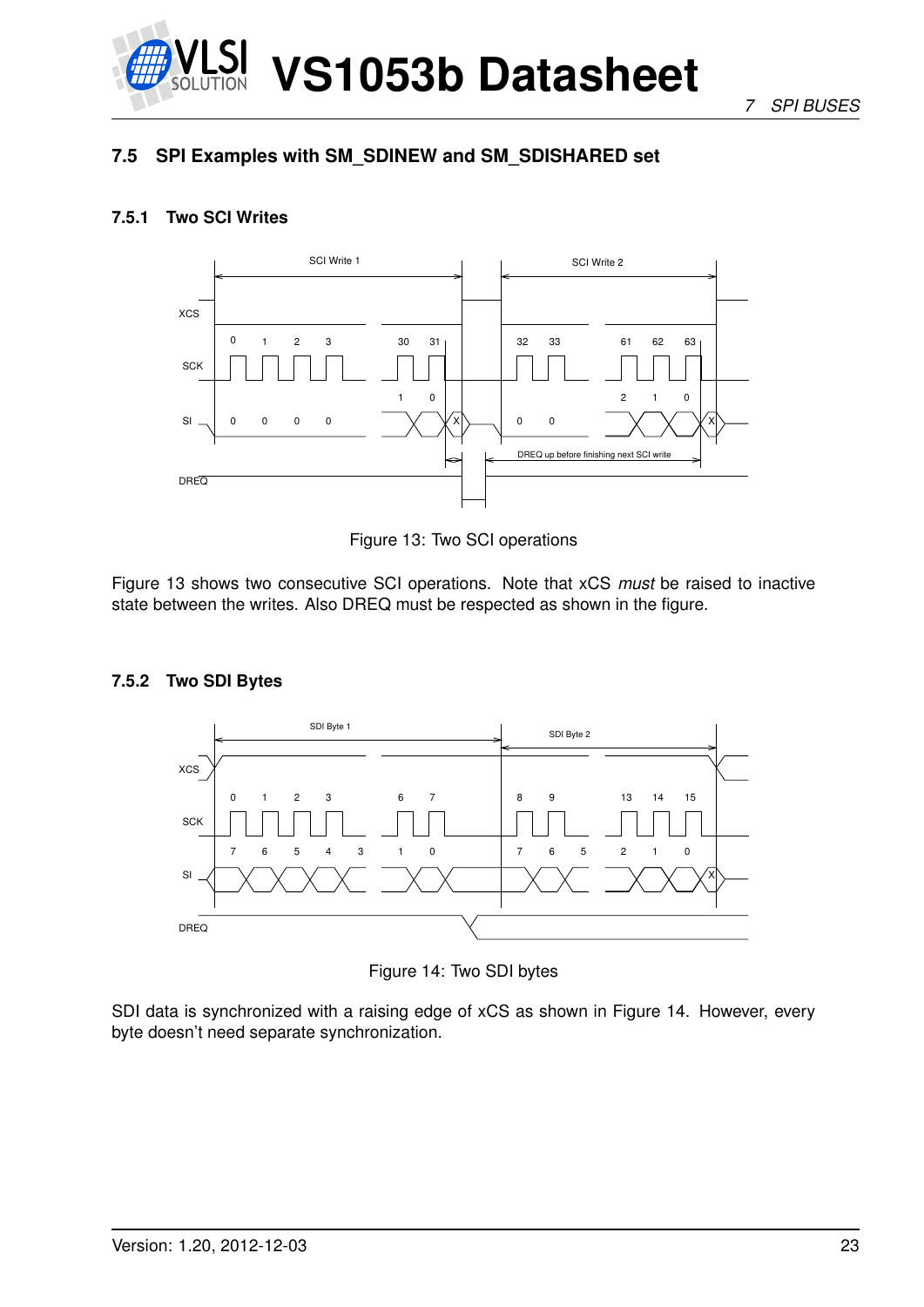

#### <span id="page-23-0"></span>**7.5.3 SCI Operation in Middle of Two SDI Bytes**



<span id="page-23-1"></span>Figure 15: Two SDI bytes separated by an SCI operation

Figure [15](#page-23-1) shows how an SCI operation is embedded in between SDI operations. xCS edges are used to synchronize both SDI and SCI. Remember to respect DREQ as shown in the figure.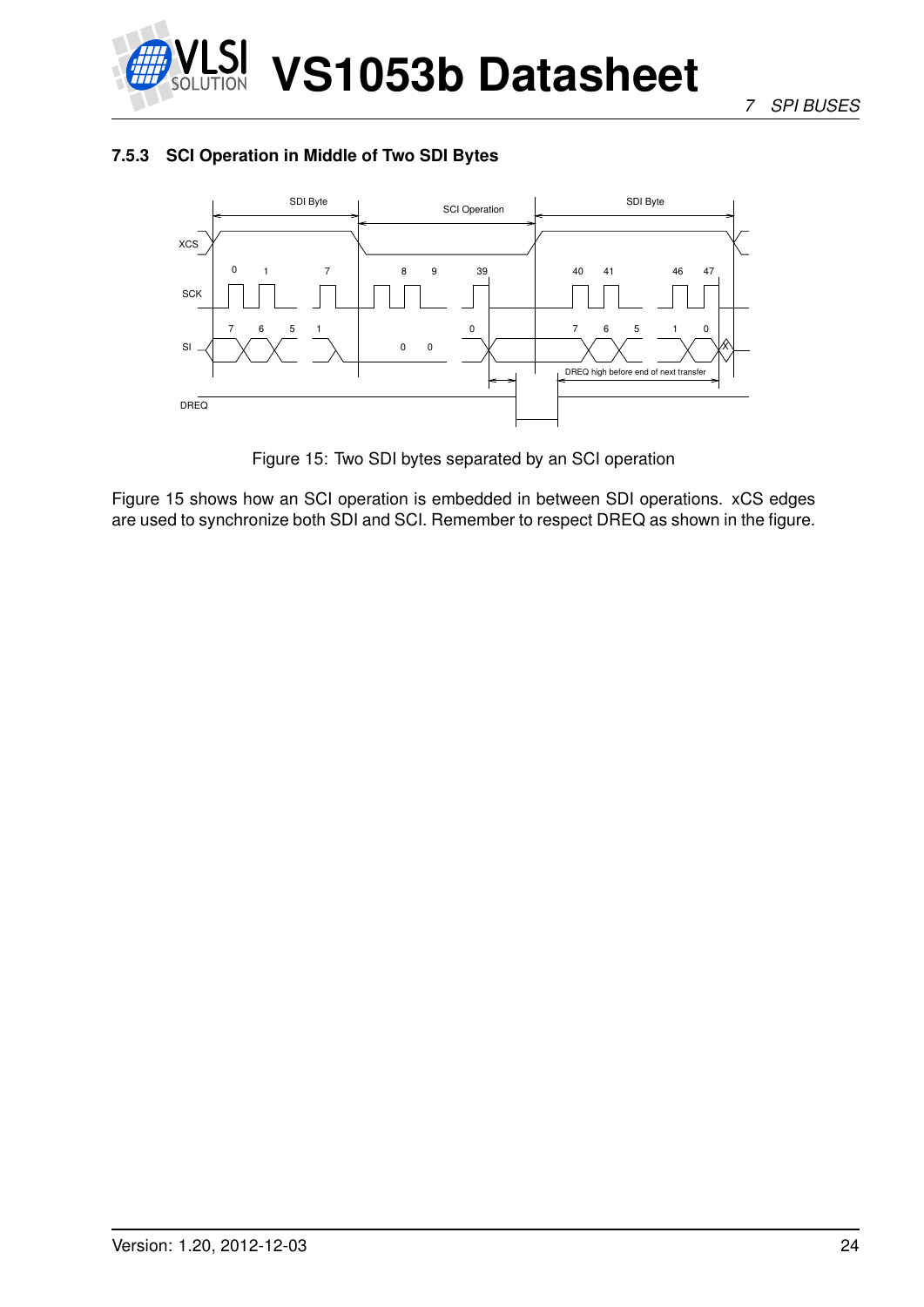

## <span id="page-24-0"></span>**8 Supported Audio Decoder Formats**

|   | <b>Conventions</b>                            |  |  |  |  |  |  |  |  |  |  |
|---|-----------------------------------------------|--|--|--|--|--|--|--|--|--|--|
|   | Mark   Description                            |  |  |  |  |  |  |  |  |  |  |
|   | Format is supported                           |  |  |  |  |  |  |  |  |  |  |
| 2 | Format is supported but not thoroughly tested |  |  |  |  |  |  |  |  |  |  |
|   | Format exists but is not supported            |  |  |  |  |  |  |  |  |  |  |
|   | Format doesn't exist                          |  |  |  |  |  |  |  |  |  |  |

#### <span id="page-24-1"></span>**8.1 Supported MP3 (MPEG layer III) Formats**

#### MPEG 1.0 $^1$ :

| Samplerate / Hz |    | Bitrate / kbit/s |    |    |    |    |    |    |     |     |     |     |     |     |
|-----------------|----|------------------|----|----|----|----|----|----|-----|-----|-----|-----|-----|-----|
|                 | 32 | 40               | 48 | 56 | 64 | 80 | 96 | 12 | 128 | 160 | 192 | 224 | 256 | 320 |
| 48000           |    |                  |    |    |    |    |    |    |     |     |     |     |     |     |
| 44100           |    |                  |    |    |    |    |    |    |     |     |     |     |     |     |
| 32000           |    |                  |    |    |    |    |    |    |     |     |     |     |     |     |

#### MPEG 2.0 $^1$ :

| Samplerate / Hz |   | Bitrate / kbit/s |    |    |    |    |    |    |    |    |    |             |    |     |
|-----------------|---|------------------|----|----|----|----|----|----|----|----|----|-------------|----|-----|
|                 | 8 | 16               | 24 | 32 | 40 | 48 | 56 | 64 | 80 | 96 | 12 | 1 2 R<br>20 | 44 | 160 |
| 24000           |   |                  |    |    |    |    |    |    |    |    |    |             |    |     |
| 22050           |   |                  |    |    |    |    |    |    |    |    |    |             |    |     |
| 16000           |   |                  |    |    |    |    |    |    |    |    |    |             |    |     |

#### MPEG 2.5 $1$ :

| Samplerate / Hz |   | Bitrate / kbit/s |    |    |    |    |    |    |    |    |     |                  |      |     |
|-----------------|---|------------------|----|----|----|----|----|----|----|----|-----|------------------|------|-----|
|                 | 8 | 16               | 24 | 32 | 40 | 48 | 56 | 64 | 80 | 96 | 112 | 128 <sub>1</sub> | 144. | 160 |
| 2000            |   |                  |    |    |    |    |    |    |    |    |     |                  |      |     |
| 11025           |   |                  |    |    |    |    |    |    |    |    |     |                  |      |     |
| 8000            |   |                  |    |    |    |    |    |    |    |    |     |                  |      |     |

 $1$  Also all variable bitrate (VBR) formats are supported.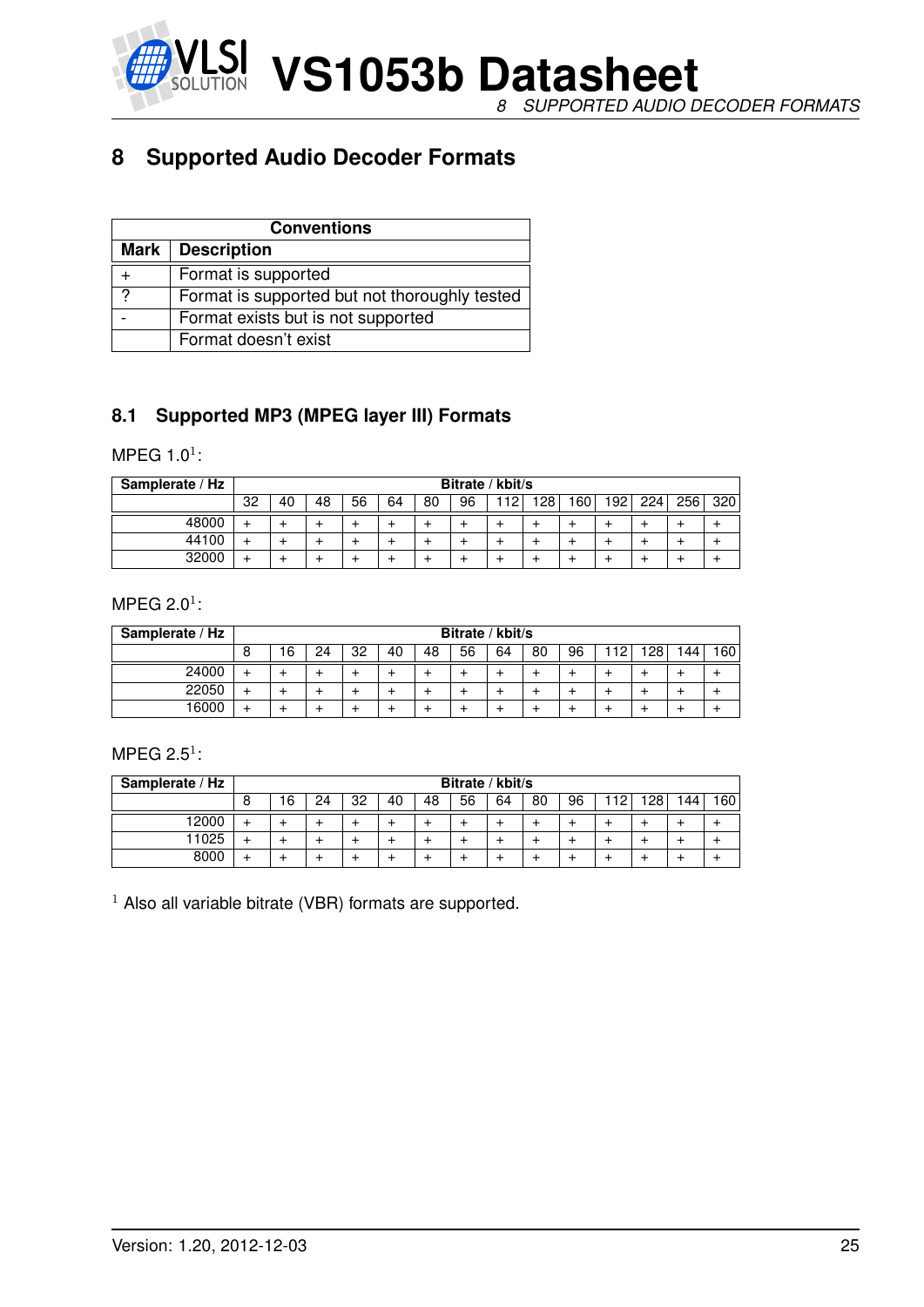**VS1053b Datasheet** *8 SUPPORTED AUDIO DECODER FORMATS*

#### <span id="page-25-0"></span>**8.2 Supported MP2 (MPEG layer II) Formats**

Note: Layer I / II decoding must be specifically enabled from register SCI\_MODE.

| <b>MPEG 1.0:</b> |  |  |
|------------------|--|--|
|                  |  |  |

| Samplerate / Hz |    | Bitrate / kbit/s |    |    |    |    |    |     |     |     |     |                  |     |     |
|-----------------|----|------------------|----|----|----|----|----|-----|-----|-----|-----|------------------|-----|-----|
|                 | 32 | 48               | 56 | 64 | 80 | 96 | 19 | 12R | 160 | 192 | 224 | 256 <sub>1</sub> | 320 | 384 |
| 48000           |    |                  |    |    |    |    |    |     |     |     |     |                  |     |     |
| 44100           |    |                  |    |    |    |    |    |     |     |     |     |                  |     |     |
| 32000           |    |                  | -  |    |    |    |    |     |     |     |     |                  |     |     |

#### MPEG 2.0:

| Samplerate / Hz |   | Bitrate / kbit/s |    |    |    |    |    |    |    |    |     |                  |     |      |
|-----------------|---|------------------|----|----|----|----|----|----|----|----|-----|------------------|-----|------|
|                 | 8 | 16               | 24 | 32 | 40 | 48 | 56 | 64 | 80 | 96 | 12. | 128 <sub>1</sub> | 144 | 160, |
| 24000           |   |                  |    |    |    |    |    |    |    |    |     |                  |     |      |
| 22050           |   |                  |    |    |    |    |    |    |    |    |     |                  |     |      |
| 16000           |   |                  |    |    |    |    |    |    |    |    |     |                  |     |      |

#### <span id="page-25-1"></span>**8.3 Supported MP1 (MPEG layer I) Formats**

Note: Layer I / II decoding must be specifically enabled from register SCI\_MODE.

MPEG 1.0:

| Samplerate / Hz |    | Bitrate / kbit/s |    |     |    |     |     |      |     |     |     |     |     |     |
|-----------------|----|------------------|----|-----|----|-----|-----|------|-----|-----|-----|-----|-----|-----|
|                 | 32 | 64               | 96 | 128 | 60 | 192 | 224 | 2561 | 288 | 320 | 352 | 384 | 416 | 448 |
| 48000           |    |                  |    |     |    |     |     |      |     |     |     |     |     |     |
| 44100           |    |                  |    |     |    |     |     |      |     |     |     |     |     |     |
| 32000           |    |                  |    |     |    |     |     |      |     |     |     |     |     |     |

MPEG 2.0:

| Samplerate / Hz |    | Bitrate / kbit/s |    |    |    |    |     |            |     |     |    |                  |     |     |
|-----------------|----|------------------|----|----|----|----|-----|------------|-----|-----|----|------------------|-----|-----|
|                 | 32 | 48               | 56 | 64 | 80 | 96 | -19 | 1 O.R<br>∼ | '44 | 60. | 76 | 192 <sub>1</sub> | 224 | 256 |
| 24000           |    |                  |    |    |    |    |     |            |     |     |    |                  |     |     |
| 22050           | C  | C                | c  | ◠  |    | o  |     | ◠          | C   | c   |    |                  | c   | C   |
| 16000           |    | C                | c  |    |    |    |     | C          | C   | c   |    |                  |     |     |

#### <span id="page-25-2"></span>**8.4 Supported Ogg Vorbis Formats**

| <b>Parameter</b> | Min | Max   | Unit     |
|------------------|-----|-------|----------|
| Channels         |     | ッ     |          |
| Window size      | 64  | 4096  | samples  |
| Samplerate       |     | 48000 | Hz.      |
| <b>Bitrate</b>   |     | 500   | kbit/sec |

Only floor 1 is supported. No known current encoder uses floor 0. All one- and two-channel Ogg Vorbis files should be playable with this decoder.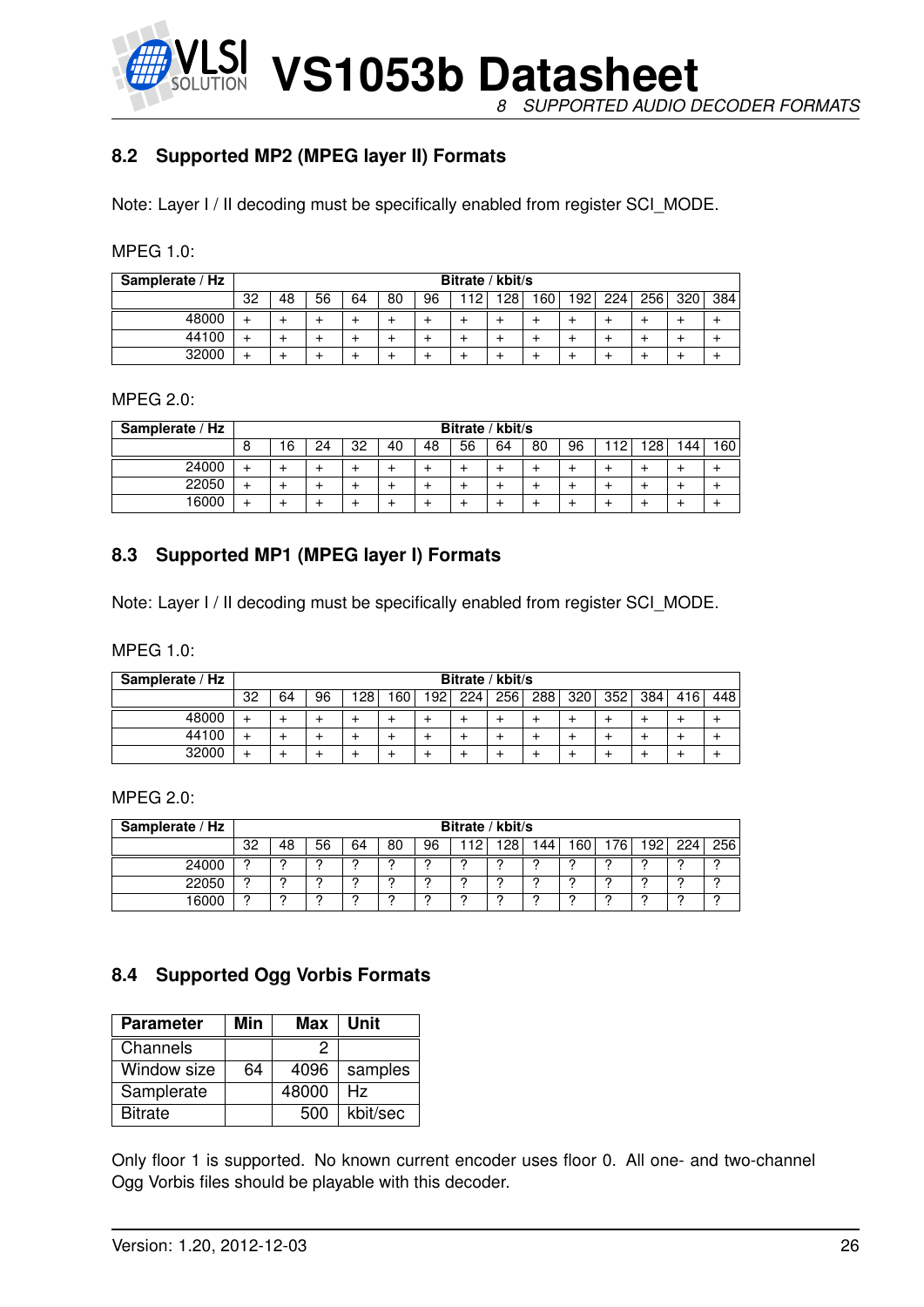**VS1053b Datasheet** *8 SUPPORTED AUDIO DECODER FORMATS*

#### <span id="page-26-0"></span>**8.5 Supported AAC (ISO/IEC 13818-7 and ISO/IEC 14496-3) Formats**

VS1053b decodes MPEG2-AAC-LC-2.0.0.0 and MPEG4-AAC-LC-2.0.0.0 streams, i.e. the low complexity profile with maximum of two channels can be decoded. If a stream contains more than one element and/or element type, you can select which one to decode from the 16 singlechannel, 16 channel-pair, and 16 low-frequency elements. The default is to select the first one that appears in the stream.

Dynamic range control (DRC) is supported and can be controlled by the user to limit or enhance the dynamic range of the material that contains DRC information.

Both Sine window and Kaiser-Bessel-derived window are supported. For MPEG4 pseudorandom noise substitution (PNS) is supported. Short frames (120 and 960 samples) are not supported.

Spectral Band Replication (SBR) level 3, and Parametric Stereo (PS) level 3 are supported (HE-AAC v2). Level 3 means that maximum of 2 channels, samplerates upto and including 48 kHz without and with SBR (with or without PS) are supported. Also, both mixing modes  $(R_a \text{ and } R_b)$ , IPD/OPD synthesis and 34 frequency bands resolution are implemented. The downsampled synthesis mode (core coder rates  $> 24$  kHz and  $<= 48$  kHz with SBR) is implemented.

SBR and PS decoding can also be disabled. Also different operating modes can be selected. See config1 and sbrAndPsStatus in section [10.11](#page-59-0) : "Extra parameters".

If enabled, the internal clock (CLKI) is automatically increased if AAC decoding needs a higher clock. PS and SBR operation is automatically switched off if the internal clock is too slow for correct decoding. Generally HE-AAC v2 files need  $4.5\times$  clock to decode both SBR and PS content. This is why  $3.5 \times +1.0 \times$  clock is the recommended default.

For AAC the streaming ADTS format is recommended. This format allows easy rewind and fast forward because resynchronization is easily possible.

In addition to ADTS (.aac), MPEG2 ADIF (.aac) and MPEG4 AUDIO (.mp4 / .m4a) files are played, but these formats are less suitable for rewind and fast forward operations. You can still implement these features by using the safe jump points table, or using slightly less robust but much easier automatic resync mechanism (see Section [10.5.4\)](#page-50-0).

Because 3GPP (.3gp) and 3GPPv2 (.3g2) files are just MPEG4 files, those that contain only HE-AAC or HE-AACv2 content are played.

**Note:** To be able to play the .3gp, .3g2, .mp4 and .m4a files, the **mdat** atom must be the last atom in the MP4 file. Because VS1053b receives all data as a stream, all metadata must be available before the music data is received. Several MP4 file formatters do not satisfy this requirement and some kind of conversion is required. This is also why the streamable ADTS format is recommended.

Programs exist that optimize the .mp4 and .m4a into so-called *streamable* format that has the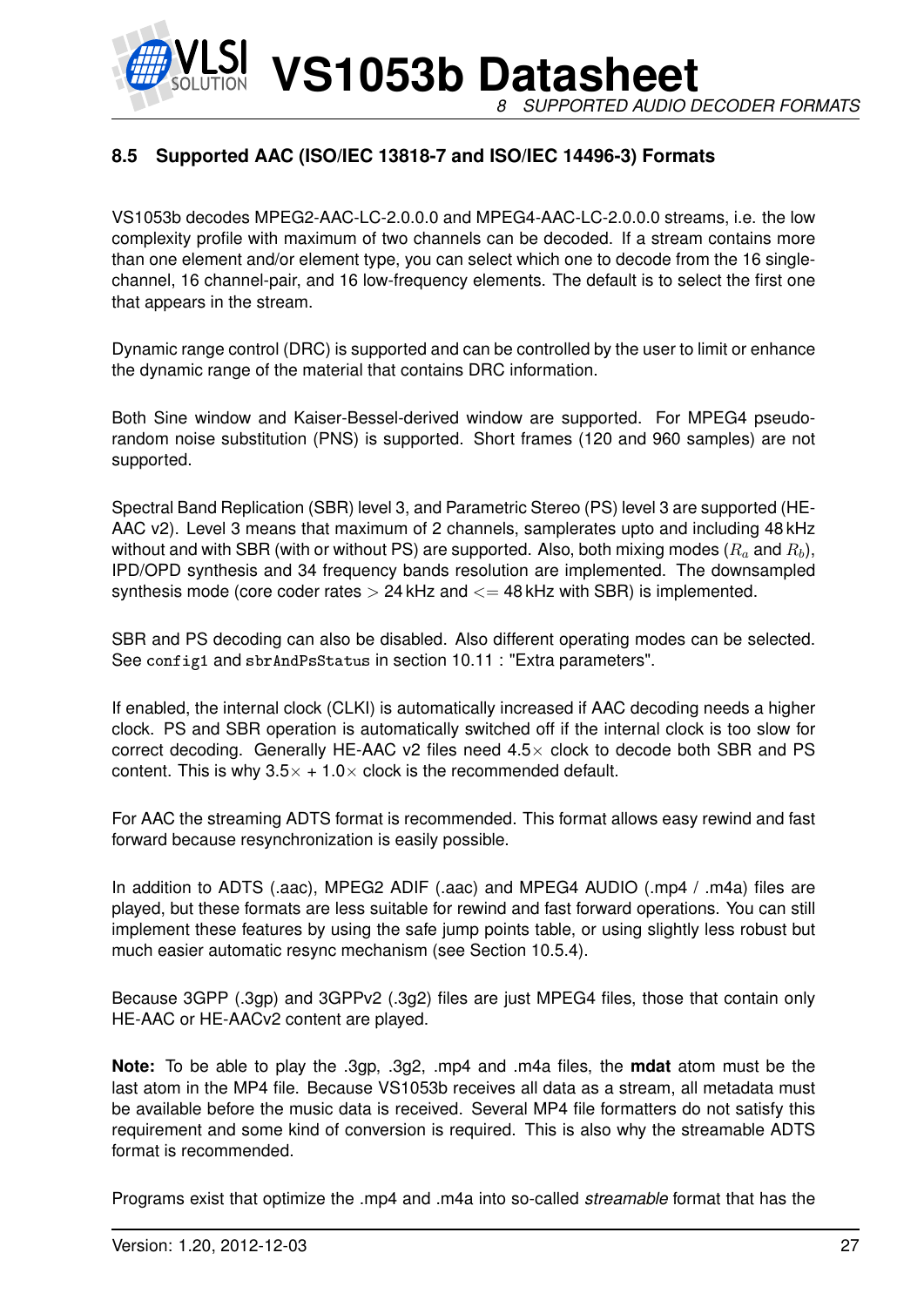

**mdat** atom last in the file, and thus suitable for web servers' audio streaming. You can use this kind of tool to process files for VS1053b too. For example mp4creator -optimize file.mp4.

#### $\mathsf{AAC}^{12}$ :

| Samplerate / Hz |           | Maximum Bitrate kbit/s - for 2 channels |           |           |           |           |           |              |     |  |  |  |  |
|-----------------|-----------|-----------------------------------------|-----------|-----------|-----------|-----------|-----------|--------------|-----|--|--|--|--|
|                 | $96$      | 132                                     | 144       | 192       | 264       | 288       | 384       | 529          | 576 |  |  |  |  |
| 48000           | $\div$    | $\ddot{}$                               | $\ddot{}$ | $\div$    | $\ddot{}$ | +         | $\ddot{}$ | $\mathrm{+}$ |     |  |  |  |  |
| 44100           |           | $\ddot{}$                               | $\ddot{}$ | $\div$    | $\ddot{}$ | $\ddot{}$ | $\ddot{}$ | $\ddot{}$    |     |  |  |  |  |
| 32000           | $\div$    | $\ddot{}$                               | $\ddot{}$ | $\ddot{}$ | $\ddot{}$ | $\ddot{}$ | $\ddot{}$ |              |     |  |  |  |  |
| 24000           | $\ddot{}$ | $\ddot{}$                               | $\ddot{}$ | +         | $\ddot{}$ | +         |           |              |     |  |  |  |  |
| 22050           | $\ddot{}$ | $\ddot{}$                               | $\ddot{}$ | $\div$    | $\ddot{}$ |           |           |              |     |  |  |  |  |
| 16000           | $\div$    | $\ddot{}$                               | $\ddot{}$ | $\ddot{}$ |           |           |           |              |     |  |  |  |  |
| 12000           | $\ddot{}$ | $\ddot{}$                               | $\ddot{}$ |           |           |           |           |              |     |  |  |  |  |
| 11025           |           | $\ddot{}$                               |           |           |           |           |           |              |     |  |  |  |  |
| 8000            |           |                                         |           |           |           |           |           |              |     |  |  |  |  |

 $1$  64000 Hz, 88200 Hz, and 96000 Hz AAC files are played at the highest possible samplerate (48000 Hz with 12.288 MHz XTALI).

 $2$  Also all variable bitrate (VBR) formats are supported. Note that the table gives the maximum bitrate allowed for two channels for a specific samplerate as defined by the AAC specification. The decoder does not actually have a fixed lower or upper limit.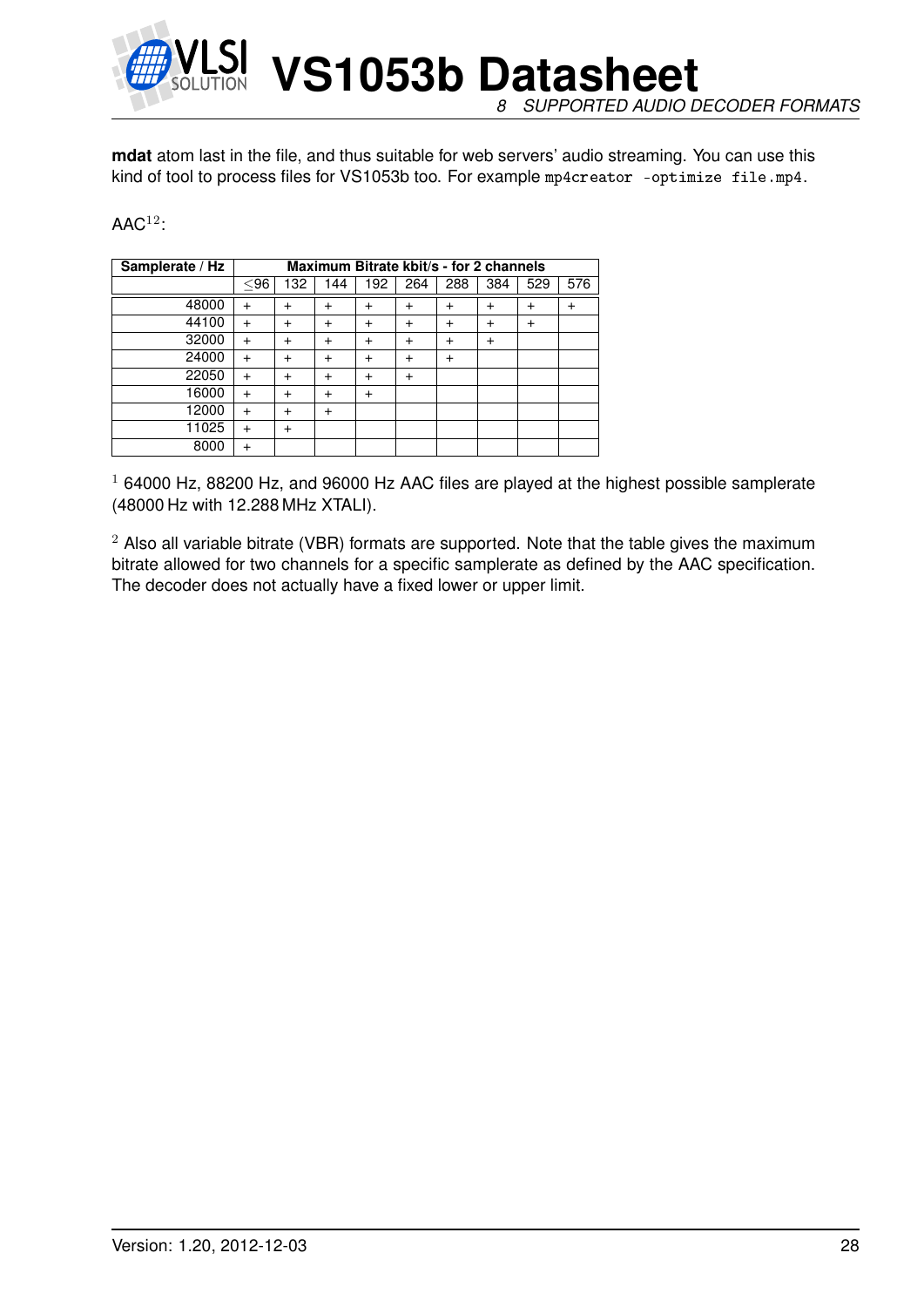

**VS1053b Datasheet** *8 SUPPORTED AUDIO DECODER FORMATS*

#### <span id="page-28-0"></span>**8.6 Supported WMA Formats**

Windows Media Audio codec versions 2, 7, 8, and 9 are supported. All WMA profiles (L1, L2, and L3) are supported. Previously streams were separated into Classes 1, 2a, 2b, and 3. The decoder has passed Microsoft's conformance testing program. Windows Media Audio Professional is a different codec and is not supported.

| WMA 4.0 / 4.1: |  |  |
|----------------|--|--|
|----------------|--|--|

| <b>Samplerate</b> | Bitrate / kbit/s |   |   |        |       |    |        |    |       |    |    |           |    |    |       |           |     |
|-------------------|------------------|---|---|--------|-------|----|--------|----|-------|----|----|-----------|----|----|-------|-----------|-----|
| Hz                | 5                | 6 | 8 | ۱0     | 2     | ۱6 | 20     | 22 | 32    | 40 | 48 | 64        | 80 | 96 | 128   | 160       | 192 |
| 8000              | $\ddot{}$        |   | ٠ |        | $\pm$ |    |        |    |       |    |    |           |    |    |       |           |     |
| 11025             |                  |   | + | $\div$ |       |    |        |    |       |    |    |           |    |    |       |           |     |
| 16000             |                  |   |   | $\div$ | +     | +  | $^{+}$ |    |       |    |    |           |    |    |       |           |     |
| 22050             |                  |   |   |        |       | +  | +      | ٠  | $\pm$ |    |    |           |    |    |       |           |     |
| 32000             |                  |   |   |        |       |    | $\pm$  | +  | +     | +  |    | $\ddot{}$ |    |    |       |           |     |
| 44100             |                  |   |   |        |       |    |        |    | $\pm$ |    |    |           |    |    | ٠     | $^{+}$    |     |
| 48000             |                  |   |   |        |       |    |        |    |       |    |    |           |    |    | $\pm$ | $\ddot{}$ |     |

#### WMA 7:

| <b>Samplerate</b> | Bitrate / kbit/s |   |   |       |       |    |              |    |       |    |        |    |    |    |     |        |           |
|-------------------|------------------|---|---|-------|-------|----|--------------|----|-------|----|--------|----|----|----|-----|--------|-----------|
| Hz                | 5                | 6 | 8 | ١0    | .2    | 16 | 20           | 22 | 32    | 40 | 48     | 64 | 80 | 96 | 128 | 60     | 192       |
| 8000              | $\ddot{}$        |   |   |       | $\pm$ |    |              |    |       |    |        |    |    |    |     |        |           |
| 11025             |                  |   |   | +     |       |    |              |    |       |    |        |    |    |    |     |        |           |
| 16000             |                  |   |   | $\pm$ | ÷     | +  | $\mathrm{+}$ |    |       |    |        |    |    |    |     |        |           |
| 22050             |                  |   |   |       |       | +  | ÷            | +  | $\pm$ |    |        |    |    |    |     |        |           |
| 32000             |                  |   |   |       |       |    | ٠            |    | ÷     | +  | $\div$ |    |    |    |     |        |           |
| 44100             |                  |   |   |       |       |    |              |    | $\pm$ |    | $\div$ |    |    |    | ٠   | $\,^+$ | $\ddot{}$ |
| 48000             |                  |   |   |       |       |    |              |    |       |    |        |    |    |    | ٠   | $\,^+$ |           |

#### WMA 8:

| Samplerate |           |   |   |    |       |              |              |    | Bitrate / kbit/s |    |        |    |    |    |     |     |     |
|------------|-----------|---|---|----|-------|--------------|--------------|----|------------------|----|--------|----|----|----|-----|-----|-----|
| Hz         | 5         | 6 | 8 | 10 | 12    | 16           | 20           | 22 | 32               | 40 | 48     | 64 | 80 | 96 | 128 | 160 | 192 |
| 8000       | $\ddot{}$ |   | ٠ |    | $\pm$ |              |              |    |                  |    |        |    |    |    |     |     |     |
| 11025      |           |   | + | ┶  |       |              |              |    |                  |    |        |    |    |    |     |     |     |
| 16000      |           |   |   | ÷  | +     | $\mathrm{+}$ | $\ddot{}$    |    |                  |    |        |    |    |    |     |     |     |
| 22050      |           |   |   |    |       | +            | ٠            |    | $\pm$            |    |        |    |    |    |     |     |     |
| 32000      |           |   |   |    |       |              | $\mathrm{+}$ |    | ┷                | +  | $\div$ |    |    |    |     |     |     |
| 44100      |           |   |   |    |       |              |              |    | $\pm$            |    |        |    |    |    | ÷   |     |     |
| 48000      |           |   |   |    |       |              |              |    |                  |    |        |    |    |    | ÷   |     |     |

#### WMA 9:

| <b>Samplerate</b> |           |   |   |    |        |    |        |    |           |    | Bitrate / kbit/s |        |    |    |           |    |     |     |     |
|-------------------|-----------|---|---|----|--------|----|--------|----|-----------|----|------------------|--------|----|----|-----------|----|-----|-----|-----|
| Hz                | 5         | 6 | 8 | 10 | 2      | 16 | 20     | 22 | 32        | 40 | 48               | 64     | 80 | 96 | <b>28</b> | 60 | ا92 | 256 | 320 |
| 8000              | $\ddot{}$ |   |   |    | $\div$ |    |        |    |           |    |                  |        |    |    |           |    |     |     |     |
| 11025             |           |   |   | +  |        |    |        |    |           |    |                  |        |    |    |           |    |     |     |     |
| 16000             |           |   |   |    |        |    | $\div$ |    |           |    |                  |        |    |    |           |    |     |     |     |
| 22050             |           |   |   |    |        | ٠  |        |    | $\,^+$    |    |                  |        |    |    |           |    |     |     |     |
| 32000             |           |   |   |    |        |    | +      |    | +         |    |                  |        |    |    |           |    |     |     |     |
| 44100             |           |   |   |    |        |    | $\div$ |    | $\ddot{}$ |    | $+$              | +      |    |    |           |    |     |     |     |
| 48000             |           |   |   |    |        |    |        |    |           |    |                  | $\,^+$ |    |    |           |    |     |     |     |

In addition to these expected WMA decoding profiles, all other bitrate and samplerate combinations are supported, including variable bitrate WMA streams. Note that WMA does not consume the bitstream as evenly as MP3, so you need a higher peak transfer capability for clean playback at the same bitrate.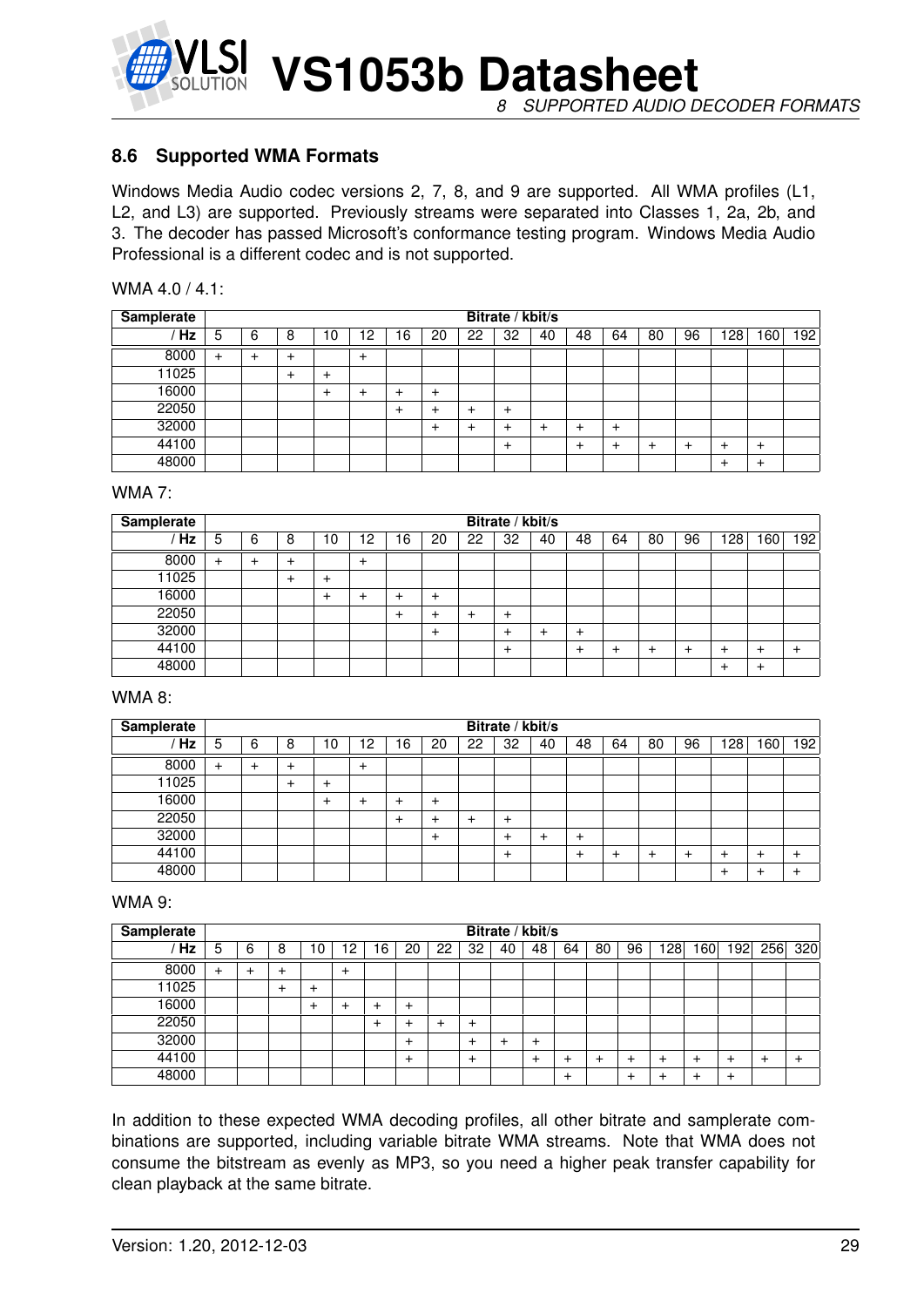**VS1053b Datasheet** *8 SUPPORTED AUDIO DECODER FORMATS*

#### <span id="page-29-0"></span>**8.7 Supported FLAC Formats**

Upto 48 kHz and 24-bit FLAC files are supported with the *VS1053b Patches w/ FLAC Decoder* plugin that is available at *http://www.vlsi.fi/en/support/software/vs10xxplugins.html* . Read the accompanying documentation of the plugin for details.

#### <span id="page-29-1"></span>**8.8 Supported RIFF WAV Formats**

The most common RIFF WAV subformats are supported, with 1 or 2 audio channels.

| Format | <b>Name</b>       | <b>Supported</b>         | <b>Comments</b>                            |
|--------|-------------------|--------------------------|--------------------------------------------|
| 0x01   | <b>PCM</b>        | $+$                      | 16 and 8 bits, any samplerate $\leq$ 48kHz |
| 0x02   | <b>ADPCM</b>      |                          |                                            |
| 0x03   | <b>IEEE FLOAT</b> | $\overline{\phantom{0}}$ |                                            |
| 0x06   | <b>ALAW</b>       | $\overline{\phantom{0}}$ |                                            |
| 0x07   | <b>MULAW</b>      |                          |                                            |
| 0x10   | OKI ADPCM         |                          |                                            |
| 0x11   | <b>IMA ADPCM</b>  | $\ddot{}$                | Any samplerate $\leq$ 48kHz                |
| 0x15   | <b>DIGISTD</b>    |                          |                                            |
| 0x16   | <b>DIGIFIX</b>    | $\overline{\phantom{0}}$ |                                            |
| 0x30   | DOLBY AC2         |                          |                                            |
| 0x31   | GSM610            |                          |                                            |
| 0x3b   | ROCKWELL ADPCM    |                          |                                            |
| 0x3c   | ROCKWELL DIGITALK | $\blacksquare$           |                                            |
| 0x40   | G721 ADPCM        |                          |                                            |
| 0x41   | G728 CELP         |                          |                                            |
| 0x50   | <b>MPEG</b>       | $\overline{\phantom{0}}$ |                                            |
| 0x55   | MPEGLAYER3        | $+$                      | For supported MP3 modes, see Chapter 8.1   |
| 0x64   | G726 ADPCM        |                          |                                            |
| 0x65   | G722 ADPCM        |                          |                                            |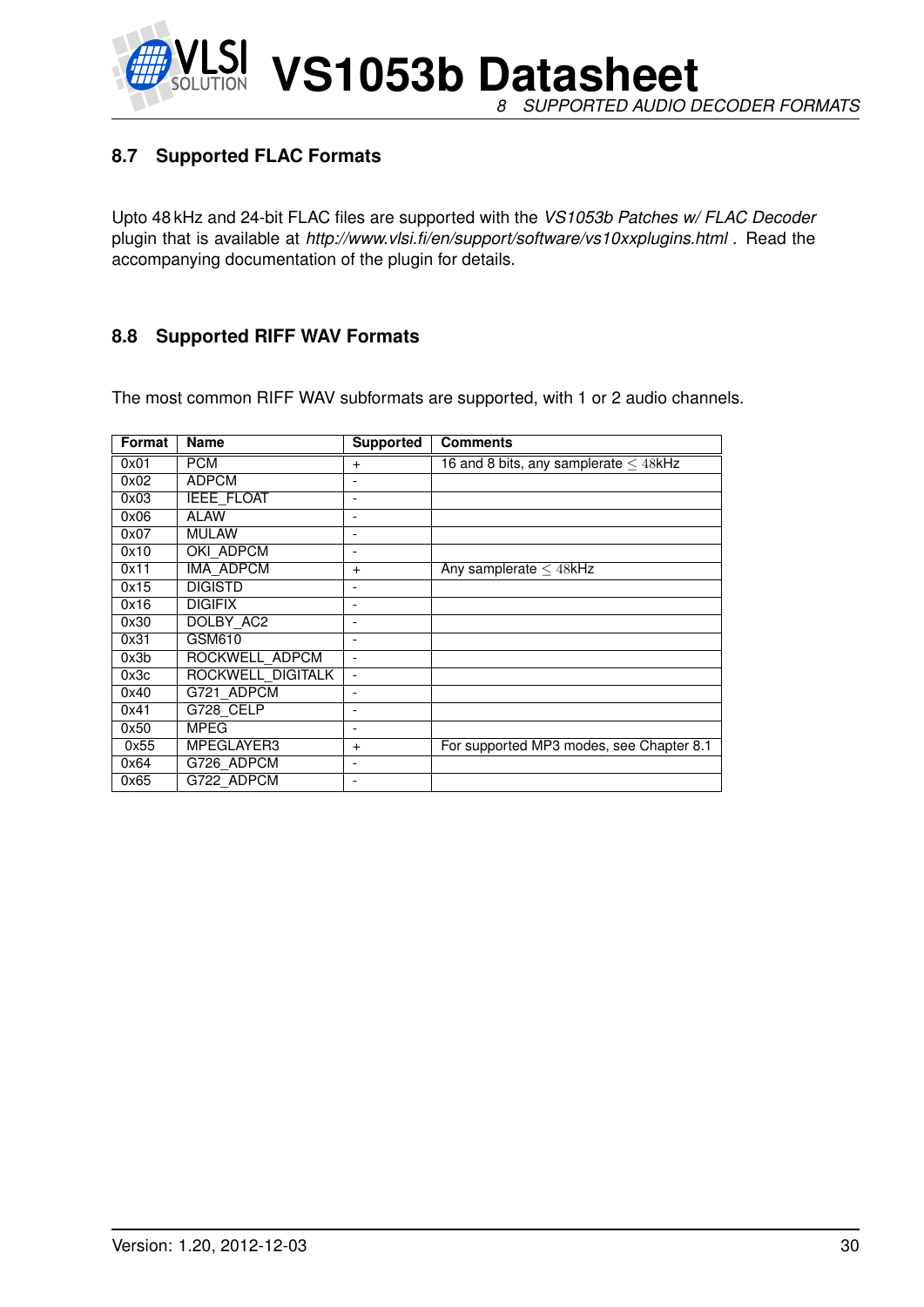

#### <span id="page-30-0"></span>**8.9 Supported MIDI Formats**

General MIDI and SP-MIDI format 0 files are played. Format 1 and 2 files must be converted to format 0 by the user. The maximum polyphony is 64, the maximum sustained polyphony is 40. Actual polyphony depends on the internal clock rate (which is user-selectable), the instruments used, whether the reverb effect is enabled, and the possible global postprocessing effects enabled, such as bass enhancer, treble control or EarSpeaker spatial processing. The polyphony restriction algorithm makes use of the SP-MIDI MIP table, if present, and uses smooth note removal.

43 MHz  $(3.5\times$  input clock) achieves 19-31 simultaneous sustained notes. The instantaneous amount of notes can be larger. This is a fair compromise between power consumption and quality, but higher clocks can be used to increase polyphony.

Reverb effect can be controlled by the user. In addition to reverb automatic and reverb off modes, 14 different decay times can be selected. These roughly correspond to different room sizes. Also, each midi song decides how much effect each instrument gets. Because the reverb effect uses about 4 MHz of processing power the automatic control enables reverb only when the internal clock is at least  $3.0 \times$ .

In VS1053b both EarSpeaker and MIDI reverb can be on simultaneously. This is ideal for listening MIDI songs with headphones.

New instruments have been implemented in addition to the 36 that are available in VS1003. VS1053b now has unique instruments in the whole GM1 instrument set and one bank of GM2 percussions.

Supported MIDI messages:

- meta: 0x51 : set tempo
- other meta: MidiMeta() called
- device control: 0x01 : master volume
- channel message: 0x80 note off, 0x90 note on, 0xc0 program, 0xe0 pitch wheel
- channel message 0xb0: parameter
	- **–** 0x00: bank select (0 is default, 0x78 and 0x7f is drums, 0x79 melodic)
	- **–** 0x06: RPN MSB: 0 = bend range, 2 = coarse tune
	- **–** 0x07: channel volume
	- **–** 0x0a: pan control
	- **–** 0x0b: expression (changes volume)
	- **–** 0x0c: effect control 1 (sets global reverb decay)
	- **–** 0x26: RPN LSB: 0 = bend range
	- **–** 0x40: hold1
	- **–** 0x42: sustenuto
	- **–** 0x5b effects level (channel reverb level)
	- **–** 0x62,0x63,0x64,0x65: NRPN and RPN selects
	- **–** 0x78: all sound off
	- **–** 0x79: reset all controllers
	- **–** 0x7b, 0x7c, 0x7d: all notes off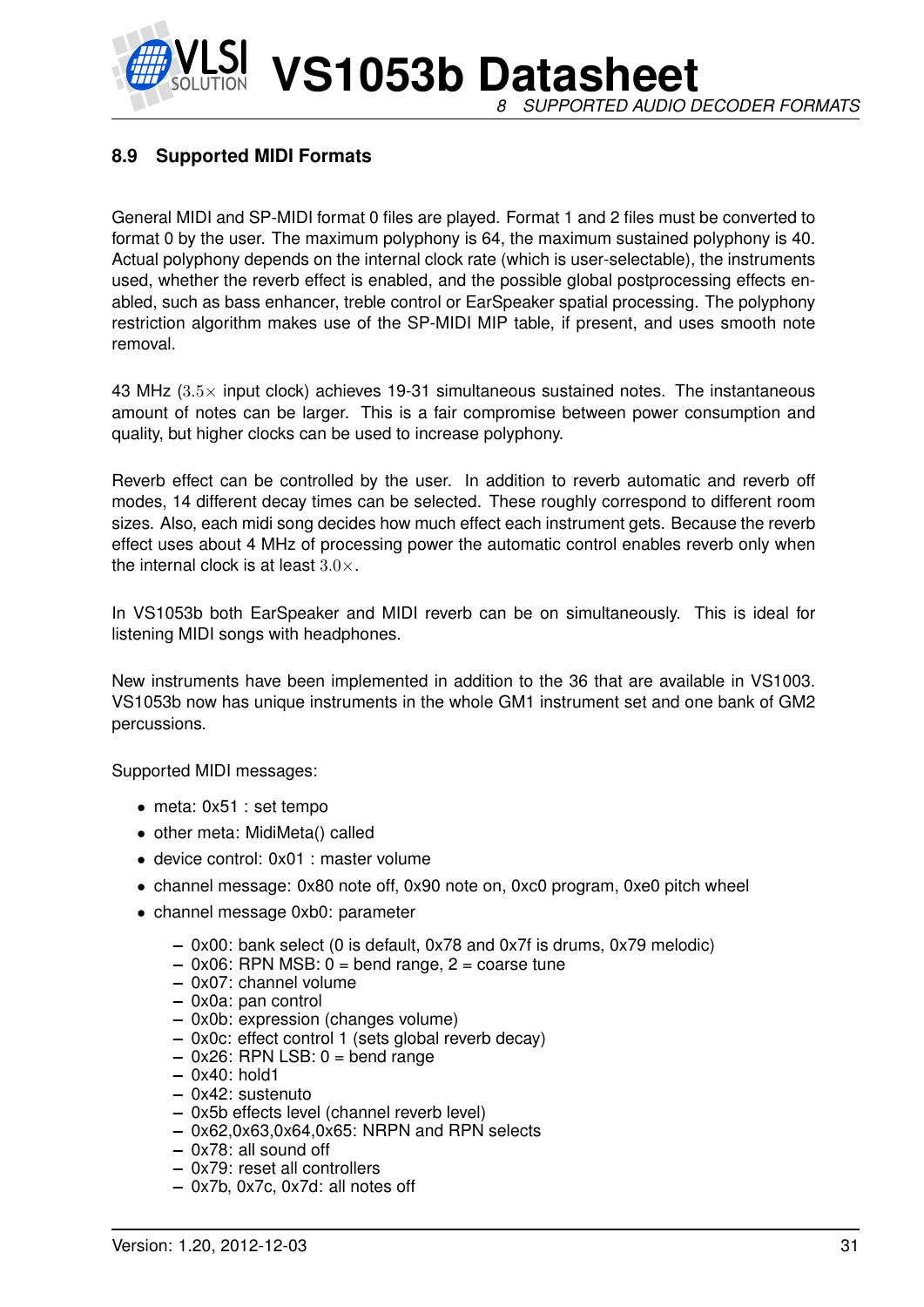

*8 SUPPORTED AUDIO DECODER FORMATS*

|                            |                           | VS1053b Melodic Instruments (GM1) |                        |
|----------------------------|---------------------------|-----------------------------------|------------------------|
| 1 Acoustic Grand Piano     | 33 Acoustic Bass          | 65 Soprano Sax                    | 97 Rain (FX 1)         |
| 2 Bright Acoustic Piano    | 34 Electric Bass (finger) | 66 Alto Sax                       | 98 Sound Track (FX 2)  |
| 3 Electric Grand Piano     | 35 Electric Bass (pick)   | 67 Tenor Sax                      | 99 Crystal (FX 3)      |
| 4 Honky-tonk Piano         | 36 Fretless Bass          | 68 Baritone Sax                   | 100 Atmosphere (FX 4)  |
| 5 Electric Piano 1         | 37 Slap Bass 1            | 69 Oboe                           | 101 Brightness (FX 5)  |
| 6 Electric Piano 2         | 38 Slap Bass 2            | 70 English Horn                   | 102 Goblins (FX 6)     |
| 7 Harpsichord              | 39 Synth Bass 1           | 71 Bassoon                        | 103 Echoes (FX 7)      |
| 8 Clavi                    | 40 Synth Bass 2           | 72 Clarinet                       | 104 Sci-fi (FX 8)      |
| 9 Celesta                  | 41 Violin                 | 73 Piccolo                        | 105 Sitar              |
| 10 Glockenspiel            | 42 Viola                  | 74 Flute                          | 106 Banjo              |
| 11 Music Box               | 43 Cello                  | 75 Recorder                       | 107 Shamisen           |
| 12 Vibraphone              | 44 Contrabass             | 76 Pan Flute                      | 108 Koto               |
| 13 Marimba                 | 45 Tremolo Strings        | 77 Blown Bottle                   | 109 Kalimba            |
| 14 Xylophone               | 46 Pizzicato Strings      | 78 Shakuhachi                     | 110 Bag Pipe           |
| <b>15 Tubular Bells</b>    | 47 Orchestral Harp        | 79 Whistle                        | 111 Fiddle             |
| 16 Dulcimer                | 48 Timpani                | 80 Ocarina                        | 112 Shanai             |
| 17 Drawbar Organ           | 49 String Ensembles 1     | 81 Square Lead (Lead 1)           | 113 Tinkle Bell        |
| 18 Percussive Organ        | 50 String Ensembles 2     | 82 Saw Lead (Lead)                | 114 Agogo              |
| 19 Rock Organ              | 51 Synth Strings 1        | 83 Calliope Lead (Lead 3)         | 115 Pitched Percussion |
| 20 Church Organ            | 52 Synth Strings 2        | 84 Chiff Lead (Lead 4)            | 116 Woodblock          |
| 21 Reed Organ              | 53 Choir Aahs             | 85 Charang Lead (Lead 5)          | 117 Taiko Drum         |
| 22 Accordion               | 54 Voice Oohs             | 86 Voice Lead (Lead 6)            | 118 Melodic Tom        |
| 23 Harmonica               | 55 Synth Voice            | 87 Fifths Lead (Lead 7)           | 119 Synth Drum         |
| 24 Tango Accordion         | 56 Orchestra Hit          | 88 Bass + Lead (Lead 8)           | 120 Reverse Cymbal     |
| 25 Acoustic Guitar (nylon) | 57 Trumpet                | 89 New Age (Pad 1)                | 121 Guitar Fret Noise  |
| 26 Acoustic Guitar (steel) | 58 Trombone               | 90 Warm Pad (Pad 2)               | 122 Breath Noise       |
| 27 Electric Guitar (jazz)  | 59 Tuba                   | 91 Polysynth (Pad 3)              | 123 Seashore           |
| 28 Electric Guitar (clean) | 60 Muted Trumpet          | 92 Choir (Pad 4)                  | 124 Bird Tweet         |
| 29 Electric Guitar (muted) | 61 French Horn            | 93 Bowed (Pad 5)                  | 125 Telephone Ring     |
| 30 Overdriven Guitar       | 62 Brass Section          | 94 Metallic (Pad 6)               | 126 Helicopter         |
| 31 Distortion Guitar       | 63 Synth Brass 1          | 95 Halo (Pad 7)                   | 127 Applause           |
| 32 Guitar Harmonics        | 64 Synth Brass 2          | 96 Sweep (Pad 8)                  | 128 Gunshot            |

| VS1053b Percussion Instruments (GM1+GM2) |                         |                         |                          |  |  |  |  |  |  |  |  |  |
|------------------------------------------|-------------------------|-------------------------|--------------------------|--|--|--|--|--|--|--|--|--|
| $27$ High Q                              | 43 High Floor Tom       | 59 Ride Cymbal 2        | 75 Claves                |  |  |  |  |  |  |  |  |  |
| 28 Slap                                  | 44 Pedal Hi-hat [EXC 1] | 60 High Bongo           | 76 Hi Wood Block         |  |  |  |  |  |  |  |  |  |
| 29 Scratch Push [EXC 7]                  | 45 Low Tom              | 61 Low Bongo            | 77 Low Wood Block        |  |  |  |  |  |  |  |  |  |
| 30 Scratch Pull [EXC 7]                  | 46 Open Hi-hat [EXC 1]  | 62 Mute Hi Conga        | 78 Mute Cuica [EXC 4]    |  |  |  |  |  |  |  |  |  |
| 31 Sticks                                | 47 Low-Mid Tom          | 63 Open Hi Conga        | 79 Open Cuica [EXC 4]    |  |  |  |  |  |  |  |  |  |
| 32 Square Click                          | 48 High Mid Tom         | 64 Low Conga            | 80 Mute Triangle [EXC 5] |  |  |  |  |  |  |  |  |  |
| 33 Metronome Click                       | 49 Crash Cymbal 1       | 65 High Timbale         | 81 Open Triangle [EXC 5] |  |  |  |  |  |  |  |  |  |
| 34 Metronome Bell                        | 50 High Tom             | 66 Low Timbale          | 82 Shaker                |  |  |  |  |  |  |  |  |  |
| 35 Acoustic Bass Drum                    | 51 Ride Cymbal 1        | 67 High Agogo           | 83 Jingle bell           |  |  |  |  |  |  |  |  |  |
| 36 Bass Drum 1                           | 52 Chinese Cymbal       | 68 Low Agogo            | 84 Bell tree             |  |  |  |  |  |  |  |  |  |
| 37 Side Stick                            | 53 Ride Bell            | 69 Cabasa               | 85 Castanets             |  |  |  |  |  |  |  |  |  |
| 38 Acoustic Snare                        | 54 Tambourine           | 70 Maracas              | 86 Mute Surdo [EXC 6]    |  |  |  |  |  |  |  |  |  |
| 39 Hand Clap                             | 55 Splash Cymbal        | 71 Short Whistle [EXC2] | 87 Open Surdo [EXC 6]    |  |  |  |  |  |  |  |  |  |
| 40 Electric Snare                        | 56 Cowbell              | 72 Long Whistle [EXC 2] |                          |  |  |  |  |  |  |  |  |  |
| 41 Low Floor Tom                         | 57 Crash Cymbal 2       | 73 Short Guiro [EXC 3]  |                          |  |  |  |  |  |  |  |  |  |
| 42 Closed Hi-hat [EXC 1]                 | 58 Vibra-slap           | 74 Long Guiro [EXC 3]   |                          |  |  |  |  |  |  |  |  |  |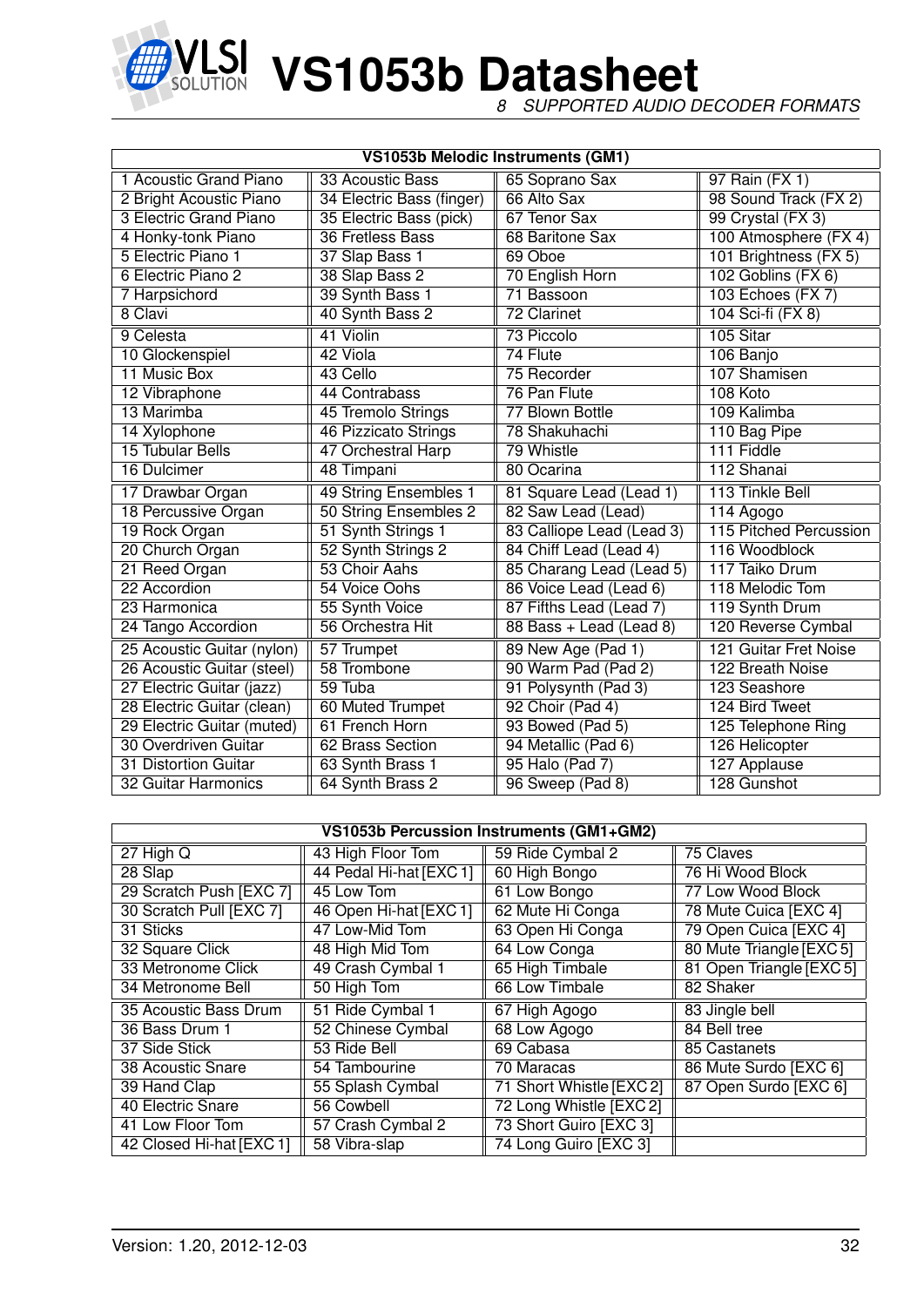

## <span id="page-32-0"></span>**9 Functional Description**

#### <span id="page-32-1"></span>**9.1 Main Features**

VS1053b is based on a proprietary digital signal processor, VS\_DSP. It contains all the code and data memory needed for Ogg Vorbis, MP3, AAC, WMA and WAV PCM + ADPCM audio decoding and a MIDI synthesizer, together with serial interfaces, a multirate stereo audio DAC and analog output amplifiers and filters. Also PCM/ADPCM audio encoding is supported using a microphone amplifier and/or line-level inputs and a stereo A/D converter. With software plugins the chip can also decode lossless FLAC as well as record the high-quality Ogg Vorbis format. A UART is provided for debugging purposes.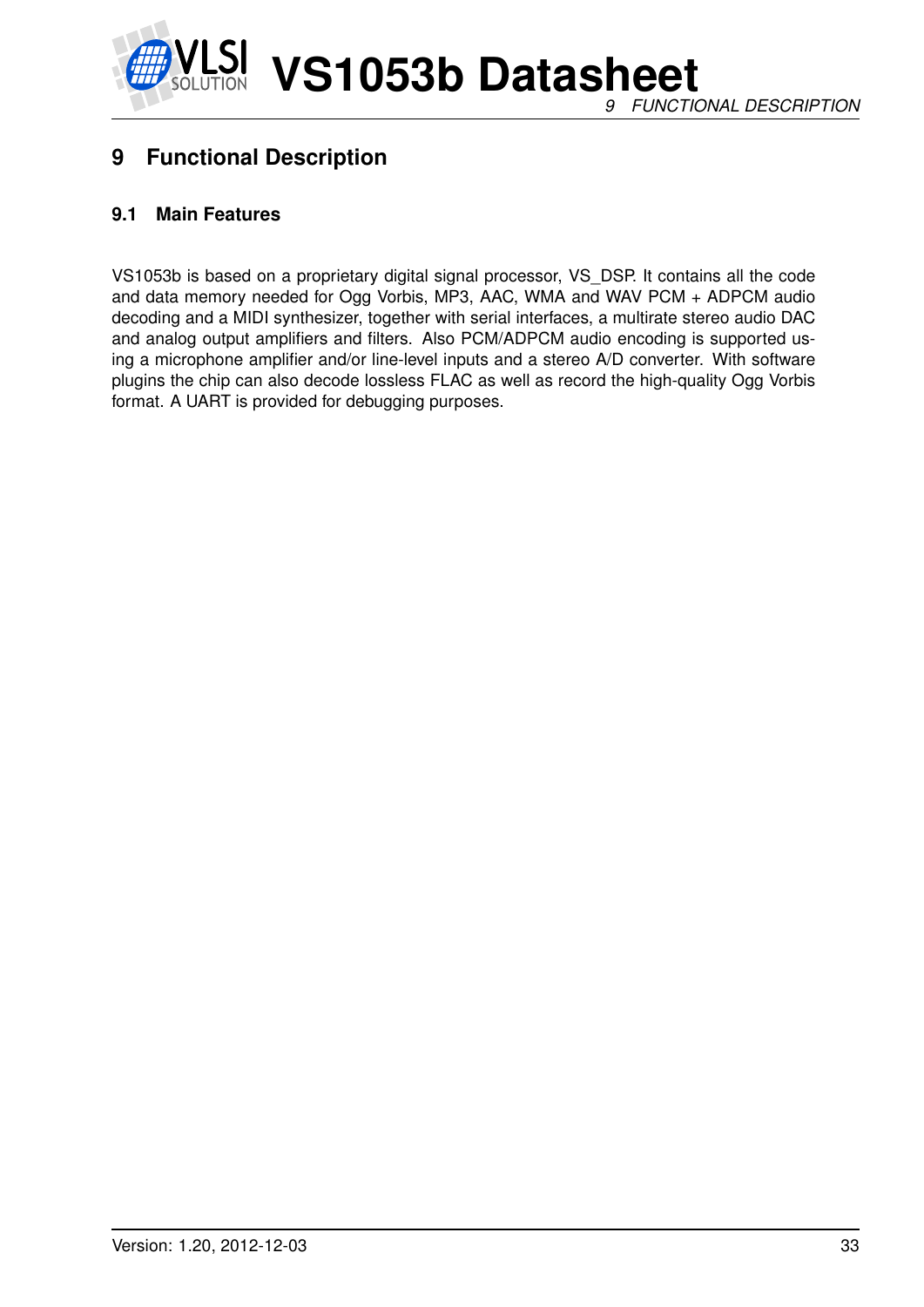

*9 FUNCTIONAL DESCRIPTION*

#### <span id="page-33-0"></span>**9.2 Data Flow of VS1053b**



<span id="page-33-1"></span>Figure 16: Data flow of VS1053b.

First, depending on the audio data, and provided ADPCM encoding mode is not set, Ogg Vorbis, PCM WAV or IMA ADPCM WAV is received and decoded from the SDI bus.

After decoding, if SCI\_AIADDR is non-zero, application code is executed from the address pointed to by that register. For more details, see Application Notes for VS10XX.

Then data may be sent to the Bass Enhancer and Treble Control depending on the SCI\_BASS register.

Next, headphone processing is performed, if the EarSpeaker spatial processing is active.

After that the data to the Audio FIFO, which holds the data until it is read by the Audio interrupt and fed to the samplerate converter and DACs. The size of the audio FIFO is 2048 stereo  $(2\times16$ -bit) samples, or 8 KiB.

The samplerate converter upsamples all different samplerates to XTALI/2, or 128 times the highest usable samplerate with 18-bit precision. Volume control is performed in the upsampled domain. New volume settings are loaded only when the upsampled signal crosses the zero point (or after a timeout). This zero-crossing detection almost completely removes all audible noise that occurs when volume is suddenly changed.

The samplerate conversion to a common samplerate removes the need for complex PLL-based clocking schemes and allows almost unlimited sample rate accuracy with one fixed input clock frequency. With a 12.288 MHz clock, the DA converter operates at  $128 \times 48$  kHz, i.e. 6.144 MHz, and creates a stereo in-phase analog signal. The oversampled output is low-pass filtered by an on-chip analog filter. This signal is then forwarded to the earphone amplifier.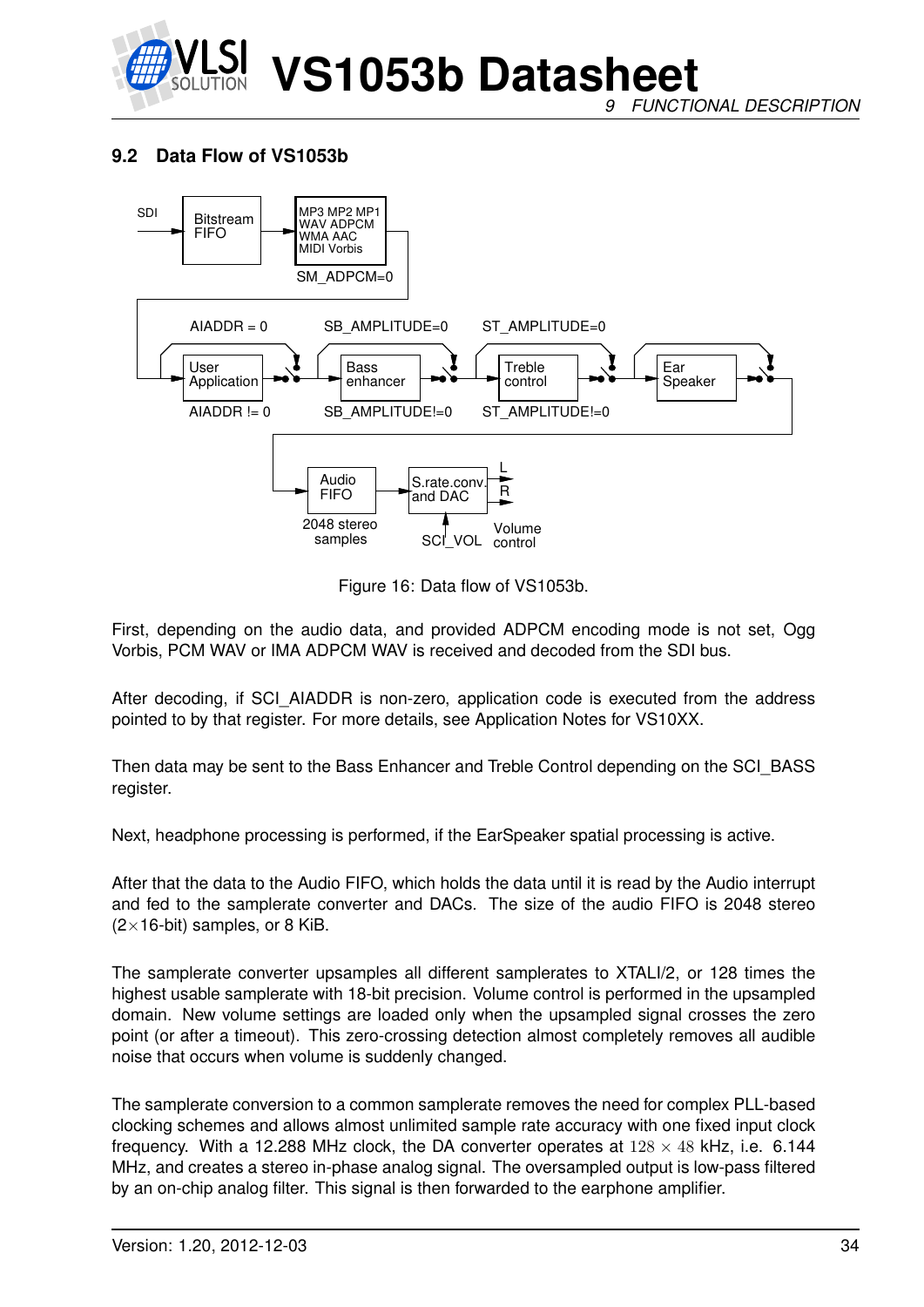**VS1053b Datasheet** *9 FUNCTIONAL DESCRIPTION*

#### <span id="page-34-0"></span>**9.3 EarSpeaker Spatial Processing**

While listening to headphones the sound has a tendency to be localized inside the head. The sound field becomes flat and lacking the sensation of dimensions. This is an unnatural, awkward and sometimes even disturbing situation. This phenomenon is often referred in literature as 'lateralization', meaning 'in-the-head' localization. Long-term listening to lateralized sound may lead to listening fatigue.

All real-life sound sources are external, leaving traces to the acoustic wavefront that arrives to the ear drums. From these traces, the auditory system of the brain is able to judge the distance and angle of each sound source. In loudspeaker listening the sound is external and these traces are available. In headphone listening these traces are missing or ambiguous.

EarSpeaker processes sound to make listening via headphones more like listening to the same music from real loudspeakers or live music. Once EarSpeaker processing is activated, the instruments are moved from inside to the outside of the head, making it easier to separate the different instruments (see figure [17\)](#page-34-1). The listening experience becomes more natural and pleasant, and the stereo image is sharper as the instruments are widely on front of the listener instead of being inside the head.



<span id="page-34-1"></span>Figure 17: EarSpeaker externalized sound sources vs. normal inside-the-head sound

Note that EarSpeaker differs from any common spatial processing effects, such as echo, reverb, or bass boost. EarSpeaker accurately simulates the human auditory model and real listening environment acoustics. Thus is does not change the tonal character of the music by introducing artificial effects.

EarSpeaker processing can be parameterized to a few different modes, each simulating a little different type of acoustical situation, suiting different personal preferences and types of recording. See section [9.6.1](#page-37-0) for how to activate different modes.

- *Off*: Best option when listening through loudspeakers or if the audio to be played contains binaural preprocessing.
- *minimal*: Suited for listening to normal musical scores with headphones, very subtle.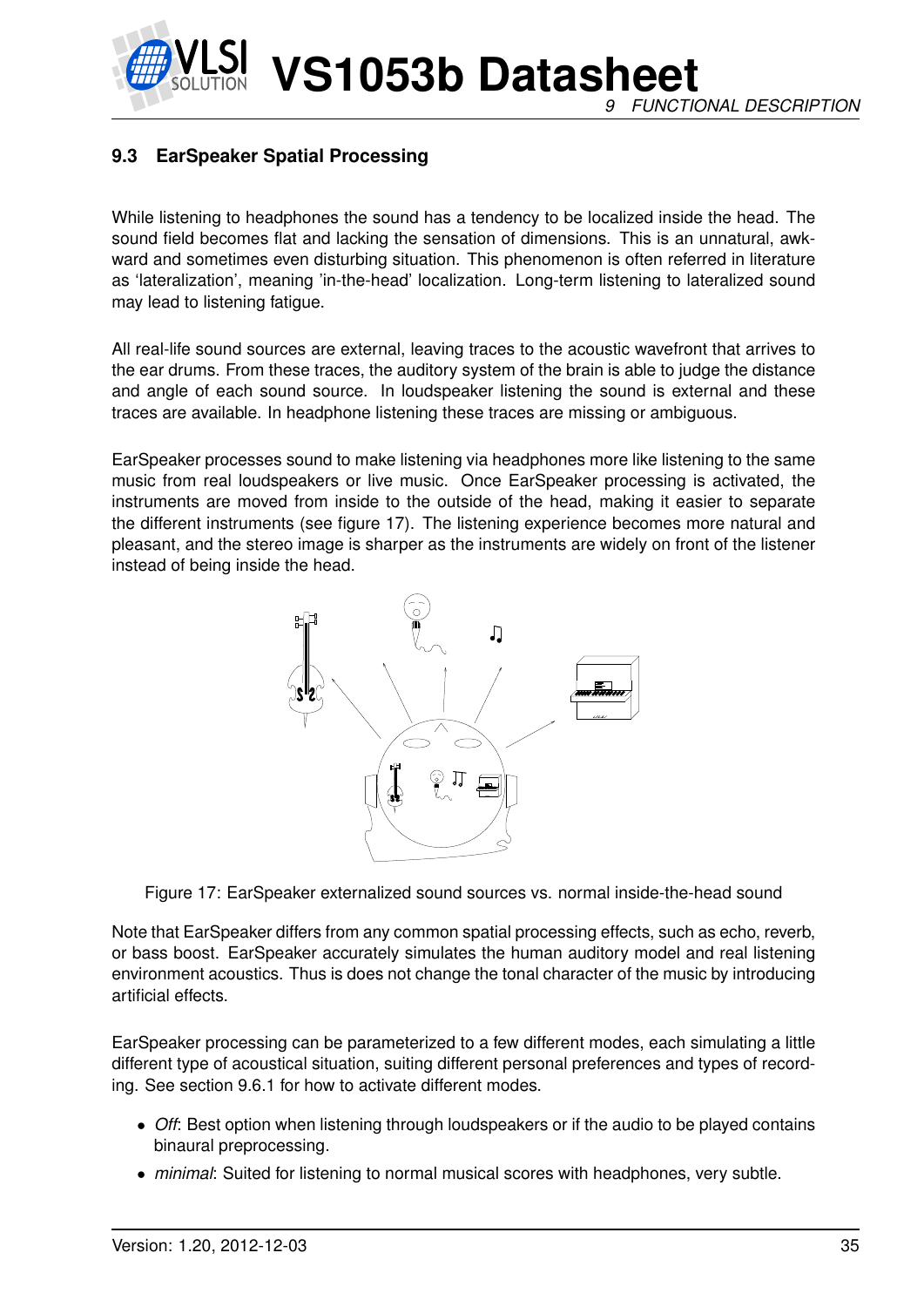

**VS1053b Datasheet** *9 FUNCTIONAL DESCRIPTION*

- *normal*: Suited for listening to normal musical scores with headphones, moves sound source further away than *minimal*.
- *extreme*: Suited for old or 'dry' recordings, or if the audio to be played is artificial, for example generated MIDI.

#### <span id="page-35-0"></span>**9.4 Serial Data Interface (SDI)**

The serial data interface is meant for transferring compressed data for the different decoders of VS1053b.

If the input of the decoder is invalid or it is not received fast enough, analog outputs are automatically muted.

Also several different tests may be activated through SDI as described in Chapter [10.](#page-47-0)

#### <span id="page-35-1"></span>**9.5 Serial Control Interface (SCI)**

The serial control interface is compatible with the SPI bus specification. Data transfers are always 16 bits. VS1053b is controlled by writing and reading the registers of the interface.

The main controls of the serial control interface are:

- control of the operation mode, clock, and builtin effects
- access to status information and header data
- receiving encoded data in recording mode
- uploading and controlling user programs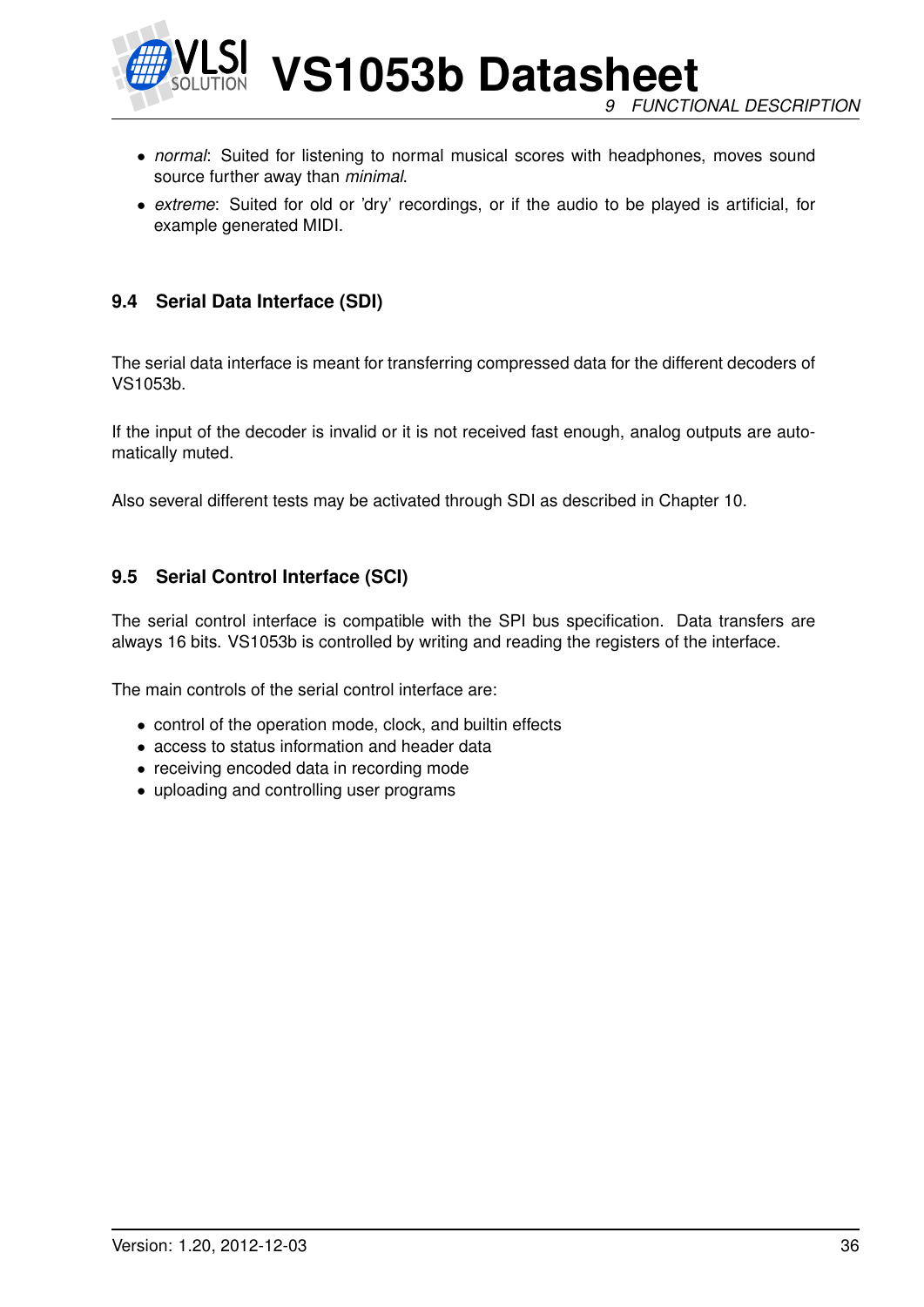

# <span id="page-36-0"></span>**9.6 SCI Registers**

VS1053b sets DREQ low when it detects an SCI operation (this delay is 16 to 40 CLKI cycles depending on whether an interrupt service routine is active) and restores it when it has processed the operation. The duration depends on the operation. If DREQ is low when an SCI operation is performed, it also stays low after SCI operation processing.

If DREQ is high before a SCI operation, do not start a new SCI/SDI operation before DREQ is high again. If DREQ is low before a SCI operation because the SDI can not accept more data, make certain there is enough time to complete the operation before sending another.

|     | <b>SCI registers, prefix SCI</b> |                     |                         |                    |                                      |  |  |  |
|-----|----------------------------------|---------------------|-------------------------|--------------------|--------------------------------------|--|--|--|
| Reg | <b>Type</b>                      | Reset               | Time <sup>1</sup>       | Abbrev[bits]       | <b>Description</b>                   |  |  |  |
| 0x0 | rw                               | 0x4000 <sup>6</sup> | $80$ CLKI <sup>4</sup>  | <b>MODE</b>        | Mode control                         |  |  |  |
| 0x1 | rw                               | 0x000C <sup>3</sup> | 80 CLKI                 | <b>STATUS</b>      | Status of VS1053b                    |  |  |  |
| 0x2 | rw                               | 0                   | 80 CLKI                 | <b>BASS</b>        | Built-in bass/treble control         |  |  |  |
| 0x3 | rw                               | $\overline{0}$      | 1200 XTALI $5$          | <b>CLOCKF</b>      | $Clock$ freq $+$ multiplier          |  |  |  |
| 0x4 | rw                               | 0                   | <b>100 CLKI</b>         | <b>DECODE TIME</b> | Decode time in seconds               |  |  |  |
| 0x5 | rw                               | 0                   | 450 CLKI <sup>2</sup>   | <b>AUDATA</b>      | Misc. audio data                     |  |  |  |
| 0x6 | rw                               | 0                   | <b>100 CLKI</b>         | <b>WRAM</b>        | RAM write/read                       |  |  |  |
| 0x7 | rw                               | $\overline{0}$      | <b>100 CLKI</b>         | <b>WRAMADDR</b>    | address<br><b>RAM</b><br>Base<br>for |  |  |  |
|     |                                  |                     |                         |                    | write/read                           |  |  |  |
| 0x8 | r                                | 0                   | 80 CLKI                 | HDAT0              | Stream header data 0                 |  |  |  |
| 0x9 | r                                | 0                   | 80 CLKI                 | HDAT <sub>1</sub>  | Stream header data 1                 |  |  |  |
| 0xA | rw                               | 0                   | $210$ CLKI <sup>2</sup> | <b>AIADDR</b>      | Start address of application         |  |  |  |
| 0xB | rw                               | 0                   | 80 CLKI                 | <b>VOL</b>         | Volume control                       |  |  |  |
| 0xC | rw                               | 0                   | $80$ CLKI <sup>2</sup>  | <b>AICTRL0</b>     | Application control register 0       |  |  |  |
| 0xD | rw                               | 0                   | $80$ CLKI <sup>2</sup>  | AICTRL1            | Application control register 1       |  |  |  |
| 0xE | rw                               | 0                   | 80 CLKI <sup>2</sup>    | AICTRL2            | Application control register 2       |  |  |  |
| 0xF | rw                               | 0                   | $80$ CLKI <sup>2</sup>  | AICTRL3            | Application control register 3       |  |  |  |

 $1$  This is the worst-case time that DREQ stays low after writing to this register. The user may choose to skip the DREQ check for those register writes that take less than 100 clock cycles to execute and use a fixed delay instead.

 $2$  In addition, the cycles spent in the user application routine must be counted.

 $3$  Firmware changes the value of this register immediately to 0x48 (analog enabled), and after a short while to 0x40 (analog drivers enabled).

<sup>4</sup> When mode register write specifies a software reset the worst-case time is 22000 XTALI cycles.

<sup>5</sup> If the clock multiplier is changed, writing to CLOCKF register may force internal clock to run at  $1.0 \times$  XTALI for a while. Thus it is not a good idea to send SCI or SDI bits while this register update is in progress.

 $6$  Firmware changes the value of this register immediately to 0x4800.

Reads from all SCI registers complete in under 100 CLKI cycles, except a read from AIADDR in 200 cycles. In addition the cycles spent in the user application routine must be counted to the read time of AIADDR, AUDATA, and AICTRL0..3.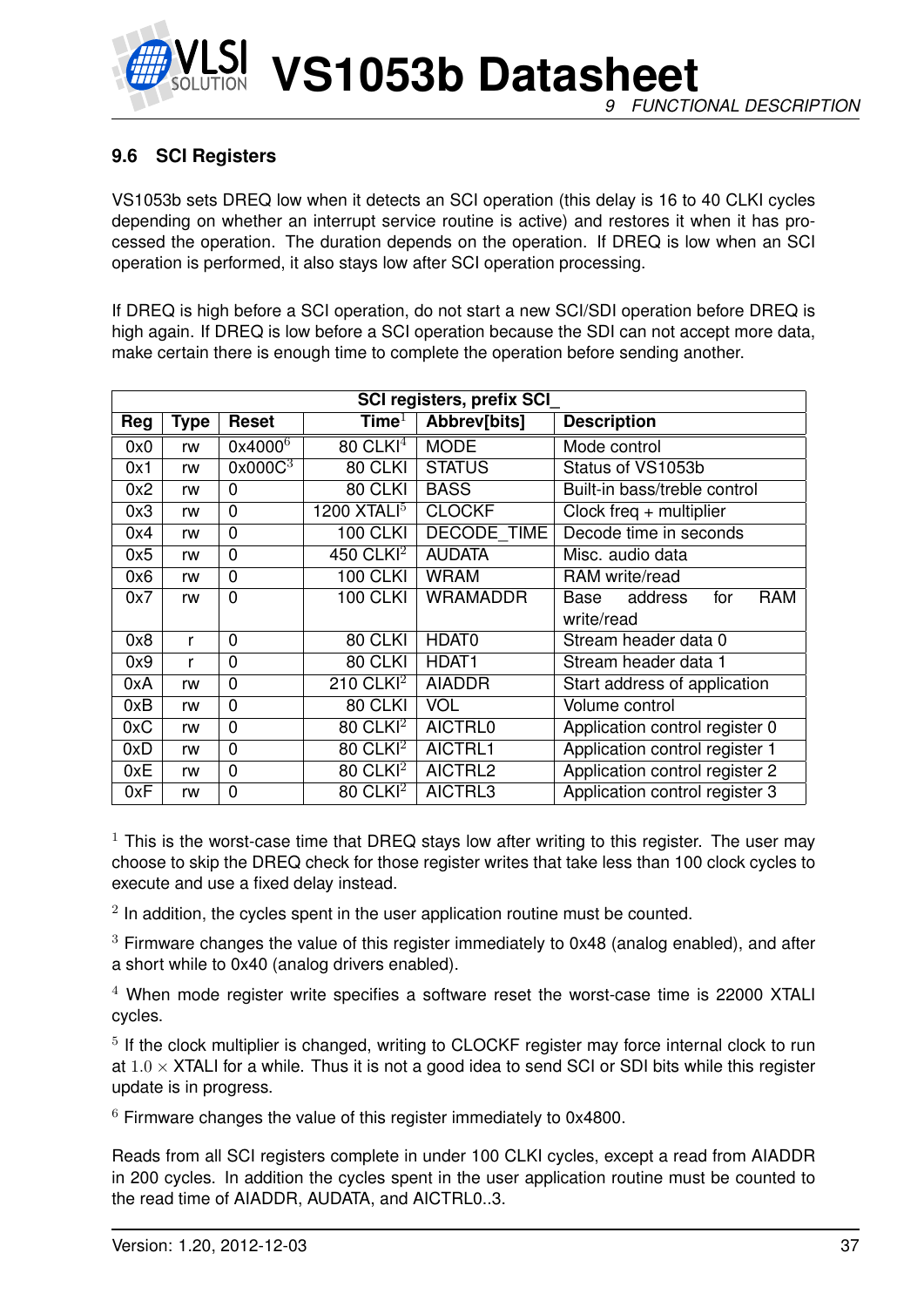

**VS1053b Datasheet** *9 FUNCTIONAL DESCRIPTION*

### <span id="page-37-0"></span>**9.6.1 SCI\_MODE (RW)**

SCI\_MODE is used to control the operation of VS1053b and defaults to 0x4800 (SM\_SDINEW set).

| <b>Bit</b>      | <b>Name</b>              | <b>Function</b>               | Value          | <b>Description</b>    |
|-----------------|--------------------------|-------------------------------|----------------|-----------------------|
| 0               | <b>SM DIFF</b>           | <b>Differential</b>           | $\overline{0}$ | normal in-phase audio |
|                 |                          |                               | 1              | left channel inverted |
| $\overline{1}$  | SM_LAYER12               | Allow MPEG layers I & II      | $\overline{0}$ | no                    |
|                 |                          |                               | 1              | ves                   |
| $\overline{2}$  | SM_RESET                 | Soft reset                    | $\overline{0}$ | no reset              |
|                 |                          |                               | 1              | reset                 |
| $\overline{3}$  | <b>SM CANCEL</b>         | Cancel decoding current file  | 0              | no                    |
|                 |                          |                               | 1              | yes                   |
| 4               | SM_EARSPEAKER_LO         | <b>EarSpeaker low setting</b> | $\overline{0}$ | $\overline{off}$      |
|                 |                          |                               | 1              | active                |
| $\overline{5}$  | SM_TESTS                 | <b>Allow SDI tests</b>        | $\overline{0}$ | not allowed           |
|                 |                          |                               | 1              | allowed               |
| $\overline{6}$  | SM_STREAM                | Stream mode                   | $\overline{0}$ | no                    |
|                 |                          |                               | 1              | yes                   |
| 7               | <b>SM EARSPEAKER HI</b>  | EarSpeaker high setting       | $\overline{0}$ | $\overline{off}$      |
|                 |                          |                               | 1              | active                |
| $\overline{8}$  | <b>SM DACT</b>           | <b>DCLK</b> active edge       | $\overline{0}$ | rising                |
|                 |                          |                               | 1              | falling               |
| 9               | <b>SM SDIORD</b>         | SDI bit order                 | 0              | <b>MSb first</b>      |
|                 |                          |                               | 1              | <b>MSb</b> last       |
| $\overline{10}$ | <b>SM_SDISHARE</b>       | Share SPI chip select         | $\overline{0}$ | no                    |
|                 |                          |                               | 1              | yes                   |
| $\overline{11}$ | <b>SM_SDINEW</b>         | VS1002 native SPI modes       | $\overline{0}$ | no                    |
|                 |                          |                               | 1              | yes                   |
| $\overline{12}$ | <b>SM ADPCM</b>          | PCM/ADPCM recording active    | $\overline{0}$ | no                    |
|                 |                          |                               | 1              | yes                   |
| $\overline{13}$ | $\overline{\phantom{a}}$ | $\overline{\phantom{a}}$      | $\overline{0}$ | right                 |
|                 |                          |                               | 1              | wrong                 |
| 14              | SM_LINE1                 | MIC / LINE1 selector          | $\mathbf 0$    | <b>MICP</b>           |
|                 |                          |                               | 1              | LINE1                 |
| $\overline{15}$ | <b>SM CLK RANGE</b>      | Input clock range             | 0              | 1213 MHz              |
|                 |                          |                               | 1              | 2426 MHz              |

When SM DIFF is set, the player inverts the left channel output. For a stereo input this creates virtual surround, and for a mono input this creates a differential left/right signal.

SM\_LAYER12 enables MPEG 1.0 and 2.0 layer I and II decoding in addition to layer III. **If you enable Layer I and Layer II decoding, you are liable for any patent issues that may arise.** Joint licensing of MPEG 1.0 / 2.0 Layer III does not cover all patents pertaining to layers I and II.

Software reset is initiated by setting SM\_RESET to 1. This bit is cleared automatically.

If you want to stop decoding a in the middle, set SM\_CANCEL, and continue sending data honouring DREQ. When SM\_CANCEL is detected by a codec, it will stop decoding and return to the main loop. The stream buffer content is discarded and the SM\_CANCEL bit cleared. SCI\_HDAT1 will also be cleared. See Chapter [10.5.2](#page-49-0) for details.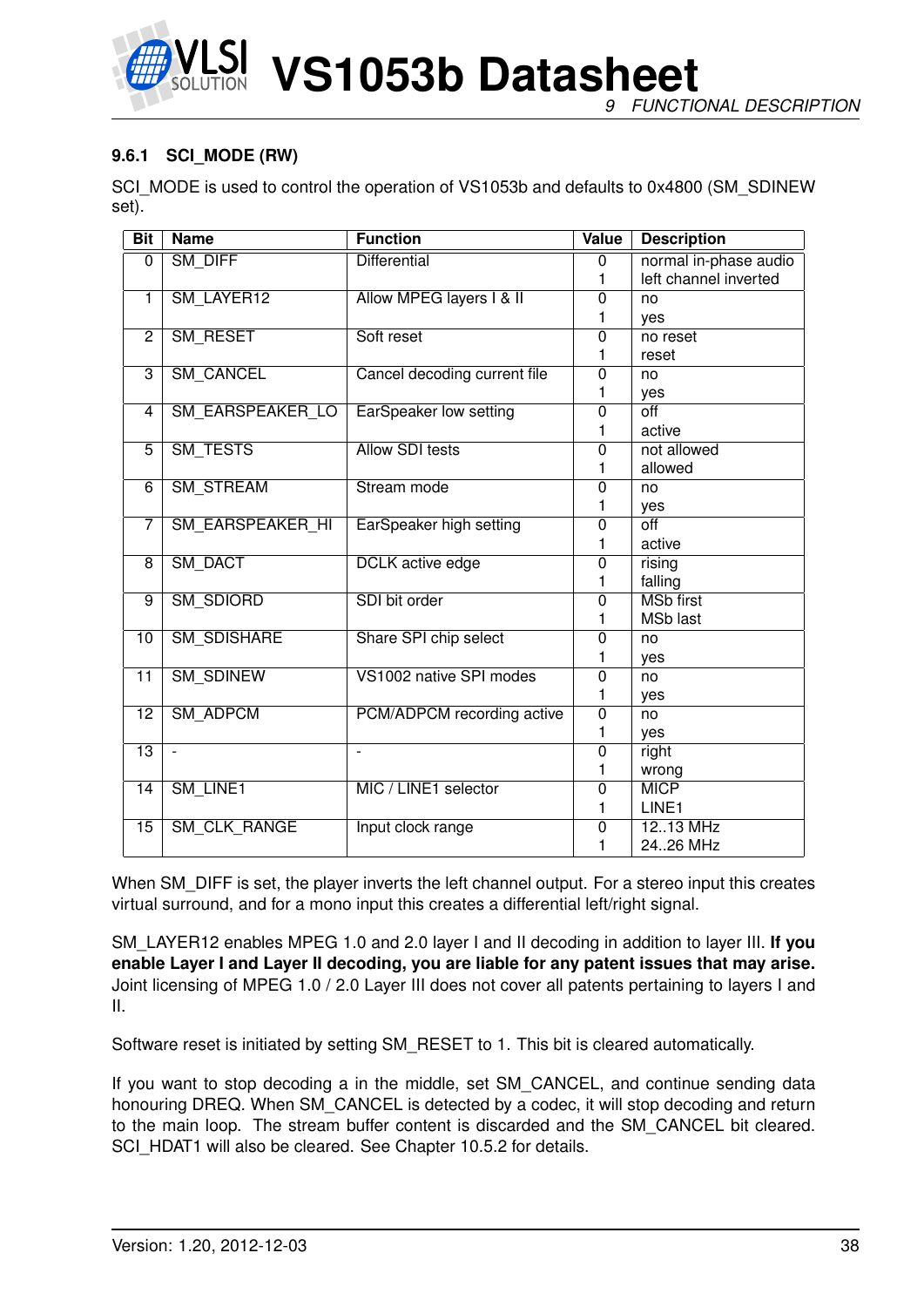

Bits SM\_EARSPEAKER\_LO and SM\_EARSPEAKER\_HI control the EarSpeaker spatial processing. If both are 0, the processing is not active. Other combinations activate the processing and select 3 different effect levels: LO = 1, HI = 0 selects *minimal*, LO = 0, HI = 1 selects *normal*, and LO = 1, HI = 1 selects *extreme*. EarSpeaker takes approximately 12 MIPS at 44.1 kHz samplerate.

If SM\_TESTS is set, SDI tests are allowed. For more details on SDI tests, look at Chapter [10.12.](#page-65-0)

SM\_STREAM activates VS1053b's stream mode. In this mode, data should be sent with as even intervals as possible and preferable in blocks of less than 512 bytes, and VS1053b makes every attempt to keep its input buffer half full by changing its playback speed upto 5%. For best quality sound, the average speed error should be within 0.5%, the bitrate should not exceed 160 kbit/s and VBR should not be used. For details, see Application Notes for VS10XX. This mode only works with MP3 and WAV files.

SM\_DACT defines the active edge of data clock for SDI. When '0', data is read at the rising edge, when '1', data is read at the falling edge.

When SM\_SDIORD is clear, bytes on SDI are sent MSb first. By setting SM\_SDIORD, the user may reverse the bit order for SDI, i.e. bit 0 is received first and bit 7 last. Bytes are, however, still sent in the default order. This register bit has no effect on the SCI bus.

Setting SM\_SDISHARE makes SCI and SDI share the same chip select, as explained in Chapter [7.1,](#page-14-0) if also SM\_SDINEW is set.

Setting SM\_SDINEW will activate VS1002 native serial modes as described in Chapters [7.1.1](#page-14-1) and [7.3.1.](#page-16-0) Note, that this bit is set as a default when VS1053b is started up.

By activating SM\_ADPCM and SM\_RESET at the same time, the user will activate IMA ADPCM recording mode (see section [10.8\)](#page-52-0).

SM\_LINE\_IN is used to select the left-channel input for ADPCM recording. If '0', differential microphone input pins MICP and MICN are used; if '1', line-level MICP/LINEIN1 pin is used.

SM\_CLK\_RANGE activates a clock divider in the XTAL input. When SM\_CLK\_RANGE is set, the clock is divided by 2 at the input. From the chip's point of view e.g. 24 MHz becomes 12 MHz. SM\_CLK\_RANGE should be set as soon as possible after a chip reset.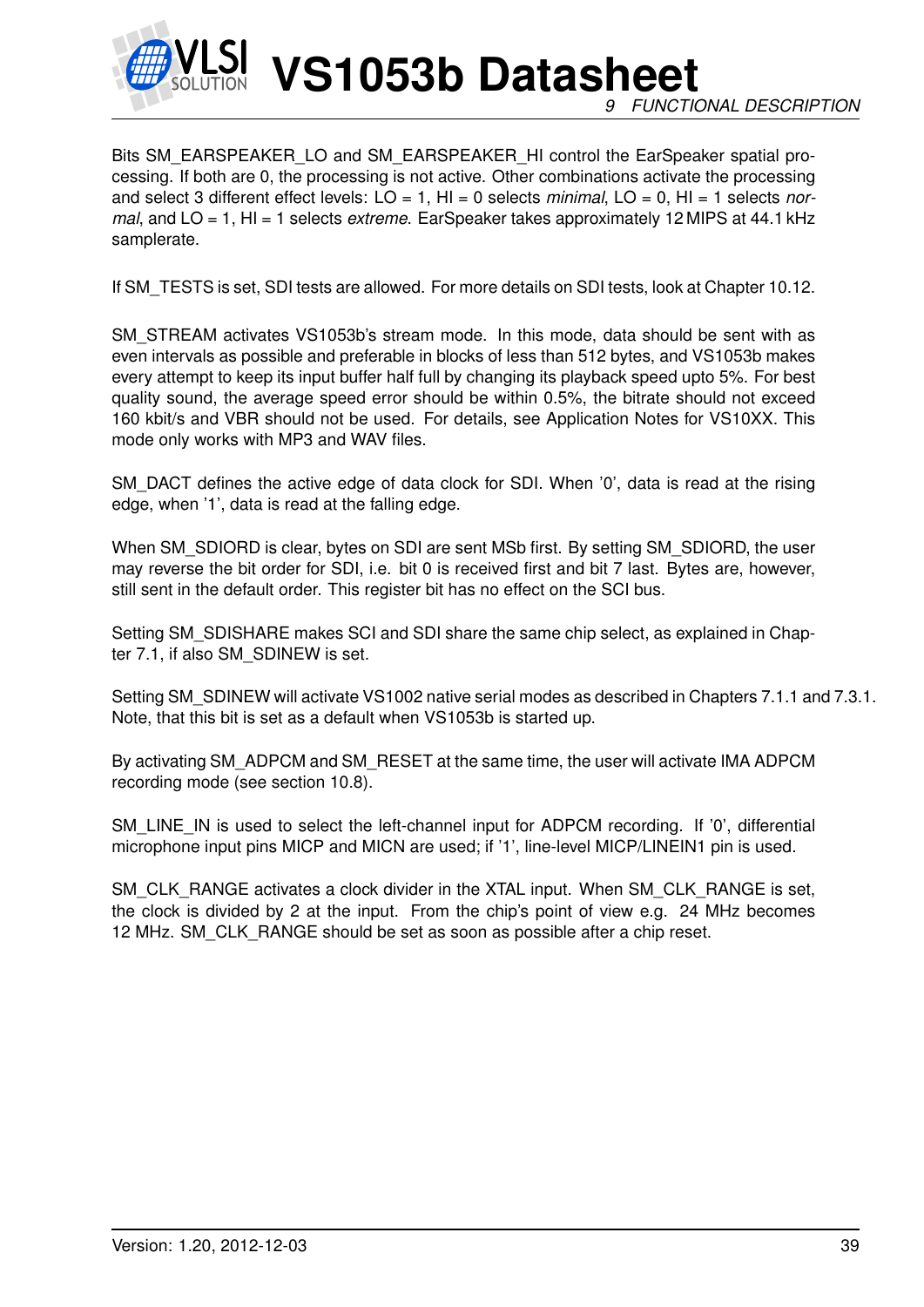

### **9.6.2 SCI\_STATUS (RW)**

SCI\_STATUS contains information on the current status of VS1053b. It also controls some low-level things that the user does not usually have to care about.

| <b>Name</b>             | <b>Bits</b> | <b>Description</b>                                        |
|-------------------------|-------------|-----------------------------------------------------------|
| SS DO NOT JUMP          | 15          | Header in decode, do not fast forward/rewind              |
| <b>SS SWING</b>         | 14:12       | Set swing to $+0$ dB, $+0.5$ dB, , or $+3.5$ dB           |
| <b>SS VCM OVERLOAD</b>  | 11          | GBUF overload indicator '1' = overload                    |
| <b>SS VCM DISABLE</b>   | 10          | GBUF overload detection '1' = disable                     |
|                         | 9:8         | reserved                                                  |
| SS VER                  | 7:4         | Version                                                   |
| <b>SS APDOWN2</b>       | 3           | Analog driver powerdown                                   |
| <b>SS APDOWN1</b>       | 2           | Analog internal powerdown                                 |
| <b>SS AD CLOCK</b>      |             | AD clock select, $'0' = 6 MHz$ , $'1' = 3 MHz$            |
| <b>SS REFERENCE SEL</b> | 0           | Reference voltage selection, $0' = 1.23$ V, $1' = 1.65$ V |

SS\_DO\_NOT\_JUMP is set when a WAV, Ogg Vorbis, WMA, MP4, or AAC-ADIF header is being decoded and jumping to another location in the file is not allowed. If you use soft reset or cancel, clear this bit yourself or it can be accidentally left set.

If AVDD is at least 3.3 V, SS\_REFERENCE\_SEL can be set to select 1.65 V reference voltage to increase the analog output swing.

SS\_AD\_CLOCK can be set to divide the AD modulator frequency by 2 if XTALI/2 is too much.

SS\_VER is 0 for VS1001, 1 for VS1011, 2 for VS1002, 3 for VS1003, 4 for VS1053 and VS8053, 5 for VS1033, 7 for VS1103, and 6 for VS1063.

SS\_APDOWN2 controls analog driver powerdown. SS\_APDOWN1 controls internal analog powerdown. These bit are meant to be used by the system firmware only.

If the user wants to powerdown VS1053b with a minimum power-off transient, set SCI\_VOL to 0xffff, then wait for at least a few milliseconds before activating reset.

VS1053b contains GBUF protection circuit which disconnects the GBUF driver when too much current is drawn, indicating a short-circuit to ground. SS\_VCM\_OVERLOAD is high while the overload is detected. SS\_VCM\_DISABLE can be set to disable the protection feature.

SS\_SWING allows you to go above the 0 dB volume setting. Value 0 is normal mode, 1 gives +0.5 dB, and 2 gives +1.0 dB. Settings from 3 to 7 cause the DAC modulator to be overdriven and should not be used. You can use SS\_SWING with I2S to control the amount of headroom.

**Note:** Due to a firmware bug in the VS1053b volume calculation routine clears SS\_AD\_CLOCK and SS\_REFERENCE\_SEL bits. Write to SCI\_STATUS or SCI\_VOLUME, and sample rate change (if bass enhancer or treble control are active) causes the volume calculation routine to be called. See the *VS1053b Patches w/ FLAC Decoder* plugin for a workaround: *http://www.vlsi.fi/en/support/software/vs10xxplugins.html*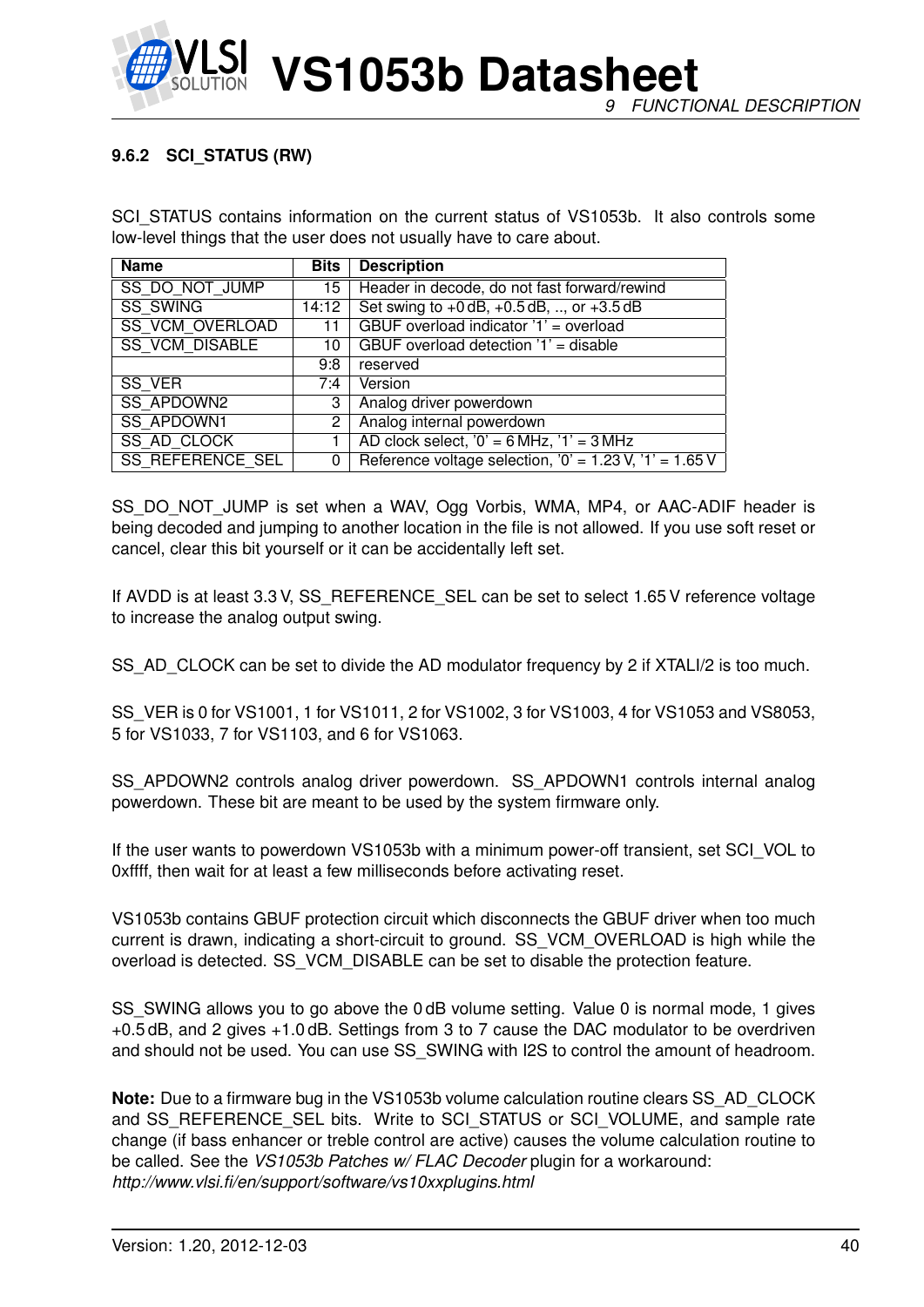

### **9.6.3 SCI\_BASS (RW)**

| <b>Name</b>         | <b>Bits</b> | <b>Description</b>                                    |
|---------------------|-------------|-------------------------------------------------------|
| ST AMPLITUDE        |             | $15:12$ Treble Control in 1.5 dB steps (-87, 0 = off) |
| ST FREQLIMIT        | 11:8        | Lower limit frequency in 1000 Hz steps (115)          |
| <b>SB AMPLITUDE</b> | 7:4         | Bass Enhancement in 1 dB steps $(015, 0 = off)$       |
| SB FREQLIMIT        | 3:0         | Lower limit frequency in 10 Hz steps (215)            |

The Bass Enhancer VSBE is a powerful bass boosting DSP algorithm, which tries to take the most out of the users earphones without causing clipping.

VSBE is activated when SB\_AMPLITUDE is non-zero. SB\_AMPLITUDE should be set to the user's preferences, and SB\_FREQLIMIT to roughly 1.5 times the lowest frequency the user's audio system can reproduce. For example setting SCI BASS to 0x00f6 will have 15 dB enhancement below 60 Hz.

Note: Because VSBE tries to avoid clipping, it gives the best bass boost with dynamical music material, or when the playback volume is not set to maximum. It also does not create bass: the source material must have some bass to begin with.

Treble Control VSTC is activated when ST\_AMPLITUDE is non-zero. For example setting SCI\_BASS to 0x7a00 will have 10.5 dB treble enhancement at and above 10 kHz.

Bass Enhancer uses about 2.1 MIPS and Treble Control 1.2 MIPS at 44100 Hz samplerate. Both can be on simultaneously.

In VS1053b bass and treble initialization and volume change is delayed until the next batch of samples are sent to the audio FIFO. Thus, unlike with earlier VS10XX chips, audio interrupts can no longer be missed when SCI\_BASS or SCI\_VOL is written to.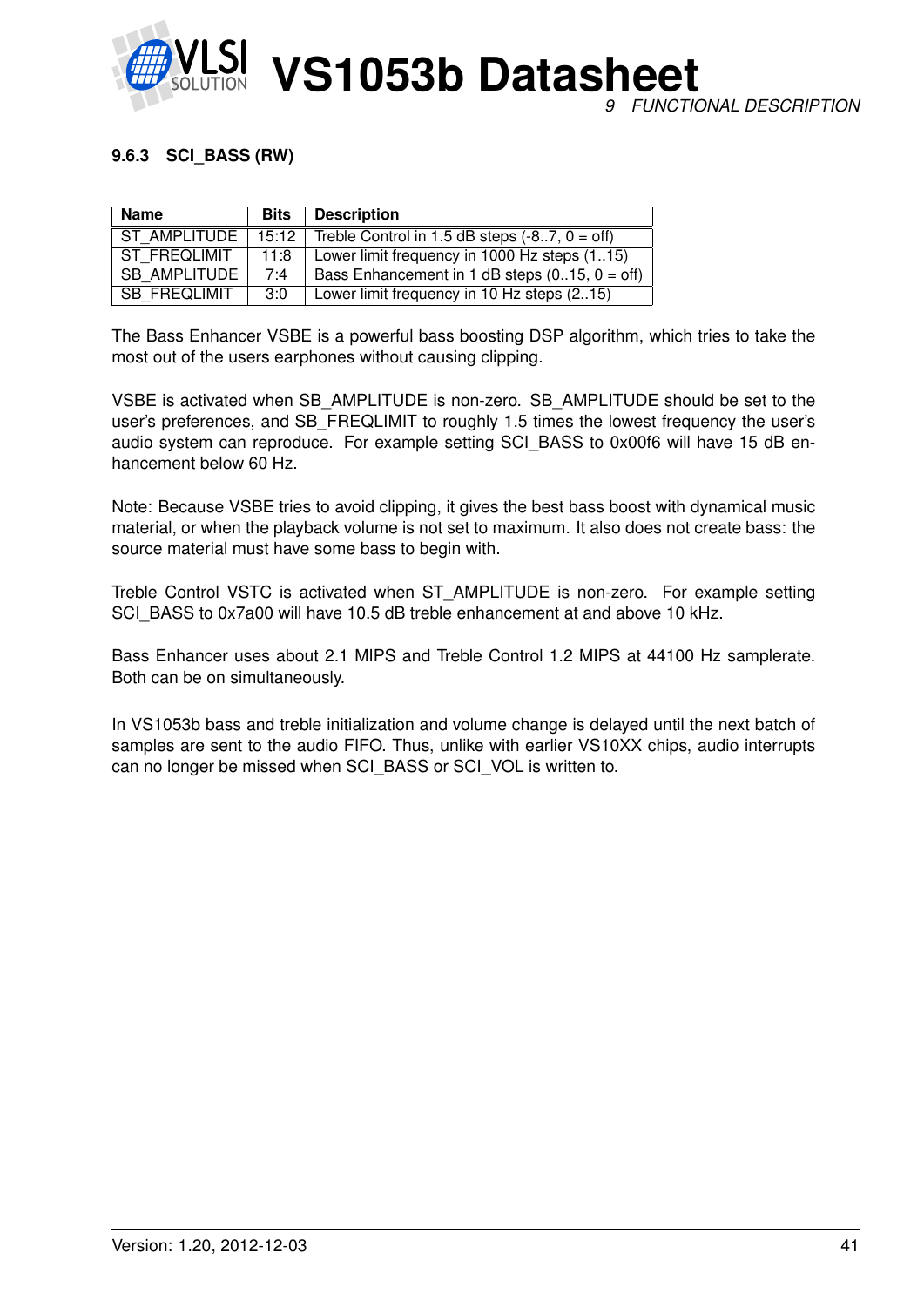

### <span id="page-41-0"></span>**9.6.4 SCI\_CLOCKF (RW)**

The external clock multiplier SCI register SCI\_CLOCKF, which has changed slightly since VS1003 and VS1033, is presented in the table below.

| <b>SCI CLOCKF bits</b>                    |  |                             |  |  |  |  |
|-------------------------------------------|--|-----------------------------|--|--|--|--|
| <b>Description</b><br><b>Name</b><br>Bits |  |                             |  |  |  |  |
| <b>SC MULT</b><br>15:13                   |  | Clock multiplier            |  |  |  |  |
| SC ADD<br>12:11                           |  | Allowed multiplier addition |  |  |  |  |
| <b>SC FREQ</b><br>10:0                    |  | Clock frequency             |  |  |  |  |

SC MULT activates the built-in clock multiplier. This will multiply XTALI to create a higher CLKI. When the multiplier is changed by more than  $0.5\times$ , the chip runs at  $1.0\times$  clock for a few hundres clock cycles. The values are as follows:

| <b>SC MULT</b> | <b>MASK</b> | <b>CLKI</b>                             |
|----------------|-------------|-----------------------------------------|
| 0              | 0x0000      | <b>XTALI</b>                            |
| 1              | 0x2000      | <b>XTALI</b> $\times$ 2.0               |
| 2              | 0x4000      | <b>XTALI</b> $\times$ 2.5               |
| 3              | 0x6000      | $XTALI \times 3.0$                      |
| 4              | 0x8000      | <b>XTALI</b> $\times$ 3.5               |
| 5              | 0xa000      | $\overline{\text{XTAL}}$ $\times 4.0$   |
| 6              | 0xc000      | $\overline{\text{XTAL}}$ $1 \times 4.5$ |
|                | 0xe000      | $\overline{\text{XTALI}\times}5.0$      |

SC\_ADD tells how much the decoder firmware is allowed to add to the multiplier specified by SC MULT if more cycles are temporarily needed to decode a WMA or AAC stream. The values are:

|   |        | SC ADD   MASK   Multiplier addition |
|---|--------|-------------------------------------|
|   | 0x0000 | No modification is allowed          |
|   |        | $0x0800$   XTAL $1\times1.0$        |
|   |        | $0x1000$   XTALI $\times$ 1.5       |
| 3 |        | $0x1800$   XTALI $\times 2.0$       |

If SC\_FREQ is non-zero, it tells that the input clock XTALI is running at something else than 12.288 MHz. XTALI is set in 4 kHz steps. The formula for calculating the correct value for this register is  $\frac{XTALI-8000000}{4000}$  (XTALI is in Hz).

Note: because maximum samplerate is  $\frac{XTALI}{256}$ , all samplerates are not available if XTALI  $<$ 12.288 MHz.

Note: Automatic clock change can only happen when decoding WMA and AAC files. Automatic clock change is done one  $0.5\times$  at a time. This does not cause a drop to  $1.0\times$  clock and you can use the same SCI and SDI clock throughout the file.

Example: If SCI CLOCKF is 0x8BE8, SC MULT = 4, SC ADD = 1 and SC FREQ =  $0x3E8 = 1000$ . This means that XTALI =  $1000 \times 4000 + 8000000 = 12$  MHz. The clock multiplier is set to  $3.5\times$ XTALI = 42 MHz, and the maximum allowed multiplier that the firmware may automatically choose to use is  $(3.5 + 1.0) \times$ XTALI = 54 MHz.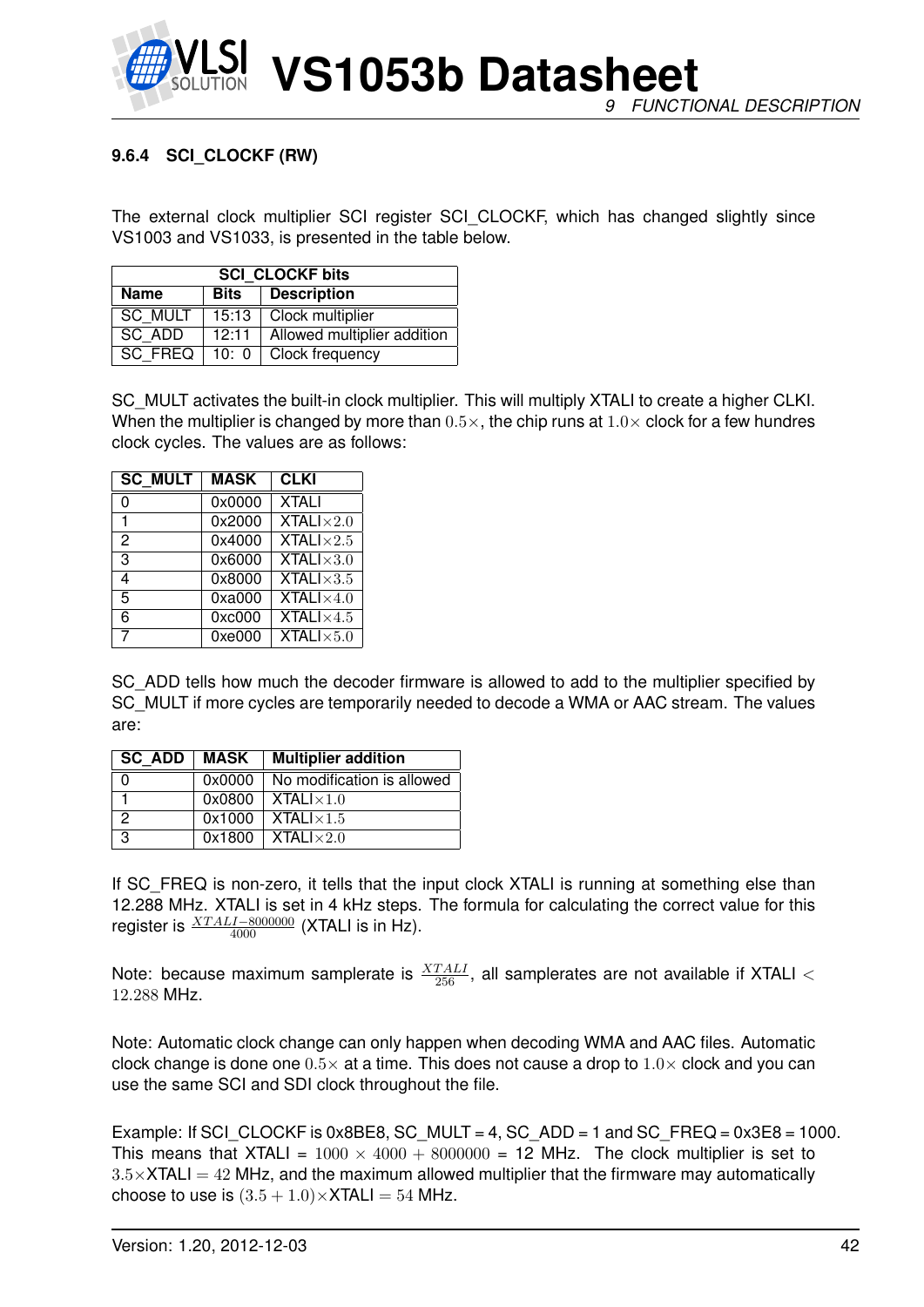

### **9.6.5 SCI\_DECODE\_TIME (RW)**

When decoding correct data, current decoded time is shown in this register in full seconds.

The user may change the value of this register. In that case the new value should be written twice to make absolutely certain that the change is not overwritten by the firmware. A write to SCI\_DECODE\_TIME also resets the byteRate calculation.

SCI\_DECODE\_TIME is reset at every hardware and software reset. It is no longer cleared when decoding of a file ends to allow the decode time to proceed automatically with looped files and with seamless playback of multiple files.

With fast playback (see the playSpeed extra parameter) the decode time also counts faster.

Some codecs (WMA and Ogg Vorbis) can also indicate the absolute play position, see the positionMsec extra parameter in section [10.11.](#page-59-0)

### **9.6.6 SCI\_AUDATA (RW)**

When decoding correct data, the current samplerate and number of channels can be found in bits 15:1 and 0 of SCI\_AUDATA, respectively. Bits 15:1 contain the samplerate divided by two, and bit 0 is 0 for mono data and 1 for stereo. Writing to SCI\_AUDATA will change the samplerate directly.

Example: 44100 Hz stereo data reads as 0xAC45 (44101).

Example: 11025 Hz mono data reads as 0x2B10 (11024).

Example: Writing 0xAC80 sets samplerate to 44160 Hz, stereo mode does not change.

To reduce digital power consumption when idle, you can write a low samplerate to SCI\_AUDATA.

Note: Ogg Vorbis decoding overrides AUDATA change. If you want to fine-tune samplerate in streaming applications with Ogg Vorbis, use SCI\_CLOCKF to control the playback rate instead of AUDATA.

#### **9.6.7 SCI\_WRAM (RW)**

SCI\_WRAM is used to upload application programs and data to instruction and data RAMs. The start address must be initialized by writing to SCI\_WRAMADDR prior to the first write/read of SCI\_WRAM. As 16 bits of data can be transferred with one SCI\_WRAM write/read, and the instruction word is 32 bits long, two consecutive writes/reads are needed for each instruction word. The byte order is big-endian (i.e. most significant words first). After each full-word write/read, the internal pointer is autoincremented.

#### **9.6.8 SCI\_WRAMADDR (W)**

SCI\_WRAMADDR is used to set the program address for following SCI\_WRAM writes/reads. Use an address offset from the following table to access X, Y, I or peripheral memory.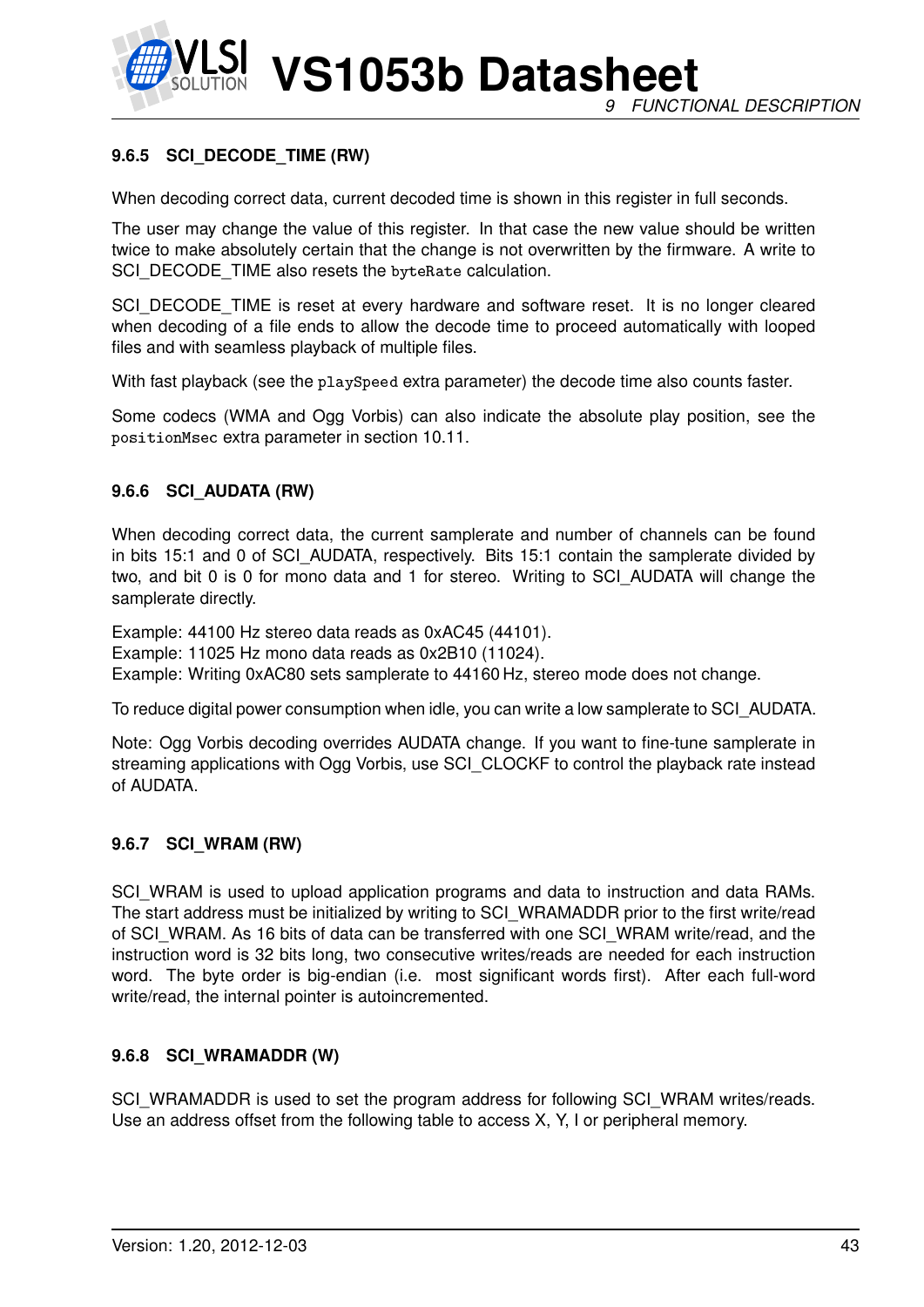

| <b>WRAMADDR</b><br>Start End | Dest. addr.<br>Start End               | Bits/<br><b>Word</b> | <b>Description</b>     |
|------------------------------|----------------------------------------|----------------------|------------------------|
|                              |                                        |                      |                        |
|                              | $0x18000x18XX \mid 0x18000x18XX \mid$  | ∣ 16.                | X data RAM             |
| 0x58000x58XX                 | 0x18000x18XX                           | ∣ 16.                | Y data RAM             |
| 0x80400x84FF                 | $\vert$ 0x00400x04FF                   | -32                  | <b>Instruction RAM</b> |
|                              | $0xC0000x$ FFFF   $0xC0000x$ FFFF   16 |                      | I/O                    |

Only user areas in X, Y, and instruction memory are listed above. Other areas can be accessed, but should not be written to unless otherwise specified.

### **9.6.9 SCI\_HDAT0 and SCI\_HDAT1 (R)**

For WAV files, SCI\_HDAT1 contains 0x7665 ("ve"). SCI\_HDAT0 contains the data rate measured in bytes per second for all supported RIFF WAVE formats: mono and stereo 8-bit or 16-bit PCM, mono and stereo IMA ADPCM. To get the bitrate of the file, multiply the value by 8.

For AAC ADTS streams, SCI\_HDAT1 contains 0x4154 ("AT"). For AAC ADIF files, SCI\_HDAT1 contains 0x4144 ("AD"). For AAC .mp4 / .m4a files, SCI\_HDAT1 contains 0x4D34 ("M4"). SCI\_HDAT0 contains the average data rate in bytes per second. To get the bitrate of the file, multiply the value by 8.

For WMA files, SCI\_HDAT1 contains 0x574D ("WM") and SCI\_HDAT0 contains the data rate measured in bytes per second. To get the bitrate of the file, multiply the value by 8.

For MIDI files, SCI\_HDAT1 contains 0x4D54 ("MT") and SCI\_HDAT0 contains the average data rate in bytes per second. To get the bitrate of the file, multiply the value by 8.

For Ogg Vorbis files, SCI\_HDAT1 contains 0x4F67 "Og". SCI\_HDAT0 contains the average data rate in bytes per second. To get the bitrate of the file, multiply the value by 8.

For MP3 files, SCI\_HDAT1 is between 0xFFE0 and 0xFFFF. SCI\_HDAT1 / 0 contain the following: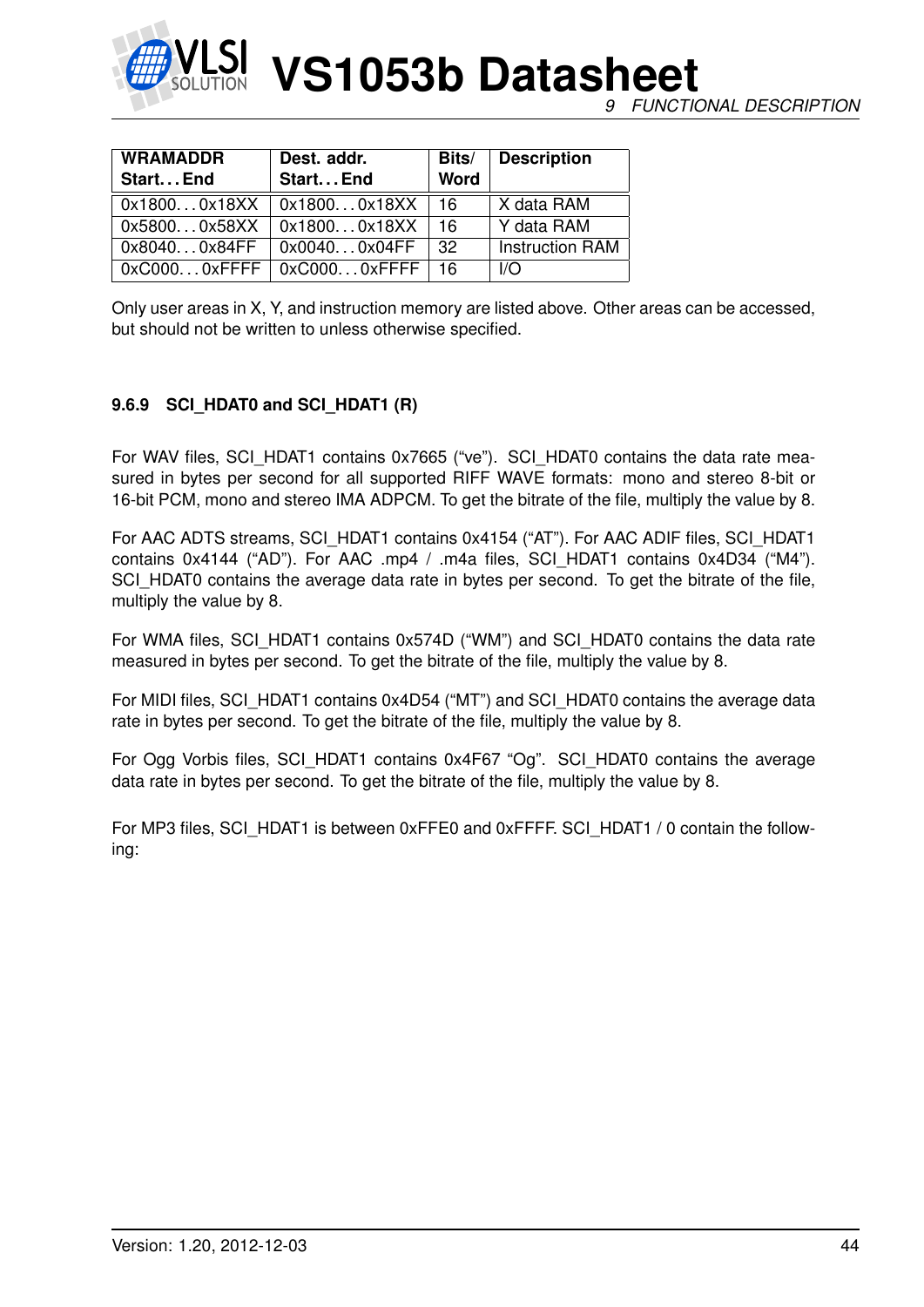

**NET VS1053b Datasheet** 

*9 FUNCTIONAL DESCRIPTION*

| <b>Bit</b>        | <b>Function</b> | <b>Value</b>            | <b>Explanation</b>             |
|-------------------|-----------------|-------------------------|--------------------------------|
| HDAT1[15:5]       | syncword        | 2047                    | stream valid                   |
| <b>HDAT1[4:3]</b> | ID              | $\overline{3}$          | ISO 11172-3 MPG 1.0            |
|                   |                 | $\overline{c}$          | ISO 13818-3 MPG 2.0 (1/2-rate) |
|                   |                 | 1                       | MPG 2.5 (1/4-rate)             |
|                   |                 | 0                       | MPG 2.5 (1/4-rate)             |
| <b>HDAT1[2:1]</b> | layer           | 3                       |                                |
|                   |                 | $\overline{2}$          | $\mathbf{I}$                   |
|                   |                 | $\mathbf{1}$            | Ш                              |
|                   |                 | 0                       | reserved                       |
| <b>HDAT1[0]</b>   | protect bit     | $\overline{\mathbf{1}}$ | No CRC                         |
|                   |                 | 0                       | <b>CRC</b> protected           |
| HDAT0[15:12]      | bitrate         |                         | see bitrate table              |
| HDAT0[11:10]      | samplerate      | $\overline{3}$          | reserved                       |
|                   |                 | 2                       | 32/16/ 8 kHz                   |
|                   |                 | 1                       | 48/24/12 kHz                   |
|                   |                 | 0                       | 44/22/11 kHz                   |
| HDAT0[9]          | pad bit         | 1                       | additional slot                |
|                   |                 | 0                       | normal frame                   |
| HDAT0[8]          | private bit     |                         | not defined                    |
| HDAT0[7:6]        | mode            | 3                       | mono                           |
|                   |                 | $\overline{c}$          | dual channel                   |
|                   |                 | $\mathbf{1}$            | joint stereo                   |
|                   |                 | 0                       | stereo                         |
| HDAT0[5:4]        | extension       |                         | see ISO 11172-3                |
| HDAT0[3]          | copyright       | 1                       | copyrighted                    |
|                   |                 | 0                       | free                           |
| HDAT0[2]          | original        | $\overline{1}$          | original                       |
|                   |                 | 0                       | copy                           |
| HDAT0[1:0]        | emphasis        | $\overline{3}$          | CCITT J.17                     |
|                   |                 | $\overline{2}$          | reserved                       |
|                   |                 | 1                       | 50/15 microsec                 |
|                   |                 | 0                       | none                           |

When read, SCI\_HDAT0 and SCI\_HDAT1 contain header information that is extracted from MP3 stream currently being decoded. After reset both registers are cleared, indicating no data has been found yet.

The "samplerate" field in SCI\_HDAT0 is interpreted according to the following table:

| "samplerate" | $ID=3$ | $ID=2$                   | $ID=0.1$ |
|--------------|--------|--------------------------|----------|
| з            |        | $\overline{\phantom{0}}$ |          |
| 2            | 32000  | 16000                    | 8000     |
|              | 48000  | 24000                    | 12000    |
| o            | 44100  | 22050                    | 11025    |

The "bitrate" field in HDAT0 is read according to the following table. Notice that for variable bitrate stream the value changes constantly.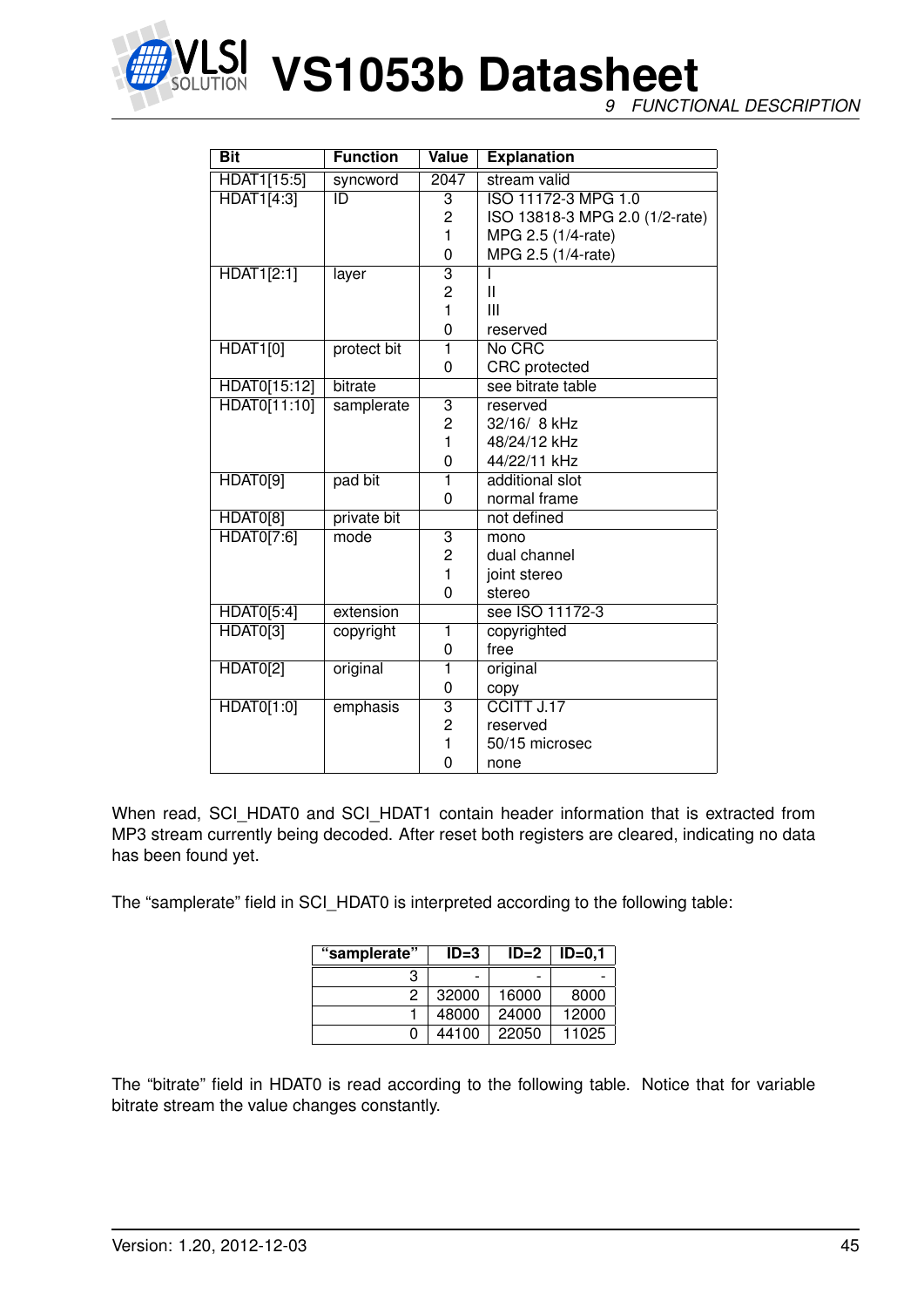

*9 FUNCTIONAL DESCRIPTION*

|                | Layer I   |                          |           | Layer II   | <b>Layer III</b> |                  |
|----------------|-----------|--------------------------|-----------|------------|------------------|------------------|
| "bitrate"      | $ID = 3$  | $ID=0,1,2$               | $ID=3$    | $ID=0,1,2$ | $ID = 3$         | $ID=0,1,2$       |
|                |           | kbit/s                   |           | kbit/s     | kbit/s           |                  |
| 15             | forbidden | forbidden                | forbidden | forbidden  | forbidden        | forbidden        |
| 14             | 448       | 256                      | 384       | 160        | 320              | 160              |
| 13             | 416       | 224                      | 320       | 144        | 256              | 144              |
| 12             | 384       | 192                      | 256       | 128        | 224              | 128              |
| 11             | 352       | 176                      | 224       | 112        | 192              | $\overline{112}$ |
| 10             | 320       | 160                      | 192       | 96         | 160              | 96               |
| 9              | 288       | 144                      | 160       | 80         | 128              | 80               |
| 8              | 256       | 128                      | 128       | 64         | 112              | 64               |
| $\overline{7}$ | 224       | 112                      | 112       | 56         | 96               | 56               |
| 6              | 192       | 96                       | 96        | 48         | 80               | 48               |
| 5              | 160       | 80                       | 80        | 40         | 64               | 40               |
| 4              | 128       | 64                       | 64        | 32         | 56               | 32               |
| 3              | 96        | 56                       | 56        | 24         | 48               | 24               |
| $\overline{2}$ | 64        | 48                       | 48        | 16         | 40               | 16               |
| 1              | 32        | 32                       | 32        | 8          | 32               | 8                |
| 0              |           | $\overline{\phantom{0}}$ |           | -          |                  |                  |

The average data rate in bytes per second can be read from memory, see the byteRate extra parameter. This variable contains the byte rate for all codecs. To get the bitrate of the file, multiply the value by 8.

The bitrate calculation is not automatically reset between songs, but it can also be reset without a software or hardware reset by writing to SCI\_DECODE\_TIME.

#### **9.6.10 SCI\_AIADDR (RW)**

SCI\_AIADDR indicates the start address of the application code written earlier with SCI\_WRAMADDR and SCI WRAM registers. If no application code is used, this register should not be initialized, or it should be initialized to zero. For more details, see Application Notes for VS10XX.

Note: Reading AIADDR is not recommended. It can cause samplerate to be set to a very low value.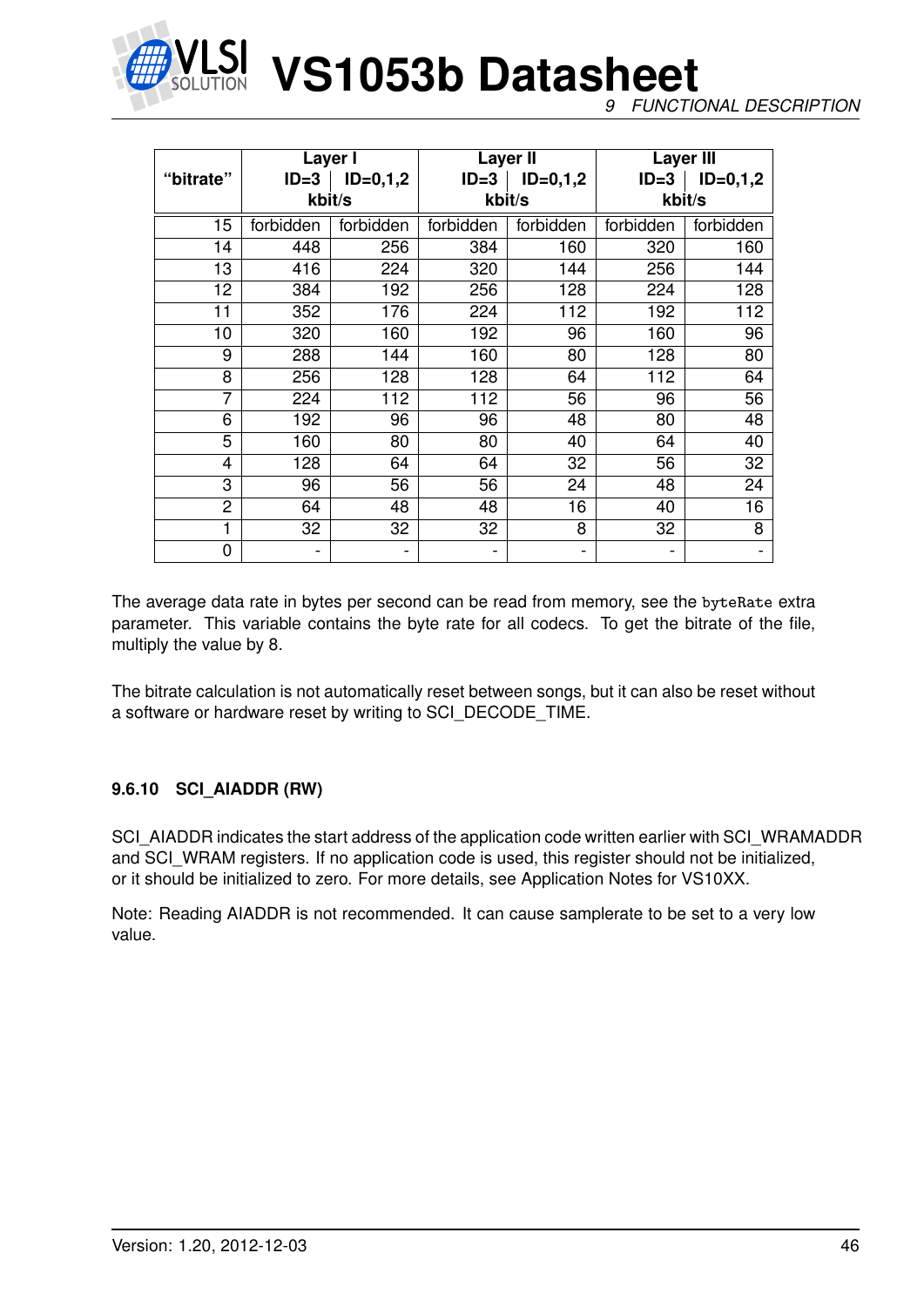

**VS1053b Datasheet** *9 FUNCTIONAL DESCRIPTION*

### **9.6.11 SCI\_VOL (RW)**

SCI VOL is a volume control for the player hardware. The most significant byte of the volume register controls the left channel volume, the low part controls the right channel volume. The channel volume sets the attenuation from the maximum volume level in 0.5 dB steps. Thus, maximum volume is 0x0000 and total silence is 0xFEFE.

Note, that after hardware reset the volume is set to full volume. Resetting the software does not reset the volume setting.

Setting SCI\_VOL to 0xFFFF will activate analog powerdown mode.

Example: for a volume of -2.0 dB for the left channel and -3.5 dB for the right channel: (2.0/0.5)  $= 4$ , 3.5/0.5 = 7  $\rightarrow$  SCI VOL = 0x0407.

Example: SCI\_VOL =  $0x2424 \rightarrow$  both left and right volumes are  $0x24$  \* -0.5 = -18.0 dB

In VS1053b bass and treble initialization and volume change is delayed until the next batch of samples are sent to the audio FIFO. Thus, audio interrupts can no longer be missed during a write to SCI\_BASS or SCI\_VOL.

This delays the volume setting slightly, but because the volume control is now done in the DAC hardware instead of performing it to the samples going into the audio FIFO, the overall volume change response is better than before. Also, the actual volume control has zero-cross detection, which almost completely removes all audible noise that occurs when volume is suddenly changed.

### **9.6.12 SCI\_AICTRL[x] (RW)**

SCI\_AICTRL[x] registers (x=[0 .. 3]) can be used to access the user's application program.

The AICTRL registers are also used with PCM/ADPCM encoding mode.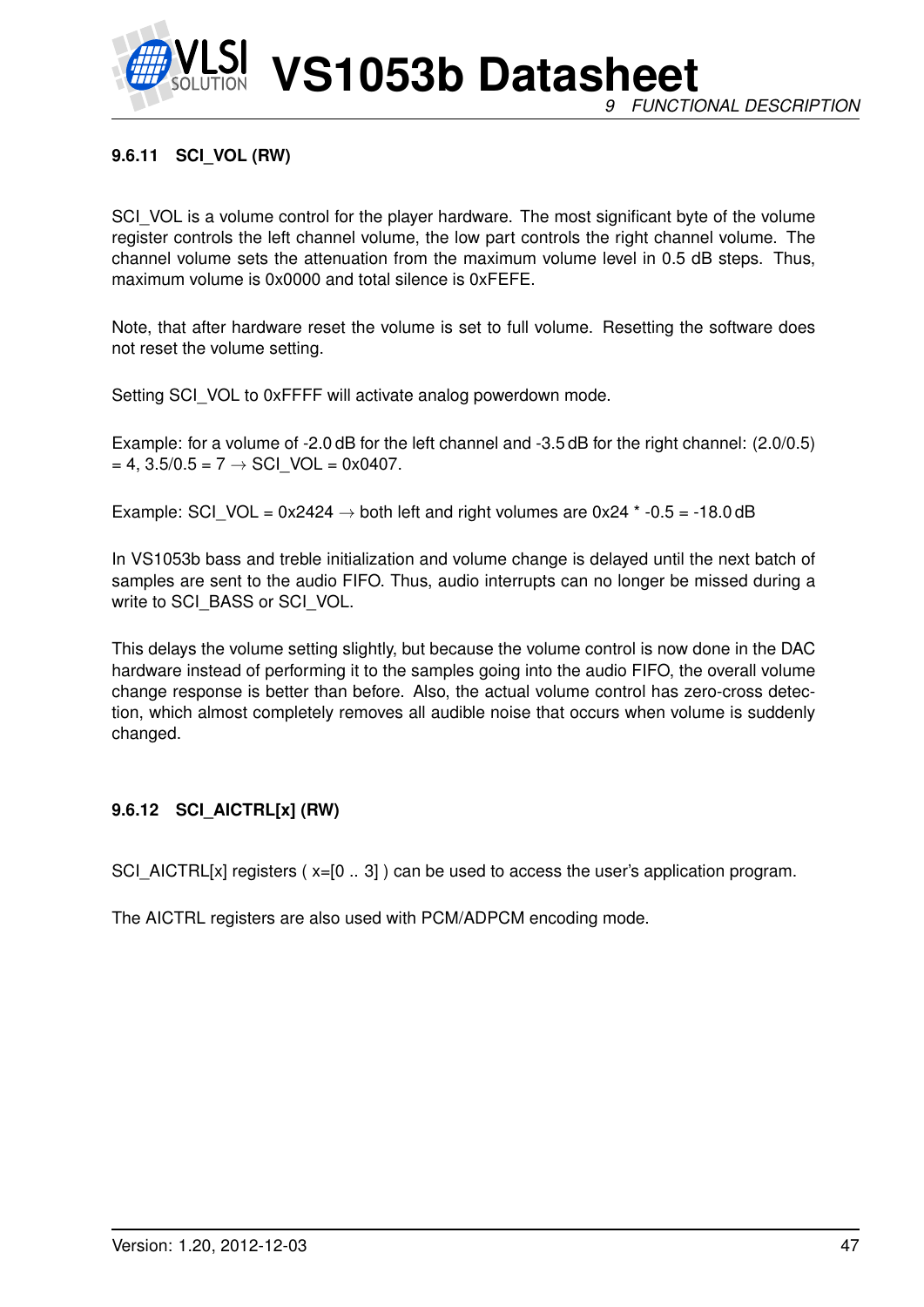

# **10 Operation**

### **10.1 Clocking**

VS1053b operates on a single, nominally 12.288 MHz fundamental frequency master clock. This clock can be generated by external circuitry (connected to pin XTALI) or by the internal clock crystal interface (pins XTALI and XTALO). This clock is used by the analog parts and determines the highest available samplerate. With 12.288 MHz clock all samplerates upto 48000 Hz are available.

VS1053b can also use 24..26 MHz clocks when SM\_CLK\_RANGE in the SCI\_MODE register is set to 1. The system clock is then divided by 2 at the clock input and the chip gets a 12..13 MHz input clock.

### **10.2 Hardware Reset**

When the XRESET -signal is driven low. VS1053b is reset and all the control registers and internal states are set to the initial values. XRESET-signal is asynchronous to any external clock. The reset mode doubles as a full-powerdown mode, where both digital and analog parts of VS1053b are in minimum power consumption stage, and where clocks are stopped. Also XTALO is grounded.

When XRESET is asseted, all output pins go to their default states. All input pins will go to high-impedance state (to input state), except SO, which is still controlled by the XCS.

After a hardware reset (or at power-up) DREQ will stay down for around 22000 clock cycles, which means an approximate 1.8 ms delay if VS1053b is run at 12.288 MHz. After this the user should set such basic software registers as SCI\_MODE, SCI\_BASS, SCI\_CLOCKF, and SCI\_VOL before starting decoding. See section [9.6](#page-36-0) for details.

If the input clock is 24..26 MHz, SM\_CLK\_RANGE should be set as soon as possible after a chip reset without waiting for DREQ.

Internal clock can be multiplied with a PLL. Supported multipliers through the SCI\_CLOCKF register are  $1.0 \times \ldots 5.0 \times$  the input clock. Reset value for Internal Clock Multiplier is  $1.0 \times$ . If typical values are wanted, the Internal Clock Multiplier needs to be set to  $3.5\times$  after reset. Wait until DREQ rises, then write value 0x9800 to SCI\_CLOCKF (register 3). See section [9.6.4](#page-41-0) for details.

### **10.3 Software Reset**

In some cases the decoder software has to be reset. This is done by activating bit SM\_RESET in register SCI\_MODE (Chapter [9.6.1\)](#page-37-0). Then wait for at least 2  $\mu$ s, then look at DREQ. DREQ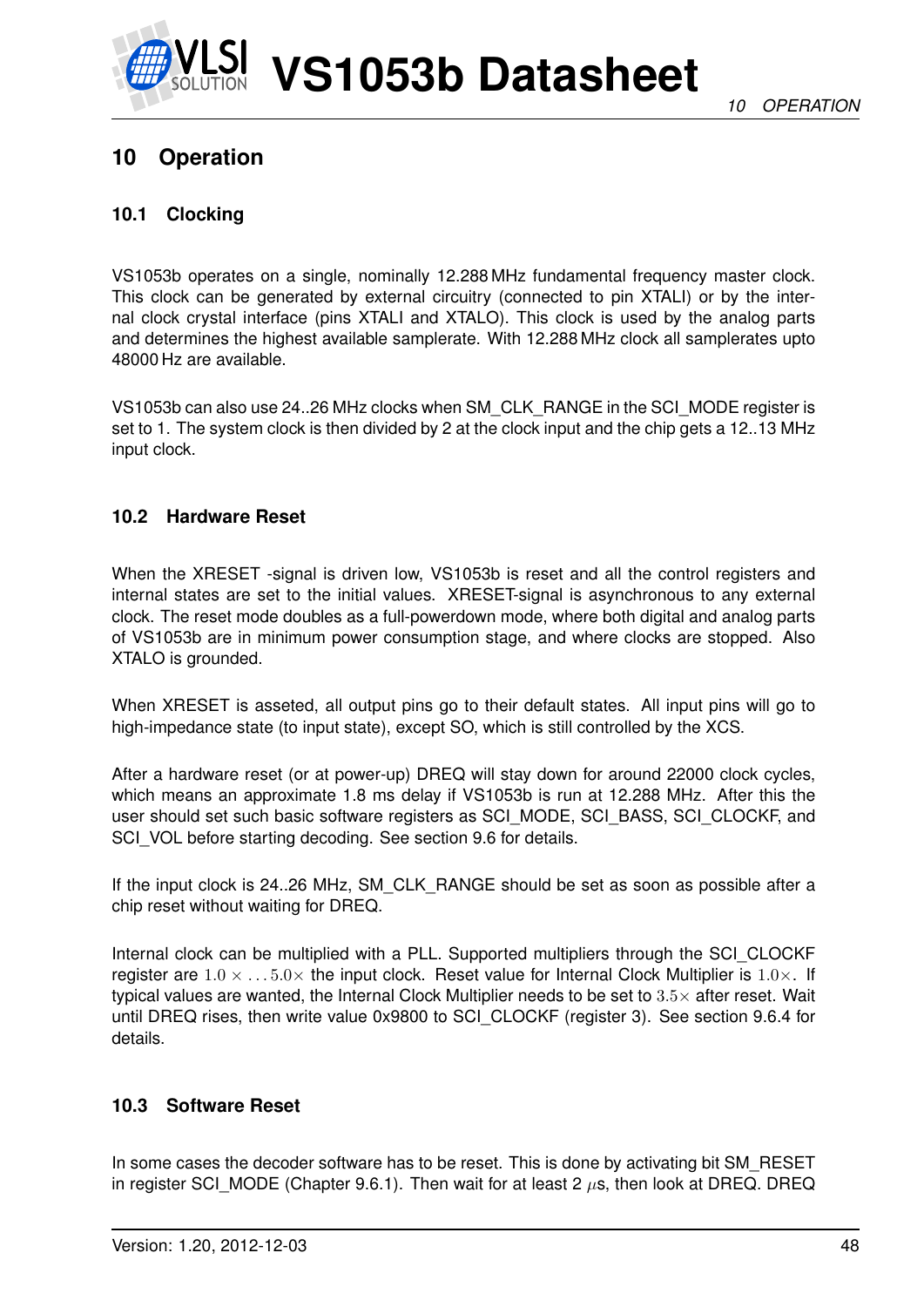

will stay down for about 22000 clock cycles, which means an approximate 1.8 ms delay if VS1053b is run at 12.288 MHz. After DREQ is up, you may continue playback as usual.

As opposed to all earlier VS10XX chips, it is not recommended to do a software reset between songs. This way the user may be sure that even files with low samplerates or bitrates are played right to their end.

### **10.4 Low Power Mode**

If you need to keep the system running while not decoding data, but need to lower the power consumption, you can use the following tricks.

- Select the  $1.0\times$  clock by writing 0x0000 to SCI CLOCKF. This disables the PLL and saves some power.
- Write a low non-zero value, such as 0x0010 to SCI\_AUDATA. This will reduce the samplerate and the number of audio interrupts required. Between audio interrupts the VSDSP core will just wait for an interrupt, thus saving power.
- Turn off all audio post-processing (tone controls and EarSpeaker).
- If possible for the application, write 0xffff to SCI\_VOL to disable the analog drivers.

To return from low-power mode, revert register values in reverse order.

Note: The low power mode consumes significantly more electricity than hardware reset.

#### **10.5 Play and Decode**

This is the normal operation mode of VS1053b. SDI data is decoded. Decoded samples are converted to analog domain by the internal DAC. If no decodable data is found, SCI\_HDAT0 and SCI\_HDAT1 are set to 0.

When there is no input for decoding, VS1053b goes into idle mode (lower power consumption than during decoding) and actively monitors the serial data input for valid data.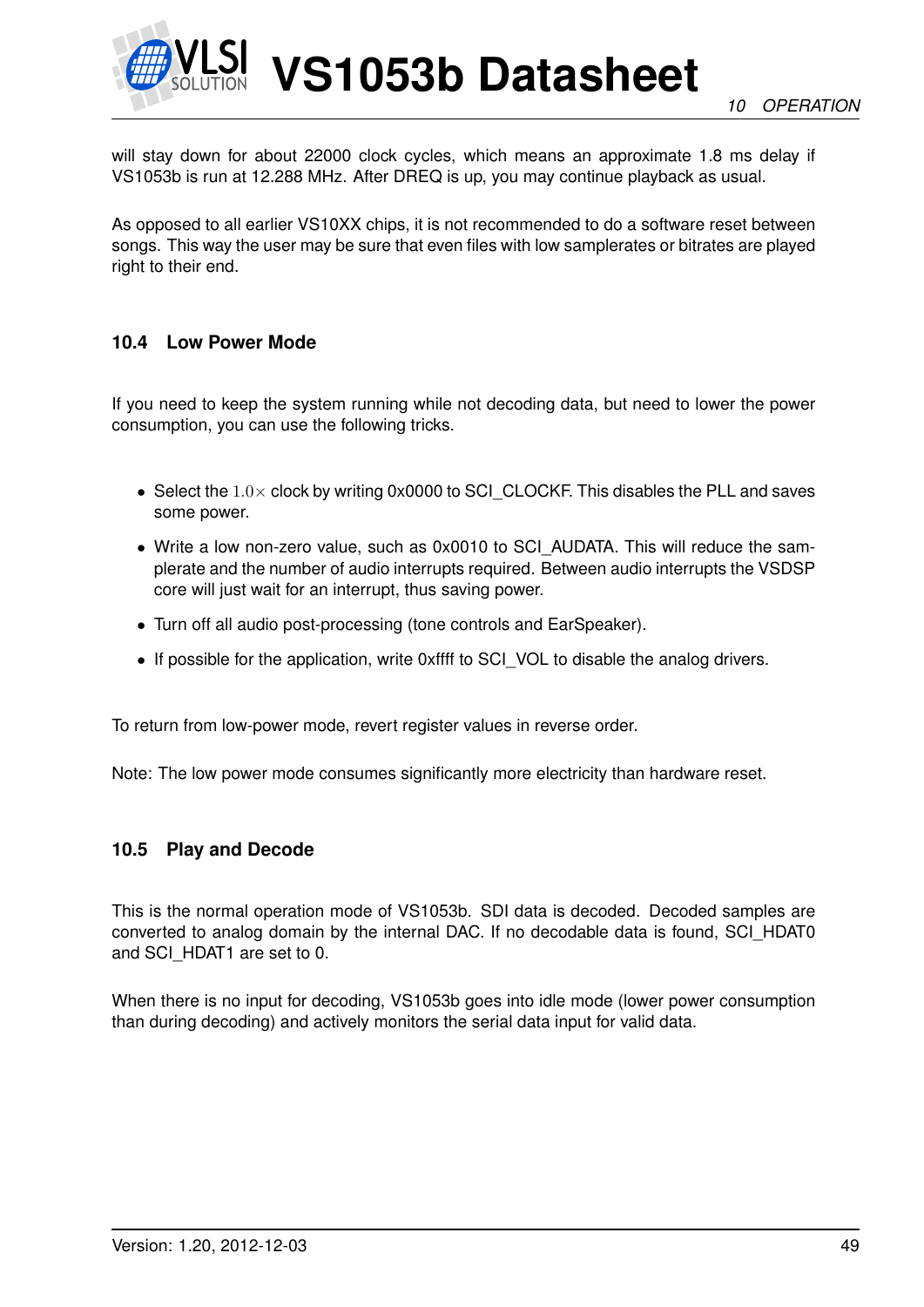### <span id="page-49-1"></span>**10.5.1 Playing a Whole File**

This is the default playback mode.

- 1. Send an audio file to VS1053b.
- 2. Read extra parameter value endFillByte (Chapter [10.11\)](#page-59-0).
- 3. Send at least 2052 bytes of endFillByte[7:0].
- 4. Set SCI\_MODE bit SM\_CANCEL.
- 5. Send at least 32 bytes of endFillByte[7:0].
- 6. Read SCI\_MODE. If SM\_CANCEL is still set, go to 5. If SM\_CANCEL hasn't cleared after sending 2048 bytes, do a software reset (this should be extremely rare).
- 7. The song has now been successfully sent. HDAT0 and HDAT1 should now both contain 0 to indicate that no format is being decoded. Return to 1.

### <span id="page-49-0"></span>**10.5.2 Cancelling Playback**

Cancelling playback of a song is a normal operation when the user wants to jump to another song while doing playback.

- 1. Send a portion of an audio file to VS1053b.
- 2. Set SCI\_MODE bit SM\_CANCEL.
- 3. Continue sending audio file, but check SM\_CANCEL after every 32 bytes of data. If it is still set, goto 3. If SM\_CANCEL doesn't clear after 2048 bytes or one second, do a software reset (this should be extremely rare).
- 4. When SM\_CANCEL has cleared, read extra parameter value endFillByte (Chapter [10.11\)](#page-59-0).
- 5. Send 2052 bytes of endFillByte[7:0].
- 6. HDAT0 and HDAT1 should now both contain 0 to indicate that no format is being decoded. You can now send the next audio file.

#### **10.5.3 Fast Play**

VS1053b allows fast audio playback. If your microcontroller can feed data fast enough to the VS1053b, this is the preferred way to fast forward audio.

- 1. Start sending an audio file to VS1053b.
- 2. To set fast play, set extra parameter value playSpeed (Chapter [10.11\)](#page-59-0).
- 3. Continue sending audio file.
- 4. To exit fast play mode, write 1 to playSpeed.

To estimate whether or not your microcontroller can feed enough data to VS1053b in fast play mode, see contents of extra parameter value byteRate (Chapter [10.11\)](#page-59-0). Note that byteRate contains the data speed of the file played back at nominal speed even when fast play is active.

Note: Play speed is not reset when song is changed.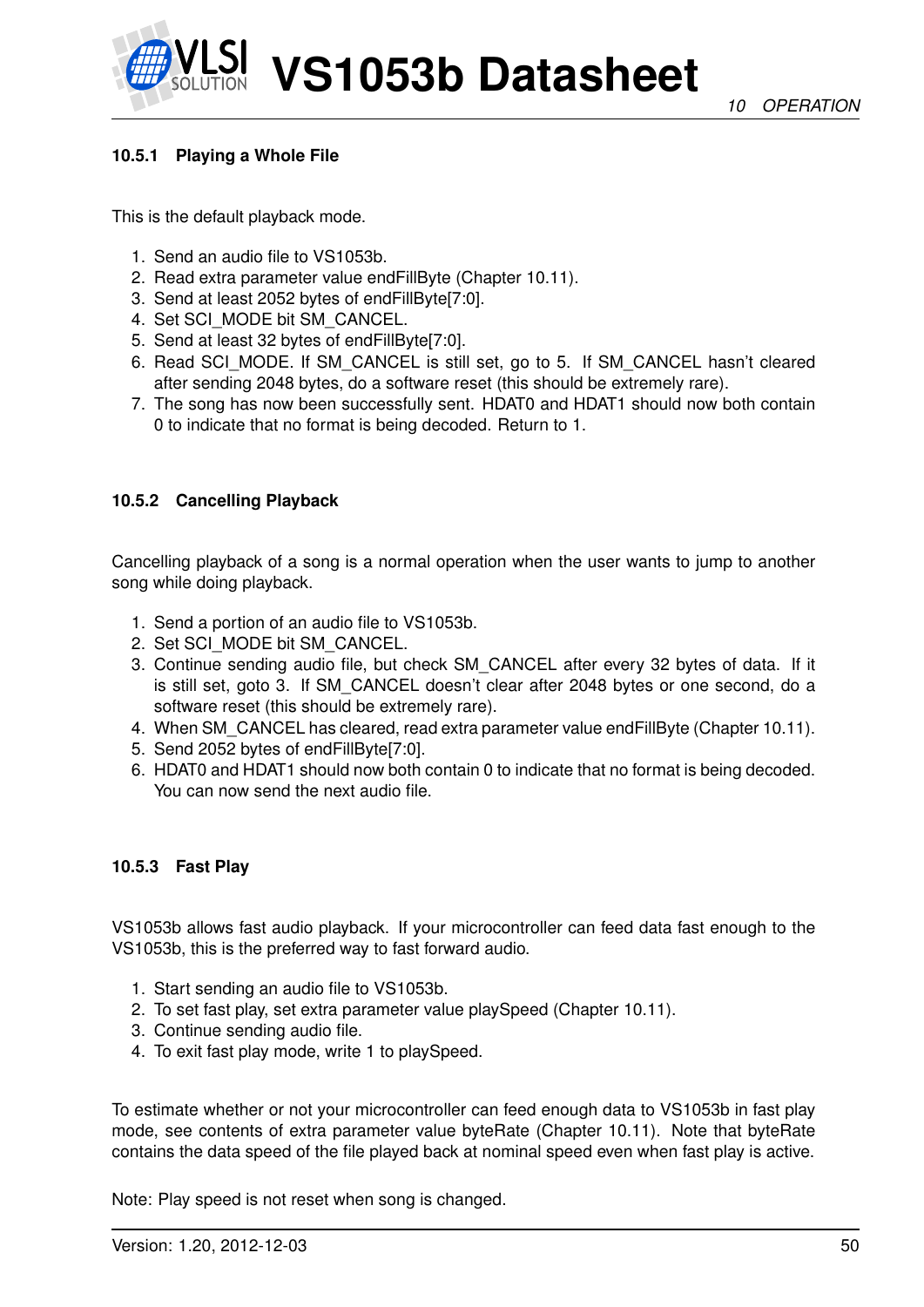*10 OPERATION*



**VS1053b Datasheet**

# **10.5.4 Fast Forward and Rewind without Audio**

To do fast forward and rewind you need the capability to do random access to the audio file. Unfortunately fast forward and rewind isn't available at all times, like when file headers are being read.

- 1. Send a portion of an audio file to VS1053b.
- 2. When random access is required, read SCI\_STATUS bit SS\_DO\_NOT\_JUMP. If that bit is set, random access cannot be performed, so go back to 1.
- 3. Read extra parameter value endFillByte (Chapter [10.11\)](#page-59-0).
- 4. Send at least 2048 bytes of endFillByte[7:0].
- 5. Jump forwards or backwards in the file.
- 6. Continue sending the file.

Note: It is recommended that playback volume is decreased by e.g. 10 dB when fast forwarding/rewinding.

Note: Register DECODE\_TIME does not take jumps into account.

Note: Midi is not suitable for random-access. You can implement fast forward using the playSpeed extra parameter to select 1-128× play speed. SCI\_DECODE\_TIME also speeds up. If necessary, rewind can be implemented by restarting decoding of a MIDI file and fast playing to the appropriate place. SCI\_DECODE\_TIME can be used to decide when the right place has been reached.

### **10.5.5 Maintaining Correct Decode Time**

When fast forward and rewind operations are performed, there is no way to maintain correct decode time for most files. However, WMA and Ogg Vorbis files offer exact time information in the file. To use accurate time information whenever possible, use the following algorithm:

- 1. Start sending an audio file to VS1053b.
- 2. Read extra parameter value pair positionMsec (Chapter [10.11\)](#page-59-0).
- 3. If positionMsec is -1, show you estimation of decoding time using DECODE\_TIME (and your estimate of file position if you have performed fast forward / rewind operations).
- 4. If positionMsec is not -1, use this time to show the exact position in the file.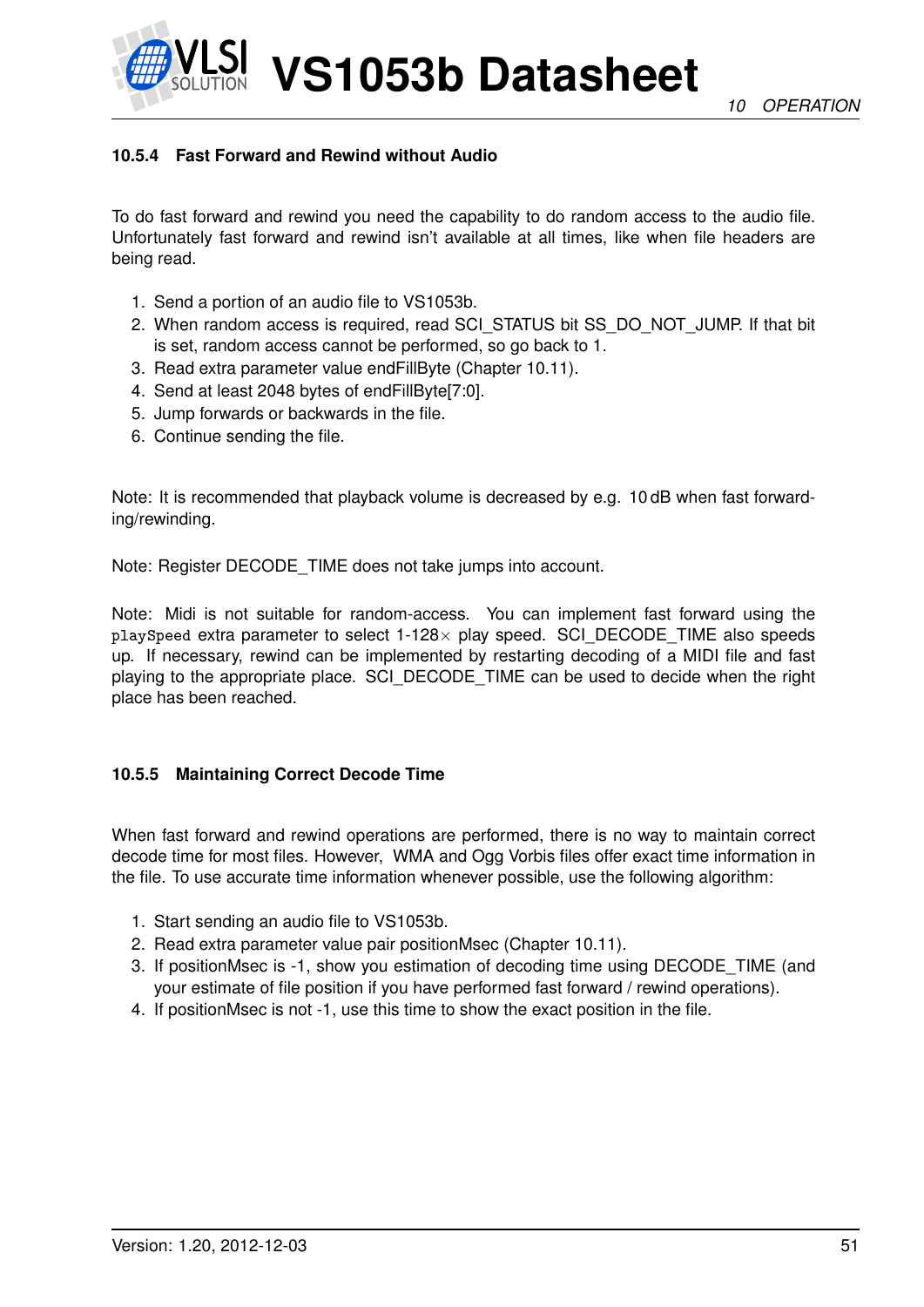

# **10.6 Feeding PCM data**

VS1053b can be used as a PCM decoder by sending a WAV file header. If the length sent in the WAV header is 0xFFFFFFFF, VS1053b will stay in PCM mode indefinitely (or until SM\_CANCEL has been set). 8-bit linear and 16-bit linear audio is supported in mono or stereo. A WAV header looks like this:

| <b>File Offset</b> | <b>Field Name</b>    | <b>Size</b>    | <b>Bytes</b>                  | <b>Description</b>                              |
|--------------------|----------------------|----------------|-------------------------------|-------------------------------------------------|
| 0                  | ChunkID              | 4              | "RIFF"                        |                                                 |
| 4                  | ChunkSize            | 4              | Oxff Oxff Oxff Oxff           |                                                 |
| 8                  | Format               | 4              | "WAVE"                        |                                                 |
| 12                 | SubChunk1ID          | 4              | "fmt "                        |                                                 |
| 16                 | SubChunk1Size        | 4              | 0x10 0x0 0x0 0x0              | 16                                              |
| 20                 | AudioFormat          | 2              | 0x10x0                        | Linear PCM                                      |
| 22                 | <b>NumOfChannels</b> | $\overline{2}$ | C <sub>0</sub> C <sub>1</sub> | 1 for mono, 2 for stereo                        |
| 24                 | SampleRate           | 4              | S0 S1 S2 S3                   | 0x1f40 for 8 kHz                                |
| 28                 | <b>ByteRate</b>      | 4              | R0 R1 R2 R3                   | 0x3e80 for 8 kHz 16-bit mono                    |
| 32                 | BlockAlign           | $\overline{2}$ | A0 A1                         | 0x02 0x00 for mono, 0x04 0x00 for stereo 16-bit |
| 34                 | <b>BitsPerSample</b> | 2              | <b>B0 B1</b>                  | 0x10 0x00 for 16-bit data                       |
| 52                 | SubChunk2ID          | 4              | "data"                        |                                                 |
| 56                 | SubChunk2Size        | 4              | Oxff Oxff Oxff Oxff           | Data size                                       |

The rules to calculate the four variables are as follows:

- $S =$  sample rate in Hz, e.g. 44100 for 44.1 kHz.
- For 8-bit data  $B = 8$ , and for 16-bit data  $B = 16$ .
- For mono data  $C = 1$ , for stereo data  $C = 2$ .
- $A = \frac{C \times B}{8}$  $\frac{\times B}{8}$ .
- $R = S \times A$ .

Example: A 44100 Hz 16-bit stereo PCM header would read as follows:

|                                          |  |  |  |  |  |  |  |  | 0000 52 49 46 46 ff ff ff ff 57 41 56 45 66 6d 74 20  RIFFWAVEfmt                  |
|------------------------------------------|--|--|--|--|--|--|--|--|------------------------------------------------------------------------------------|
|                                          |  |  |  |  |  |  |  |  | 0100 10 00 00 00 01 00 02 00 44 ac 00 00 10 b1 02 00 $  \dots \dots \dots \dots  $ |
| 0200 04 00 10 00 64 61 74 61 ff ff ff ff |  |  |  |  |  |  |  |  | $\vert \ldots.$ data $\ldots \vert$                                                |

### **10.7 Ogg Vorbis Recording**

Ogg Vorbis is an open file format that allows for very high sound quality with low to medium bitrates.

Ogg Vorbis recording is activated by loading the Ogg Vorbis Encoder Application to the 16 KiB program RAM memory of the VS1053b. After activation, encoder results can be read from registers SCI\_HDAT0 and SCI\_HDAT1, much like when using PCM/ADPCM recording (Chapter [10.8\)](#page-52-0).

Three profiles are provided: one for high-quality stereo recording at a bitrate of approx. 140 kbit/s, and two for speech-quality mono recording at a bitrates between 15 and 30 kbit/s.

To use the Ogg Vorbis Encoder application, please load the application from VLSI Solution's Web page *http://www.vlsi.fi/en/support/software/vs10xxapplications.html* and read the accompanying documentation.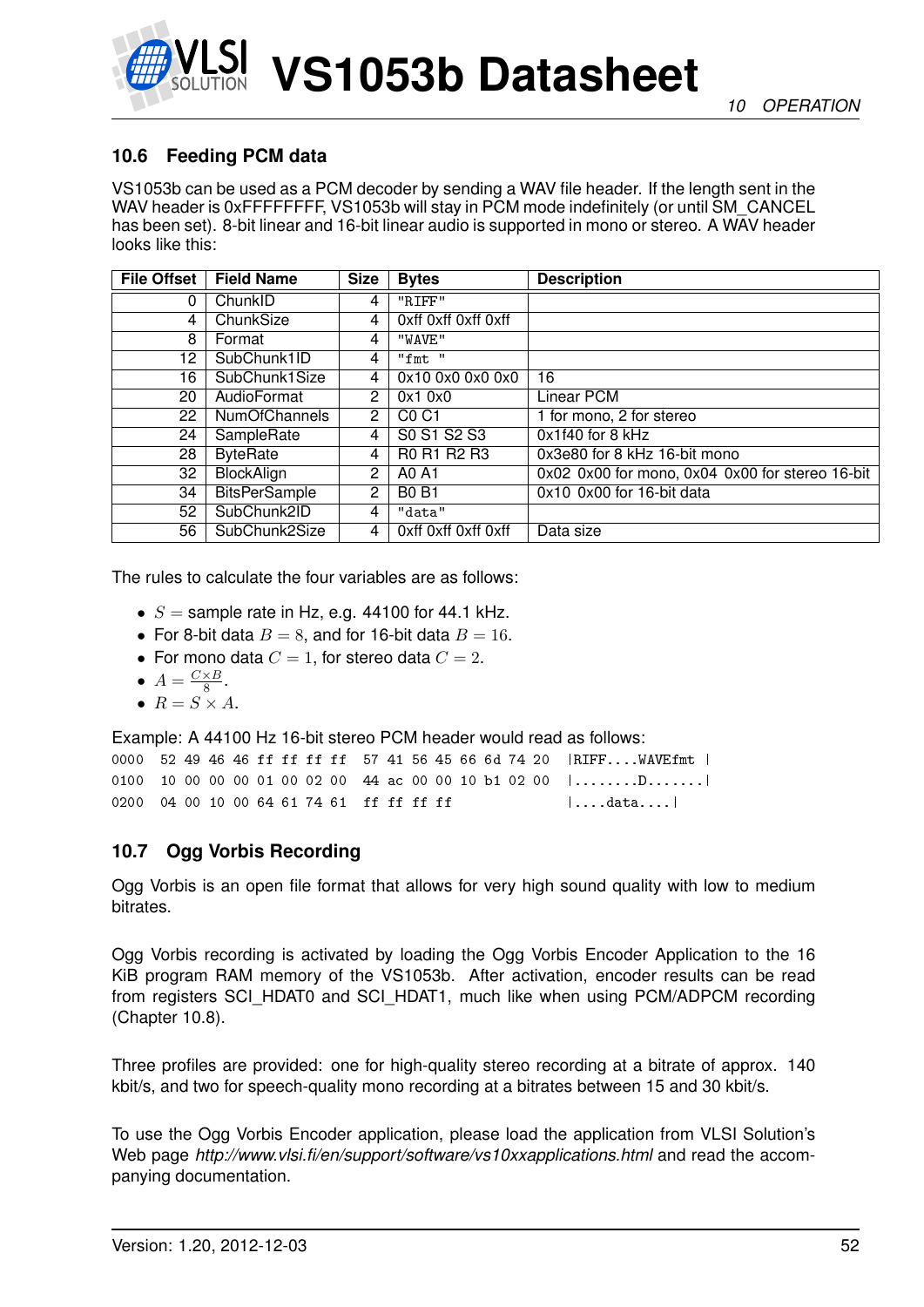

# <span id="page-52-0"></span>**10.8 PCM/ADPCM Recording**

This chapter explains how to create RIFF/WAV file in PCM or IMA ADPCM format. IME ADPCM is a widely supported ADPCM format and many PC audio playback programs can play it. IMA ADPCM recording gives roughly a compression ratio of 4:1 compared to linear, 16-bit audio. This makes it possible to record for example ono 8 kHz audio at 32.44 kbit/s.

VS1053 has a stereo ADC, thus also two-channel (separate AGC, if AGC enabled) and stereo (common AGC, if AGC enabled) modes are available. Mono recording mode selects either left or right channel. Left channel is either MIC or LINE1 depending on the SCI\_MODE register.

### <span id="page-52-1"></span>**10.8.1 Activating ADPCM Mode**

| Register           | <b>Bits</b> | <b>Description</b>                                                        |
|--------------------|-------------|---------------------------------------------------------------------------|
| SCI MODE           | 2, 12, 14   | Start ADPCM mode, select MIC/LINE1                                        |
| <b>SCI AICTRL0</b> | 15.0        | Sample rate 800048000 Hz (read at recording startup)                      |
| <b>SCI AICTRL1</b> | 15.0        | Recording gain (1024 = $1 \times$ ) or 0 for automatic gain control       |
| SCI AICTRL2        | 15.0        | Maximum autogain amplification (1024 = $1 \times$ , 65535 = 64 $\times$ ) |
| SCI AICTRL3        | 10          | $0 =$ joint stereo (common AGC), $1 =$ dual channel (separate AGC),       |
|                    |             | $2 = left channel$ , $3 = right channel$                                  |
|                    | 2           | $0 = IMA ADPCM$ mode, $1 = LINEAR$ PCM mode                               |
|                    | 15.3        | reserved, set to 0                                                        |

PCM / IMA ADPCM recording mode is activated by setting bits SM\_RESET and SM\_ADPCM in SCI\_MODE. Line input 1 is used instead of differential mic input if SM\_LINE1 is set. Before activating ADPCM recording, user **must** write the right values to SCI\_AICTRL0 and SCI\_AICTRL3. These values are only read at recording startup. SCI\_AICTRL1 and SCI\_AICTRL2 can be altered anytime, but it is preferable to write good init values before activation.

SCI\_AICTRL1 controls linear recording gain. 1024 is equal to digital gain 1, 512 is equal to digital gain 0.5 and so on. If the user wants to use automatic gain control (AGC), SCI\_AICTRL1 should be set to 0. Typical speech applications usually are better off using AGC, as this takes care of relatively uniform speech loudness in recordings.

SCI\_AICTRL2 controls the maximum AGC gain. This can be used to limit the amplification of noise when there is no signal. If SCI\_AICTRL2 is zero, the maximum gain is initialized to 65535  $(64\times)$ , i.e. whole range is used.

For example:

```
WriteVS10xxRegister(SCI_AICTRL0, 16000U);
WriteVS10xxRegister(SCI_AICTRL1, 0);
WriteVS10xxRegister(SCI_AICTRL2, 4096U);
WriteVS10xxRegister(SCI_AICTRL3, 0);
WriteVS10xxRegister(SCI_MODE, ReadVS10xxRegister(SCI_MODE) |
                              SM_RESET | SM_ADPCM | SM_LINE1);
WriteVS10xxPatch(); /* Only for VS1053b and VS8053b */
```
selects 16 kHz, stereo mode with automatic gain control and maximum amplification of  $4\times$ .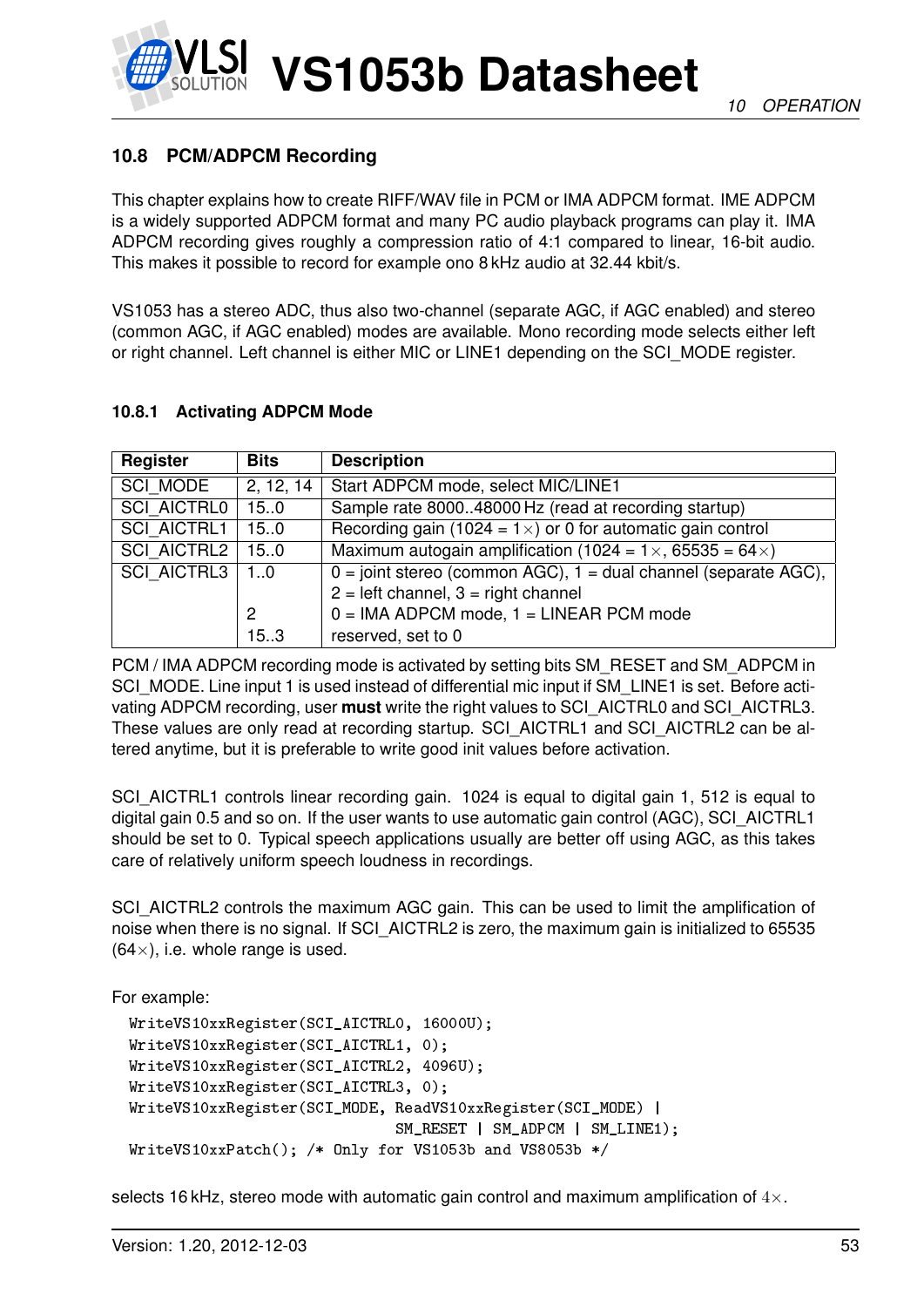

WriteVS10xxPatch() should perform the following SCI writes (only for VS1053b and VS8053b):

| Register                                  | Reg. No          | Value  |
|-------------------------------------------|------------------|--------|
| <b>SCI WRAMADDR</b>                       | 0x7              | 0x8010 |
| <b>SCI WRAM</b>                           | 0x6              | 0x3e12 |
| <b>SCI WRAM</b>                           | 0x6              | 0xb817 |
| <b>SCI WRAM</b>                           | 0x6              | 0x3e14 |
| <b>SCI WRAM</b>                           | 0x6              | 0xf812 |
| <b>SCI WRAM</b>                           | 0x6              | 0x3e01 |
| <b>SCI WRAM</b>                           | 0x6              | 0xb811 |
| <b>SCI WRAM</b>                           | 0x6              | 0x0007 |
| <b>SCI WRAM</b>                           | 0x6              | 0x9717 |
| <b>SCI WRAM</b>                           | 0x6              | 0x0020 |
| <b>SCI WRAM</b>                           | 0x6              | 0xffd2 |
| <b>SCI WRAM</b>                           | 0x6              | 0x0030 |
| <b>SCI WRAM</b>                           | 0x6              | 0x11d1 |
| <b>SCI WRAM</b>                           | 0x6              | 0x3111 |
| <b>SCI WRAM</b>                           | 0x6              | 0x8024 |
| <b>SCI WRAM</b>                           | 0x6              | 0x3704 |
| <b>SCI WRAM</b>                           | 0x6              | 0xc024 |
| SCI<br><b>WRAM</b>                        | 0x6              | 0x3b81 |
| $\overline{SCI}$<br><b>WRAM</b>           | 0x6              | 0x8024 |
| <b>SCI WRAM</b>                           | 0x6              | 0x3101 |
| <b>SCI WRAM</b>                           | 0x6              | 0x8024 |
| <b>WRAM</b><br>SCI                        | 0x6              | 0x3b81 |
| <b>SCI WRAM</b>                           | 0x6              | 0x8024 |
| <b>SCI WRAM</b>                           | 0x6              | 0x3f04 |
| SCI<br><b>WRAM</b>                        | 0x6              | 0xc024 |
| $\overline{SCI}$<br><b>WRAM</b>           | 0x6              | 0x2808 |
| $\overline{SCI}$<br><b>WRAM</b>           | 0x6              | 0x4800 |
| <b>SCI WRAM</b>                           | 0x6              | 0x36f1 |
| $\overline{SCI}$<br><b>WRAM</b>           | 0x6              | 0x9811 |
| $\overline{{\rm SCI}}$<br><b>WRAMADDR</b> | $0x\overline{7}$ | 0x8028 |
| <b>SCI WRAM</b>                           | 0x6              | 0x2a00 |
| <b>SCI WRAM</b>                           | 0x6              | 0x040e |

This patch is also available from VLSI Solution's web page

*http://www.vlsi.fi/en/support/software/vs10xxpatches.html* by the name of *VS1053b IMA AD-PCM Encoder Fix*, and it is also part of the VS1053b patches package.

### **10.8.2 Reading PCM / IMA ADPCM Data**

After PCM / IMA ADPCM recording has been activated, registers SCI\_HDAT0 and SCI\_HDAT1 have new functions.

The PCM / IMA ADPCM sample buffer is 1024 16-bit words. The fill status of the buffer can be read from SCI\_HDAT1. If SCI\_HDAT1 is greater than 0, you can read as many 16-bit words from SCI\_HDAT0. If the data is not read fast enough, the buffer overflows and returns to empty state.

Note: if SCI\_HDAT1  $\geq$  768, it may be better to wait for the buffer to overflow and clear before reading samples. That way you may avoid buffer aliasing.

In IMA ADPCM mode each mono IMA ADPCM block is 128 words, i.e. 256 bytes, and stereo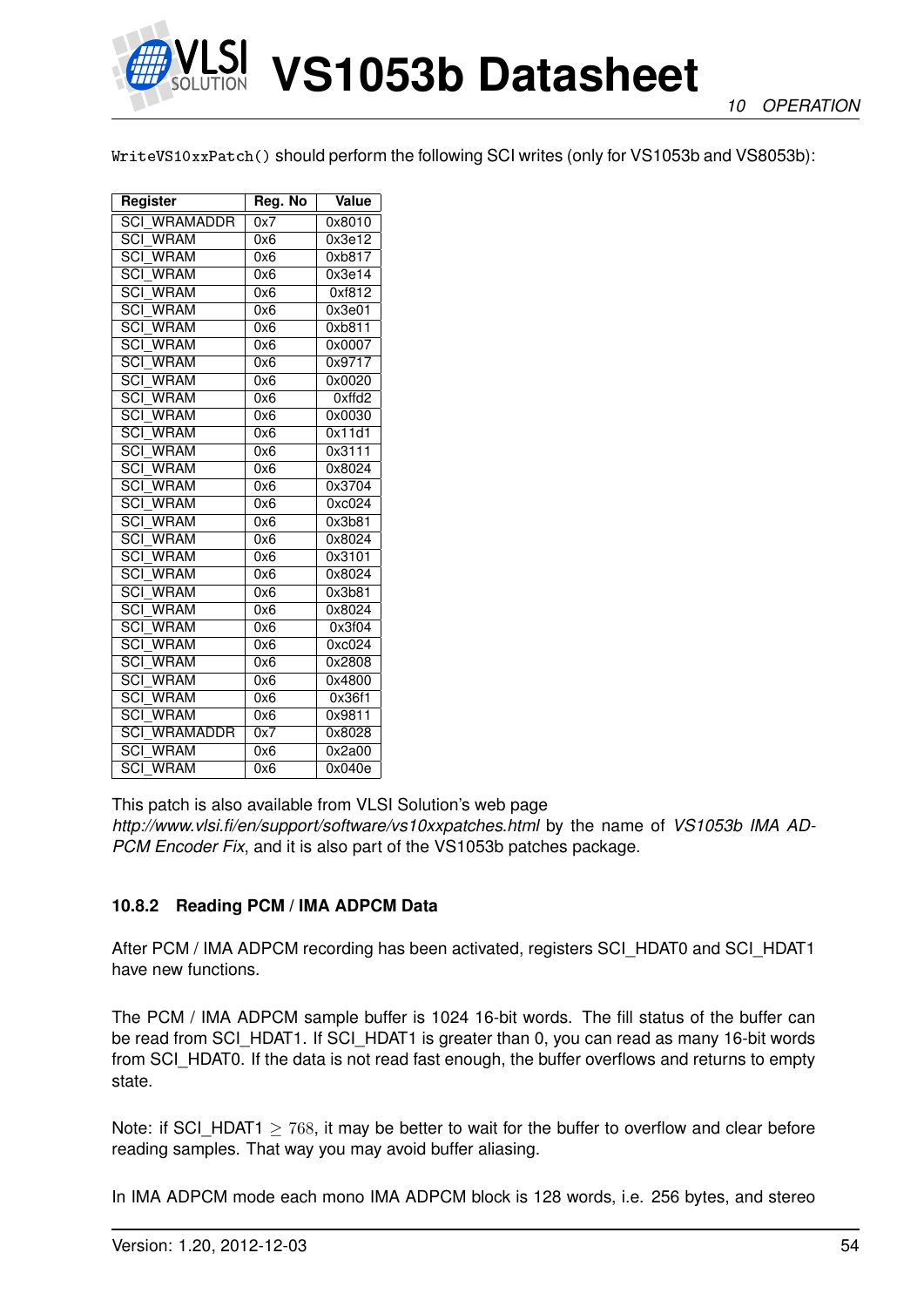

IMA ADPCM block is 256 words, i.e. 512 bytes. If you wish to interrupt reading data and possibly continue later, please stop at the boundary. This way whole blocks are skipped and the encoded stream stays valid.

### <span id="page-54-0"></span>**10.8.3 Adding a PCM RIFF Header**

To make your PCM file a RIFF / WAV file, you have to add a header to the data. The following shows a header for a mono file. Note that 2- and 4-byte values are little-endian (lowest byte first).

| <b>File Offset</b> | <b>Field Name</b>    | <b>Size</b>    | <b>Bytes</b>                  | <b>Description</b>       |
|--------------------|----------------------|----------------|-------------------------------|--------------------------|
| 0                  | ChunkID              | 4              | "RIFF"                        |                          |
| 4                  | ChunkSize            | 4              | F0 F1 F2 F3                   | File size - 8            |
| 8                  | Format               | 4              | "WAVE"                        |                          |
| 12                 | SubChunk1ID          | 4              | "fmt"                         |                          |
| 16                 | SubChunk1Size        | $\overline{4}$ | 0x10 0x0 0x0 0x0              | 20                       |
| 20                 | AudioFormat          | $\overline{2}$ | 0x01 0x0                      | 0x1 for PCM              |
| 22                 | <b>NumOfChannels</b> | $\overline{2}$ | C <sub>0</sub> C <sub>1</sub> | 1 for mono, 2 for stereo |
| 24                 | SampleRate           | $\overline{4}$ | R0 R1 R2 R3                   | 0x1f40 for 8 kHz         |
| 28                 | <b>ByteRate</b>      | $\overline{4}$ | B0 B1 B2 B3                   | 0x3e80 for 8 kHz mono    |
| 32                 | BlockAlign           | 2              | 0x02 0x00                     | 2 for mono, 4 for stereo |
| 34                 | <b>BitsPerSample</b> | 2              | 0x10 0x00                     | 16 bits / sample         |
| 36                 | SubChunk3ID          | $\overline{4}$ | "data"                        |                          |
| 40                 | SubChunk3Size        | 4              | D0 D1 D2 D3                   | Data size (File Size-36) |
| 44                 | Samples              |                |                               | Audio samples            |

The values in the table are calculated as follows:  $R = F<sub>s</sub>$  (see Chapter [10.8.1](#page-52-1) to see how to calculate  $F<sub>s</sub>$ )  $B = 2 \times F_s \times C$ 

If you know beforehand how much you are going to record, you may fill in the complete header before any actual data. However, if you don't know how much you are going to record, you have to fill in the header size datas  $F$  and  $D$  after finishing recording.

The PCM data is read from SCI\_HDAT0 and written into file as follows. The high 8 bits of SCI\_HDAT0 should be written as the first byte to a file, then the low 8 bits. Note that this is contrary to the default operation of some 16-bit microcontrollers, and you may have to take extra care to do this right.

Below is an example of a valid header for a 44.1 kHz mono PCM file that has a final length of 1798768 (0x1B7270) bytes:

0000 52 49 46 46 68 72 1b 00 57 41 56 45 66 6d 74 20 |RIFFhr..WAVEfmt | 0010 10 00 00 00 01 00 01 00 80 bb 00 00 00 77 01 00 |...................  $0020$   $02$   $00$   $10$   $00$   $64$   $61$   $74$   $61$   $44$   $72$   $1b$   $00$   $\dots$   $\dots$   $\dots$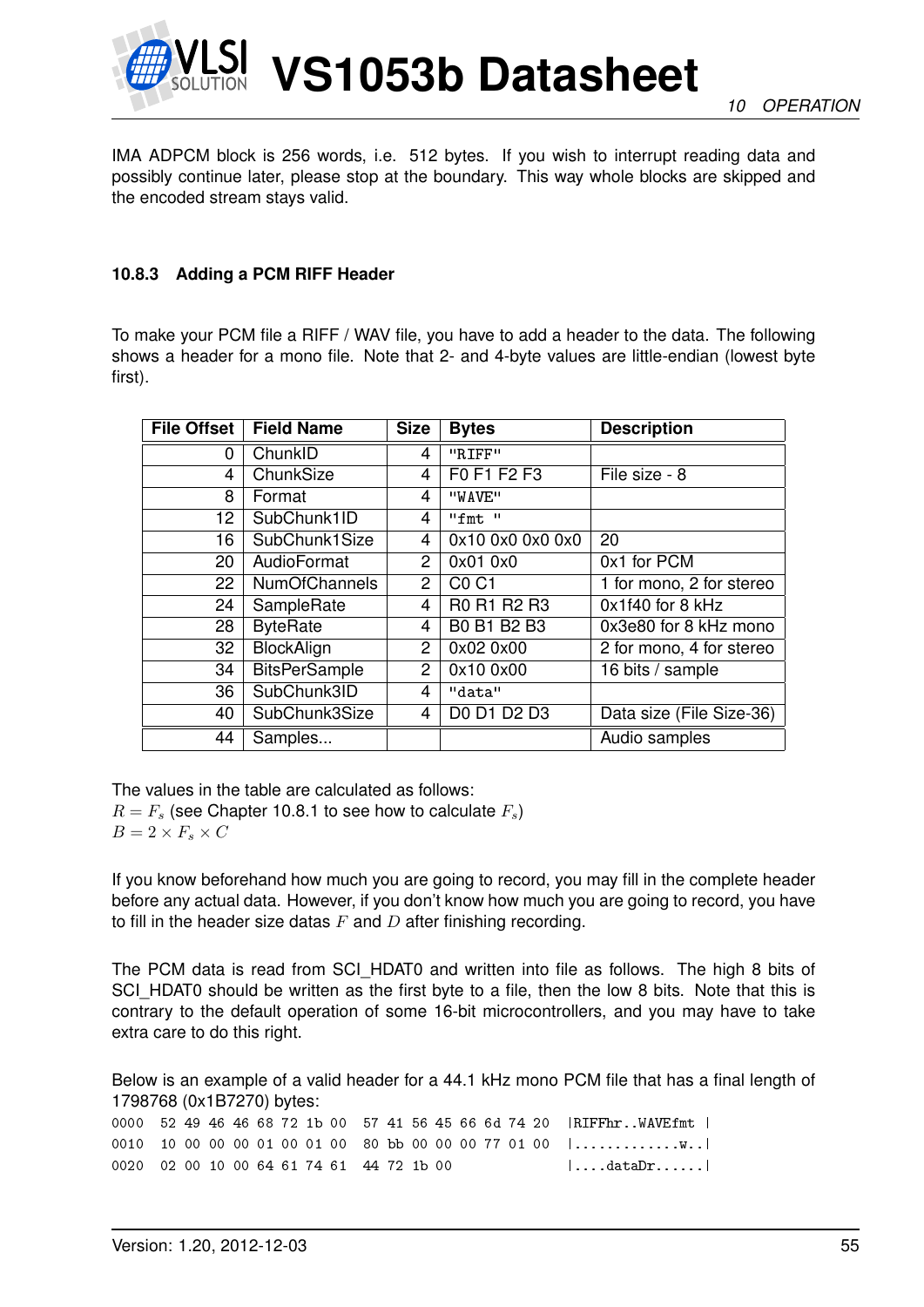

### <span id="page-55-0"></span>**10.8.4 Adding an IMA ADPCM RIFF Header**

To make your IMA ADPCM file a RIFF / WAV file, you have to add a header to the data. The following shows a header for a mono file. Note that 2- and 4-byte values are little-endian (lowest byte first).

| <b>File Offset</b> | <b>Field Name</b>    | <b>Size</b>             | <b>Bytes</b>                  | <b>Description</b>                      |
|--------------------|----------------------|-------------------------|-------------------------------|-----------------------------------------|
| 0                  | ChunkID              | $\overline{4}$          | "RIFF"                        |                                         |
| 4                  | ChunkSize            | 4                       | F0 F1 F2 F3                   | File size - 8                           |
| 8                  | Format               | 4                       | "WAVE"                        |                                         |
| 12                 | SubChunk1ID          | $\overline{\mathbf{4}}$ | "fmt "                        |                                         |
| 16                 | SubChunk1Size        | 4                       | 0x14 0x0 0x0 0x0              | 20                                      |
| 20                 | AudioFormat          | $\overline{2}$          | 0x11 0x0                      | 0x11 for IMA ADPCM                      |
| 22                 | <b>NumOfChannels</b> | $\overline{2}$          | C <sub>0</sub> C <sub>1</sub> | 1 for mono, 2 for stereo                |
| 24                 | SampleRate           | 4                       | R0 R1 R2 R3                   | 0x1f40 for 8 kHz                        |
| 28                 | <b>ByteRate</b>      | 4                       | B0 B1 B2 B3                   | 0xfd7 for 8 kHz mono                    |
| 32                 | <b>BlockAlign</b>    | $\overline{2}$          | 0x00 0x01                     | 256 for mono, 512 for stereo            |
| 34                 | <b>BitsPerSample</b> | $\mathbf{2}$            | 0x04 0x00                     | 4-bit ADPCM                             |
| 36                 | <b>ByteExtraData</b> | $\overline{2}$          | 0x02 0x00                     | 2                                       |
| 38                 | <b>ExtraData</b>     | $\mathbf{2}^{\prime}$   | 0xf9 0x01                     | Samples per block (505)                 |
| 40                 | SubChunk2ID          | 4                       | "fact"                        |                                         |
| 44                 | SubChunk2Size        | 4                       | 0x4 0x0 0x0 0x0               | $\overline{4}$                          |
| 48                 | <b>NumOfSamples</b>  | 4                       | S0 S1 S2 S3                   |                                         |
| 52                 | SubChunk3ID          | 4                       | "data"                        |                                         |
| 56                 | SubChunk3Size        | $\overline{4}$          | D0 D1 D2 D3                   | Data size (File Size-60)                |
| 60                 | Block1               | 256                     |                               | First ADPCM block, 512 bytes for stereo |
| 316                | .                    |                         |                               | More ADPCM data blocks                  |

If we have n audio blocks, the values in the table are as follows:

 $F = n \times C \times 256 + 52$ 

 $R = F_s$  (see Chapter [10.8.1](#page-52-1) to see how to calculate  $F_s$ )  $B = \frac{F_s \times C \times 256}{505}$ 505  $S = n \times 505$ .  $D = n \times C \times 256$ 

If you know beforehand how much you are going to record, you may fill in the complete header before any actual data. However, if you don't know how much you are going to record, you have to fill in the header size datas  $F$ ,  $S$  and  $D$  after finishing recording.

The 128 words (256 words for stereo) of an ADPCM block are read from SCI\_HDAT0 and written into file as follows. The high 8 bits of SCI\_HDAT0 should be written as the first byte to a file, then the low 8 bits. Note that this is contrary to the default operation of some 16-bit microcontrollers, and you may have to take extra care to do this right.

To see if you have written the mono file in the right way check bytes 2 and 3 (the first byte counts as byte 0) of each 256-byte block. Byte 2 should be 0..88 and byte 3 should be zero. For stereo you check bytes 2, 3, 6, and 7 of each 512-byte block. Bytes 2 and 6 should be 0..88. Bytes 3 and 7 should be zero.

Below is an example of a valid header for a 44.1 kHz stereo IMA ADPCM file that has a final length of 10038844 (0x992E3C) bytes: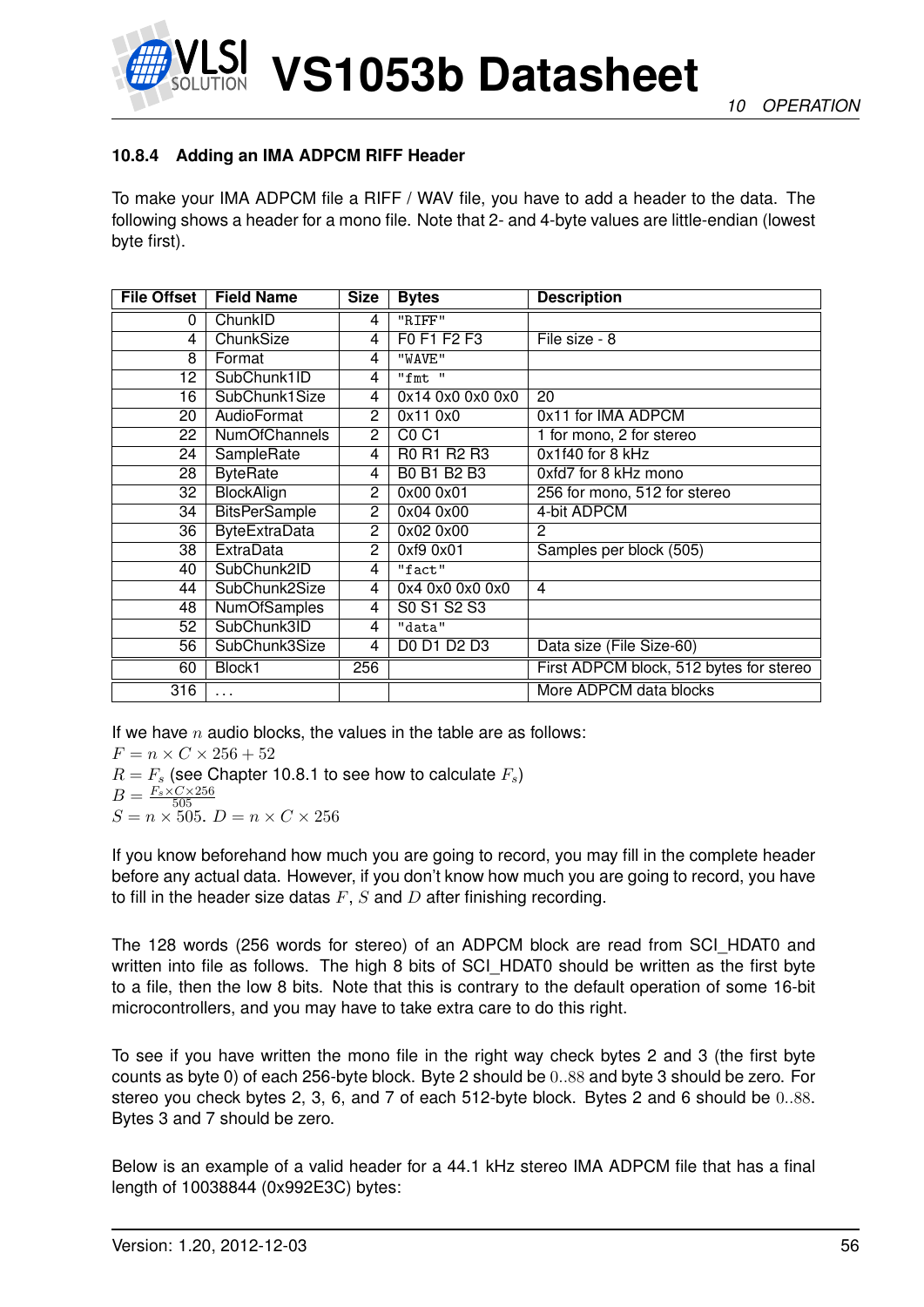

*10 OPERATION*

|                                          |  |  |  |  |  |  |  |  | 0000 52 49 46 46 34 2e 99 00 57 41 56 45 66 6d 74 20   RIFF4WAVEfmt                |
|------------------------------------------|--|--|--|--|--|--|--|--|------------------------------------------------------------------------------------|
|                                          |  |  |  |  |  |  |  |  | 0010 14 00 00 00 11 00 02 00 44 ac 00 00 a7 ae 00 00 $  \dots \dots \dots \dots  $ |
|                                          |  |  |  |  |  |  |  |  | 0020 00 02 04 00 02 00 f9 01 66 61 63 74 04 00 00 00 $\ldots \ldots$ fact          |
| 0030 14 15 97 00 64 61 74 61 00 2e 99 00 |  |  |  |  |  |  |  |  | $  \ldots$ .data $ $                                                               |

#### **10.8.5 Playing ADPCM Data**

In order to play back your PCM / IMA ADPCM recordings, you have to have a file with a header as described in Chapter [10.8.3](#page-54-0) or Chapter [10.8.4.](#page-55-0) If this is the case, all you need to do is to provide the ADPCM file through SDI as you would with any audio file.

#### **10.8.6 Sample Rate Considerations**

VS10xx chips that support IMA ADPCM playback are capable of playing back ADPCM files with any sample rate. However, some other programs may expect IMA ADPCM files to have some exact sample rates, like 8000 or 11025 Hz. Also, some programs or systems do not support sample rates below 8000 Hz.

If you want better quality with the expense of increased data rate, you can use higher sample rates, for example 16 kHz.

#### **10.8.7 Record Monitoring Volume**

In VS1053b writing to the SCI\_VOL register during IMA ADPCM encoding does not change the volume. You need to set a suitable volume before activating the IMA ADPCM mode, or you can use the VS1053 hardware volume control register DAC\_VOL directly.

For example:

```
WriteVS10xxRegister(SCI_WRAMADDR, 0xc045); /*DAC_VOL*/
WriteVS10xxRegister(SCI_WRAM, 0x0101); /*-6.0 dB*/
```
The hardware volume control DAC\_VOL (address 0xc045) allows 0.5 dB steps for both left (high 8 bits) and right channel (low 8 bits). The low 4 bits of both 8-bit values set the attenuation in 6 dB steps, the high 4 bits in 0.5 dB steps.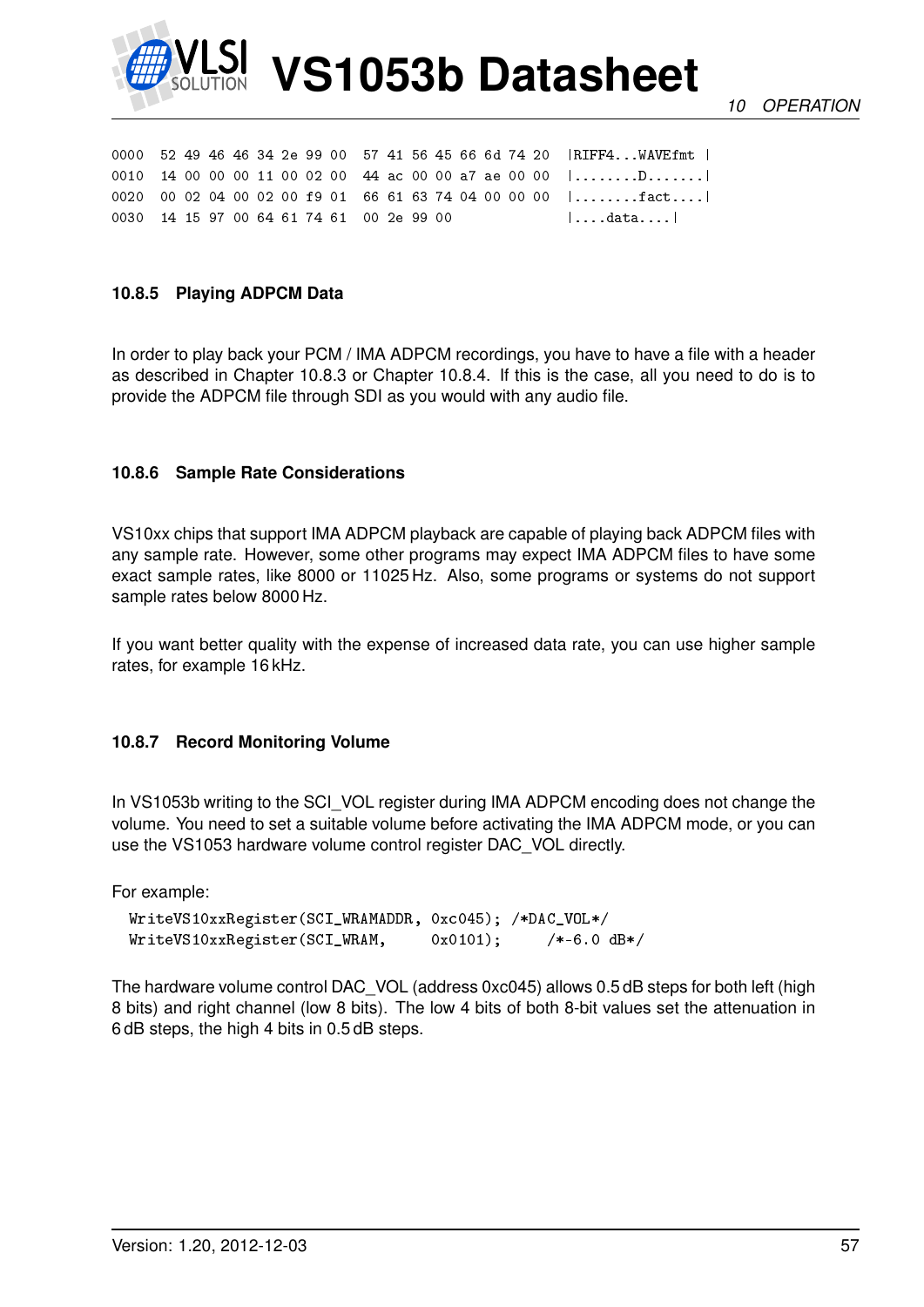

### *10 OPERATION*

| dB     | DAC VOL | $\overline{\mathbf{d}}$ | DAC_VOL | $\overline{\mathbf{d}}$ | DAC_VOL   | $\overline{\mathbf{d}}$ | DAC_VOL |
|--------|---------|-------------------------|---------|-------------------------|-----------|-------------------------|---------|
| $-0.0$ | 0x0000  | $-6.5$                  | 0xb2b2  |                         |           | $-60.0$                 | 0x0a0a  |
| $-0.5$ | 0xb1b1  |                         |         | $-36.0$                 | 0x0606    | $-60.5$                 | 0xbbbb  |
| $-1.0$ | 0xa1a1  | $-12.0$                 | 0x0202  | $-36.5$                 | 0xb7b7    |                         |         |
| $-1.5$ | 0x9191  | $-12.5$                 | 0xb3b3  |                         |           | $-66.0$                 | 0x0b0b  |
| $-2.0$ | 0x8181  |                         |         | $-42.0$                 | 0x0707    | $-66.5$                 | 0xbcbc  |
| $-2.5$ | 0x7171  | $-18.0$                 | 0x0303  | $-42.5$                 | 0xb8b8    |                         |         |
| $-3.0$ | 0x6161  | $-18.5$                 | 0xb4b4  |                         |           | $-72.0$                 | 0x0c0c  |
| $-3.5$ | 0x5151  |                         |         | $-48.0$                 | 0x0808    | $-72.5$                 | 0xbdbd  |
| $-4.0$ | 0x4141  | $-24.0$                 | 0x0404  | $-48.5$                 | 0xb9b9    |                         |         |
| $-4.5$ | 0x3131  | $-24.5$                 | 0xb5b5  |                         |           | $-78.0$                 | 0x0d0d  |
| $-5.0$ | 0x2121  |                         |         | $-54.0$                 | 0x0909    | $-78.5$                 | 0xbebe  |
| $-5.5$ | 0x1111  | $-30.0$                 | 0x0505  | $-54.5$                 | 0xbaba    | ٠                       |         |
| $-6.0$ | 0x0101  | $-30.5$                 | 0xb6b6  | $\mathbf{r}$            | $\bullet$ | $-84.0$                 | 0x0e0e  |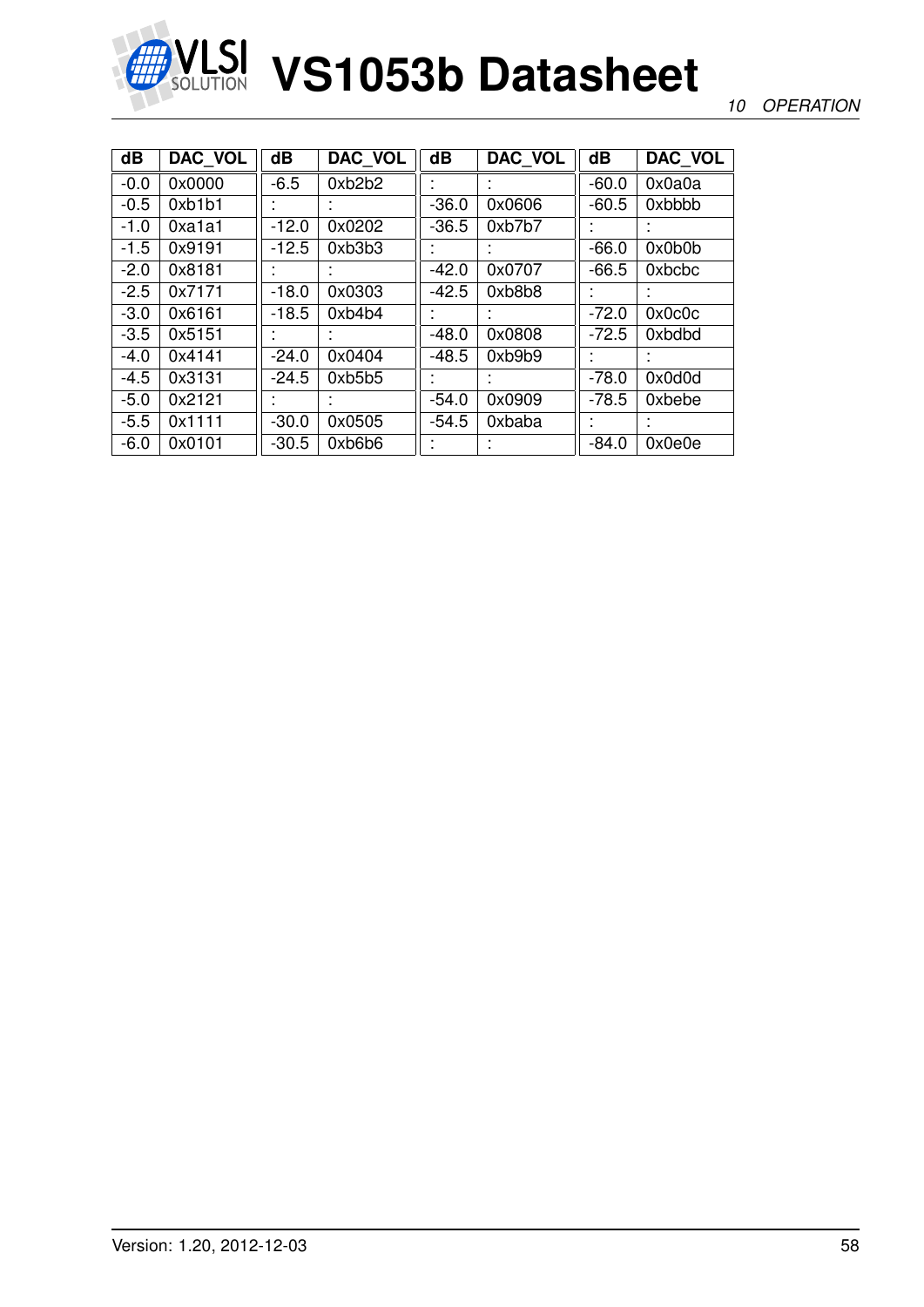

### **10.9 SPI Boot**

If GPIO0 is set with a pull-up resistor to 1 at boot time, VS1053b tries to boot from external SPI memory.

SPI boot redefines the following pins:

| <b>Normal Mode</b> | <b>SPI Boot Mode</b> |
|--------------------|----------------------|
| GPIO0              | <b>xCS</b>           |
| GPIO1              | <b>CLK</b>           |
| <b>DREQ</b>        | <b>MOSI</b>          |
| GPIO <sub>2</sub>  | <b>MISO</b>          |

The memory has to be an SPI Bus Serial EEPROM with 16-bit or 24-bit addresses. The serial speed used by VS1053b is 245 kHz with the nominal 12.288 MHz clock. The first three bytes in the memory have to be 0x50, 0x26, 0x48.

### **10.10 Real-Time MIDI**

If GPIO0 is low and GPIO1 is high during boot, real-time MIDI mode is activated. In this mode the PLL is configured to  $4.0\times$ , the UART is configured to the MIDI data rate 31250 bps, and real-time MIDI data is then read from UART and SDI. Both input methods should not be used simultaneously. If you use SDI, first send 0x00 and then send the MIDI data byte.

EarSpeaker setting can be configured with GPIO2 and GPIO3. The state of GPIO2 and GPIO3 are only read at startup.

Real-Time MIDI can also be started with a small patch code using SCI.

Note: The real-time MIDI parser in VS1053b does not know how to skip SysEx messages. An improved version can be loaded into IRAM if needed.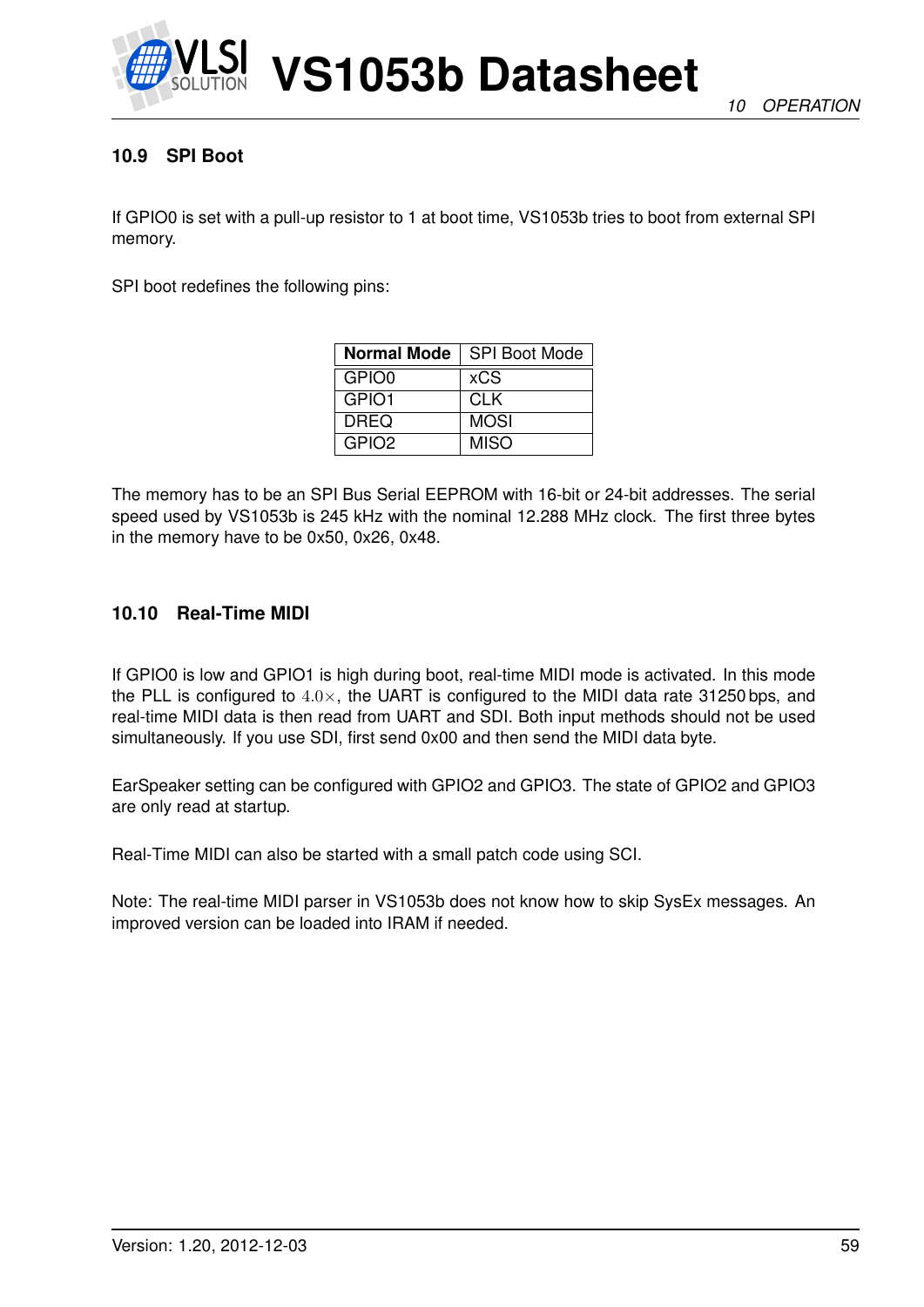

# <span id="page-59-0"></span>**10.11 Extra Parameters**

The following structure is in X memory at address 0x1e02 (note the different location than in VS1033) and can be used to change some extra parameters or get useful information.

```
#define PARAMETRIC_VERSION 0x0003
struct parametric {
 /* configs are not cleared between files */
 u_int16 version; /*1e02 - structure version */
                      /*1e03 ---- ---- ppss RRRR PS mode, SBR mode, Reverb */
  u_int16 playSpeed; /*1e04 0,1 = normal speed, 2 = twice, 3 = three times etc. */
 u_int16 byteRate; /*1e05 average byterate */
  u_int16 endFillByte; /*1e06 byte value to send after file sent */
  u_int16 reserved[16]; /*1e07..15 file byte offsets */
  u_int32 jumpPoints[8]; /*1e16..25 file byte offsets */
  u_int16 latestJump; /*1e26 index to lastly updated jumpPoint */
  u_int32 positionMsec /*1e27-28 play position, if known (WMA, Ogg Vorbis) */
  s_int16 resync; /*1e29 > 0 for automatic m4a, ADIF, WMA resyncs */
  union {
   struct {
      u_int32 curPacketSize;
     u_int32 packetSize;
    } wma;
    struct {
     u_int16 sceFoundMask; /*1e2a SCE's found since last clear */
      u_int16 cpeFoundMask; /*1e2b CPE's found since last clear */
      u_int16 lfeFoundMask; /*1e2c LFE's found since last clear */
     u_int16 playSelect; /*1e2d 0 = first any, initialized at aac init */
      s_int16 dynCompress; /*1e2e -8192=1.0, initialized at aac init */<br>s_int16 dynBoost; /*1e2f 8192=1.0, initialized at aac init */
                            /*1e2f 8192=1.0, initialized at aac init */
     u_int16 sbrAndPsStatus; /*0x1e30 1=SBR, 2=upsample, 4=PS, 8=PS active */
    } aac;
    struct {
     u_int32 bytesLeft;
    } midi;
    struct {
     s_int16 gain; /* 0x1e2a proposed gain offset in 0.5dB steps, default = -12 */
    } vorbis;
 } i;
};
```
Notice that reading two-word variables through the SCI\_WRAMADDR and SCI\_WRAM interface is not protected in any way. The variable can be updated between the read of the low and high parts. The problem arises when both the low and high parts change values. To determine if the value is correct, you should read the value twice and compare the results.

The following example shows what happens when bytesLeft is decreased from 0x10000 to 0xffff and the update happens between low and high part reads or after high part read.

|                | <b>Read Invalid</b>      |                | <b>Read Valid</b>        | <b>No Update</b> |        |  |
|----------------|--------------------------|----------------|--------------------------|------------------|--------|--|
| <b>Address</b> | <b>Value</b>             | <b>Address</b> | Value                    | <b>Address</b>   | Value  |  |
| 0x1e2a         | 0x0000 change after this | 0x1e2a         | 0x0000                   | 0x1e2a           | 0x0000 |  |
| 0x1e2b         | 0x0000                   | 0x1e2b         | 0x0001 change after this | 0x1e2b           | 0x0001 |  |
| 0x1e2a         | 0xffff                   | 0x1e2a         | 0xffff                   | 0x1e2a           | 0x0000 |  |
| 0x1e2b         | 0x0000                   | 0x1e2b         | 0x0000                   | 0x1e2b           | 0x0001 |  |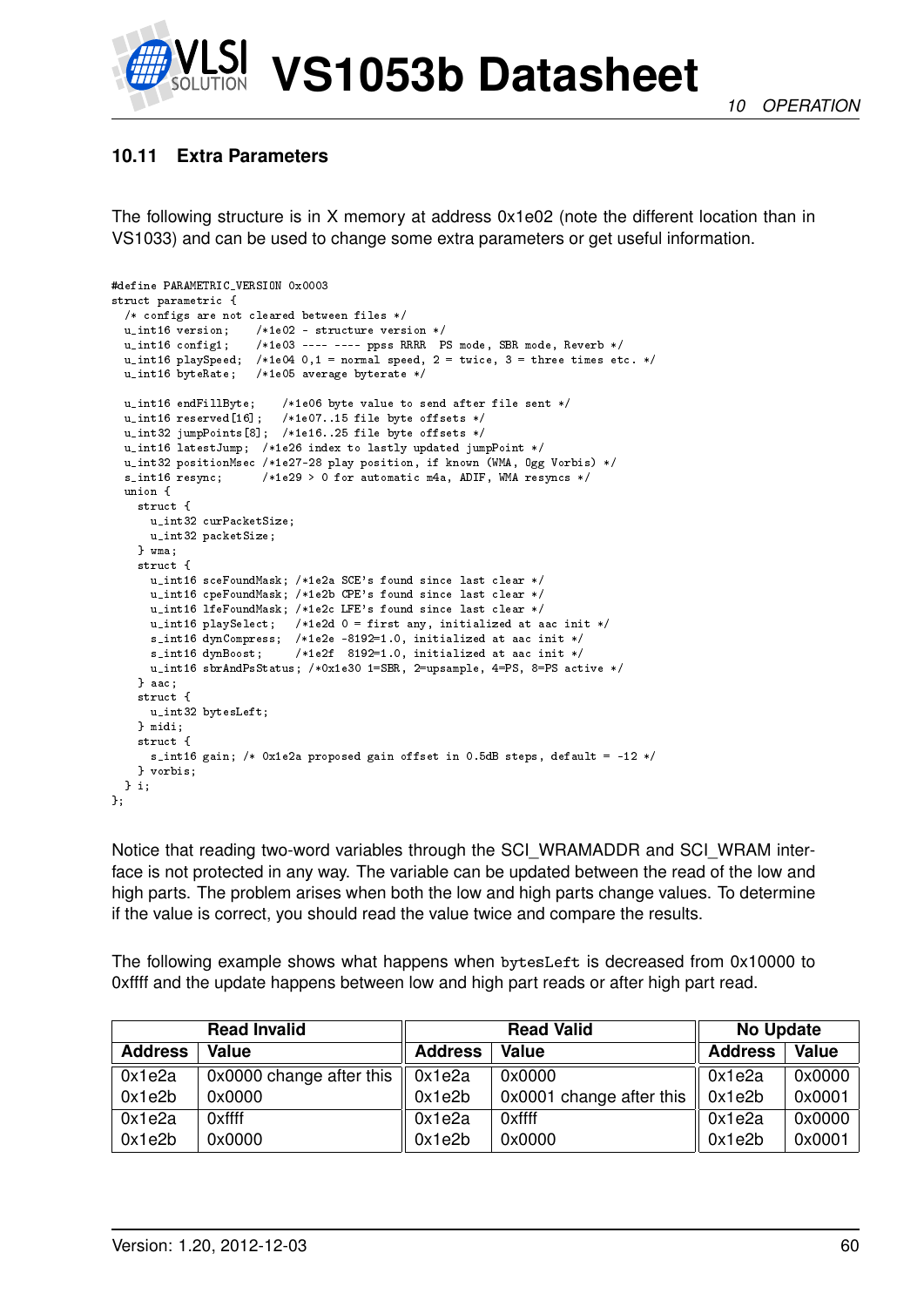

You can see that in the invalid read the low part wraps from 0x0000 to 0xffff while the high part stays the same. In this case the second read gives a valid answer, otherwise always use the value of the first read. The second read is needed when it is possible that the low part wraps around, changing the high part, i.e. when the low part is small. bytesLeft is only decreased by one at a time, so a reread is needed only if the low part is 0.

### **10.11.1 Common Parameters**

These parameters are common for all codecs. Other fields are only valid when the corresponding codec is active. The currently active codec can be determined from SCI\_HDAT1.

| <b>Parameter</b> | <b>Address</b> | <b>Usage</b>                                              |
|------------------|----------------|-----------------------------------------------------------|
| version          | 0x1e02         | Structure version - 0x0003                                |
| config1          | 0x1e03         | Miscellaneous configuration                               |
| playSpeed        | 0x1e04         | $0,1 =$ normal speed, $2 =$ twice, $3 =$ three times etc. |
| byteRate         | 0x1e05         | average byterate                                          |
| endFillByte      | 0x1e06         | byte to send after file                                   |
| jumpPoints[8]    | 0x1e16-25      | Packet offsets for WMA and AAC                            |
| latestJump       | 0x1e26         | Index to latest jumpPoint                                 |
| positionMsec     | $0x1e27-28$    | File position in milliseconds, if available               |
| resync           | 0x1e29         | Automatic resync selector                                 |

The fuse-programmed ID is read at startup and copied into the chipID field. If not available, the value will be all zeros. The version field can be used to determine the layout of the rest of the structure. The version number is changed when the structure is changed. For VS1053b the structure version is 3.

config1 controls MIDI Reverb and AAC's SBR and PS settings.

playSpeed makes it possible to fast forward songs. Decoding of the bitstream is performed, but only each playSpeed frames are played. For example by writing 4 to playSpeed will play the song four times as fast as normal, if you are able to feed the data with that speed. Write 0 or 1 to return to normal speed. SCI\_DECODE\_TIME will also count faster. All current codecs support the playSpeed configuration.

byteRate contains the average bitrate in bytes per second for every code. The value is updated once per second and it can be used to calculate an estimate of the remaining playtime. This value is also available in SCI\_HDAT0 for all codecs except MP3, MP2, and MP1.

endFillByte indicates what byte value to send after file is sent before SM\_CANCEL.

jumpPoints contain 32-bit file offsets. Each valid (non-zero) entry indicates a start of a packet for WMA or start of a raw data block for AAC (ADIF, .mp4 / .m4a). latestJump contains the index of the entry that was updated last. If you only read entry pointed to by latestJump you do *not* need to read the entry twice to ensure validity. Jump point information can be used to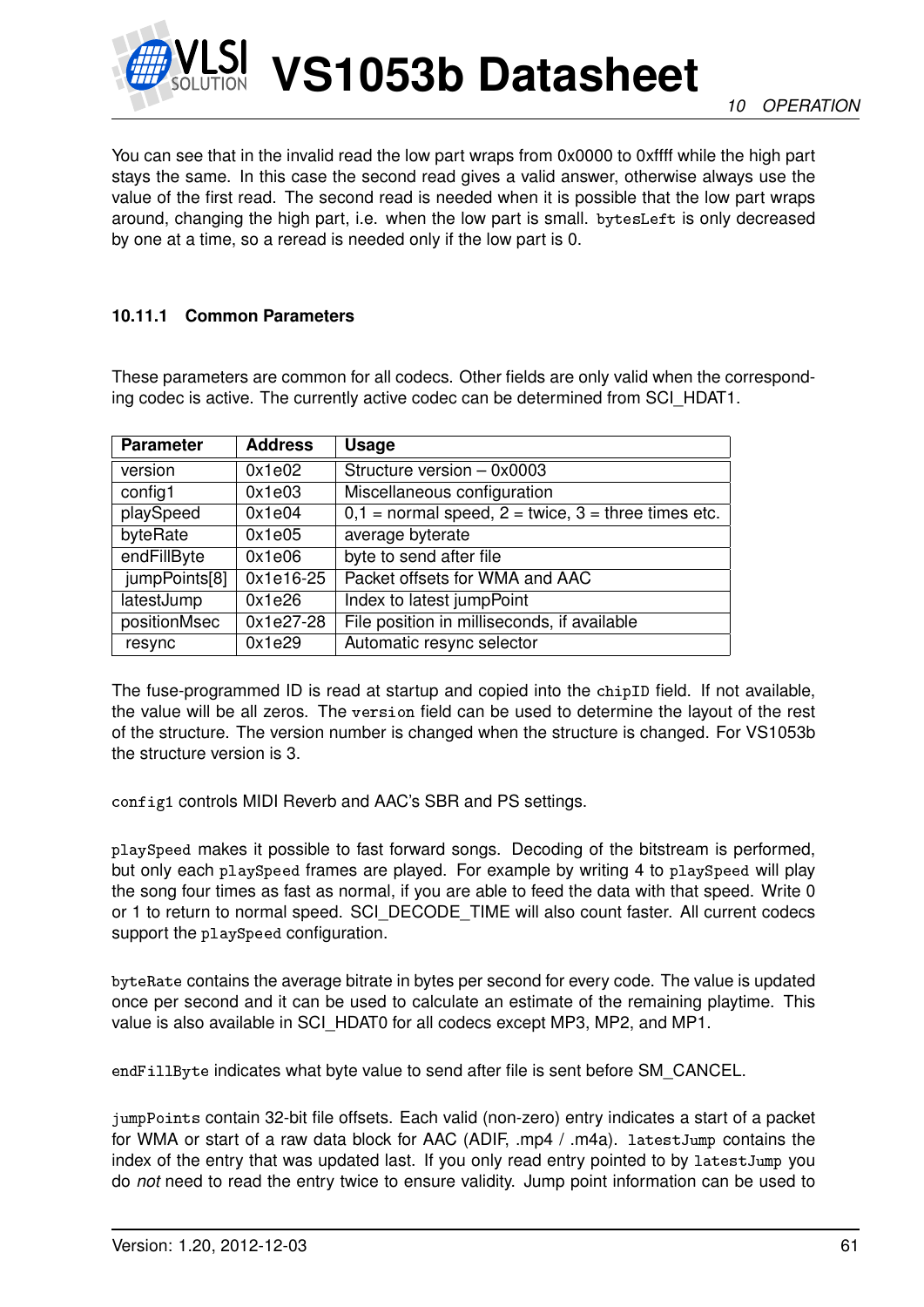

implement perfect fast forward and rewind for WMA and AAC (ADIF, .mp4 / .m4a).

positionMsec is a field that gives the current play position in a file in milliseconds, regardless of rewind and fast forward operations. The value is only available in codecs that can determine the play position from the stream itself. Currently WMA and Ogg Vorbis provide this information. If the position is unknown, this field contains -1.

resync field is used to force a resynchronization to the stream for WMA and AAC (ADIF, .mp4 / .m4a) instead of ending the decode at first error. This field can be used to implement almost perfect fast forward and rewind for WMA and AAC (ADIF, .mp4 / .m4a). The user should set this field before performing data seeks if they are not in packet or data block boundaries. The field value tells how many tries are allowed before giving up. The value 32767 gives infinite tries.

The resync field is set to 32767 after a reset to make resynchronization the default action, but it can be cleared after reset to restore the old action. When resync is set, every file decode should always end as described in Chapter [10.5.1.](#page-49-1)

Seek fields no longer exist. When resync is required, WMA and AAC codecs now enter broadcast/stream mode where file size information is ignored. Also, the file size and sample size information of WAV files are ignored when resync is non-zero. The user must use SM\_CANCEL or software reset to end decoding.

Note: WAV, WMA, ADIF, and .mp4 / .m4a files begin with a metadata or header section, which must be fully processed before any fast forward or rewind operation. SS\_DO\_NOT\_JUMP (in SCI STATUS) is clear when the header information has been processed and jumps are allowed.

#### **10.11.2 WMA**

| <b>Parameter</b> | <b>Address</b> | $\vert$ Usage                                                                  |
|------------------|----------------|--------------------------------------------------------------------------------|
|                  |                | curPacketSize $\vert$ 0x1e2a/2b $\vert$ The size of the packet being processed |
| packetSize       |                | $0x1e2c/2d$ The packet size in ASF header                                      |

The ASF header packet size is available in packetSize. With this information and a packet start offset from jumpPoints you can parse the packet headers and skip packets in ASF files.

WMA decoder can also increase the internal clock automatically when it detects that a file can not be decoded correctly with the current clock. The maximum allowed clock is configured with the SCI\_CLOCKF register.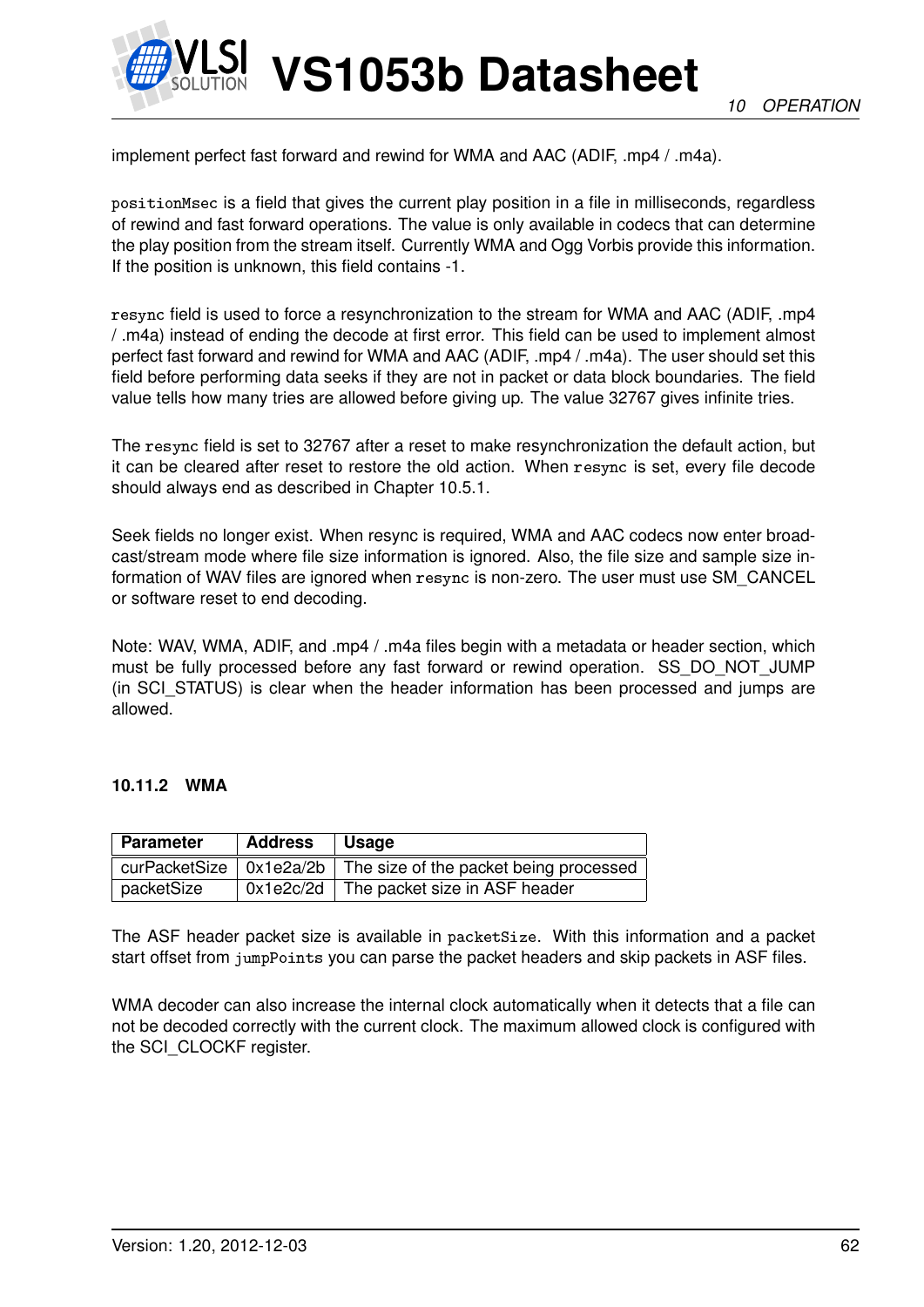

### **10.11.3 AAC**

| <b>Parameter</b>    | <b>Address</b> | <b>Usage</b>                            |
|---------------------|----------------|-----------------------------------------|
| config1             | 0x1e03(7:4)    | <b>SBR and PS select</b>                |
| sceFoundMask        | 0x1e2a         | Single channel elements found           |
| cpeFoundMask        | 0x1e2b         | Channel pair elements found             |
| <b>IfeFoundMask</b> | 0x1e2c         | Low frequency elements found            |
| playSelect          | 0x1e2d         | Play element selection                  |
| dynCompress         | 0x1e2e         | Compress coefficient for DRC, -8192=1.0 |
| dynBoost            | 0x1e2f         | Boost coefficient for DRC, 8192=1.0     |
| sbrAndPsStatus      | 0x1e30         | SBR and PS available flags              |

playSelect determines which element to decode if a stream has multiple elements. The value is set to 0 each time AAC decoding starts, which causes the first element that appears in the stream to be selected for decoding. Other values are: 0x01 - select first single channel element (SCE), 0x02 - select first channel pair element (CPE), 0x03 - select first low frequency element (LFE),  $S * 16 + 5$  - select SCE number S,  $P * 16 + 6$  - select CPE number P,  $L * 16 + 7$  select LFE number L. When automatic selection has been performed, playSelect reflects the selected element.

sceFoundMask, cpeFoundMask, and lfeFoundMask indicate which elements have been found in an AAC stream since the variables have last been cleared. The values can be used to present an element selection menu with only the available elements.

dynCompress and dynBoost change the behavior of the dynamic range control (DRC) that is present in some AAC streams. These are also initialized when AAC decoding starts.

sbrAndPsStatus indicates spectral band replication (SBR) and parametric stereo (PS) status.

| <b>Bit</b> | <b>Usage</b>       |
|------------|--------------------|
| ი          | <b>SBR</b> present |
|            | upsampling active  |
| 2          | PS present         |
| З          | <b>PS</b> active   |

Bits 7 to 4 in config1 can be used to control the SBR and PS decoding. Bits 5 and 4 select SBR mode and bits 7 and 6 select PS mode. These configuration bits are useful if your AAC license does not cover SBR and/or PS.

| config1(5:4)   | Usage                                                |
|----------------|------------------------------------------------------|
| '00'           | normal mode, upsample <24 kHz AAC files              |
| $^{\prime}01'$ | do not automatically upsample <24 kHz AAC files, but |
|                | enable upsampling if SBR is encountered              |
| '10'           | never upsample                                       |
| '11'           | disable SBR (also disables PS)                       |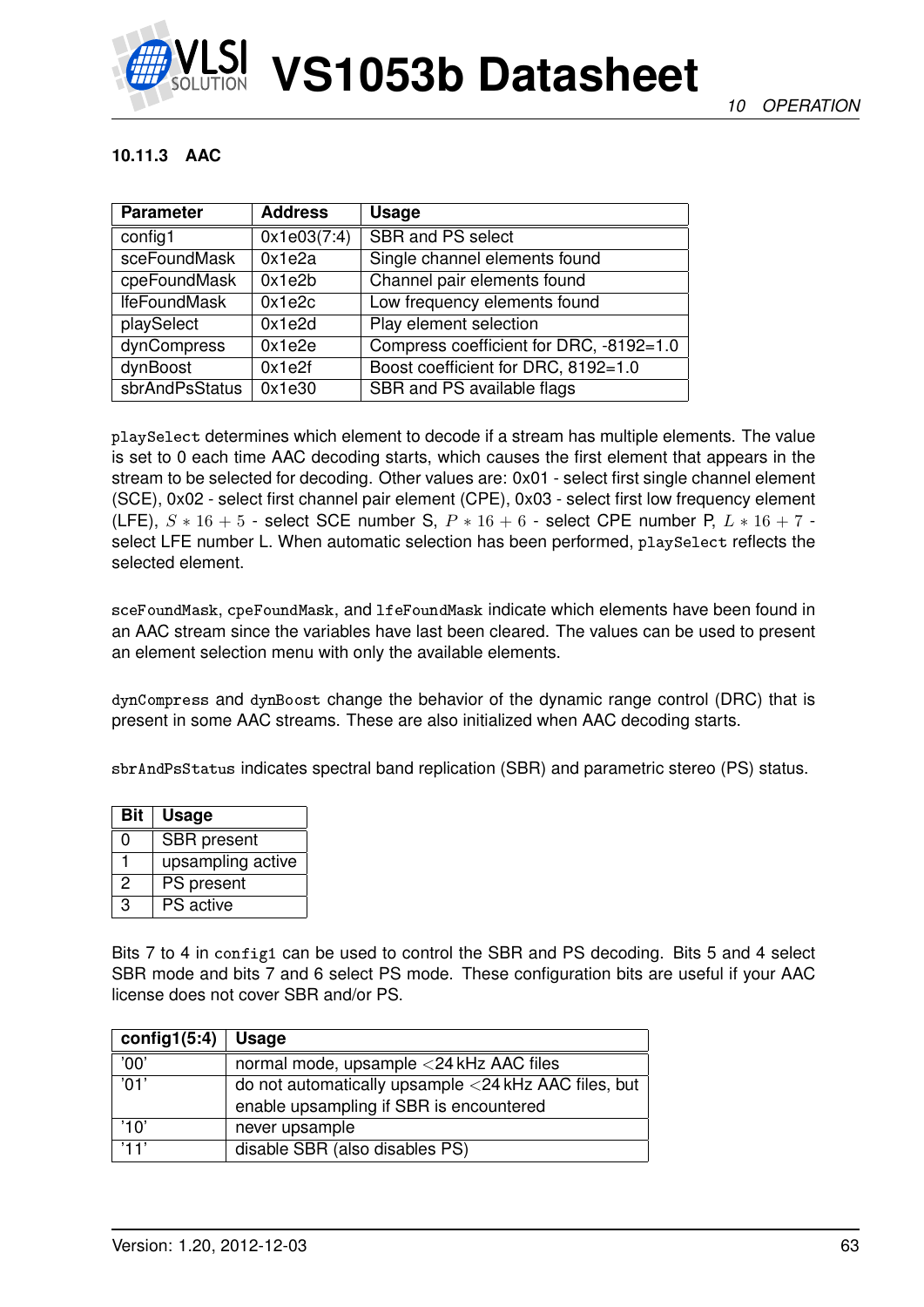

| config1(7:6)    | <b>Usage</b>                                           |
|-----------------|--------------------------------------------------------|
| '00'            | normal mode, process PS if it is available             |
| $\overline{01}$ | process PS if it is available, but in downsampled mode |
| '10'            | reserved                                               |
| '11'            | disable PS processing                                  |

AAC decoder can also increase the internal clock automatically when it detects that a file can not be decoded correctly with the current clock. The maximum allowed clock is configured with the SCI\_CLOCKF register.

If even the highest allowed clock is too slow to decode an AAC file with SBR and PS components, the advanced decoding features are automatically dropped one by one until the file can be played. First the parametric stereo processing is dropped (the playback becomes mono). If that is not enough, the spectral band replication is turned into downsampled mode (reduced bandwidth). As the last resort the spectral band replication is fully disabled. Dropped features are restored at each song change.

#### **10.11.4 Midi**

| <b>Parameter</b> | <b>Address</b> | <b>Usage</b>                                       |  |
|------------------|----------------|----------------------------------------------------|--|
| config1          | 0x1e03         | Miscellaneous configuration                        |  |
|                  | bits [3:0]     | Reverb: $0 =$ auto (ON if clock $> = 3.0 \times$ ) |  |
|                  |                | $1 = \text{off}, 2 - 15 = \text{room size}$        |  |
| bytesLeft        |                | $0x1e2a/2b$ The number of bytes left in this track |  |

The lowest 4 bits of config1 controls the reverb effect.

#### **10.11.5 Ogg Vorbis**

| Parameter   Address   Usage |                                         |
|-----------------------------|-----------------------------------------|
| ∣ gain                      | $0x1e2a$   Preferred replay-gain offset |

Ogg Vorbis decoding supports Replay Gain technology. The Replay Gain technology is used to automatically give all songs a matching volume so that the user does not need to adjust the volume setting between songs. If the Ogg Vorbis decoder finds a Replay Gain tag in the song header, the tag is parsed and the decoded gain setting can be found from the gain parameter. For a song without any Replay Gain tag, a default of -6 dB (gain value -12) is used. For more details about Replay Gain, see *http://en.wikipedia.org/wiki/Replay\_Gain* and *http://www.replaygain.org/*.

The player software can use the gain value to adjust the volume level. Negative values mean that the volume should be decreased, positive values mean that the volume should be increased.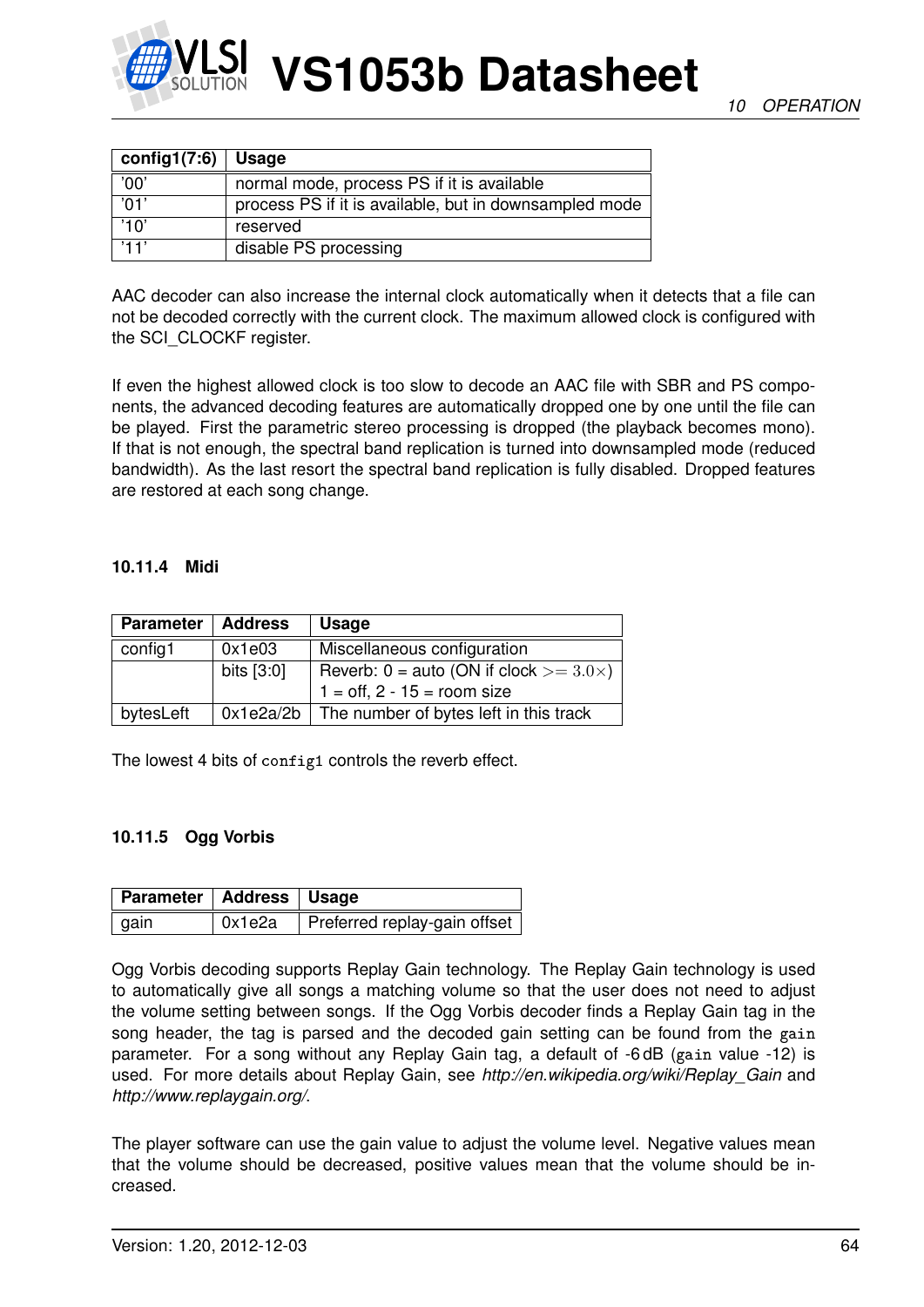

For example gain = -11 means that volume should be decreased by  $5.5 \text{ dB } (-11/2 = -5.5)$ , and left and right attenuation should be increased by 11. When  $gain = 2$  volume should be increased by 1 dB  $(2/2 = 1.0)$ , and left and right attenuation should be decreased by 2. Because volume setting can not go above +0 dB, the value should be saturated.

| Gain               | <b>Volume</b>               | <b>SCI VOL (Volume-Gain)</b>     |
|--------------------|-----------------------------|----------------------------------|
| $-11$ ( $-5.5dB$ ) | $0 (+0.0 dB)$               | $0x0b0b (-5.5 dB)$               |
| $-11$ ( $-5.5$ dB) | $3(-1.5dB)$                 | $0x0e0e (-7.0 dB)$               |
| $+2 (+1.0 dB)$     | $0 (+0.0 dB)$               | $\sqrt{0 \times 0000} (+0.0 dB)$ |
| $+2 (+1.0 dB)$     | $1(-0.5dB)$                 | $0x0000 (+0.0 dB)$               |
| $+2 (+1.0 dB)$     | $\sqrt{4(-2.0 \text{ dB})}$ | $0x0202$ (-1.0 dB)               |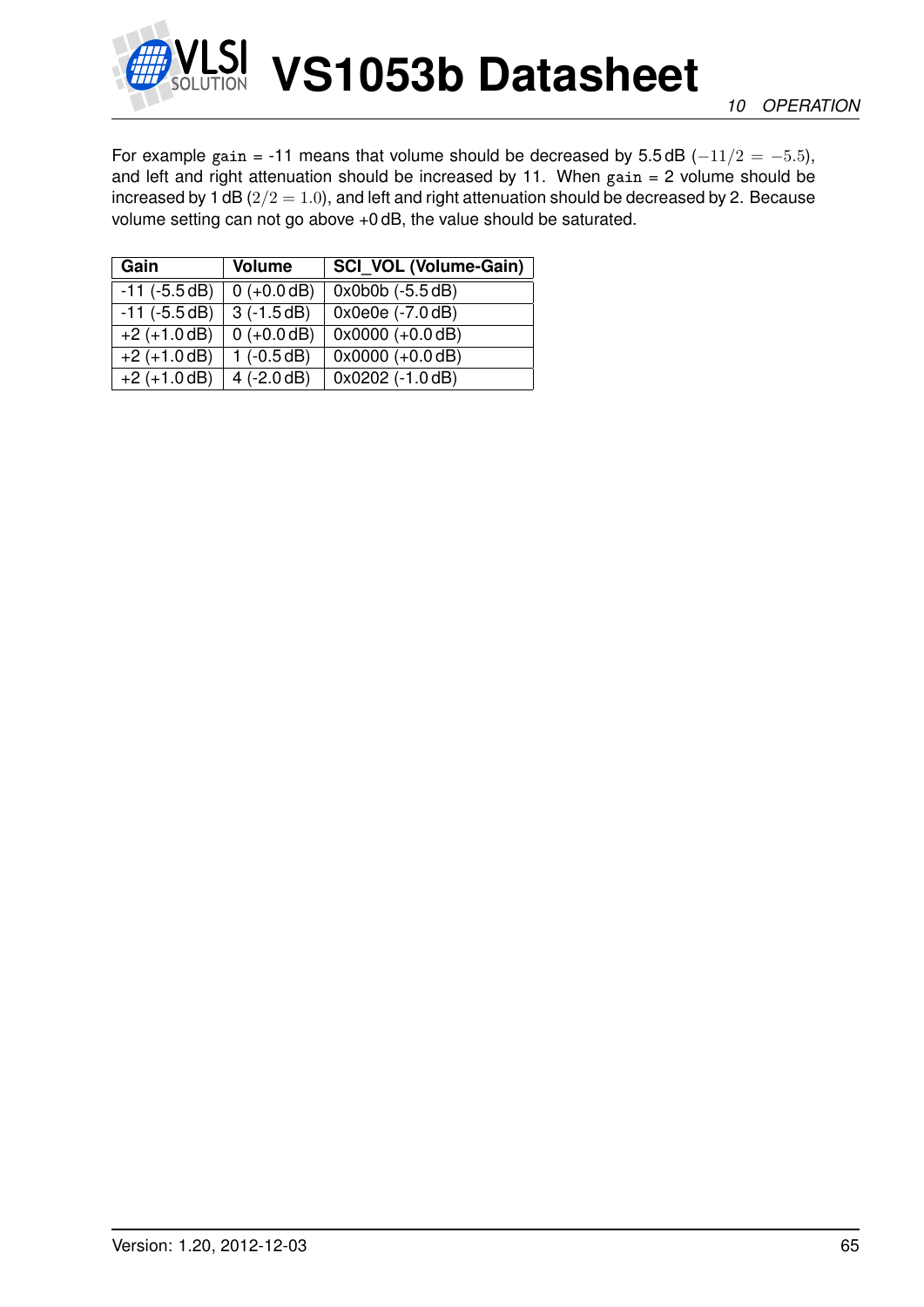

# <span id="page-65-0"></span>**10.12 SDI Tests**

There are several test modes in VS1053b, which allow the user to perform memory tests, SCI bus tests, and several different sine wave tests.

All tests are started in a similar way: VS1053b is hardware reset, SM\_TESTS is set, and then a test command is sent to the SDI bus. Each test is started by sending a 4-byte special command sequence, followed by 4 zeros. The sequences are described below.

### **10.12.1 Sine Test**

Sine test is initialized with the 8-byte sequence  $0x53 0xEF 0x6E n 0 0 0 0$ , where n defines the sine test to use.  $n$  is defined as follows:

| $n$ bits                  |     |                        |  |  |
|---------------------------|-----|------------------------|--|--|
| Name   Bits   Description |     |                        |  |  |
| $F_s I dx$                |     | 7:5   Samplerate index |  |  |
| $\mathcal{S}$             | 4:0 | Sine skip speed        |  |  |

| $F_s I dx$ | $F_{\circ}$ | $F_s I dx$ | $F \, \text{\tiny s}$ |
|------------|-------------|------------|-----------------------|
|            | 44100 Hz    |            | 24000 Hz              |
|            | 48000 Hz    | .5         | 16000 Hz              |
| 2          | 32000 Hz    | 6          | 11025 Hz              |
| З          | 22050 Hz    |            | 12000 Hz              |

The frequency of the sine to be output can now be calculated from  $F = F_s \times \frac{S}{128}$ .

Example: Sine test is activated with value 126, which is 0b01111110. Breaking  $n$  to its components,  $F_s I dx = 0b011 = 3$  and thus  $F_s = 22050 Hz$ .  $S = 0b11110 = 30$ , and thus the final sine frequency  $F = 22050Hz \times \frac{30}{128} \approx 5168Hz$ .

To exit the sine test, send the sequence 0x45 0x78 0x69 0x74 0 0 0 0.

Note: Sine test signals go through the digital volume control, so it is possible to test channels separately.

#### **10.12.2 Pin Test**

Pin test is activated with the 8-byte sequence 0x50 0xED 0x6E 0x54 0 0 0 0. This test is meant for chip production testing only.

#### **10.12.3 SCI Test**

Sci test is initialized with the 8-byte sequence 0x53 0x70 0xEE  $n \times 0$  0 0 0, where  $n \times n$  is the register number to test. The content of the given register is read and copied to SCI\_HDAT0. If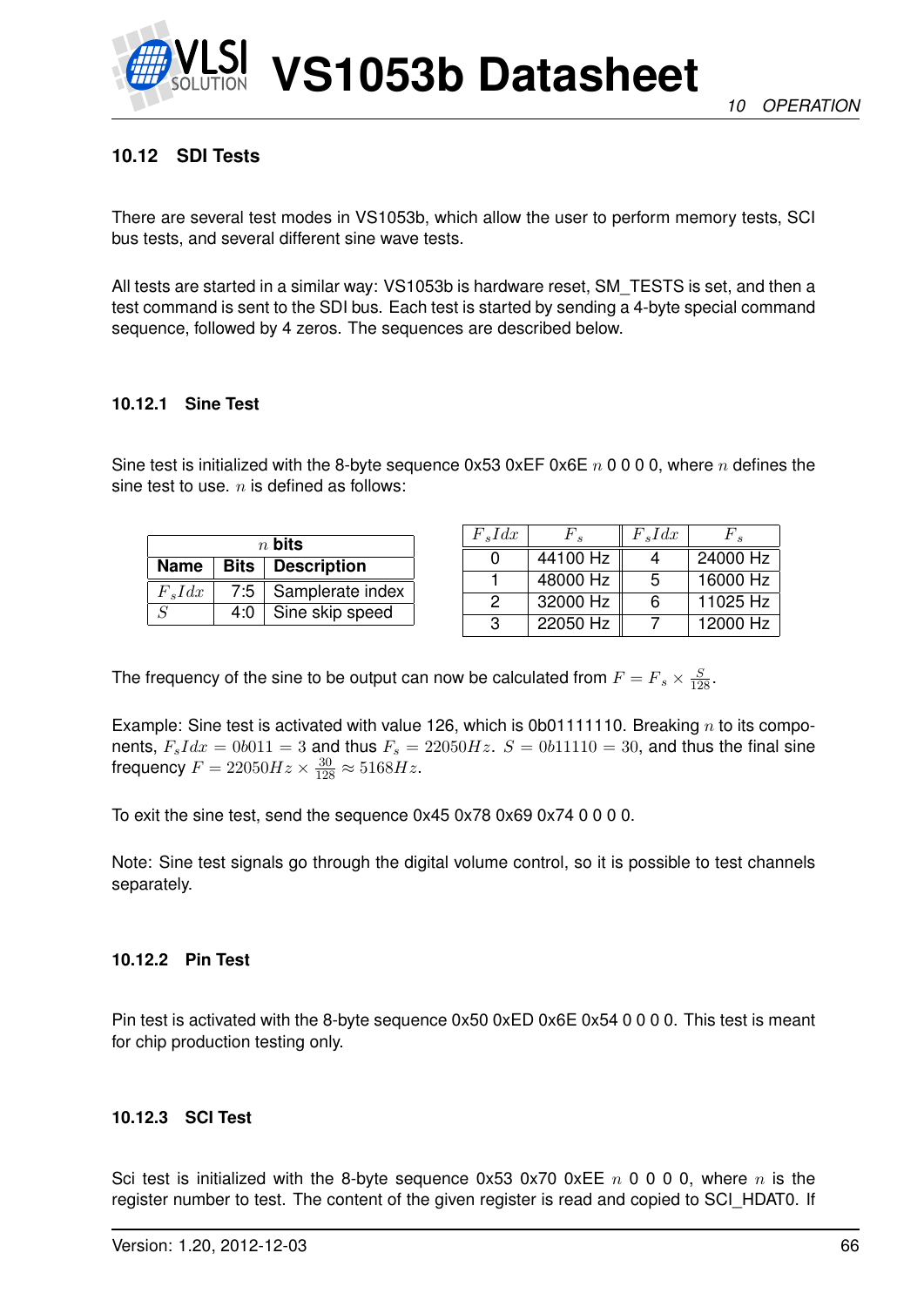

the register to be tested is HDAT0, the result is copied to SCI\_HDAT1.

Example: if  $n$  is 0, contents of SCI register 0 (SCI\_MODE) is copied to SCI\_HDAT0.

### **10.12.4 Memory Test**

Memory test mode is initialized with the 8-byte sequence 0x4D 0xEA 0x6D 0x54 0 0 0 0. After this sequence, wait for 1100000 clock cycles. The result can be read from the SCI register SCI\_HDAT0, and 'one' bits are interpreted as follows:

| Bit(s)         | Mask   | <b>Meaning</b>       |
|----------------|--------|----------------------|
| 15             | 0x8000 | <b>Test finished</b> |
| 14:10          |        | Unused               |
| 9              | 0x0200 | Mux test succeeded   |
| 8              | 0x0100 | Good MAC RAM         |
| 7              | 0x0080 | Good I RAM           |
| 6              | 0x0040 | Good Y RAM           |
| 5              | 0x0020 | Good X RAM           |
| 4              | 0x0010 | Good I ROM 1         |
| 3              | 0x0008 | Good I ROM 2         |
| $\overline{2}$ | 0x0004 | Good Y ROM           |
| 1              | 0x0002 | Good X ROM 1         |
| 0              | 0x0001 | Good X ROM 2         |
|                | 0x83ff | All ok               |

Memory tests overwrite the current contents of the RAM memories.

#### **10.12.5 New Sine and Sweep Tests**

A more frequency-accurate sine test can be started and controlled from SCI. SCI\_AICTRL0 and SCI\_AICTRL1 set the sine frequencies for left and right channel, respectively. These registers, volume (SCI\_VOL), and samplerate (SCI\_AUDATA) can be set before or during the test. Write 0x4020 to SCI\_AIADDR to start the test.

SCI\_AICTRLn can be calculated from the desired frequency and DAC samplerate by:

$$
SCI\_AICTRLn = F_{sin} \times 65536/F_s
$$

The maximum value for SCI\_AICTRLn is 0x8000U. For the best S/N ratio for the generated sine, three LSb's of the SCI AICTRLn should be zero. The resulting frequencies  $F_{sin}$  can be calculated from the DAC samplerate  $F_s$  and SCI\_AICTRL0 / SCI\_AICTRL1 using the following equation.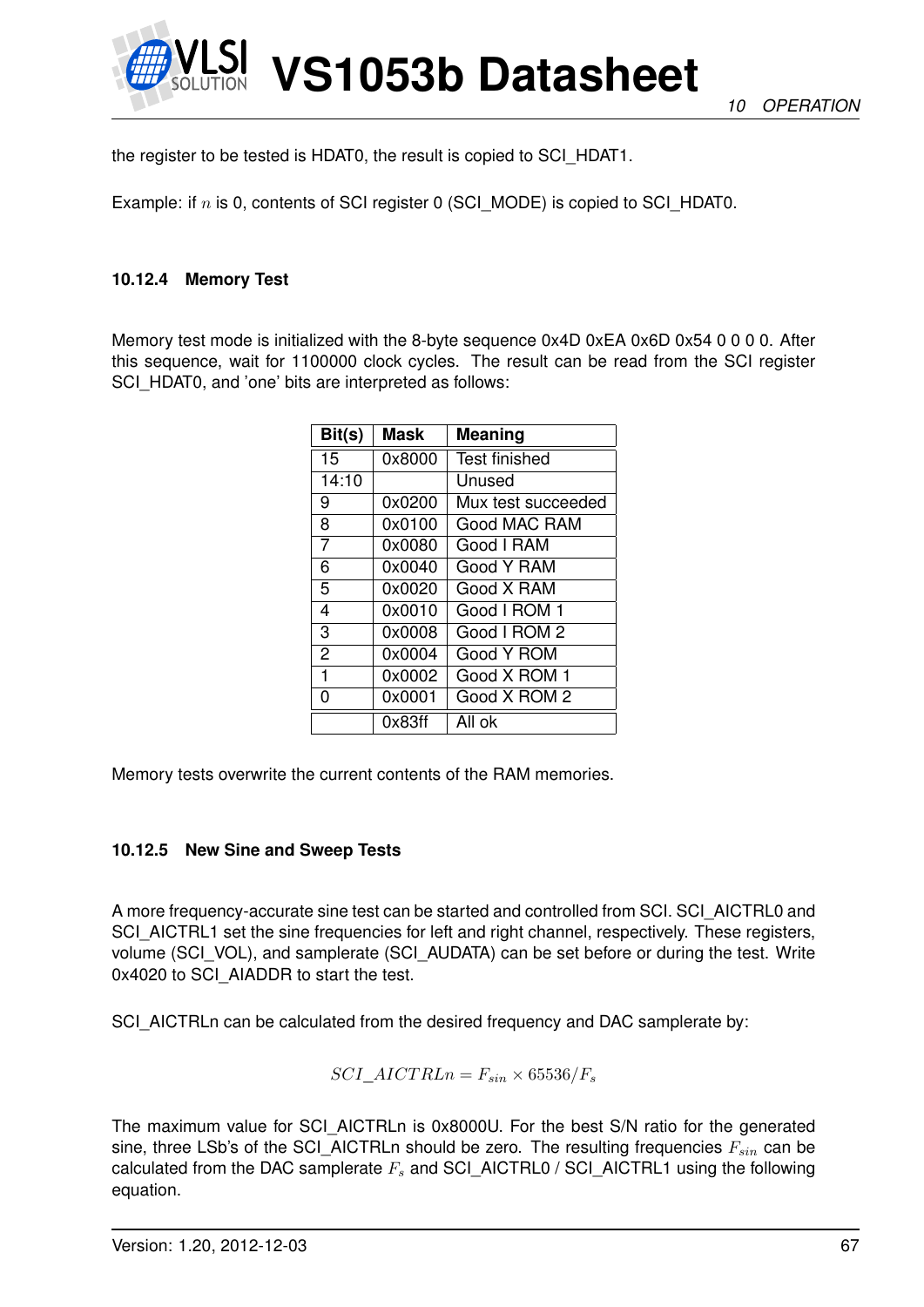

*10 OPERATION*

 $F_{sin} = SCI\_AICTRLn \times F_s/65536$ 

Sine sweep test can be started by writing 0x4022 to SCI\_AIADDR.

Both these tests use the normal audio path, thus also SCI\_BASS, differential output mode, and EarSpeaker settings have an effect.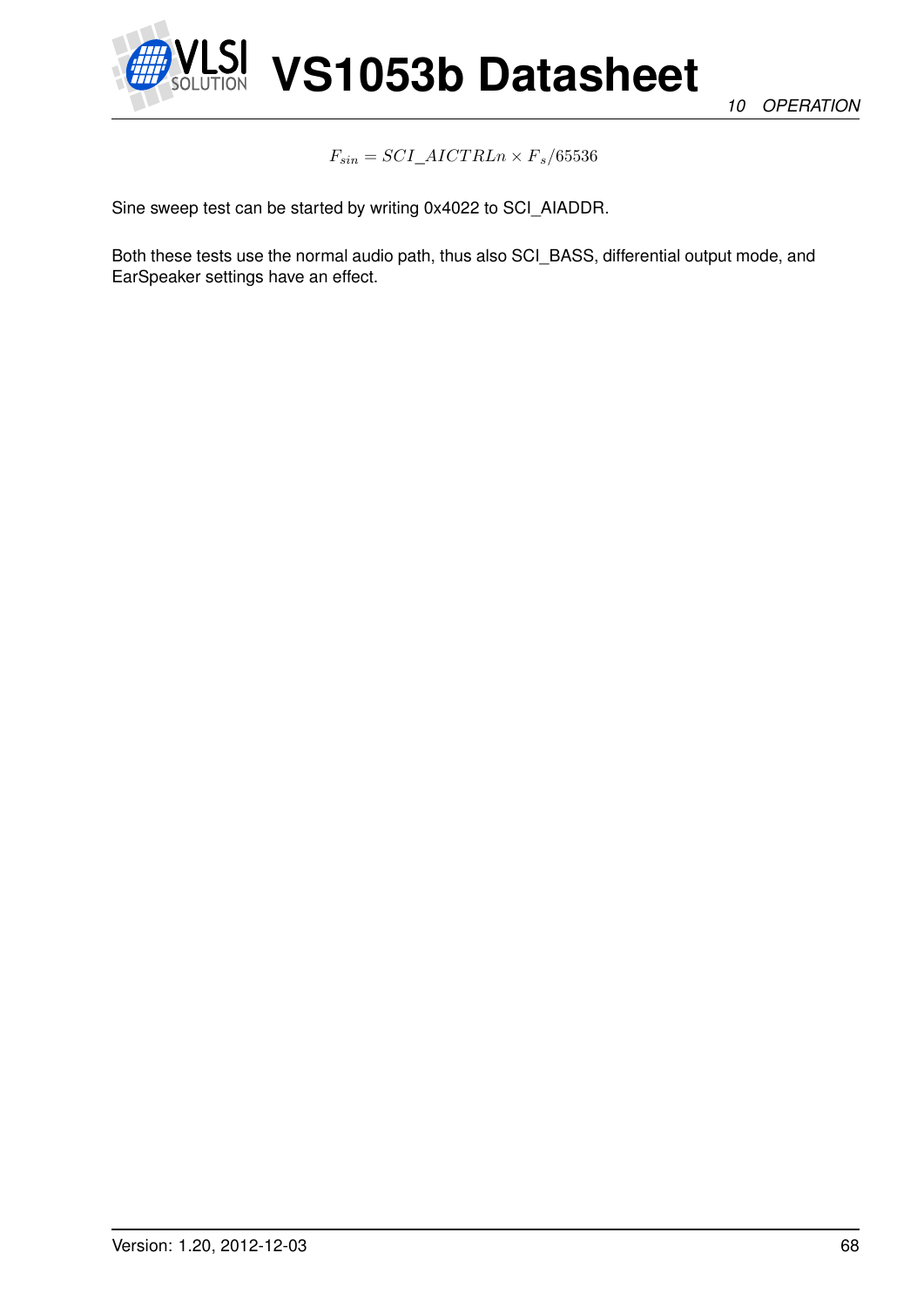

# **11 VS1053b Registers**

# **11.1 Who Needs to Read This Chapter**

User software is required when a user wishes to add some own functionality like DSP effects to VS1053b.

However, most users of VS1053b don't need to worry about writing their own code, or about this chapter, including those who only download software plug-ins from VLSI Solution's Web site.

**Note:** Also see VS1063 Hardware Guide for more information, because the hardware is compatible with VS1053.

### **11.2 The Processor Core**

VS\_DSP is a 16/32-bit DSP processor core that also had extensive all-purpose processor features. VLSI Solution's free VSKIT Software Package contains all the tools and documentation needed to write, simulate and debug Assembly Language or Extended ANSI C programs for the VS\_DSP processor core. VLSI Solution also offers a full Integrated Development Environment VSIDE for full debug capabilities.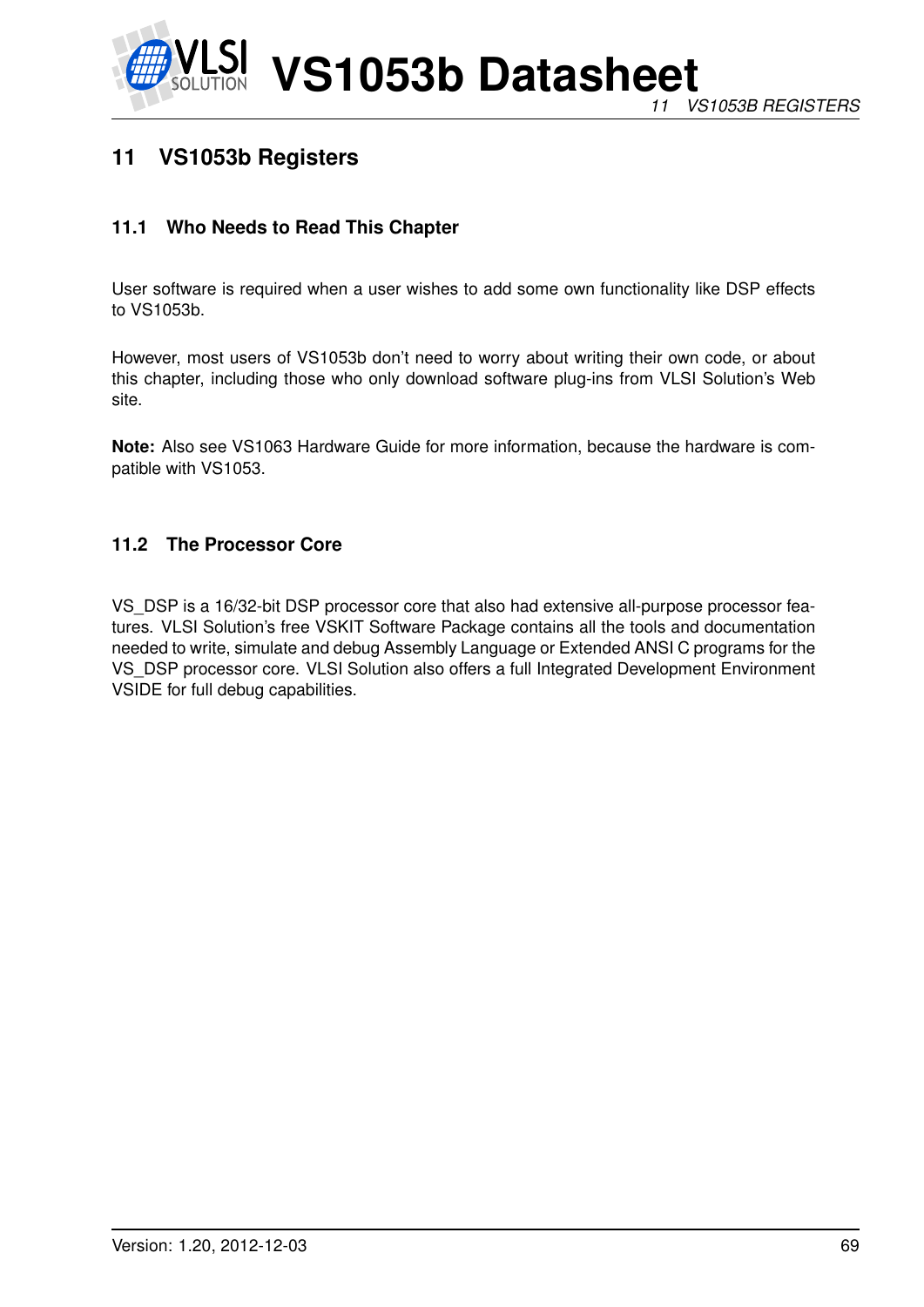

*11 VS1053B REGISTERS*

# **11.3 VS1053b Hardware DAC Audio Paths**



<span id="page-69-0"></span>Figure 18: VS1053b ADC and DAC data paths with some data registers

Figure [18](#page-69-0) presents the VS1053b Hardware DAC audio paths.

The main audio path starts from the DAC register (Chapter [11.8\)](#page-72-0) to the high-fidelity, fully digital DAC SRC (Digital-to-Analog Converter SampleRate Converter), which low-pass filters and interpolates the data to the high samplerate of XTALI/2 (nominally 6.144 MHz). This 18-bit data is then fed to the volume control. It then passes through the sigma-delta modulator to the analog driver and analog Left and Right signals.

The user may resample and record the data with the Resampler SampleRate Converter (Chapter [11.16\)](#page-83-0). Because there is no automatic low-pass filtering, it is the user's responsibility to avoid aliasing distortion.

The user may add a PCM sidestream with the Sidestream Sigma-Delta Modulator input (Chapter [11.17\)](#page-84-0). As is the case with the Resampler SampleRate Converter, hardware doesn't offer low-pass filtering, so sufficient aliasing image rejection is the responsibility of the user.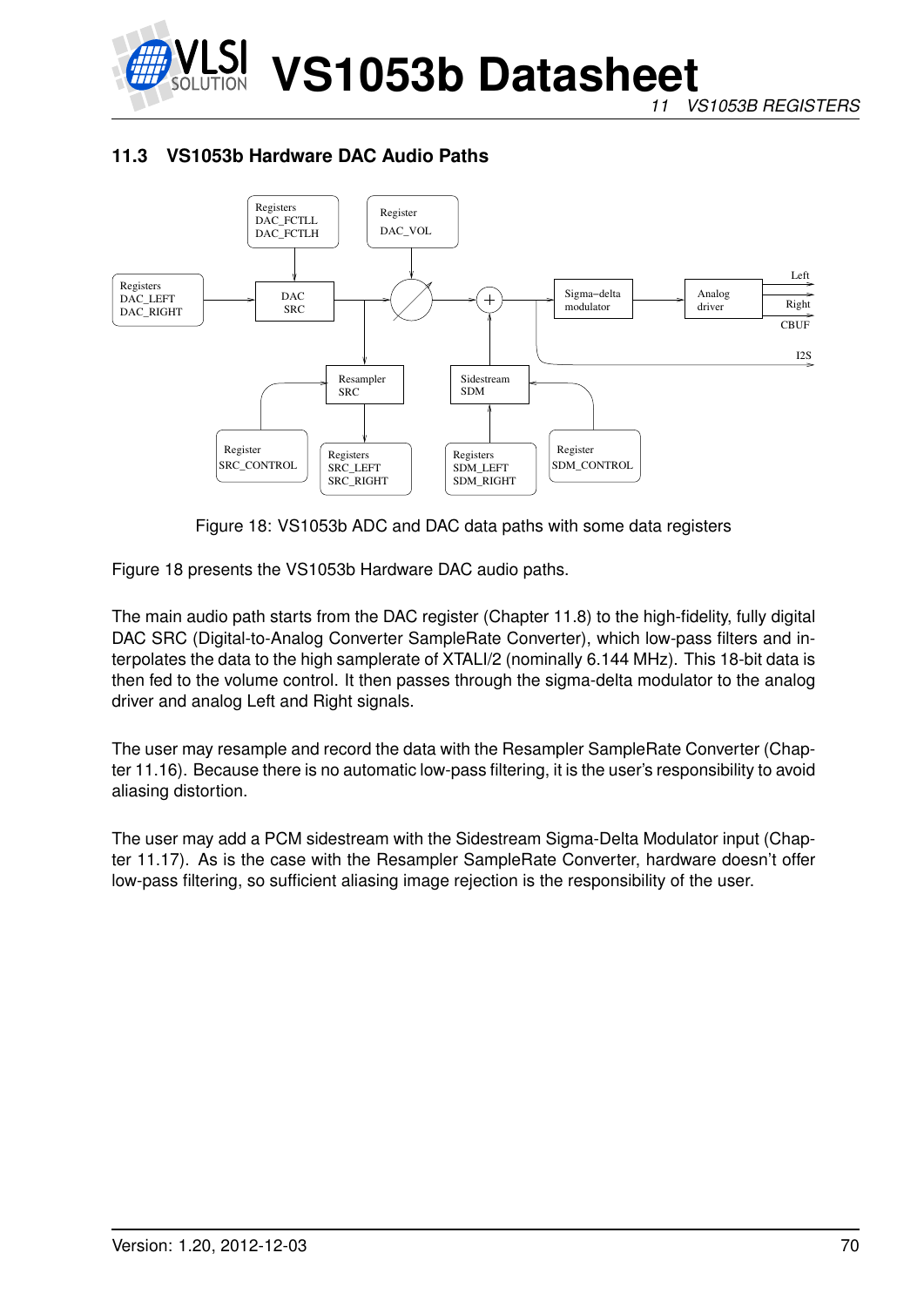

# **11.4 VS1053b Hardware ADC Audio Paths**



Figure 19: VS1053b ADC and DAC data paths with some data registers

Figure [18](#page-69-0) presents the VS1053b Hardware ADC audio paths.

Analog audio may be fed upto two channels: one as a differential signal to MICN/MICP or as a one-sided signal to Line1, and the other as a one-sided signal to Line2.

If microphone input for the left channel has been selected, audio is fed through a microphone amplifier and that signal is selected by a multiplexer.

Audio is then downsampled to one of four allowed samplerates: XTALI/64, XTALI/128, XTALI/256 or XTALI/512. With the nominal 12.288 MHz crystal, these correspond to 192, 96, 48 or 24 kHz samplerates, respectively (Chapter [11.17\)](#page-84-0).

If the "3 MHz" option bit SS\_AD\_CLOCK in register SCI\_STATUS has been set to 1, then samplerates are divided by two, so the nominal samplerates become 96, 48, 24 and 12 kHz.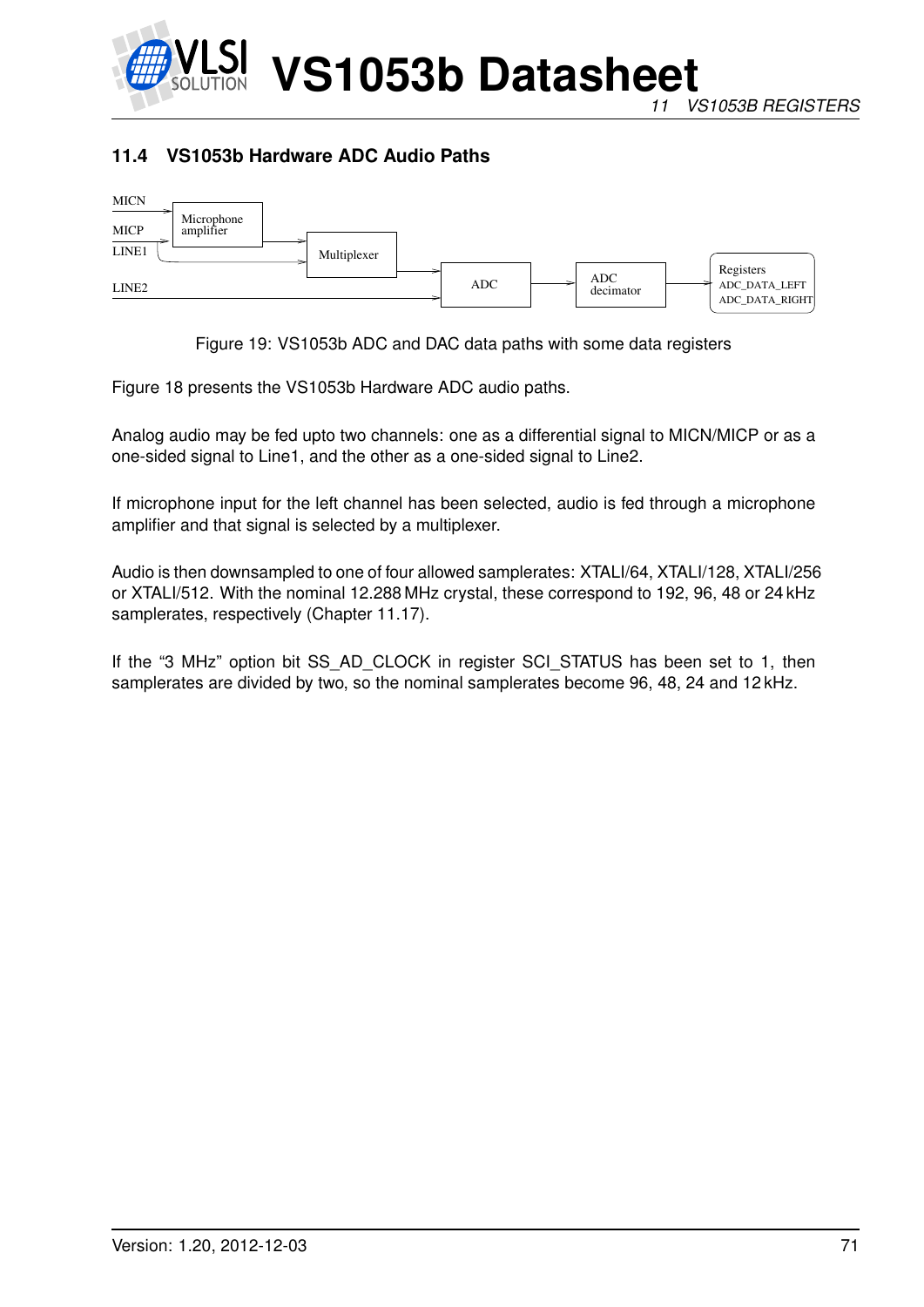

# **11.5 VS1053b Memory Map**

| X-memory       |                    | <b>Y-memory</b>                      |                   | I-memory       |                    |
|----------------|--------------------|--------------------------------------|-------------------|----------------|--------------------|
| <b>Address</b> | <b>Description</b> | <b>Description</b><br><b>Address</b> |                   | <b>Address</b> | <b>Description</b> |
| 0x00000x17ff   | System RAM         | 0x00000x17ff                         | <b>System RAM</b> | 0x00000x004f   | <b>System RAM</b>  |
| 0x18000x187f   | User RAM           | 0x18000x187f                         | User RAM          | 0x00500x0fff   | User RAM           |
| 0x18800x197f   | <b>Stack</b>       | 0x18800x197f                         | <b>Stack</b>      | 0x10000x1fff   |                    |
| 0x19800x3fff   | <b>System RAM</b>  | 0x19800x3fff                         | <b>System RAM</b> | 0x20000xffff   | ROM 56k            |
| 0x40000xbfff   | ROM 32k            | 0x40000xdfff                         | ROM 40k           |                | and banked         |
| 0xc0000xc0ff   | Peripherals        | 0xe0000xffff                         | <b>System RAM</b> | 0xc0000xffff   | <b>ROM4 16k</b>    |
| 0xc1000xffff   | <b>ROM 15.75k</b>  |                                      |                   |                |                    |

### **11.6 SCI Hardware Registers**

SCI registers described in Chapter [9.6](#page-36-0) can be found here between 0xC000..0xC00F. In addition to these registers, there is one in address 0xC010, called SCI\_CHANGE.

| <b>SCI registers, prefix SCI</b> |                                                           |  |             |                         |  |  |
|----------------------------------|-----------------------------------------------------------|--|-------------|-------------------------|--|--|
| Rea                              | <b>Reset Abbrev[bits]</b><br>Type  <br><b>Description</b> |  |             |                         |  |  |
| 0xC010                           |                                                           |  | CHANGE[5:0] | Last SCI access address |  |  |

| <b>SCI CHANGE bits</b>                        |  |                                             |  |  |
|-----------------------------------------------|--|---------------------------------------------|--|--|
| <b>Bits   Description</b><br>Name             |  |                                             |  |  |
| SCI CH WRITE                                  |  | $4 \mid 1$ if last access was a write cycle |  |  |
| SCI CH ADDR<br>3:0 SCI address of last access |  |                                             |  |  |

SCI\_CHANGE contains the last SCI register that has been accessed through the SCI bus, as well as whether the access was a read or write operation.

### **11.7 Serial Data Interface (SDI) Registers**

Whenever two bytes have been written to the SDI bus, an interrupt is generated and the data can be read as a 16-bit big-endian value from the SDI registers. The user can control the DREQ pin as if it was a general-purpose output through its own register bit.

| <b>SDI registers, prefix SER</b> |             |  |                      |                                   |
|----------------------------------|-------------|--|----------------------|-----------------------------------|
| Rea                              | <b>Type</b> |  | Reset   Abbrev[bits] | <b>Description</b>                |
| 0xC011                           |             |  | <b>DATA</b>          | Last received 2 bytes, big-endian |
| 0xC012                           | W           |  | DREQ[0]              | DREQ pin control                  |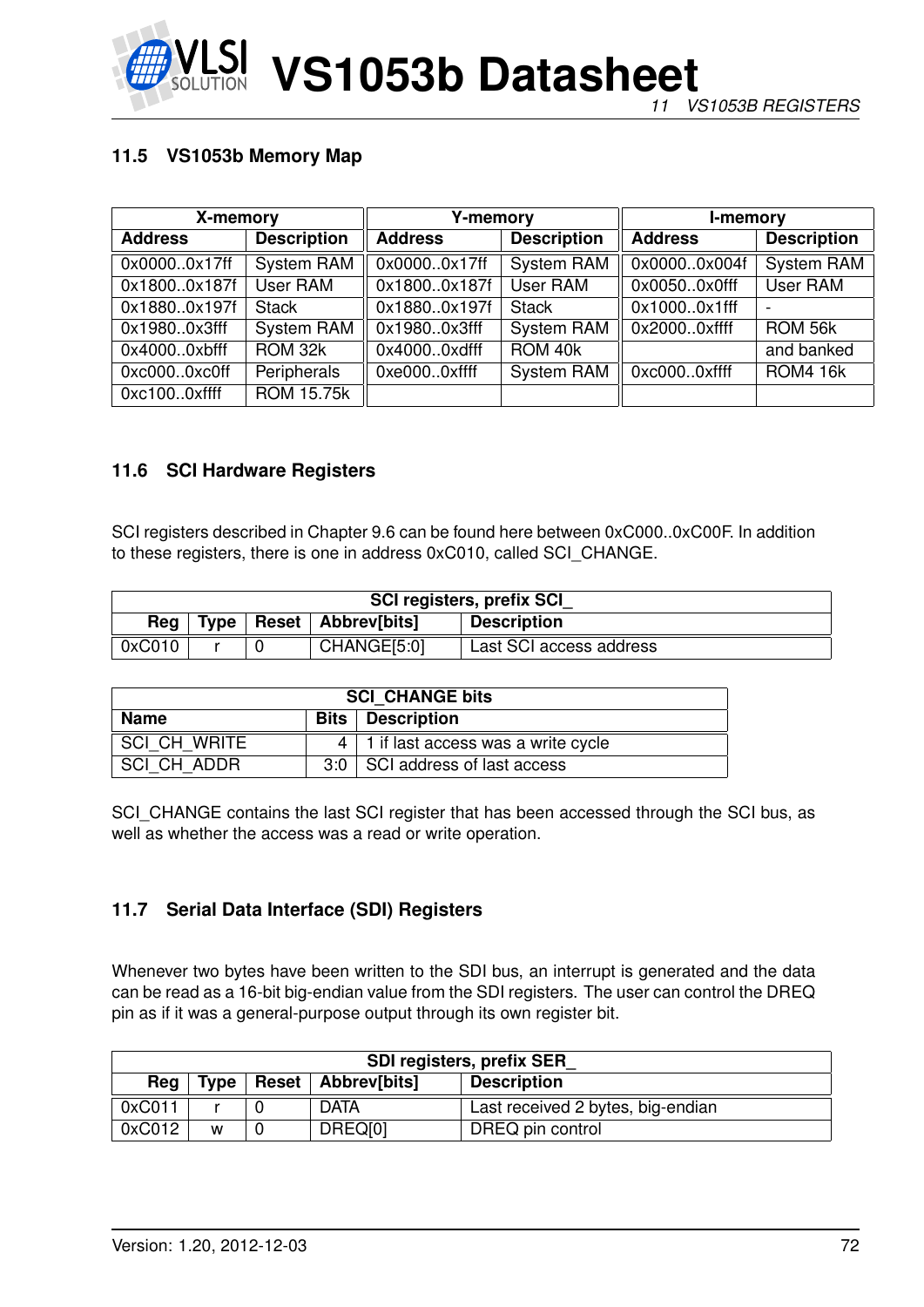

# <span id="page-72-1"></span>**11.8 DAC Registers**

| DAC registers, prefix DAC                                         |    |   |              |                                          |  |  |  |  |
|-------------------------------------------------------------------|----|---|--------------|------------------------------------------|--|--|--|--|
| <b>Description</b><br>Abbrev[bits]<br>Reg<br><b>Reset</b><br>Type |    |   |              |                                          |  |  |  |  |
| 0xC013                                                            | rw |   | <b>FCTLL</b> | DAC frequency control, 16 LSbs           |  |  |  |  |
| 0xC014                                                            | rw |   | <b>FCTLH</b> | DAC frequency control 4MSbs, PLL control |  |  |  |  |
| 0xC015                                                            | rw | 0 | I FFT        | DAC left channel PCM value               |  |  |  |  |
| 0xC016                                                            | rw |   | <b>RIGHT</b> | DAC right channel PCM value              |  |  |  |  |
| 0xC045                                                            | rw |   | <b>VOL</b>   | DAC hardware volume                      |  |  |  |  |

The internal 20-bit register DAC\_FCTL is calculated from DAC\_FCTLH and DAC\_FCTLL registers as follows: DAC\_FCTL =  $(DAC_FCTLH & 15) \times 65536 + DAC_FCTLL$ . Highest supported value for DAC FCTL is 0x80000.

If we define C = DAC\_FCTL and X = XTALI in Hz, then the resulting samplerate  $f_s$  of the associated DAC SampleRate Converter is  $f_s = C \times X \times 2^{-27}$ .

Example: If C = 0x80000 and X = 12.288 MHz then  $f_s = 524288 \times (12.288 \times 10^6) \times 2^{-27} = 48000$  (Hz).

Note: FCTLH bits 13:4 are used for the PLL Controller. See Chapter [11.9](#page-72-0) for details.

| DAC VOL bits                                                  |     |                                                             |  |  |  |  |
|---------------------------------------------------------------|-----|-------------------------------------------------------------|--|--|--|--|
| <b>Bits   Description</b><br><b>Name</b>                      |     |                                                             |  |  |  |  |
| LEFT FINE                                                     |     | 15:12   Left channel gain +0.0 dB. +5.5 dB (0 to 11)        |  |  |  |  |
| LEFT COARSE<br>11:8   Left channel attenuation in -6 dB steps |     |                                                             |  |  |  |  |
| <b>RIGHT FINE</b>                                             |     | 7:4   Right channel volume $+0.0$ dB $+5.5$ dB (0 to<br>11) |  |  |  |  |
| <b>RIGHT COARSE</b>                                           | 3:0 | Right channel attenuation in -6 dB steps                    |  |  |  |  |

Normally DAC\_VOL is handled by the firmware. DAC\_VOL depends on SCI\_VOL and the bass and treble settings in SCI\_BASS (and optionally SS\_SWING bits in SCI\_STATUS).

# <span id="page-72-0"></span>**11.9 PLL Controller**

The Phase-Locked Loop (PLL) controller is used to generate clock frequencies that are higher than the incoming (crystal-based) clock frequency. The PLL output is used by the CPU core and some peripherals.

Configurable features include:

- VCO Enable/Disable
- Select VCO or input clock to be output clock
- Route VCO frequency to output pin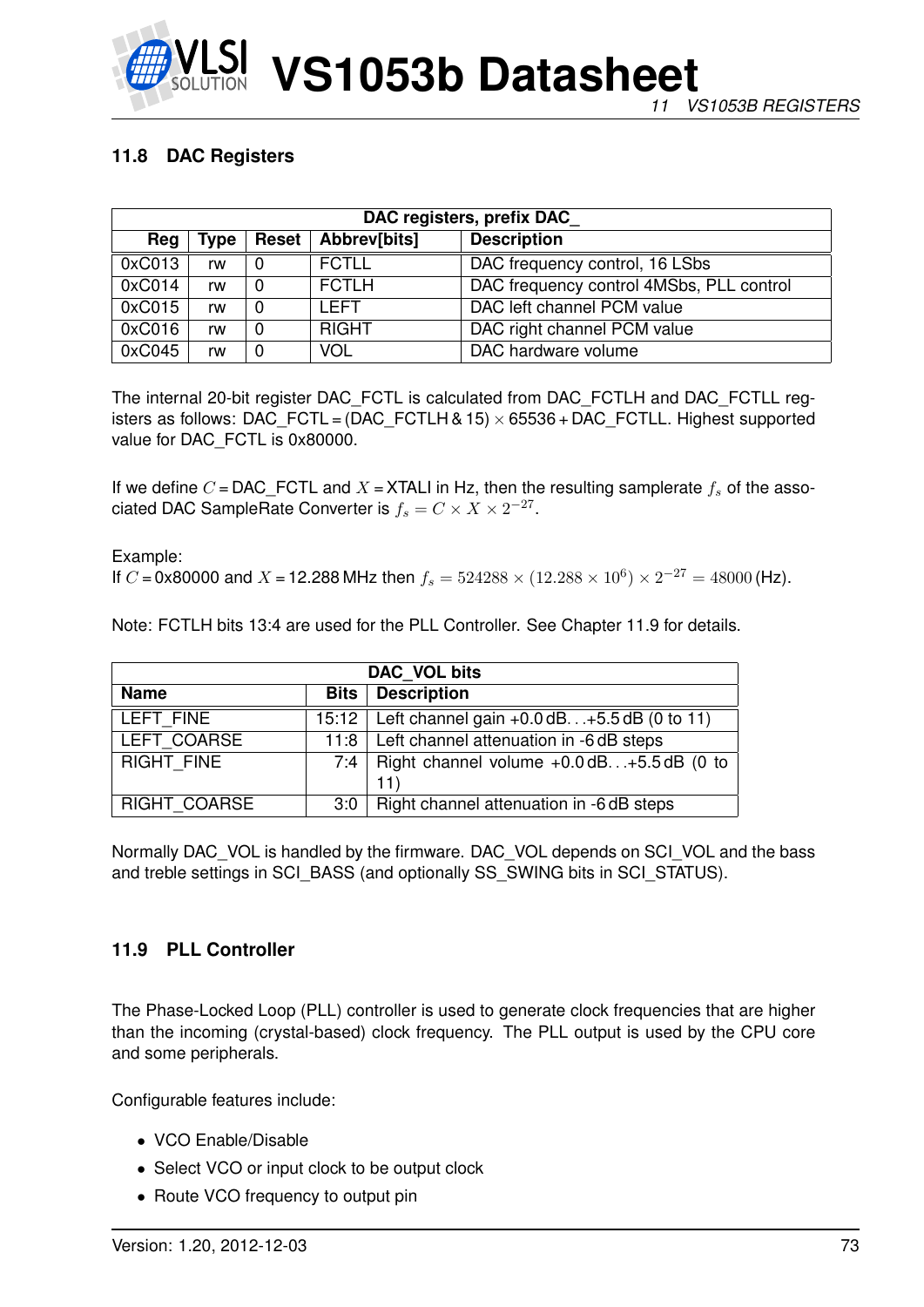

• Select PLL clock multiplier

At the core of the PLL controller is the VCO, a high frequency oscillator, whose oscillation frequency is adjusted to be an integer multiple of some input frequency. As the name "Phase-Locked Loop" suggests, this is done by comparing the phase of the input frequency against the phase of a signal which is derived from the VCO output through frequency division.

If the system is stable, e.g. the comparison phase difference remains virtually zero, the PLL is said to be "in lock". This means that the output frequency of the VCO is stable and reliable.

The PLL is preceded by a division-by-two unit. Thus, with a nominal XTALI = 12.288 MHz, the internal clock frequency CLKI can be adjusted with an accuracy of XTALI/2 = 6.144 MHz.

| <b>FREQCTLH PLL bits, prefix FCH</b> |   |                                                           |  |  |  |  |
|--------------------------------------|---|-----------------------------------------------------------|--|--|--|--|
| <b>Name</b>                          |   | <b>Bits</b> Description                                   |  |  |  |  |
| PLL LOCKED                           |   | $13$ 0=lock failed since last test (read-only)            |  |  |  |  |
| PLL SET LOCK                         |   | 12   1:Sets FCH_PLL_LOCKED to 1 to start lock test        |  |  |  |  |
| PLL VCO OUT ENA                      |   | 11   Route VCO to GPIO pin (VS1000: second cs pin)        |  |  |  |  |
| PLL FORCE PLL                        | 9 | 1:System clock is VCO / 0:System clock is inclk           |  |  |  |  |
| PLL_DIV INCLK                        | 8 | divide inclk by 2 (for $1.5$ , $2.5$ or $3.5 \times$ clk) |  |  |  |  |
| PLL RATE                             |   | 7:4   PLL rate control                                    |  |  |  |  |

PLL control lies in DAC\_FCTL bits 13:4. To see what bits 3:0 do, see Chapter [11.8.](#page-72-1)

The PLL locked status can be checked by generating a high-active pulse (writing first "1" , then "0") to FCH\_PLL\_SET\_LOCK and reading FCH\_PLL\_LOCKED. FCH\_PLL\_LOCKED is set to "1" along with the high level of FCH\_PLL\_SET\_LOCK and to "0" whenever the PLL falls out of lock. So if the "1" remains in FCH\_PLL\_LOCKED, PLL is in sync.

The PLL controller's operation is optimized for frequencies around 12. . . 13 MHz. If you use an 24. . . 26 MHz input clock, set the extra clock divider bit SM\_CLK\_RANGE in register SCI\_MODE to 1 before activating the PLL.

It's recommended to change the PLL rate in small steps and wait for the PLL to stabilize after each change. For diagnostic purposes, the PLL clock output (VCO) can be routed to an I/O pin so it can be scanned with an oscilloscope.

FCH\_PLL\_RATE (bits 7:4) control PLL multiplication rate. PLL multiplier is (FCH\_PLL\_RATE + 1). When FCH\_PLL\_RATE is 0, the VCO is powered down and output clock is forced to be input clock (same as if FCH\_PLL\_FORCE\_PLL = 0).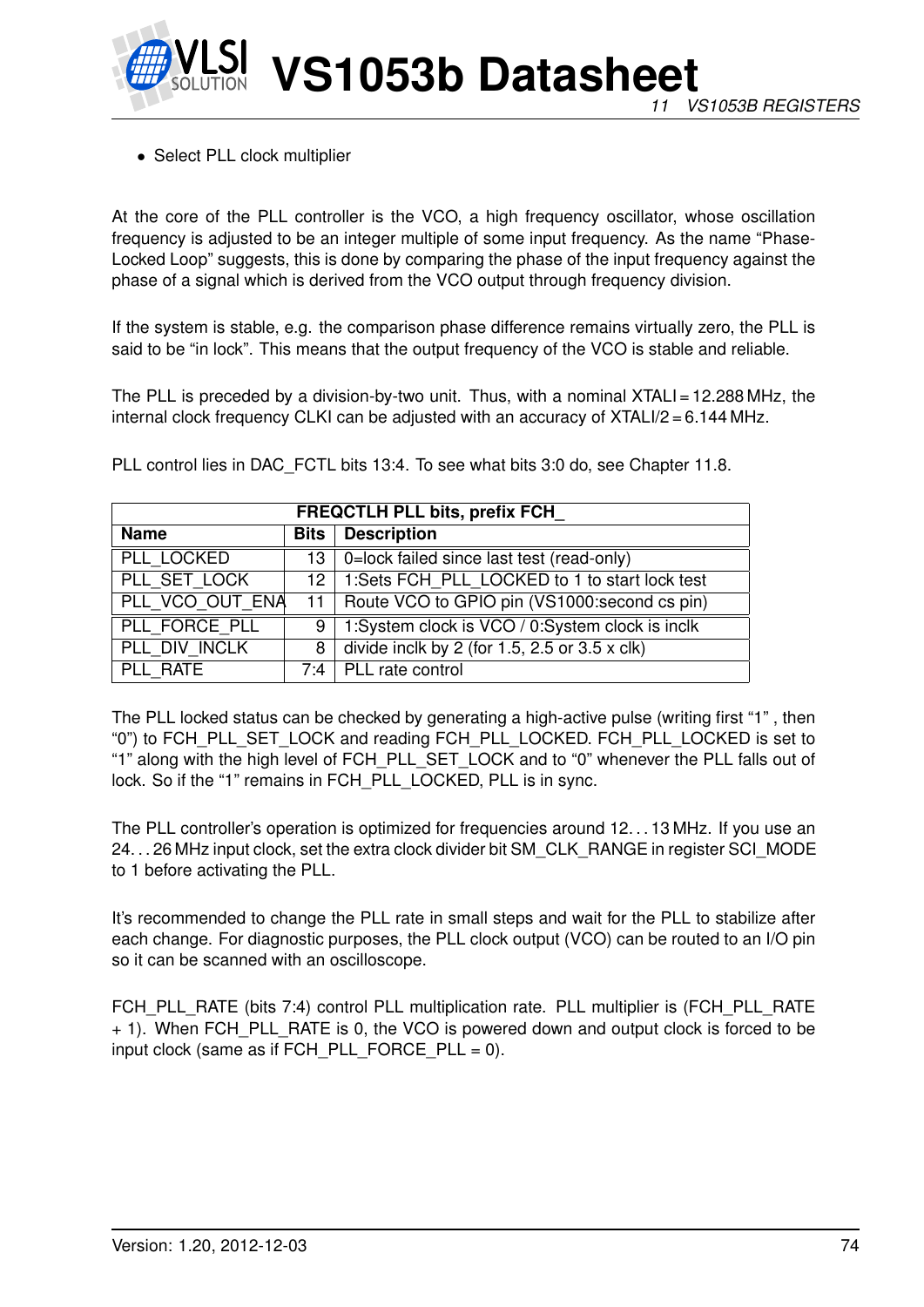

# **11.10 GPIO**

| <b>GPIO registers, prefix GPIO</b>                        |    |  |             |                           |  |  |  |  |
|-----------------------------------------------------------|----|--|-------------|---------------------------|--|--|--|--|
| <b>Description</b><br>Reset   Abbrev[bits]<br>Type<br>Reg |    |  |             |                           |  |  |  |  |
| 0xC017                                                    | rw |  | DDR[7:0]    | Direction                 |  |  |  |  |
| 0xC018                                                    |    |  | IDATA[11:0] | Values read from the pins |  |  |  |  |
| 0xC019                                                    | rw |  | ODATA[7:0]  | Values set to the pins    |  |  |  |  |

GPIO\_DIR is used to set the direction of the GPIO pins. 1 means output. GPIO\_ODATA remembers its values even if a GPIO\_DIR bit is set to input.

GPIO\_IDATA is used to read the pin states. In VS1053 also the SDI and SCI input pins can be read through GPIO\_IDATA: SCLK = GPIO\_IDATA[8], XCS = GPIO\_IDATA[9], SI =  $GPIO$   $DATA[10]$ , and  $XDCS = GPIO$   $DATA[11]$ .

GPIO registers don't generate interrupts.

Note that in VS1053b the VSDSP registers can be read and written through the SCI\_WRAMADDR and SCI\_WRAM registers. You can thus use the GPIO pins quite conveniently.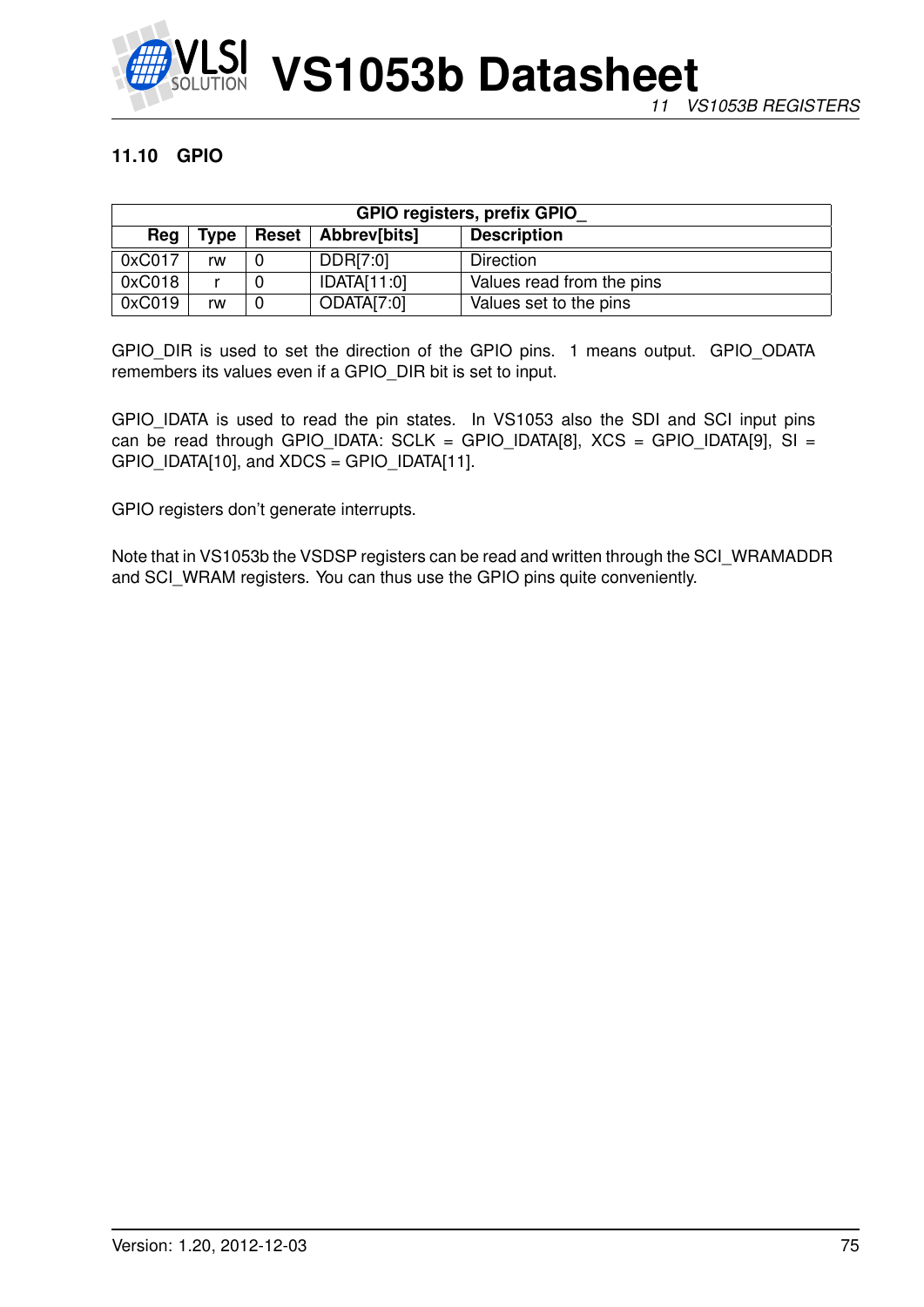

# **11.11 Interrupt Control**

| Interrupt registers, prefix INT |             |              |              |                                          |  |  |  |  |
|---------------------------------|-------------|--------------|--------------|------------------------------------------|--|--|--|--|
| Reg                             | <b>Type</b> | <b>Reset</b> | Abbrev[bits] | <b>Description</b>                       |  |  |  |  |
| 0xC01A                          | rw          |              | ENABLE[9:0]  | Interrupt enable                         |  |  |  |  |
| 0xC01B                          | W           |              | GLOB DISI-1  | Write to add to interrupt counter        |  |  |  |  |
| 0xC01C                          | W           |              | GLOB ENAI-1  | Write to subtract from interrupt counter |  |  |  |  |
| 0xCO1D                          | rw          |              | COUNTER[4:0] | Interrupt counter                        |  |  |  |  |

INT ENABLE controls the interrupts. The control bits are as follows:

| <b>INT ENABLE bits</b> |                |                                        |  |  |  |
|------------------------|----------------|----------------------------------------|--|--|--|
| <b>Name</b>            | Bits           | <b>Description</b>                     |  |  |  |
| INT EN SDM             | 9              | Enable Sigma Delta Modulator interrupt |  |  |  |
| INT EN SRC             | 8              | Enable SampleRate Converter interrupt  |  |  |  |
| INT EN TIM1            | 7              | Enable Timer 1 interrupt               |  |  |  |
| INT EN TIMO            | 6              | Enable Timer 0 interrupt               |  |  |  |
| <b>INT EN RX</b>       | 5              | Enable UART RX interrupt               |  |  |  |
| <b>INT EN TX</b>       | $\overline{4}$ | Enable UART TX interrupt               |  |  |  |
| INT EN ADC             | 3              | Enable AD modulator interrupt          |  |  |  |
| <b>INT EN SDI</b>      | 2              | Enable Data interrupt                  |  |  |  |
| <b>INT EN SCI</b>      | 1              | Enable SCI interrupt                   |  |  |  |
| INT EN DAC             | 0              | Enable DAC interrupt                   |  |  |  |

Note: It may take upto 6 clock cycles before changing INT\_ENABLE has any effect.

Writing any value to INT\_GLOB\_DIS adds one to the interrupt counter INT\_COUNTER and effectively disables all interrupts. It may take upto 6 clock cycles before writing to this register has any effect.

Writing any value to INT\_GLOB\_ENA subtracts one from the interrupt counter INT\_COUNTER, unless it already was 0, in which case nothing happens. If, after the operation INT\_COUNTER becomes zero, interrupts selected with INT\_ENABLE are restored. An interrupt routine should always write to this register as the last thing it does, because interrupts automatically add one to the interrupt counter, but subtracting it back to its initial value is the responsibility of the user. It may take upto 6 clock cycles before writing this register has any effect.

By reading INT COUNTER the user may check if the interrupt counter is correct or not. If the register is not 0, interrupts are disabled.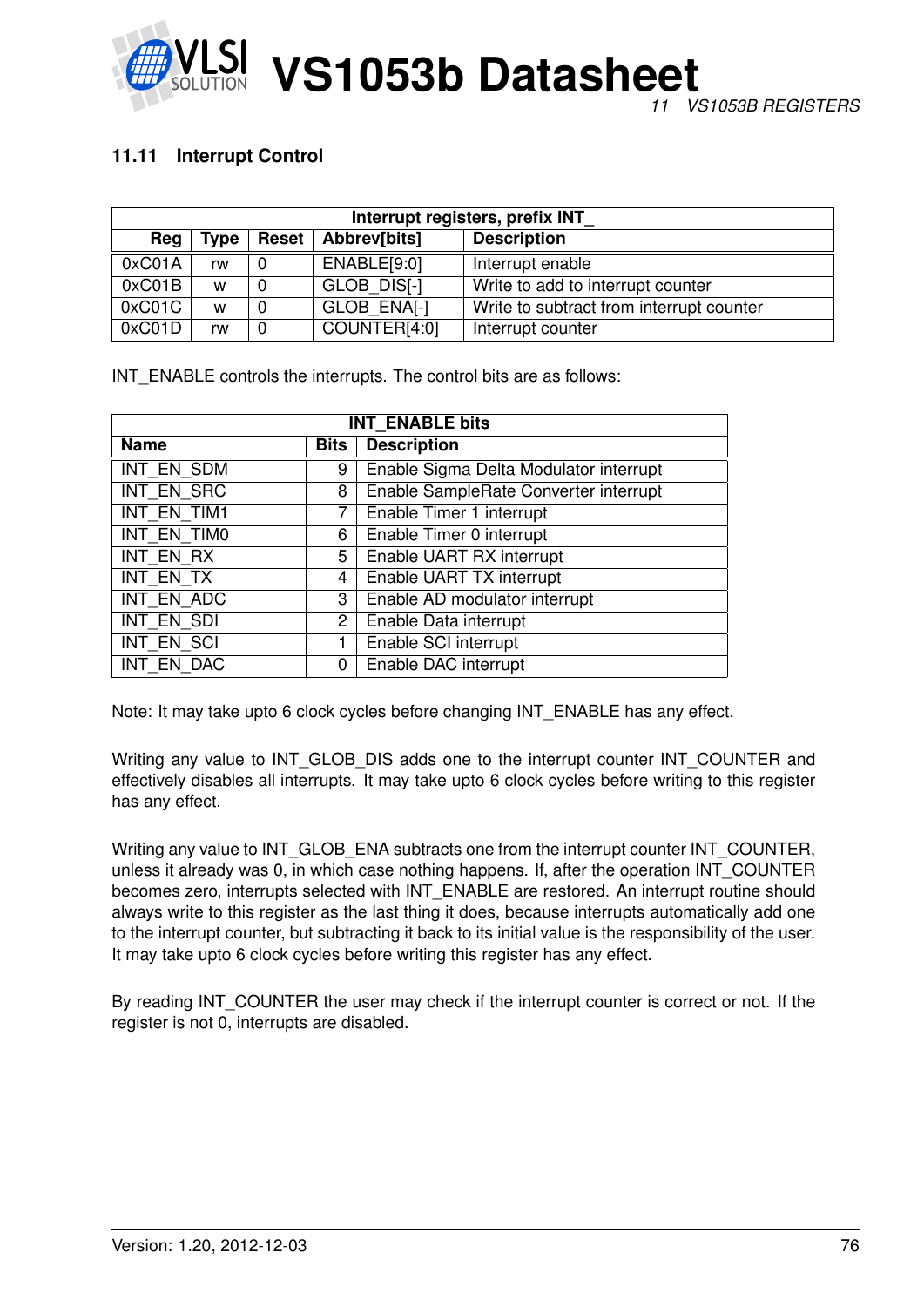

# **11.12 UART**

RS232 UART implements a serial interface using rs232 standard.

| υιαι<br>bit | - |  | n.<br>-- | צינ<br>◡ | D4 | D <sub>5</sub> | D <sub>6</sub> | _ | Stop<br>⊺bit |
|-------------|---|--|----------|----------|----|----------------|----------------|---|--------------|
|-------------|---|--|----------|----------|----|----------------|----------------|---|--------------|

Figure 20: RS232 serial interface protocol

When the line is idling, it stays in logic high state. When a byte is transmitted, the transmission begins with a start bit (logic zero) and continues with data bits (LSB first) and ends up with a stop bit (logic high). 10 bits are sent for each 8-bit byte frame.

## **11.12.1 UART Registers**

| <b>UART registers, prefix UART</b>                          |     |   |             |                |  |  |  |  |
|-------------------------------------------------------------|-----|---|-------------|----------------|--|--|--|--|
| <b>Abbrev</b><br><b>Description</b><br>Reset<br>Type<br>Reg |     |   |             |                |  |  |  |  |
| 0xC028                                                      |     |   | STATUS[4:0] | <b>Status</b>  |  |  |  |  |
| 0xC029                                                      | r/w | 0 | DATA[7:0]   | Data           |  |  |  |  |
| 0xC02A                                                      | r/w | 0 | DATAH[15:8] | Data High      |  |  |  |  |
| 0xC02B                                                      | r/w |   | DIV         | <b>Divider</b> |  |  |  |  |

## **11.12.2 Status UART\_STATUS**

A read from the status register returns the transmitter and receiver states.

| <b>UART STATUS Bits</b>  |  |                                    |  |  |  |  |
|--------------------------|--|------------------------------------|--|--|--|--|
| <b>Name</b>              |  | <b>Bits</b> Description            |  |  |  |  |
| UART ST FRAMEERR         |  | 4   Framing error (stop bit was 0) |  |  |  |  |
| UART ST RXORUN           |  | 3   Receiver overrun               |  |  |  |  |
| UART ST RXFULL           |  | $2$ Receiver data register full    |  |  |  |  |
| UART ST_TXFULL           |  | 1   Transmitter data register full |  |  |  |  |
| <b>UART ST TXRUNNING</b> |  | 0 Transmitter running              |  |  |  |  |

UART\_ST\_FRAMEERR is set if the stop bit of the received byte was 0.

UART\_ST\_RXORUN is set if a received byte overwrites unread data when it is transferred from the receiver shift register to the data register, otherwise it is cleared.

UART\_ST\_RXFULL is set if there is unread data in the data register.

UART\_ST\_TXFULL is set if a write to the data register is not allowed (data register full).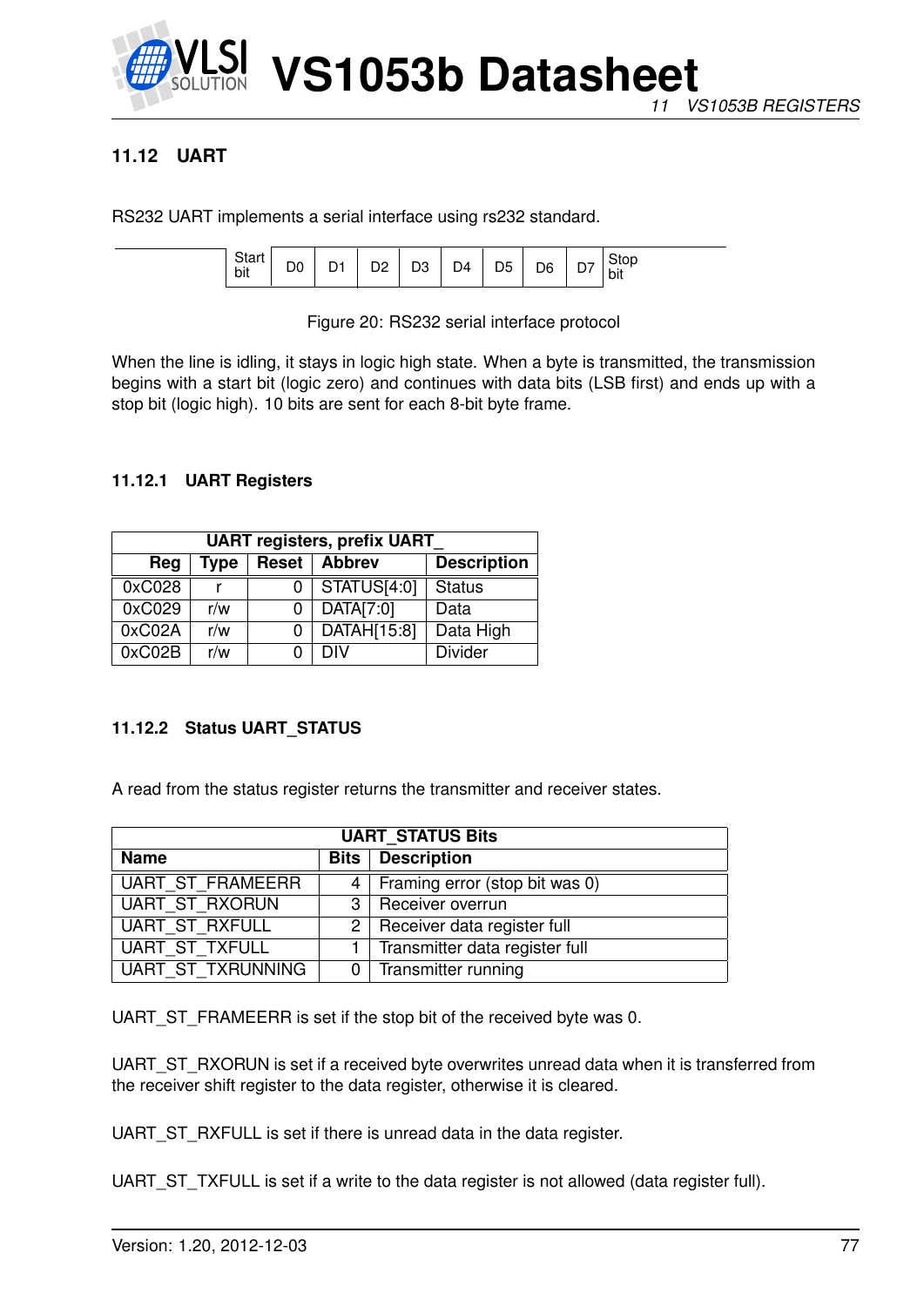

UART\_ST\_TXRUNNING is set if the transmitter shift register is in operation.

# **11.12.3 Data UART\_DATA**

A read from UART\_DATA returns the received byte in bits 7:0, bits 15:8 are returned as '0'. If there is no more data to be read, the receiver data register full indicator will be cleared.

A receive interrupt will be generated when a byte is moved from the receiver shift register to the receiver data register.

A write to UART\_DATA sets a byte for transmission. The data is taken from bits 7:0, other bits in the written value are ignored. If the transmitter is idle, the byte is immediately moved to the transmitter shift register, a transmit interrupt request is generated, and transmission is started. If the transmitter is busy, the UART\_ST\_TXFULL will be set and the byte remains in the transmitter data register until the previous byte has been sent and transmission can proceed.

### **11.12.4 Data High UART\_DATAH**

The same as UART\_DATA, except that bits 15:8 are used.

#### **11.12.5 Divider UART\_DIV**

| <b>UART DIV Bits</b>                     |  |                           |  |  |  |
|------------------------------------------|--|---------------------------|--|--|--|
| <b>Name</b><br><b>Bits</b>   Description |  |                           |  |  |  |
| UART DIV D1                              |  | 15:8   Divider 1 $(0255)$ |  |  |  |
| UART DIV D2                              |  | 7:0   Divider 2 (6255)    |  |  |  |

The divider is set to 0x0000 in reset. The ROM boot code must initialize it correctly depending on the master clock frequency to get the correct bit speed. The second divider  $(D_2)$  must be from 6 to 255.

The communication speed  $f = \frac{fm}{(D_1+1)^3}$  $\frac{J^m}{(D_1+1)\times(D_2)}$  , where  $f_m$  is the master clock frequency, and  $f$  is the TX/RX speed in bps.

Divider values for common communication speeds at 26 MHz master clock: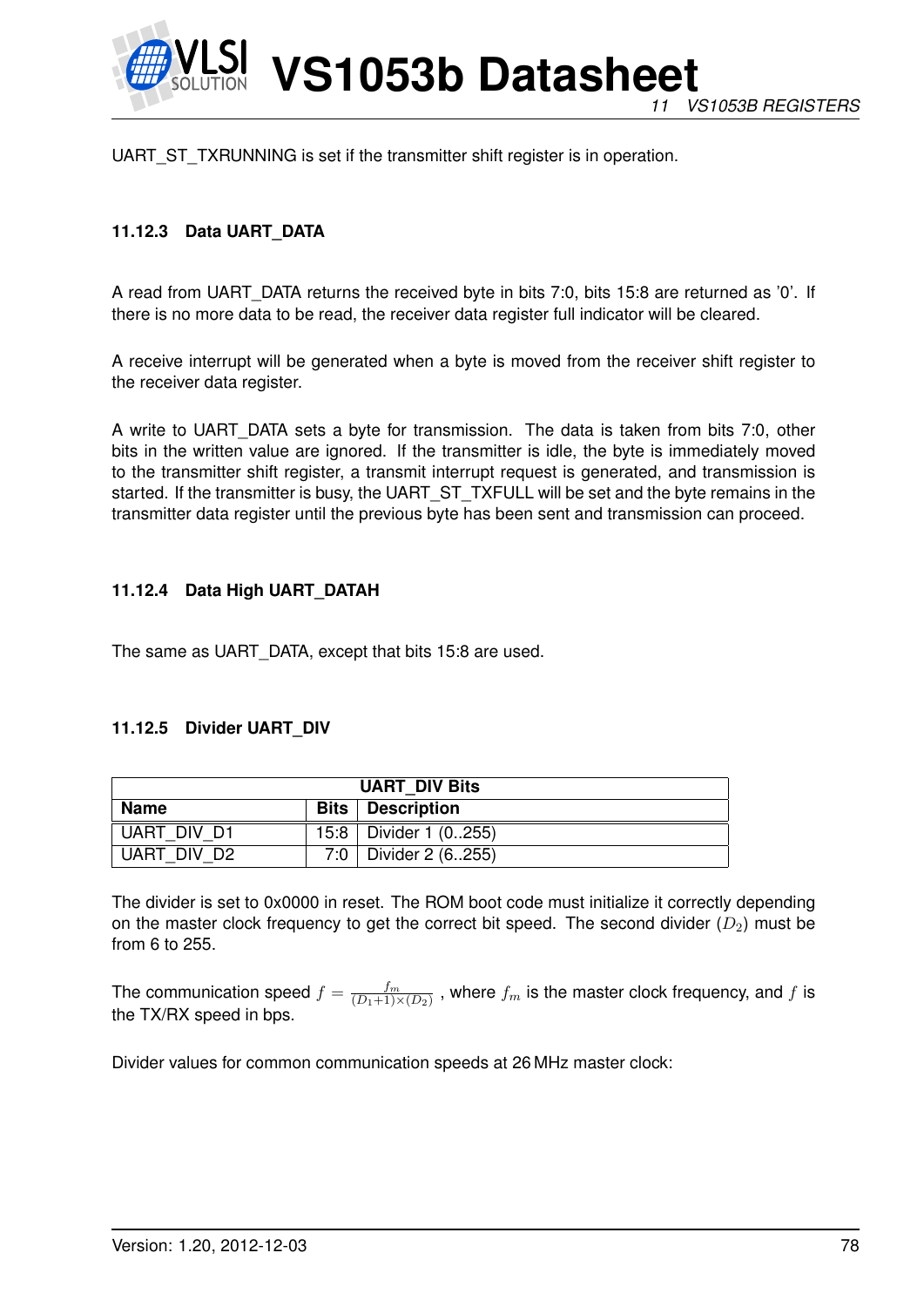

| <b>Example UART Speeds,</b> $f_m = 49.152 MHz$ |                    |                |  |  |  |  |
|------------------------------------------------|--------------------|----------------|--|--|--|--|
| Comm. Speed [bps]                              | <b>UART DIV D1</b> | UART DIV D2    |  |  |  |  |
| 4800                                           | 255                | 40             |  |  |  |  |
| 9600                                           | 255                | 20             |  |  |  |  |
| 14400                                          | 233                | 15             |  |  |  |  |
| 19200                                          | 255                | 10             |  |  |  |  |
| 28800                                          | 243                | $\overline{7}$ |  |  |  |  |
| 38400                                          | 159                | 8              |  |  |  |  |
| 57600                                          | 121                | $\overline{7}$ |  |  |  |  |
| 115200                                         | 60                 |                |  |  |  |  |

### **11.12.6 UART Interrupts and Operation**

Transmitter operates as follows: After an 8-bit word is written to the transmit data register it will be transmitted instantly if the transmitter is not busy transmitting the previous byte. When the transmission begins a TX\_INTR interrupt will be sent. Status bit [1] informs the transmitter data register empty (or full state) and bit [0] informs the transmitter (shift register) empty state. A new word must not be written to transmitter data register if it is not empty (bit  $[1] = '0'$ ). The transmitter data register will be empty as soon as it is shifted to transmitter and the transmission is begun. It is safe to write a new word to transmitter data register every time a transmit interrupt is generated.

Receiver operates as follows: It samples the RX signal line and if it detects a high to low transition, a start bit is found. After this it samples each 8 bit at the middle of the bit time (using a constant timer), and fills the receiver (shift register) LSB first. Finally the data in the receiver is moved to the reveive data register, the stop bit state is checked (logic high = ok, logic low = framing error) for status bit<sup>[4]</sup>, the RX INTR interrupt is sent, status bit<sup>[2]</sup> (receive data register full) is set, and status bit[2] old state is copied to bit[3] (receive data overrun). After that the receiver returns to idle state to wait for a new start bit. Status bit[2] is zeroed when the receiver data register is read.

RS232 communication speed is set using two clock dividers. The base clock is the processor master clock. Bits 15-8 in these registers are for first divider and bits 7-0 for second divider. RX sample frequency is the clock frequency that is input for the second divider.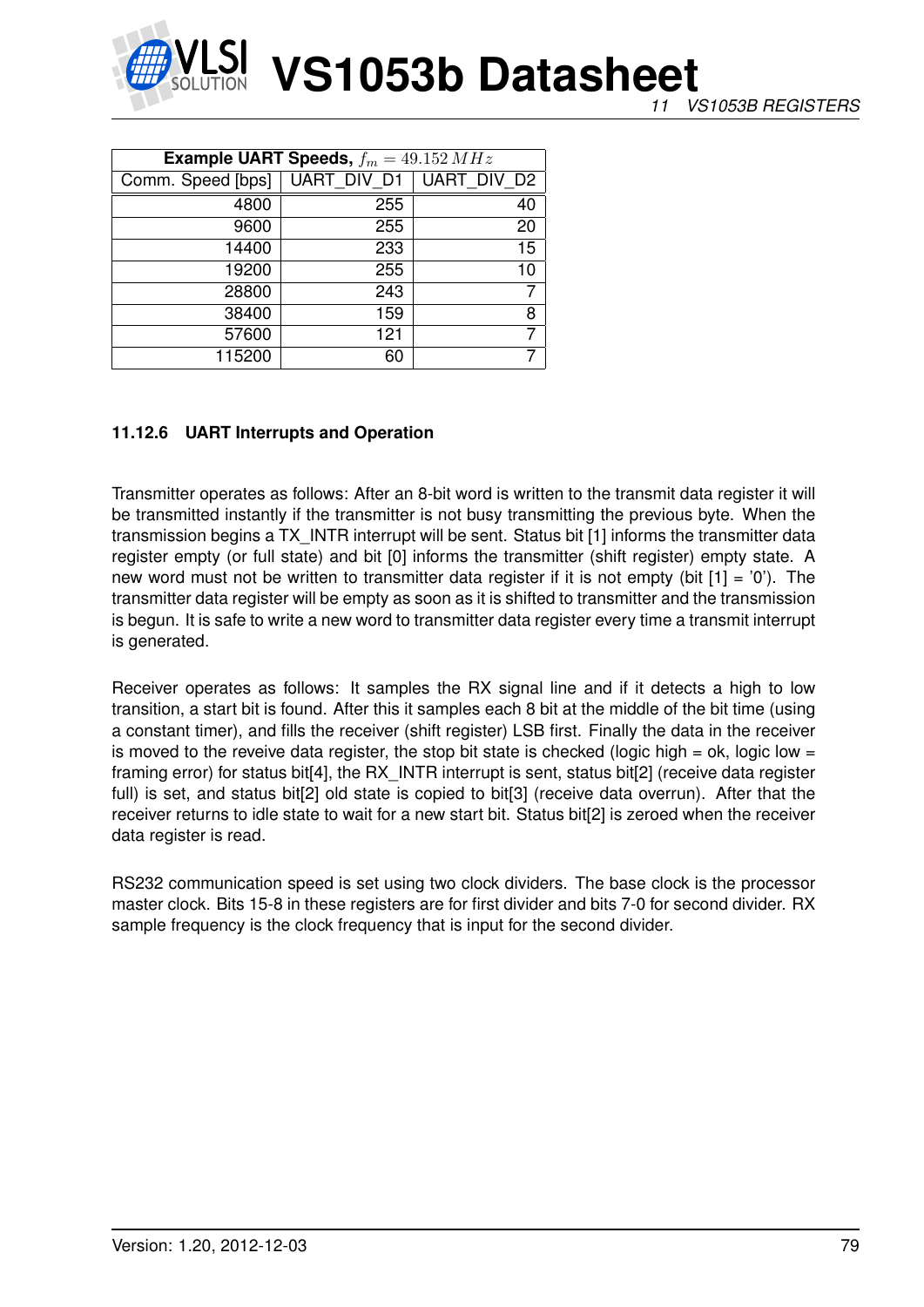

# **11.13 Timers**

There are two 32-bit timers that can be initialized and enabled independently of each other. If enabled, a timer initializes to its start value, written by a processor, and starts decrementing every clock cycle. When the value goes past zero, an interrupt is sent, and the timer initializes to the value in its start value register, and continues downcounting. A timer stays in that loop as long as it is enabled.

A timer has a 32-bit timer register for down counting and a 32-bit TIMER1\_LH register for holding the timer start value written by the processor. Timers have also a 2-bit TIMER\_ENA register. Each timer is enabled (1) or disabled (0) by a corresponding bit of the enable register.

#### **11.13.1 Timer Registers**

| Timer registers, prefix TIMER |      |       |                  |                          |  |  |  |  |
|-------------------------------|------|-------|------------------|--------------------------|--|--|--|--|
| Reg                           | Type | Reset | <b>Abbrev</b>    | <b>Description</b>       |  |  |  |  |
| 0xC030                        | r/w  | 0     | CONFIG[7:0]      | Timer configuration      |  |  |  |  |
| 0xC031                        | r/w  | 0     | ENABLE[1:0]      | Timer enable             |  |  |  |  |
| 0xC034                        | r/w  | 0     | T0L              | Timer0 startvalue - LSBs |  |  |  |  |
| 0xC035                        | r/w  | 0     | тон              | Timer0 startvalue - MSBs |  |  |  |  |
| 0xC036                        | r/w  | 0     | <b>TOCNTL</b>    | Timer0 counter - LSBs    |  |  |  |  |
| 0xC037                        | r/w  | 0     | <b>TOCNTH</b>    | Timer0 counter - MSBs    |  |  |  |  |
| 0xC038                        | r/w  | 0     | T11.             | Timer1 startvalue - LSBs |  |  |  |  |
| 0xC039                        | r/w  | 0     | T <sub>1</sub> H | Timer1 startvalue - MSBs |  |  |  |  |
| 0xC03A                        | r/w  | 0     | <b>T1CNTL</b>    | Timer1 counter - LSBs    |  |  |  |  |
| 0xC03B                        | r/w  | 0     | <b>T1CNTH</b>    | Timer1 counter - MSBs    |  |  |  |  |

#### <span id="page-79-0"></span>**11.13.2 Configuration TIMER\_CONFIG**

| <b>TIMER CONFIG Bits</b> |                           |                      |  |
|--------------------------|---------------------------|----------------------|--|
| Name                     | <b>Bits</b>   Description |                      |  |
| TIMER CF CLKDIV          | ר ∩י 7                    | Master clock divider |  |

TIMER\_CF\_CLKDIV is the master clock divider for all timer clocks. The generated internal clock frequency  $f_i = \frac{f_m}{c+1}$ , where  $f_m$  is the master clock frequency and  $c$  is TIMER\_CF\_CLKDIV. Example: With a 12 MHz master clock, TIMER\_CF\_DIV=3 divides the master clock by 4, and the output/sampling clock would thus be  $f_i = \frac{12MHz}{3+1} = 3MHz$ .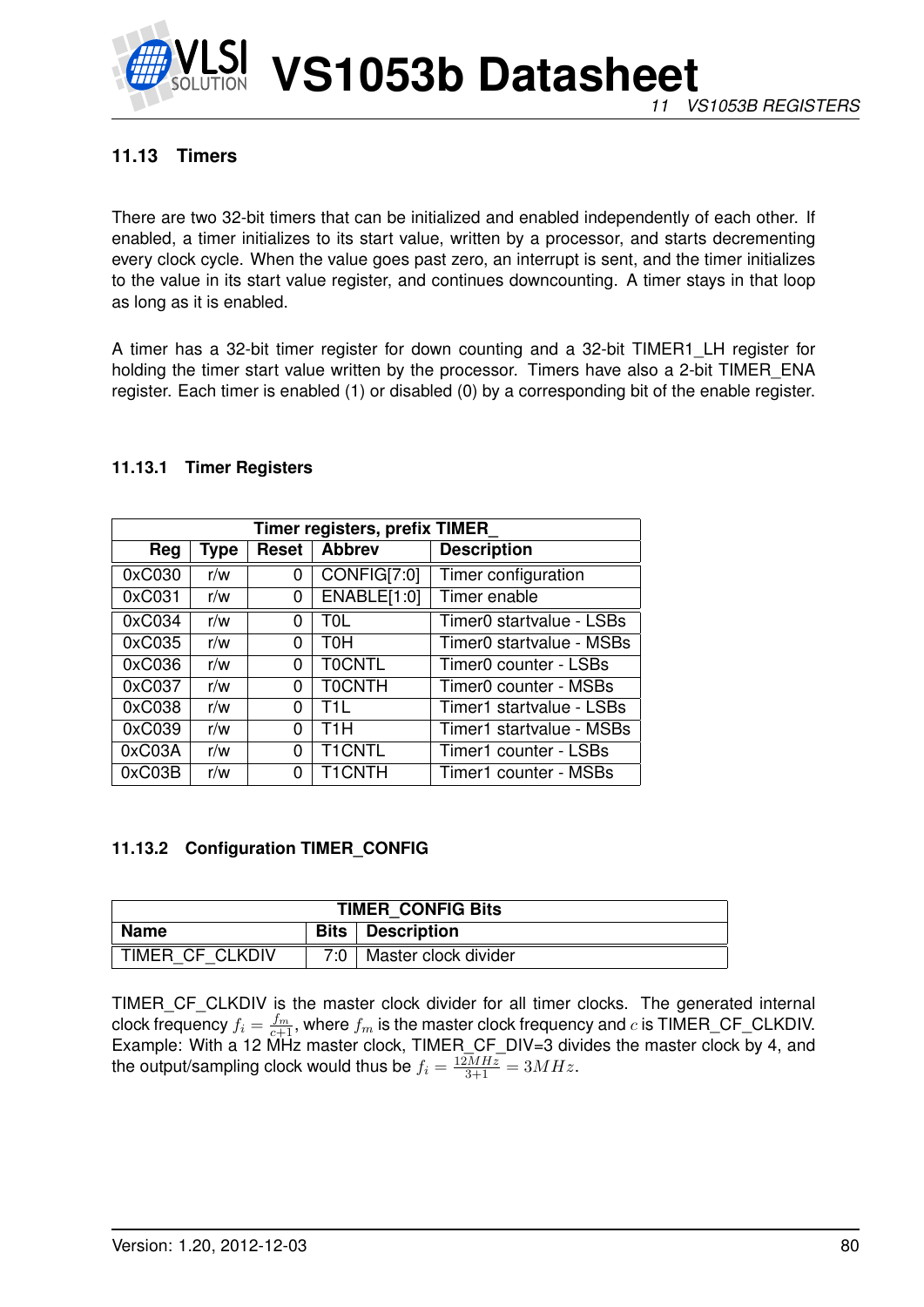# **11.13.3 Configuration TIMER\_ENABLE**

| <b>TIMER ENABLE Bits</b>                         |  |                |  |
|--------------------------------------------------|--|----------------|--|
| <b>Name</b><br><b>Bits</b><br><b>Description</b> |  |                |  |
| TIMER EN T1                                      |  | Enable timer 1 |  |
| TIMER EN TO                                      |  | Enable timer 0 |  |

# **11.13.4 Timer X Startvalue TIMER\_Tx[L/H]**

The 32-bit start value TIMER\_Tx[L/H] sets the initial counter value when the timer is reset. The timer interrupt frequency  $f_t = \frac{f_i}{c+1}$  where  $f_i$  is the master clock obtained with the clock divider (see Chapter [11.13.2](#page-79-0) and  $c$  is  $\text{TIMER}_\text{I}$ X[L/H].

Example: With a 12 MHz master clock and with TIMER\_CF\_CLKDIV=3, the master clock  $f_i =$  $3MHz$ . If TIMER\_TH=0, TIMER\_TL=99, then the timer interrupt frequency  $f_t = \frac{3MHz}{99+1}$  =  $30kHz.$ 

# **11.13.5 Timer X Counter TIMER\_TxCNT[L/H]**

TIMER\_TxCNT[L/H] contains the current counter values. By reading this register pair, the user may get knowledge of how long it will take before the next timer interrupt. Also, by writing to this register, a one-shot different length timer interrupt delay may be realized.

## **11.13.6 Timer Interrupts**

Each timer has its own interrupt, which is asserted when the timer counter underflows.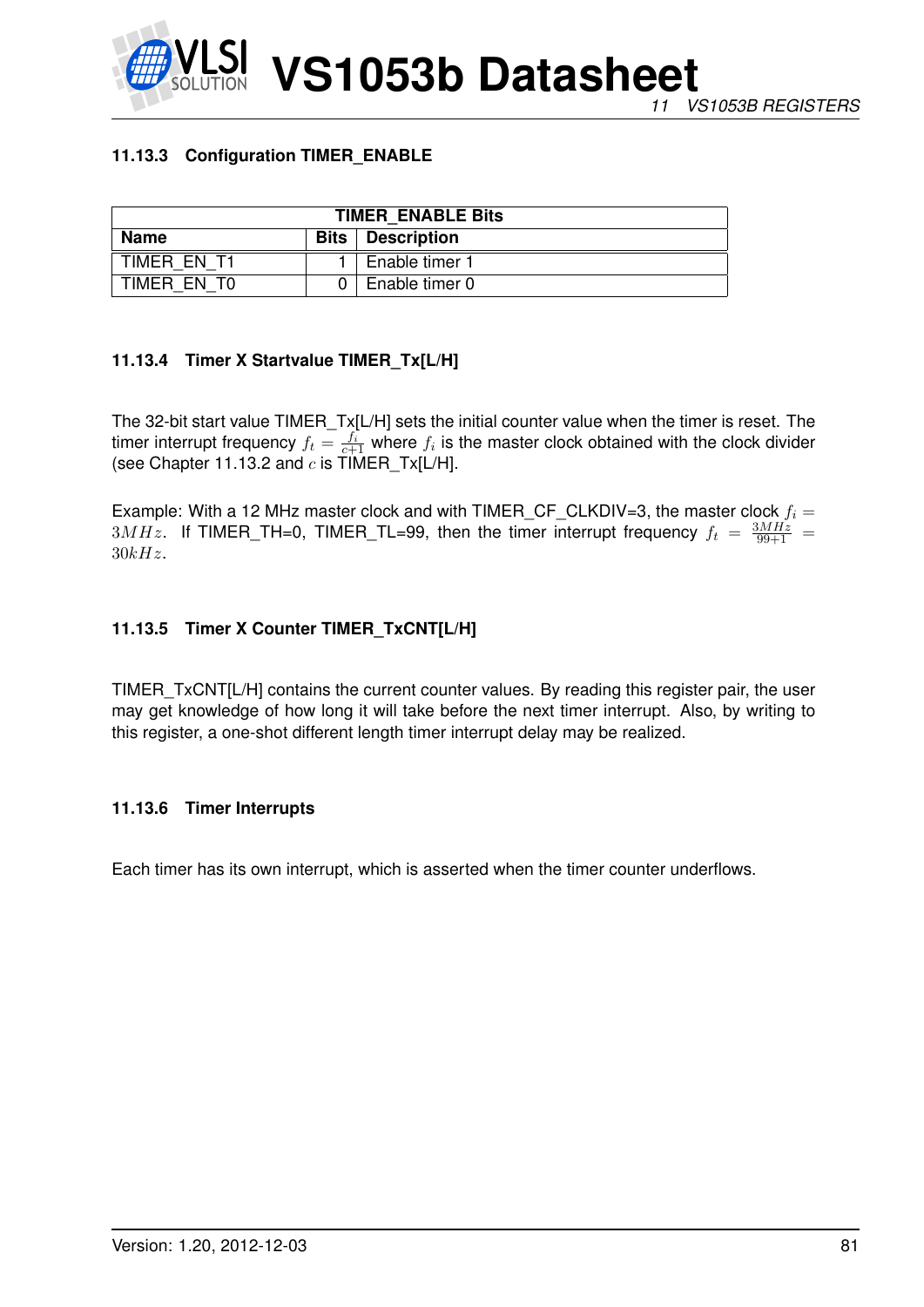

# **11.14 I2S DAC Interface**

The I2S Interface makes it possible to attach an external DAC to the system.

**Note:** The samplerate of the audio file and the I2S rate are independent. All audio will be automatically converted to 6.144 MHz for VS1053 DAC and to the configured I2S rate using a high-quality sample-rate converter.

**Note:** In VS1053b the I2S pins share different GPIO pins than in VS1033 to be able to use SPI boot and I2S in the same application.

| I2S registers, prefix I2S |                                            |  |  |                                       |  |
|---------------------------|--------------------------------------------|--|--|---------------------------------------|--|
|                           | Reg   Type   Reset   Abbrev<br>Description |  |  |                                       |  |
| 0xC040                    | r/w                                        |  |  | $0$   CONFIG[3:0]   I2S configuration |  |

| <b>I2S CONFIG Bits</b>                   |  |                                                      |  |  |
|------------------------------------------|--|------------------------------------------------------|--|--|
| <b>Bits</b>   Description<br><b>Name</b> |  |                                                      |  |  |
| <b>I2S CF MCLK ENA</b>                   |  | 3   Enables the MCLK output (12.288 MHz)             |  |  |
| I2S CF ENA                               |  | 2   Enables I2S, otherwise pins are GPIO             |  |  |
| <b>I2S CF SRATE</b>                      |  | 1:0   I2S rate, "10" = 192, "01" = 96, "00" = 48 kHz |  |  |

I2S CF ENA enables the I2S interface. After reset I2S is disabled and the pins are used for GPIO inputs.

I2S CF MCLK ENA enables the MCLK output. The frequency is either directly the input clock (nominal 12.288 MHz), or half the input clock when mode register bit SM\_CLK\_RANGE is set to 1 (24-26 MHz input clock).

I2S\_CF\_SRATE controls the output samplerate. When set to 48 kHz, SCLK is MCLK divided by 8, when 96 kHz SCLK is MCLK divided by 4, and when 192 kHz SCLK is MCLK divided by 2. I2S CF SRATE can only be changed when I2S CF ENA is 0.



Figure 21: I2S interface, 192 kHz.

To enable I2S first write 0xc017 to SCI\_WRAMADDR and 0xf0 to SCI\_WRAM, then write 0xc040 to SCI\_WRAMADDR and 0x0c to SCI\_WRAM.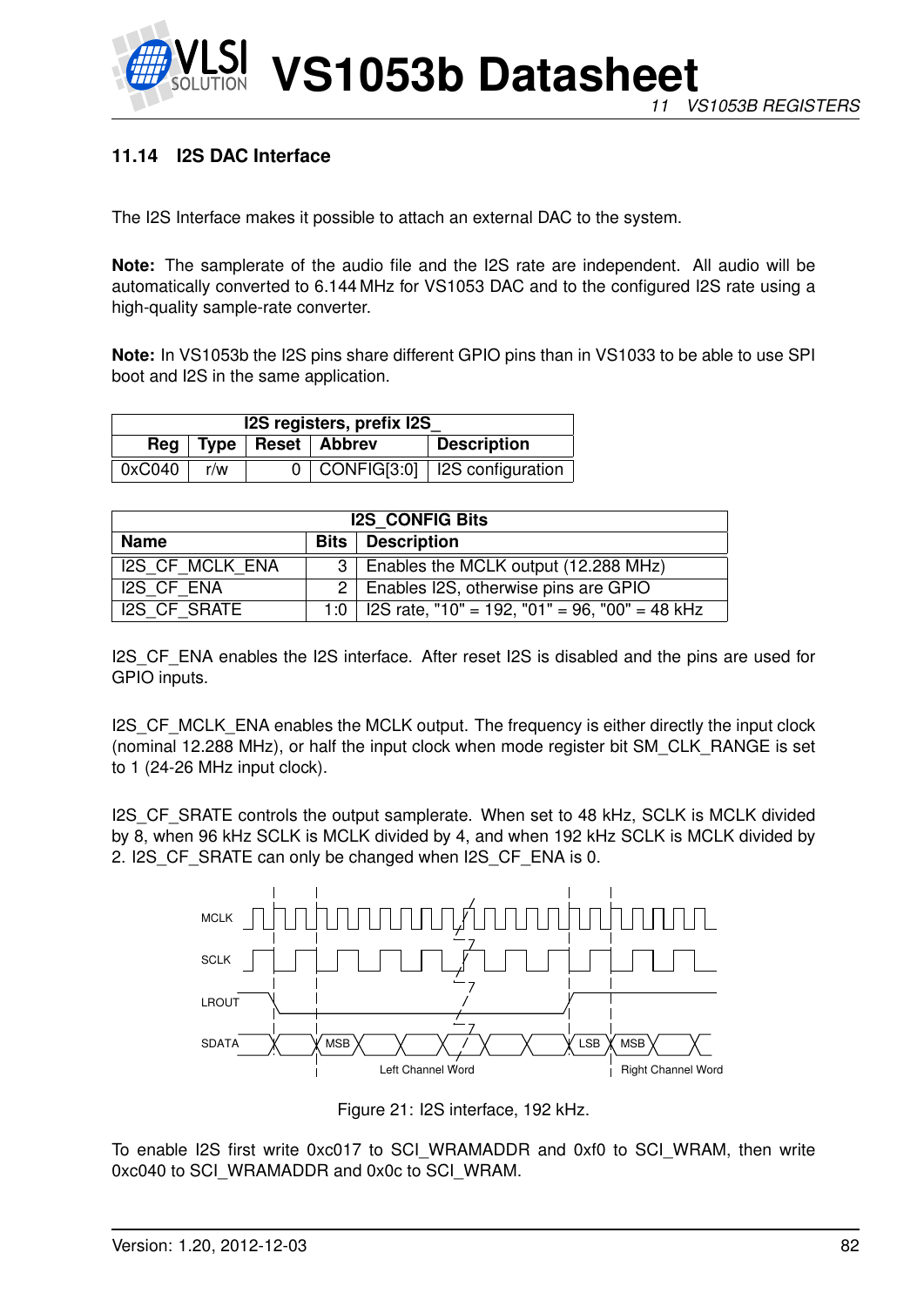# <span id="page-82-0"></span>**11.15 Analog-to-Digital Converter (ADC)**

ADC modulator registers control Analog-to-Digital conversions of VS1053b.

| ADC Decimator registers, prefix ADC |             |  |                      |                        |  |  |
|-------------------------------------|-------------|--|----------------------|------------------------|--|--|
| Rea                                 | <b>Type</b> |  | Reset   Abbrev[bits] | <b>Description</b>     |  |  |
| 0xC042                              | rw          |  | CONTROL[4:0]         | ADC control            |  |  |
| 0xC043                              |             |  | DATA LEFT            | ADC left channel data  |  |  |
| 0xC044                              |             |  | DATA RIGHT           | ADC right channel data |  |  |

ADC\_CONTROL controls the ADC and its associated decimator unit.

| <b>ADC CONTROL Bits</b>    |     |                                                 |  |
|----------------------------|-----|-------------------------------------------------|--|
| <b>Name</b><br><b>Bits</b> |     | <b>Description</b>                              |  |
| ADC MODU2 PD               | 4   | Right channel powerdown                         |  |
| ADC MODU1 PD               | 3   | Left channel powerdown                          |  |
| ADC DECIM FACTOR           | 2:1 | <b>ADC</b> Decimator factor:                    |  |
|                            |     | $-3$ = downsample to XTALI/512 (nominal 24 kHz) |  |
|                            |     | - 2 = downsample to XTALI/256 (nominal 48 kHz)  |  |
|                            |     | $-1$ = downsample to XTALI/128 (nominal 96 kHz) |  |
|                            |     | $-0$ = downsample to XTALI/64 (nominal 192 kHz) |  |
| ADC ENABLE                 | 0   | Set to activate ADC converter and decimator     |  |

Note: Setting bit SS\_AD\_CLOCK in register SCI\_STATUS will halve the operation speed of the A/D unit, and thus halve the resulting samplerate.

Each time a new (stereo) sample has been generated, an ADC interrupt is generated.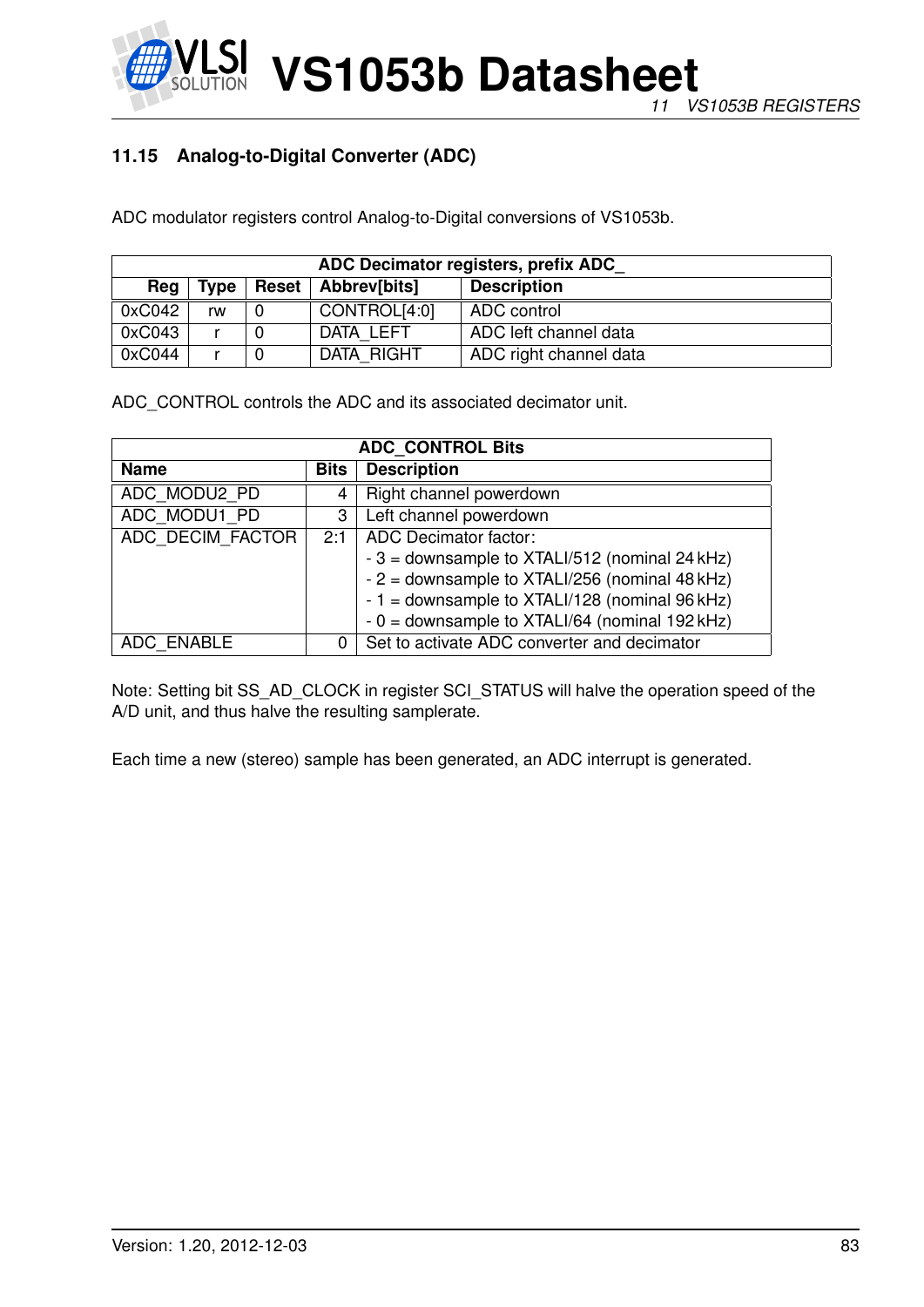

# <span id="page-83-0"></span>**11.16 Resampler SampleRate Converter (SRC)**

The resampler SRC makes it possible to catch audio from the DAC path.

Note: hardware makes no attempts at low-pass filtering data. If the SRC samplerate is lower than the DAC samplerate, aliasing may and will occur.

| Resampler SRC registers, prefix SRC |      |              |               |                        |  |  |  |
|-------------------------------------|------|--------------|---------------|------------------------|--|--|--|
| Reg                                 | Type | <b>Reset</b> | Abbrev[bits]  | <b>Description</b>     |  |  |  |
| 0xC046                              | rw   |              | CONTROL[12:0] | <b>SRC</b> control     |  |  |  |
| 0xC047                              |      |              | DATA LEFT     | SRC left channel data  |  |  |  |
| 0xC048                              |      |              | DATA RIGHT    | SRC right channel data |  |  |  |

| <b>SRC CONTROL Bits</b>                  |      |                                         |  |
|------------------------------------------|------|-----------------------------------------|--|
| <b>Name</b><br><b>Bits</b>   Description |      |                                         |  |
| <b>SRC ENABLE</b>                        |      | 12   Set to enable SRC                  |  |
| <b>SRC DIV</b>                           | 11:0 | Set samplerate to $XTALI/2/(SRC DIV+1)$ |  |

Each time a new (stereo) sample has been generated, an SRC interrupt is generated.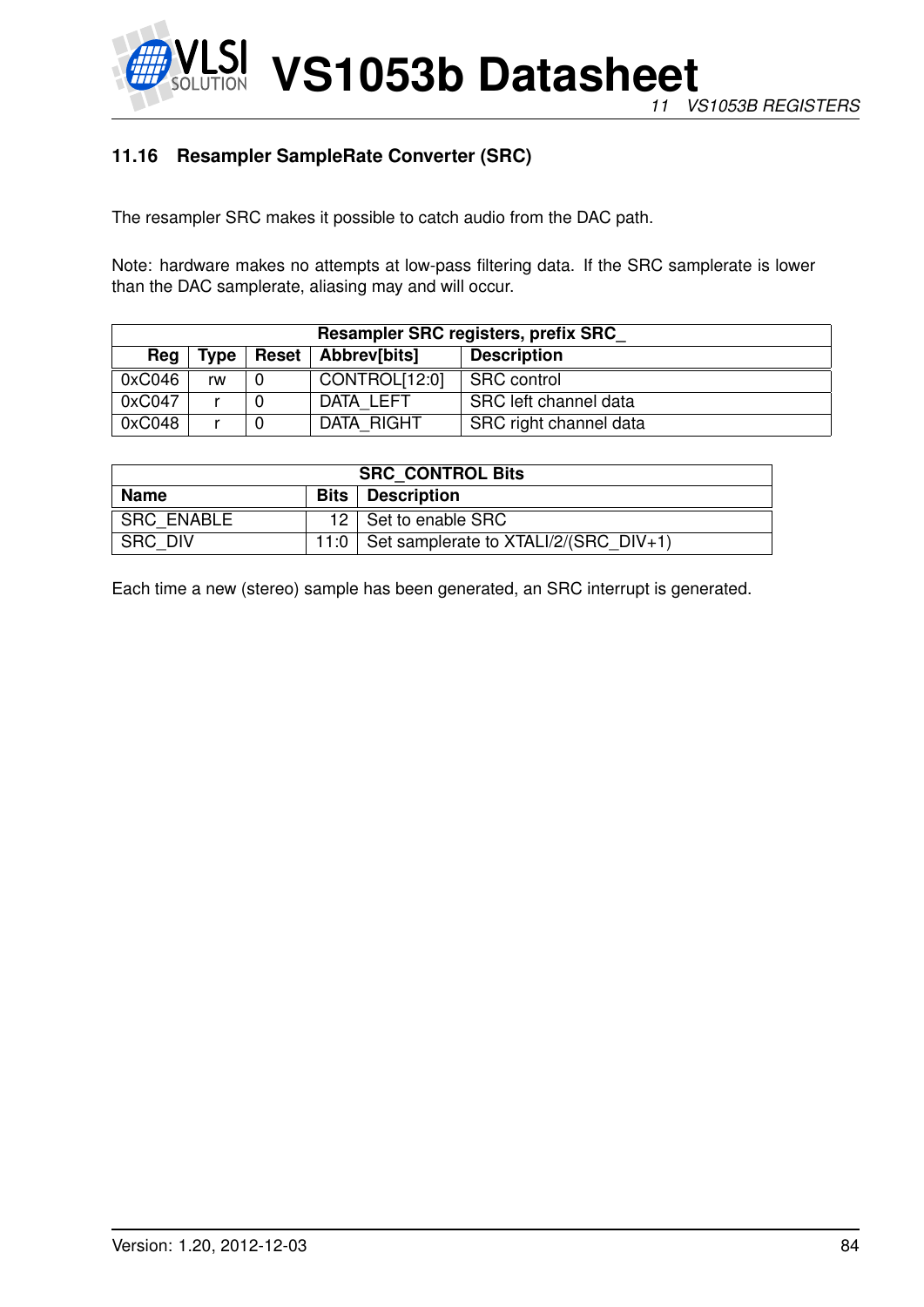

# <span id="page-84-0"></span>**11.17 Sidestream Sigma-Delta Modulator (SDM)**

The Sidestream Sigma-Delta Modulator makes it possible to insert a digital side stream on top of existing audio.

Note: The SDM provides a direct, low-delay side channel to the Sigma-Delta DACs of VS10xx. It makes no attempts at low-pass filtering data. Thus there will be practically no image rejection. If using low samplerates, this may cause audible aliasing distortion.

| Sidestream SDM registers, prefix SDM |      |              |               |                        |  |  |  |
|--------------------------------------|------|--------------|---------------|------------------------|--|--|--|
| Reg                                  | Type | <b>Reset</b> | Abbrev[bits]  | <b>Description</b>     |  |  |  |
| 0xC049                               | rw   |              | CONTROL[12:0] | SDM control            |  |  |  |
| 0xC04A                               | rw   |              | DATA LEFT     | SDM left channel data  |  |  |  |
| 0xC04B                               | rw   |              | DATA RIGHT    | SDM right channel data |  |  |  |

| <b>SDM CONTROL Bits</b>                  |      |                                       |  |
|------------------------------------------|------|---------------------------------------|--|
| <b>Name</b><br><b>Bits</b>   Description |      |                                       |  |
| <b>SDM ENABLE</b>                        |      | 12   Set to enable SDM                |  |
| SDM DIV                                  | 11:0 | Set samplerate to XTALI/2/(SDM DIV+1) |  |

Each time a new (stereo) sample is needed, an SDM interrupt is generated.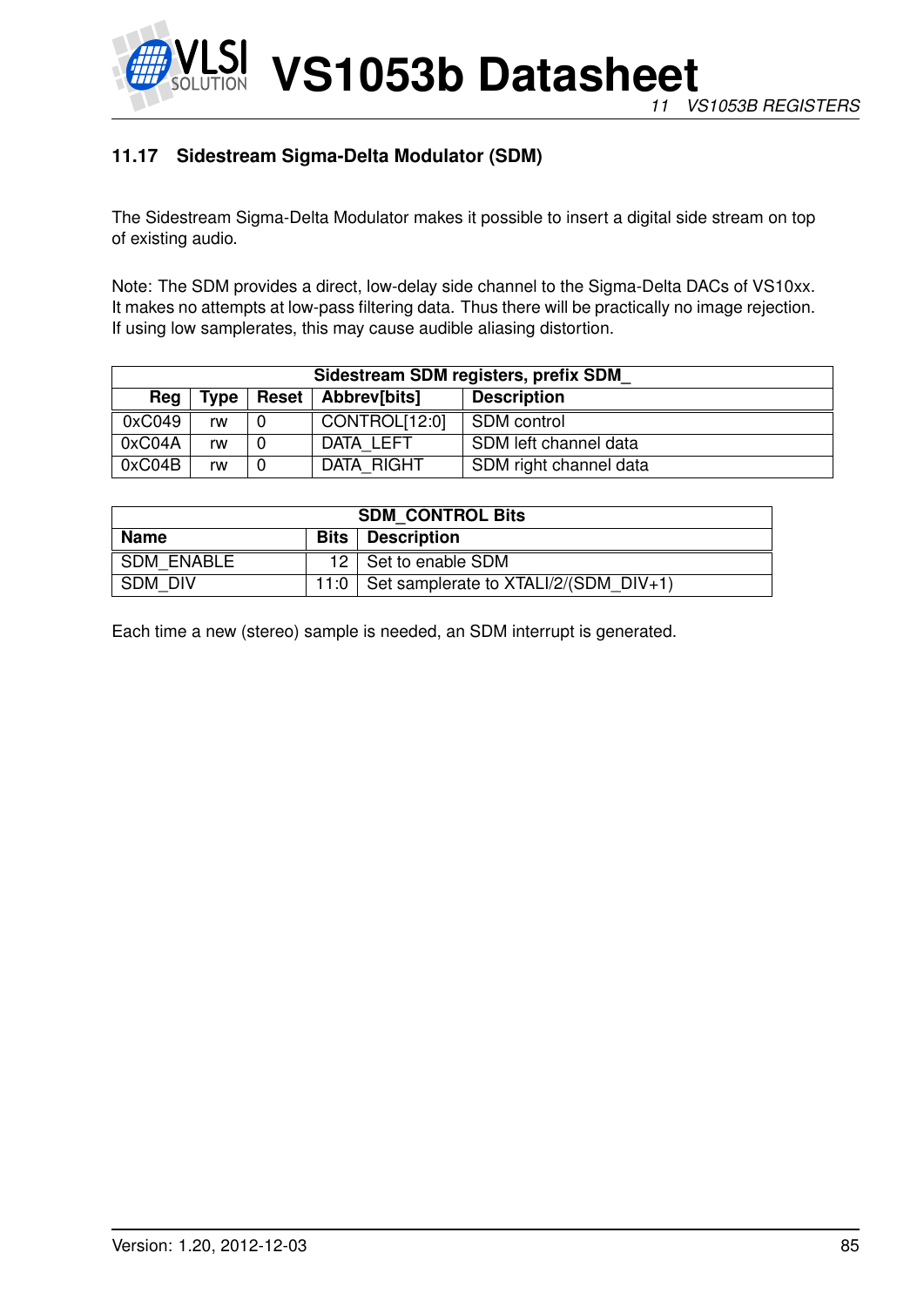

# **12 Version Changes**

This chapter describes the lastest and most important changes done to VS1053b

# **12.1 Changes Between VS1033c and VS1053a/b Firmware, 2007-03-08**

### **Completely new or major changes:**

- I2S pins are now in GPIO4-GPIO7 and do not overlap with SPI boot pins.
- No software reset required between files when used correctly.
- Ogg Vorbis decoding added. Non-fatal ogg or vorbis decode errors cause automatic resync. This allows easy rewind and fast forward. Decoding ends if the "last frame" flag is reached or SM\_CANCEL is set.
- HE-AAC v2 Level 3 decoding added. It is possible to disable PS and SBR processing and control the upsampling modes through parametric\_x.control1.
- Like the WMA decoder, the AAC decoder uses the clock adder (see SCI\_CLOCKF) if it needs more clock to decode the file. HE-AAC features are dropped one by one, if the file can not be decoded correctly even with the highest allowed clock. Parametric stereo is the first feature to be dropped, then downsampled mode is used, and as the final resort Spectral Band Replication is disabled. Features are automatically restored for the next file.
- Completely new volume control with zero-cross detection prevents pops when volume is changed.
- Audio FIFO underrun detection (with slow fade to zero) instead of looping the audio buffer content.
- Average bitrate calculation (byteRate) for all codecs.
- All codecs support fast play mode with selectable speeds for the best-quality fast forward operation. Fast play also advances DECODE\_TIME faster.
- WMA and Ogg Vorbis provide an absolute decode position in milliseconds.
- When SM\_CANCEL is detected, the firmware also discards the stream buffer contents.
- Bit SCIST\_DO\_NOT\_JUMP in SCI\_STATUS is '1' when jumps in the file should not be done: during header processing and with Midi files.
- IMA ADPCM encode now supports stereo encoding and selectable samplerate.

#### **Other changes or additions:**

- Delayed volume and bass/treble control calculation reduces the time the corresponding SCI operations take. This delayed handling and the new volume control hardware prevents audio samples from being missed during volume change.
- SCI\_DECODE\_TIME only cleared at hardware and software reset to allow files to be played back-to-back or looped.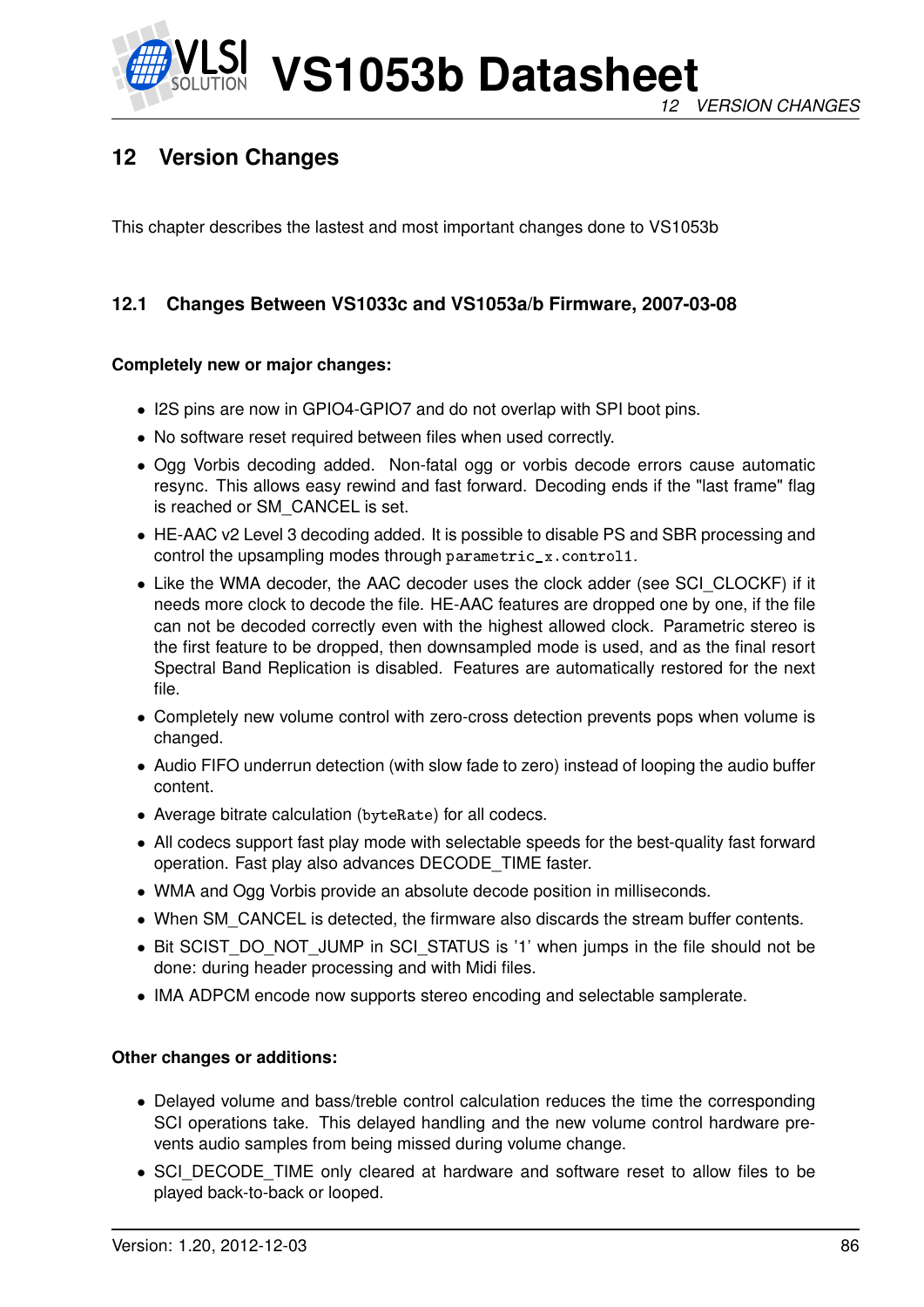

- Read and write to YRAM at 0xe000..0xffff added to SCI\_WRAMADDR/SCI\_WRAM.
- The resync parameter (parametric\_x.resync) is set to 32767 after reset to allow inifinite resynchronization attempts (or until SM\_CANCEL is set). Old operation can be restored by writing 0 to resync after reset.
- WMA,AAC: more robust resync.
- WMA,AAC: If resync is performed, broadcast mode is automatically activated. The broadcast mode disables file size checking, and decoding continues until SM\_CANCEL is set or reset is performed.
- Treble control fixed (volume change could cause bad artefacts).
- MPEG Layer I mono fixed.
- MPEG Layer II half-rate decoding fixed (frame size was calculated wrong).
- MPEG Layer II accuracy problem fixed, invalid grouped values set to 0.
- WAV parser now skips unknown RIFF chunks.
- IMA ADPCM: Maximum blocksize is now 4096 bytes (4088 samples stereo, 8184 mono). Thus, now also plays 44100Hz stereo.
- Rt-midi: starts if in reset GPIO0='0', GPIO1='1', GPIO2&3 give earSpeaker setup.
- NewSinTest() and NewSinSweep() added (AIADDR = 0x4020/0x4022) AICTRL0 and AIC-TRL1 set sin frequency for left/right.
- Clears memory before SPI boot and not in InitHardware().

#### **Known quirks, bugs, or features in VS1053b:**

- Setting volume clears SS\_REFERENCE\_SEL and SS\_AD\_CLOCK bits. See Chapter [9.6.2.](#page-39-0)
- Software reset clears GPIO DDR, also affects I2S pins.
- Ogg Vorbis occasionally overflows in windowing causing a small glitch to audio. Patch available (*VS1053b Patches w/ FLAC Decoder* plugin at *http://www.vlsi.fi/en/support/software/vs10xxplugins.html*).
- IMA ADPCM encoding requires short patch to start. Patch available in Chapter [10.8.1.](#page-52-0)
- There are also fixes for some other issues, we recommend you use the latest version of the

*VS1053b Patches w/ FLAC Decoder* package from *http://www.vlsi.fi/en/support/software/vs10xxplugins.html*.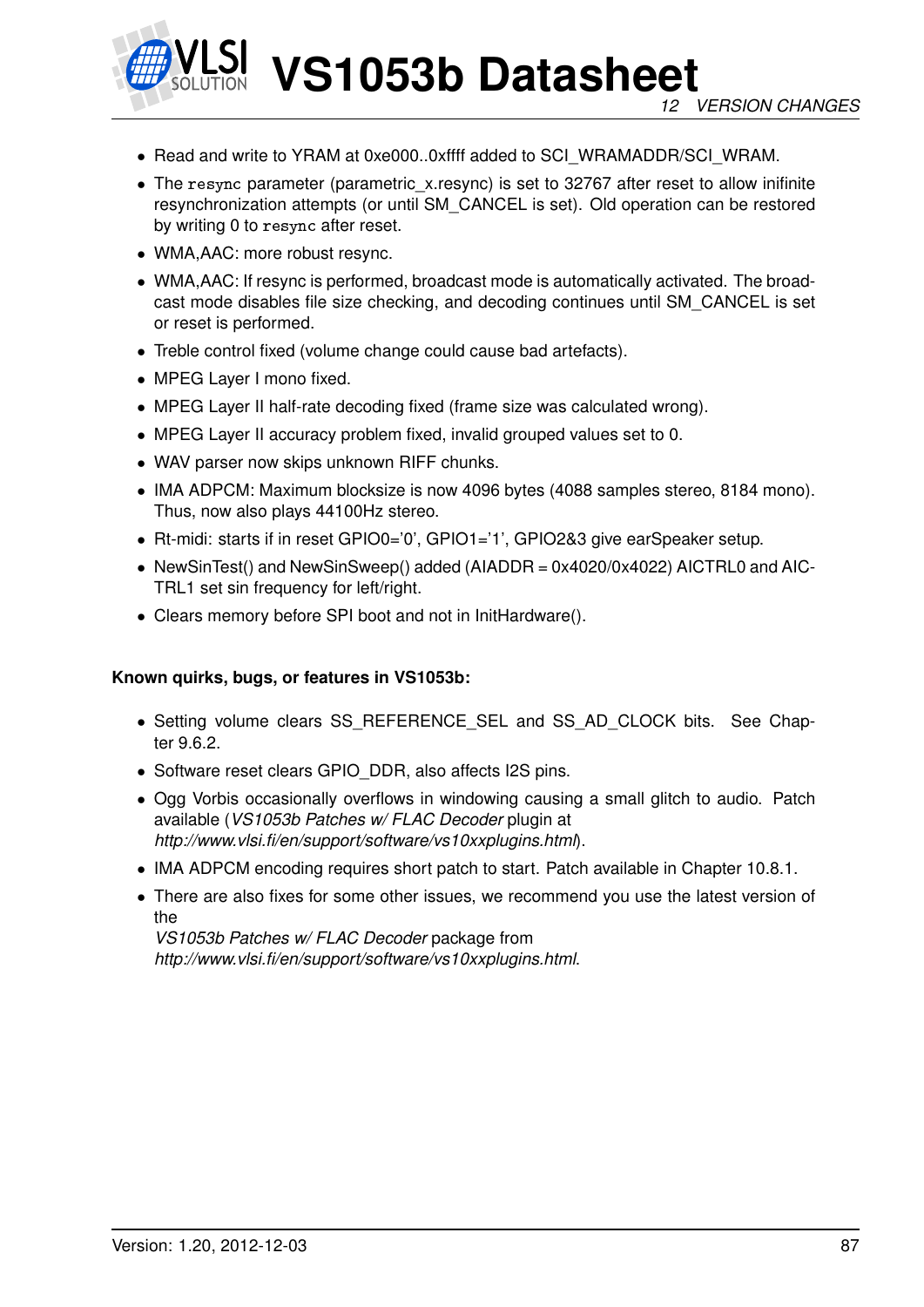

**VS1053b Datasheet** *13 DOCUMENT VERSION CHANGES*

# **13 Document Version Changes**

This chapter describes the most important changes to this document.

# **Version 1.20, 2012-12-03**

- Major update to Chapter [11](#page-68-0) *VS1053b Registers*. Added Chapter [11.3,](#page-69-0) *VS1053b Hardware DAC Audio Paths*, Chapter [11.4,](#page-70-0) *VS1053b Hardware ADC Audio Paths*, Chapter [11.9,](#page-72-0) *PLL Controller*, Chapter [11.15,](#page-82-0) *Analog-to-Digital Converter (ADC)*, Chapter [11.16,](#page-83-0) *Resampler SampleRate Converter (SRC)*, and Chapter [11.17,](#page-84-0) *Sidestream Sigma-Delta Modulator (SDM)*. Also revised several other sections.
- Fixed SCI\_MODE default value in Chapter [9.6.1,](#page-37-0) *SCI\_MODE (RW)*.
- Added info on how to read DREQ through SCI to Chapter [7.2,](#page-15-0) *Data Request Pin DREQ*.
- Slight reorganization to make datasheet more similar to VS1063a Datasheet.

## **Version 1.13, 2011-05-27**

• xRESET, XTALI and XTALO high-level are referenced from IOVDD in Chapter [4.5.](#page-8-0)

## **Version 1.12, 2010-10-28**

• Fixed the real-time MIDI through SDI documentation.

## **Version 1.11, 2010-04-30**

• Minor updates.

## **Version 1.10, 2009-09-04**

- Added mentions of new Ogg Vorbis encoder and FLAC decoder plugins.
- PCM recording documentation enhanced (Chapters [10.8](#page-52-1) and [10.8.4\)](#page-55-0).
- SCLK, XCS, SI, XDCS can be read through GPIO\_IDATA.
- I2S rate and audio rate are independent.